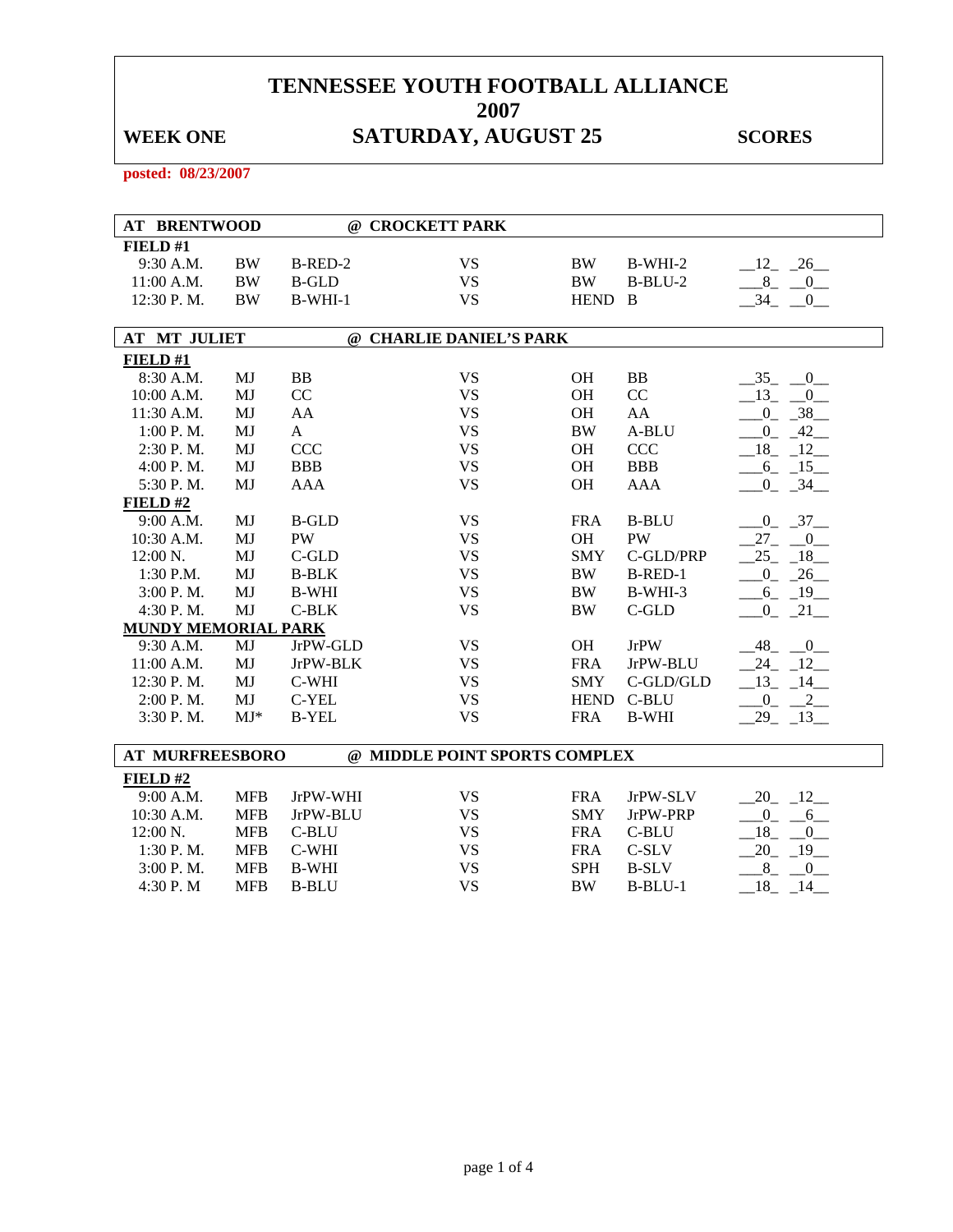# WEEK ONE **SATURDAY, AUGUST 25** SCORES

**posted: 08/23/2007** 

| <b>AT SMYRNA</b>           |                 |                  | @ LEE VICTORY RECREATION PARK |             |              |                                  |
|----------------------------|-----------------|------------------|-------------------------------|-------------|--------------|----------------------------------|
| <b>DONNIE CARTER FIELD</b> |                 |                  |                               |             |              |                                  |
| 8:00 A.M.                  | <b>SMY</b>      | C-WHI/PRP        | <b>VS</b>                     | <b>BW</b>   | <b>C-RED</b> | 0<br>6                           |
| 9:15 A.M.                  | <b>SMY</b>      | C-PRP            | <b>VS</b>                     | <b>SPH</b>  | C-SLV        | $7_{-}$<br>0                     |
| 10:30 A.M.                 | <b>SMY</b>      | PW               | <b>VS</b>                     | <b>HEND</b> | PW           | $25 -$<br>6                      |
| 11:45 A.M.                 | <b>SMY</b>      | CC               | <b>VS</b>                     | <b>HEND</b> | CC           | $6 -$<br>$0$ OTx2                |
| 1:00 P. M.                 | <b>SMY</b>      | <b>B-WHI/GLD</b> | <b>VS</b>                     | <b>SPH</b>  | <b>B-WHI</b> | $0$ <sub>—</sub><br>$-41$        |
| 2:30 P.M.                  | <b>SMY</b>      | <b>BB</b>        | VS                            | HEND BB     |              | 22<br>$\mathbf{0}$               |
| 4:00 P.M.                  | <b>SMY</b>      | <b>CCC</b>       | <b>VS</b>                     | <b>HEND</b> | <b>CCC</b>   | 28<br>$\mathbf{0}$               |
| 5:30 P.M.                  | <b>SMY</b>      | <b>BBB</b>       | <b>VS</b>                     | <b>HEND</b> | <b>BBB</b>   | $-33$<br>0                       |
| 7.00 P.M.                  | <b>SMY</b>      | <b>AAA</b>       | <b>VS</b>                     | HEND AAA    |              | $-39$<br>0                       |
| <b>GENE CARR FIELD</b>     |                 |                  |                               |             |              |                                  |
| 8:30 A.M.                  | SMY             | <b>VAR</b>       | <b>VS</b>                     | <b>OH</b>   | <b>VAR</b>   | $-0$ $-14$                       |
| 10:00 A.M.                 | <b>SMY</b>      | JrPW-WHI         | <b>VS</b>                     | <b>SPH</b>  | JrPW-BLK     | $-18$<br>$-6$                    |
| 11:15 A.M.                 | <b>SMY</b>      | C-WHI/GLD        | <b>VS</b>                     | <b>HEND</b> | C-RED        | $-13$<br>$\overline{0}$          |
| 12:30 P.M.                 | <b>SMY</b>      | <b>B-GLD/GLD</b> | <b>VS</b>                     | <b>FRA</b>  | <b>B-GRY</b> | 12<br>6                          |
| 2:00 P.M.                  | <b>SMY</b>      | <b>B-GLD/PRP</b> | <b>VS</b>                     | <b>FRA</b>  | <b>B-SLV</b> | $-31$<br>$7_{-}$                 |
| 3:30 P.M.                  | <b>SMY</b>      | AA               | <b>VS</b>                     | <b>HEND</b> | AA           | 13<br>$\overline{0}$             |
| 5:00 P.M.                  | <b>SMY</b>      | <b>B-PRP</b>     | <b>VS</b>                     | <b>BW</b>   | <b>B-BLK</b> | $^{0}$<br>$7_{-}$                |
| 6:30 P.M.                  | <b>SMY</b>      | A-WHI            | <b>VS</b>                     | <b>FRA</b>  | A-WHI        | $0 - 20$                         |
| 8:00 P.M.                  | <b>SMY</b>      | A-PRP            | <b>VS</b>                     | <b>BW</b>   | A-RED        | $-0$ $-12$                       |
|                            |                 |                  |                               |             |              |                                  |
| <b>AT BORDEAUX</b>         |                 |                  | @ METRO CENTER                |             |              |                                  |
| FIELD#1                    |                 |                  |                               |             |              |                                  |
| 8:00 A.M.                  | BORD AAA        |                  | <b>VS</b>                     | BW          | <b>AAA</b>   | 20<br>0                          |
| 9:30 A.M.                  | BORD AA         |                  | <b>VS</b>                     | <b>BW</b>   | ${\rm AA}$   | $0_{-}$<br>$-12$                 |
| 11:00 A.M.                 | <b>BORD PW</b>  |                  | <b>VS</b>                     | <b>BW</b>   | PW           | 19<br>$\overline{0}$             |
| 12:30 P.M.                 | <b>BORD BBB</b> |                  | <b>VS</b>                     | BW          | <b>BBB</b>   | 12<br>30                         |
| $2:00$ P. M.               | <b>BORD CCC</b> |                  | <b>VS</b>                     | <b>BW</b>   | CCC          | $\overline{0}$<br>26             |
| 3:30 P.M.                  | <b>BORD</b>     | <b>VAR</b>       | <b>VS</b>                     | <b>MFB</b>  | <b>VAR</b>   | 44<br>0                          |
| FIELD#2                    |                 |                  |                               |             |              |                                  |
| 8:30 A.M.                  | BORD BB         |                  | <b>VS</b>                     | BW          | <b>BB</b>    | $0 - 31$                         |
| 10:00 A.M.                 | BORD A          |                  | <b>VS</b>                     | <b>SPH</b>  | $\mathbf{A}$ | $-6 - 12$                        |
| 11:30 A.M.                 | BORD CC         |                  | <b>VS</b>                     | <b>BW</b>   | CC           | 14<br>$\sqrt{0}$                 |
| 1:00 P.M.                  | <b>BORD</b>     | $\mathbf{B}$     | <b>VS</b>                     | <b>SPH</b>  | <b>B-BLK</b> | $-6 - 12$                        |
| 2:30 P.M.                  | <b>BORD</b>     | <b>JrPW</b>      | <b>VS</b>                     | <b>HEND</b> | <b>JrPW</b>  | $27 - 6$                         |
| 4:00 P.M.                  | <b>BORD</b>     | $\mathbf C$      | <b>VS</b>                     | BW          | C-BLU        | $0 - 18$                         |
|                            |                 |                  |                               |             |              |                                  |
| <b>AT DONELSON</b>         |                 |                  | @ WARRIOR PARK                |             |              |                                  |
| FIELD#1                    |                 |                  |                               |             |              |                                  |
| 9:00 A.M.                  | <b>DON</b>      | <b>AAA</b>       | <b>VS</b>                     | $\rm NOL$   | <b>AAA</b>   | $-8$<br>44                       |
| 10:30 A.M.                 | <b>DON</b>      | <b>BBB</b>       | <b>VS</b>                     | <b>NOL</b>  | <b>BBB</b>   | $-24$<br>$6_{-}$                 |
| 12:00 N.                   | $DON*$          | <b>BB</b>        | <b>VS</b>                     | $NOL*$      | BB           | 14<br>$\overline{\phantom{0}}^0$ |
| 1:30 P.M.                  | <b>DON</b>      | <b>CCC</b>       | <b>VS</b>                     | <b>NOL</b>  | <b>CCC</b>   | $-26$<br>$0_{-}$                 |
| 3:00 P.M.                  | <b>DON</b>      | PW               | <b>VS</b>                     | $\rm NOL$   | PW           | 31<br>$-7$                       |
| 4:30 P.M.                  | <b>DON</b>      | $\mathbf{A}$     | <b>VS</b>                     | <b>HEND</b> | $\mathbf{A}$ | 31<br>$\overline{0}$             |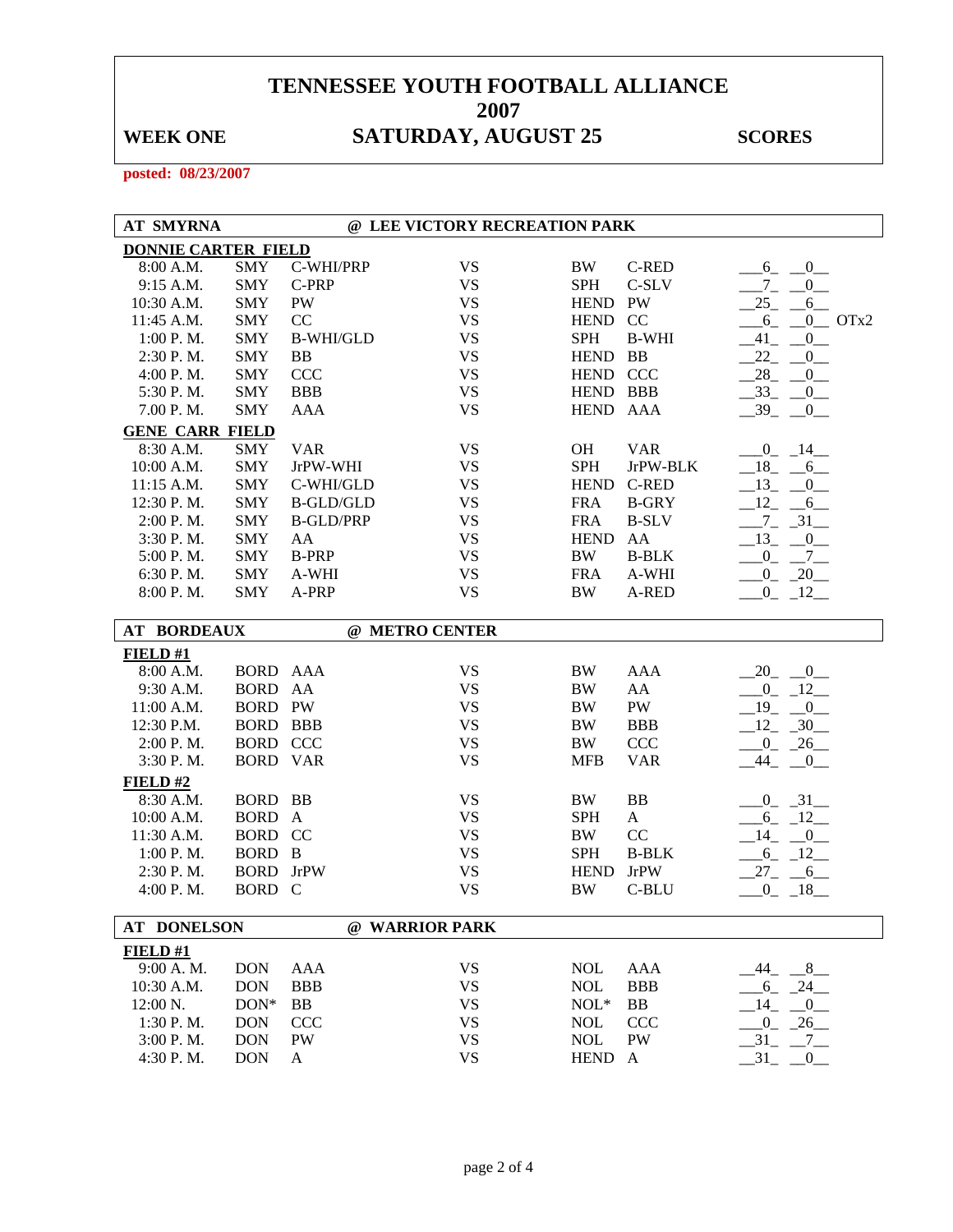# WEEK ONE **SATURDAY, AUGUST 25** SCORES

**posted: 08/23/2007** 

| AT WAVERLY BELMONT       |            |             | @ MIDDLE POINT SPORTS COMPLEX |             |            |                                       |  |
|--------------------------|------------|-------------|-------------------------------|-------------|------------|---------------------------------------|--|
| FIELD#1                  |            |             |                               |             |            |                                       |  |
| 8:30 A.M.                | <b>WAV</b> | CC          | <b>VS</b>                     | <b>MFB</b>  | CC         | $-0$ $-27$ $-$                        |  |
| 10 00 A.M.               | <b>WAV</b> | PW          | <b>VS</b>                     | <b>MFB</b>  | PW         | $-6$ $-13$ $-$                        |  |
| 11:30 A.M.               | <b>WAV</b> | BB          | <b>VS</b>                     | <b>MFB</b>  | BB         | $^{0}$<br>$-2$                        |  |
| 1:00 P. M.               | <b>WAV</b> | <b>CCC</b>  | <b>VS</b>                     | <b>MFB</b>  | <b>CCC</b> | $0_{-}$<br>$6$ OT                     |  |
| 2:30 P.M.                | <b>WAV</b> | <b>BBB</b>  | <b>VS</b>                     | <b>MFB</b>  | <b>BBB</b> | 26<br>$\overline{0}$                  |  |
| $4:00$ P. M.             | <b>WAV</b> | AAA         | <b>VS</b>                     | <b>MFB</b>  | AAA        | $-33$<br>$\overline{0}$               |  |
| <b>AT BELLEVUE</b>       |            |             | @ BELLEVUE MIDDLE SCHOOL      |             |            |                                       |  |
| 10:30 A.M.               | $BV^*$     | B           | <b>VS</b>                     | GRSL* B     |            | $\overline{0}$<br>$-28$               |  |
| $12:00 \text{ N.}$       | BV         | <b>CCC</b>  | <b>VS</b>                     | COOK CCC    |            | $-12$ -<br>6                          |  |
| 1:30 P.M.                | BV         | PW          | <b>VS</b>                     | COOK PW     |            | $-1$ <sub>-</sub> $-0$ <sub>-</sub> F |  |
| 3:00 P. M.               | BV         | <b>BBB</b>  | <b>VS</b>                     | COOK BBB    |            | $-26$ $-0$                            |  |
| 4:30 P M.                | BV         | <b>AAA</b>  | <b>VS</b>                     | COOK AAA    |            | 20<br>$\overline{\phantom{0}}^0$      |  |
| <b>AT GALLATIN</b>       |            |             | @ TRIPLE CREEK PARK           |             |            |                                       |  |
| $FIED$ #1                |            |             |                               |             |            |                                       |  |
| 10:00 A.M.               | <b>GAL</b> | <b>JrPW</b> | <b>VS</b>                     | <b>SMY</b>  | JrPW-GLD   | $-7 - 21$                             |  |
| 11:30 A.M.               | <b>GAL</b> | $\mathbf C$ | <b>VS</b>                     | <b>SPH</b>  | C-BLK      | $-0$ $-24$                            |  |
| $1:00$ P.M.              | GAL        | <b>CCC</b>  | <b>VS</b>                     | <b>SHBY</b> | <b>CCC</b> | $-6$ $-25$                            |  |
| $2:30$ P.M.              | GAL        | <b>BBB</b>  | <b>VS</b>                     | <b>SHBY</b> | <b>BBB</b> | $-13$ $-0$                            |  |
| 4:00 P. M.               | <b>GAL</b> | AAA         | <b>VS</b>                     | SHBY AAA    |            | $-6$ $-13$                            |  |
| FIELD#2                  |            |             |                               |             |            |                                       |  |
| 11:00 A.M.               | <b>GAL</b> | PW          | <b>VS</b>                     | SHBY PW     |            | $-18$ $-0$                            |  |
| 12:30 P.M.               | GAL        | CC          | <b>VS</b>                     | <b>NOL</b>  | CC         | $-13$ $-0$                            |  |
| 2:00 P. M.               | $GAL^*$    | B           | <b>VS</b>                     | $DOM*$      | B          | $-0$ $-30$                            |  |
| 3:30 P.M.                | <b>GAL</b> | A           | <b>VS</b>                     | <b>FRA</b>  | A-BLU      | $-7 - 0$                              |  |
| <b>AT GOODLETTSVILLE</b> |            |             | @ MOSS WRIGHT PARK            |             |            |                                       |  |
| FIELD#1                  |            |             |                               |             |            |                                       |  |
| 1:00 P.M.                | GOOD CCC   |             | <b>VS</b>                     | <b>WC</b>   | <b>CCC</b> | $-14$ $-0$                            |  |
| 2:30 P M.                | GOOD BBB   |             | <b>VS</b>                     | <b>WC</b>   | <b>BBB</b> | $-28$ $-0$                            |  |
| 4:00 P. M.               | GOOD AAA   |             | <b>VS</b>                     | <b>WC</b>   | AAA        | $-39 - -7$                            |  |
| FIELD#2                  |            |             |                               |             |            |                                       |  |
| 12:30 P.M.               | GOOD JrPW  |             | <b>VS</b>                     | <b>SPH</b>  | JrPW-SLV   | $-46$ $-0$                            |  |
| 2:00 P.M.                | GOOD CC    |             | <b>VS</b>                     | COOK CC     |            | $-39 - -7$                            |  |
| 3:30 P.M.                | GOOD PW    |             | <b>VS</b>                     | <b>WC</b>   | PW         | $-38$ $-0$                            |  |
| 5:00 P.M.                | GOOD BB    |             | <b>VS</b>                     | <b>GAL</b>  | <b>BB</b>  | $-0$ $-45$                            |  |
| <b>AT SO NASHVILLE</b>   |            |             | @ McMURRAY MIDDLE SCHOOL      |             |            |                                       |  |
| 8:00 A.M.                | $SN^*$     | CC          | <b>VS</b>                     | $DON^*$     | CC         | $-7$<br>$-6$                          |  |
| 9:30 A.M.                | SN         | PW          | <b>VS</b>                     | <b>GRSL</b> | PW         | 12<br>$6\overline{\phantom{0}}$       |  |
| 11:00 A.M.               | SN         | <b>BB</b>   | <b>VS</b>                     | <b>GRSL</b> | BB         | $-27$<br>6                            |  |
| 12:30 P.M.               | SN         | A           | <b>VS</b>                     | <b>FRA</b>  | A-SLV      | 44<br>$\overline{0}$                  |  |
| 2:00 P.M.                | SN         | <b>CCC</b>  | <b>VS</b>                     | <b>GRSL</b> | <b>CCC</b> | $-0$ $-6$ OT                          |  |
| 3:30 P.M.                | SN         | <b>BBB</b>  | <b>VS</b>                     | <b>GRSL</b> | <b>BBB</b> | $-6$ $-14$ $-$                        |  |
| 5:00 P.M.                | SN         | <b>AAA</b>  | <b>VS</b>                     | <b>GRSL</b> | <b>AAA</b> | $12 - 16$                             |  |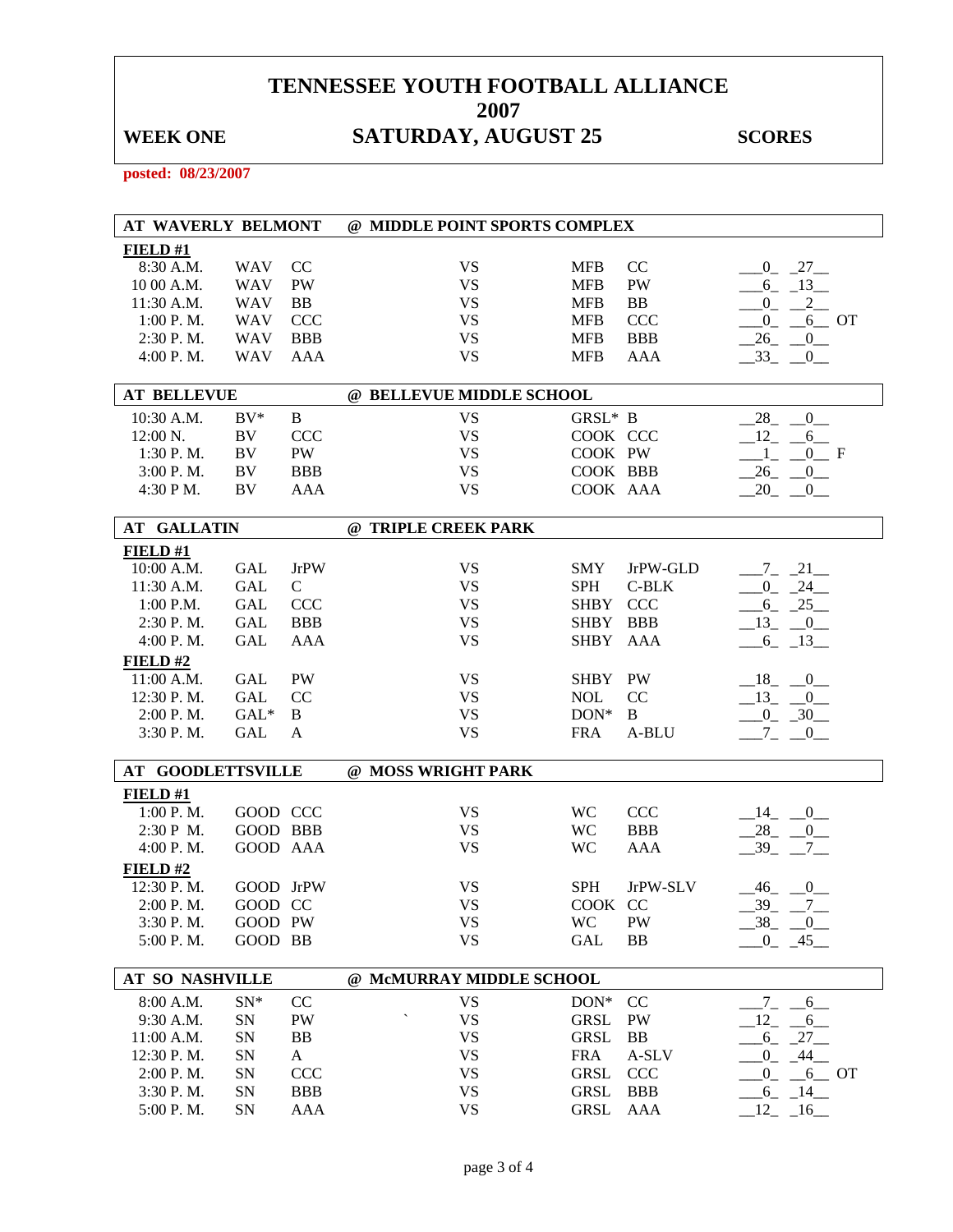## WEEK ONE **SATURDAY, AUGUST 25** SCORES

**posted: 08/23/2007** 

| AT SPRING HILL |            |            | @ EVANS PARK - (PETE BOYD FIELDS) |            |               |                |
|----------------|------------|------------|-----------------------------------|------------|---------------|----------------|
| 8:30 A.M.      | <b>SPH</b> | CCC.       | VS                                | <b>FRA</b> | <b>CCC</b>    |                |
| $10:00$ A.M.   | <b>SPH</b> | CC         | VS                                | <b>FRA</b> | <sub>CC</sub> | 18<br>$\theta$ |
| $11:30$ A.M.   | <b>SPH</b> | BB         | VS                                | <b>FRA</b> | <b>BB</b>     | 19             |
| 1:00 P. M.     | <b>SPH</b> | AΑ         | VS                                | <b>FRA</b> | AA            |                |
| $2:30$ P.M.    | <b>SPH</b> | <b>PW</b>  | VS                                | <b>FRA</b> | <b>PW</b>     |                |
| $4:00$ P.M.    | <b>SPH</b> | <b>BBB</b> | VS                                | <b>FRA</b> | <b>BBB</b>    |                |
| 5:30 P.M.      | <b>SPH</b> | AAA        | VS                                | <b>FRA</b> | AAA           |                |
| 7:00 P.M.      | <b>FRA</b> | VAR        | VS                                | <b>SPH</b> | VAR           |                |

# **SUNDAY AUGUST 26, 2007**

| AT GOODLETTSVILLE |         | @ MOSS WRIGHT PARK |        |  |
|-------------------|---------|--------------------|--------|--|
| 2:30 P.M.         | GOOD* R |                    | GAL* ( |  |

\* **= DENOTES DIVISION GAMES** 

### **NOTE TO HOME FIELD DIRECTORS: MUST** E-MAIL or CALL SCORES IN NO LATER THAN 10:00 A.M. SUNDAY MORNING TO carrgene@bellsouth.net or 459-3973

|             | <b>TYFA COMMUNITY'S</b> |                          |             |                         |                              |                      |                          |                            |                           |  |  |
|-------------|-------------------------|--------------------------|-------------|-------------------------|------------------------------|----------------------|--------------------------|----------------------------|---------------------------|--|--|
| BV          |                         | <b>Bellevue Steelers</b> |             | <b>GOOD</b>             | Goodlettsville Trojans       |                      |                          | <b>SHBY</b>                | <b>Shelbyville Eagles</b> |  |  |
| <b>BORD</b> | <b>Bordeaux Eagles</b>  |                          | <b>GRSL</b> | Grassland Golden Eagles |                              |                      | <b>SMY</b>               | Smyrna Bulldogs            |                           |  |  |
| <b>BW</b>   | <b>Brentwood Blaze</b>  |                          | <b>HEND</b> |                         | <b>Hendersonville Titans</b> |                      | <b>SN</b>                | So. Nashville Sooners      |                           |  |  |
| <b>COOK</b> | Cookeville Cavaliers    |                          | ΜJ          | Mt. Juliet Bears        |                              |                      | <b>SPH</b>               | Spring Hill Raiders        |                           |  |  |
| <b>DON</b>  | Donelson Warriors       |                          | <b>MFB</b>  | Murfreesboro Mustangs   |                              | <b>WAV</b>           | Waverly-Belmont Bulldogs |                            |                           |  |  |
| <b>FRA</b>  |                         | <b>Franklin Cowboys</b>  |             | <b>NOLE</b>             | Nolensville Panthers         |                      | <b>WC</b>                | <b>Whites Creek Cobras</b> |                           |  |  |
| <b>GAL</b>  |                         | Gallatin Green Wave      |             | <b>OH</b>               |                              | Old Hickory Bulldogs |                          |                            |                           |  |  |
|             |                         |                          |             |                         |                              | <b>COLORS</b>        |                          |                            |                           |  |  |
|             |                         | <b>WHI</b>               | White       | <b>GRY</b>              | Gray                         | <b>SLV</b>           | Silver                   | <b>BLU</b>                 | <b>Blue</b>               |  |  |
|             |                         | <b>GLD</b>               | Gold        | <b>RED</b>              | Red                          | <b>PRP</b>           | Purple                   | <b>BLK</b>                 | <b>Black</b>              |  |  |
|             |                         | <b>YEL</b>               | Yellow      |                         |                              |                      |                          |                            |                           |  |  |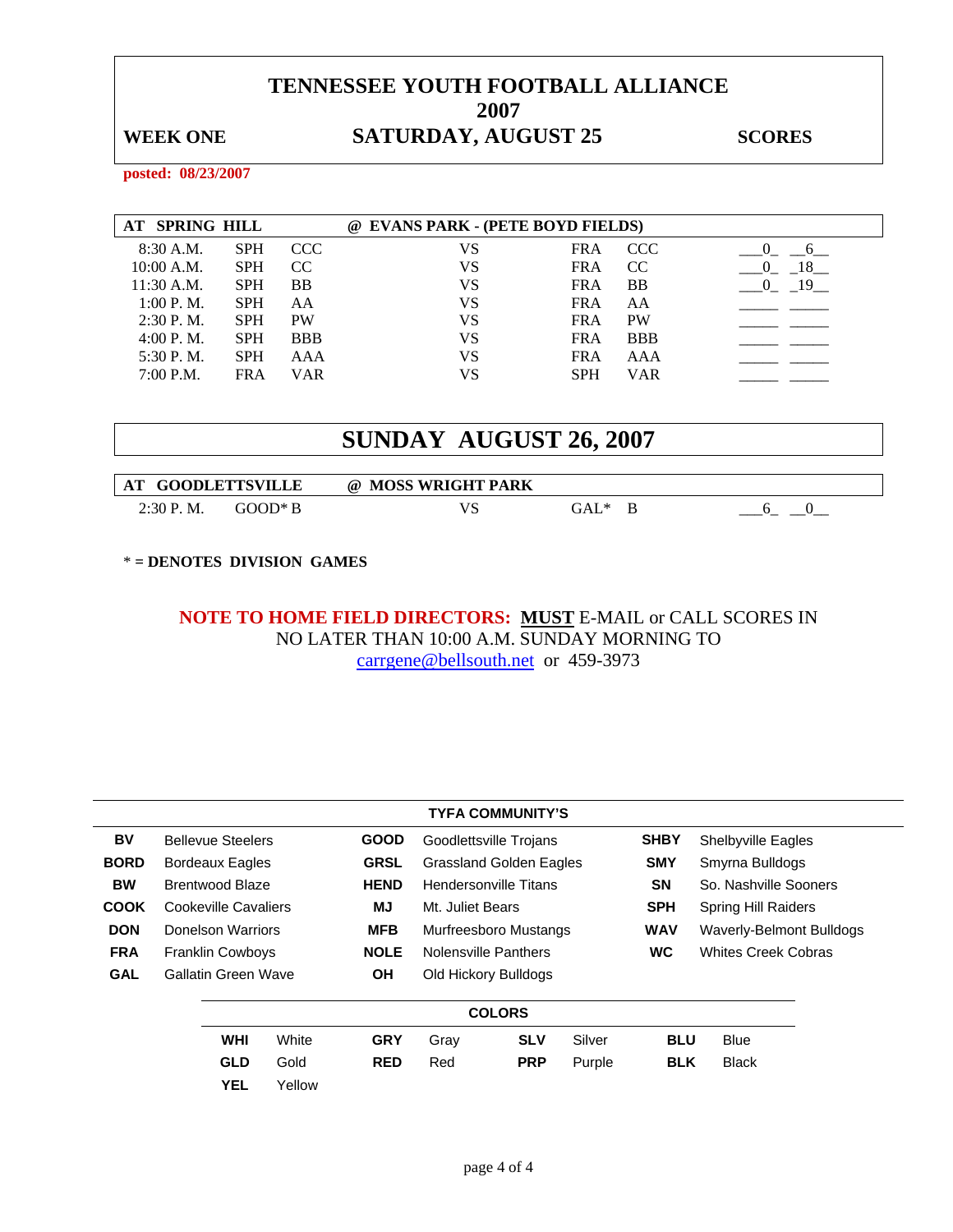## WEEK TWO SATURDAY, SEPTEMBER 01 SCORES

**revised: 08/30/2007** 

| <b>AT BRENTWOOD</b>    |                    |                       | @ CROCKETT PARK        |                      |                   |                             |
|------------------------|--------------------|-----------------------|------------------------|----------------------|-------------------|-----------------------------|
| FIELD#1                |                    |                       |                        |                      |                   |                             |
| 8:00 A.M.              | <b>BW</b>          | CC                    | <b>VS</b>              | WAV                  | CC                | $-31$ $-6$                  |
| 9:30 A.M.              | <b>BW</b>          | <b>B-BLK</b>          | <b>VS</b>              | <b>MFB</b>           | <b>B-BLU</b>      | $27_{-}$<br>6               |
| 11:00 A.M.             | <b>BW</b>          | BB                    | <b>VS</b>              | <b>WAV</b>           | <b>BB</b>         | $27_{-}$<br>6               |
| 12:30 P.M.             | <b>BW</b>          | <b>BBB</b>            | <b>VS</b>              | <b>WAV</b>           | <b>BBB</b>        | 25<br>6                     |
| 2:00 P.M.              | <b>BW</b>          | A-RED                 | <b>VS</b>              | ${\rm SN}$           | $\mathbf{A}$      | $-46$ $-12$                 |
| 3:30 P.M.              | <b>BW</b>          | CCC                   | <b>VS</b>              | <b>WAV</b>           | CCC               | $27 - 6$                    |
| 5:00 P.M.              | <b>BW</b>          | <b>AAA</b>            | <b>VS</b>              | <b>WAV</b>           | <b>AAA</b>        | $-0$ $-14$ $-$              |
| FIELD#2                |                    |                       |                        |                      |                   |                             |
| 8:30 A.M.              | <b>BW</b>          | <b>JrPW</b>           | <b>VS</b>              | GAL                  | <b>JrPW</b>       | $-6$ $-19$                  |
| 10:00 A.M.             | <b>BW</b>          | PW                    | <b>VS</b>              | <b>WAV</b>           | PW                | $-0$ $-6$                   |
| 11:30 A.M.             | <b>BW</b>          | $B-BLU-1$             | <b>VS</b>              | <b>SMY</b>           | <b>B-GLD/GLD</b>  | $-13 - 6$                   |
| 1:00 P.M.              | <b>BW</b>          | B-WHI-3               | <b>VS</b>              | <b>SMY</b>           | <b>B-GLD/PRP</b>  | $27 - 13$                   |
| 2:30 P.M.              | <b>BW</b>          | $B-WHI-2$             | <b>VS</b>              | <b>SPH</b>           | <b>B-WHI</b>      | $-40$ $-0$                  |
| 4:00 P. M.             | <b>BW</b>          | $B-BLU-2$             | <b>VS</b>              | <b>HEND</b>          | B                 | $20 - 0$                    |
| 5:30 P.M.              | BW                 | B-RED-1               | <b>VS</b>              | <b>SMY</b>           | <b>B-PRP</b>      | $-7 - 13$                   |
| FIELD#3                |                    |                       |                        |                      |                   |                             |
| 8:45 A.M.              | <b>BW</b>          | $C$ -GLD              | <b>VS</b>              | <b>MFB</b>           | C-BLU             |                             |
| 10:15 A.M.             | BW                 | C-BLU                 | <b>VS</b>              | GAL                  | $\mathsf{C}$      | $-38$ $-0$                  |
| 11:45 A.M.             | <b>BW</b>          | C-RED                 | <b>VS</b>              | <b>SMY</b>           | C-GLD/PRP         | $27 - 18$                   |
| 1:15 P.M.              | <b>BW</b>          | A-BLU                 | <b>VS</b>              | BW                   | A-GRY             | $-21$ $-0$                  |
|                        |                    |                       |                        |                      |                   |                             |
|                        |                    |                       |                        |                      |                   |                             |
| <b>AT FRANKLIN</b>     |                    |                       | @ COWBOY COMPLEX       |                      |                   |                             |
| FIELD#1                |                    |                       |                        |                      |                   |                             |
| 8:00 A.M.              | FRA*               | BB                    | <b>VS</b>              | $MJ*$                | BB                | $-35$ $-0$                  |
| 9:30 A.M.              | FRA*               | CC                    | <b>VS</b>              | $MJ*$                | CC                | $-12 - 6$                   |
| 11:00 A.M.             | FRA*               | PW                    | <b>VS</b>              | $MJ*$                | PW                | $-0$ $-24$ $-$              |
| 12:30 P.M.             | <b>FRA</b>         | A-BLU                 | <b>VS</b>              | MJ                   | A                 | $-13$ $-0$                  |
| 2:00 P.M.              | FRA*               | AA                    | <b>VS</b>              | $MJ*$                | AA                | $-14$ $-7$                  |
| 3:30 P.M.              | FRA*               | CCC                   | <b>VS</b>              | $MJ*$                | <b>CCC</b>        | $-0$ $-20$                  |
| 5:00 P.M.              | FRA*               | <b>BBB</b>            | <b>VS</b>              | $MJ*$                | <b>BBB</b>        | $-19$ $-14$                 |
| 6:30 P.M.              | FRA*               | AAA                   | <b>VS</b>              | $MJ*$                | <b>AAA</b>        | $-30$ $-0$                  |
| 8:00 P.M.              | <b>FRA</b>         | A-SLV                 | <b>VS</b>              | <b>GAL</b>           | $\mathbf{A}$      | $-43$ $-7$ $-$              |
| FIELD#2                |                    |                       |                        |                      |                   |                             |
| 8:15 A.M.              | FRA*               | <b>B-BLU</b>          | <b>VS</b>              | $MJ^*$               | <b>B-WHI</b>      | $-28$ <sub>-</sub> $-0$     |
| 9:45 A.M.              | <b>FRA</b>         | C-BLU                 | <b>VS</b>              | MJ                   | $C-BLK$           | $20 - 7$                    |
| 11:15 A.M.             | $FRA*$             | JrPW-SLV              | <b>VS</b>              | $SMY*$               | JrPW-GLD          | $-0$ $-34$ $-$              |
| 12:45 P.M.             | FRA*               | JrPW-BLU              | <b>VS</b>              | $MJ^*$               | JrPW-GLD          | $-0$ $-34$ $-$              |
| 2:15 P.M.              | <b>FRA</b>         | C-SLV                 | <b>VS</b>              | MJ                   | $C$ -GLD          | $-22$<br>$7_{-}$            |
| 3:45 P.M.              | <b>FRA</b>         | <b>B-WHI</b>          | <b>VS</b>              | <b>SMY</b>           | <b>B-WHI/GLD</b>  | $0 - 19$                    |
| 5:15 P.M.              | FRA*               | <b>B-SLV</b>          | <b>VS</b>              | $MJ^*$               | <b>B-BLK</b>      | $-33$<br>$-0$               |
| 6:45 P.M.<br>8:15 P.M. | FRA*<br><b>FRA</b> | <b>B-GRY</b><br>A-WHI | <b>VS</b><br><b>VS</b> | $MJ^*$<br><b>SPH</b> | <b>B-GLD</b><br>A | $-18$ $-27$ $-$<br>$27 - 0$ |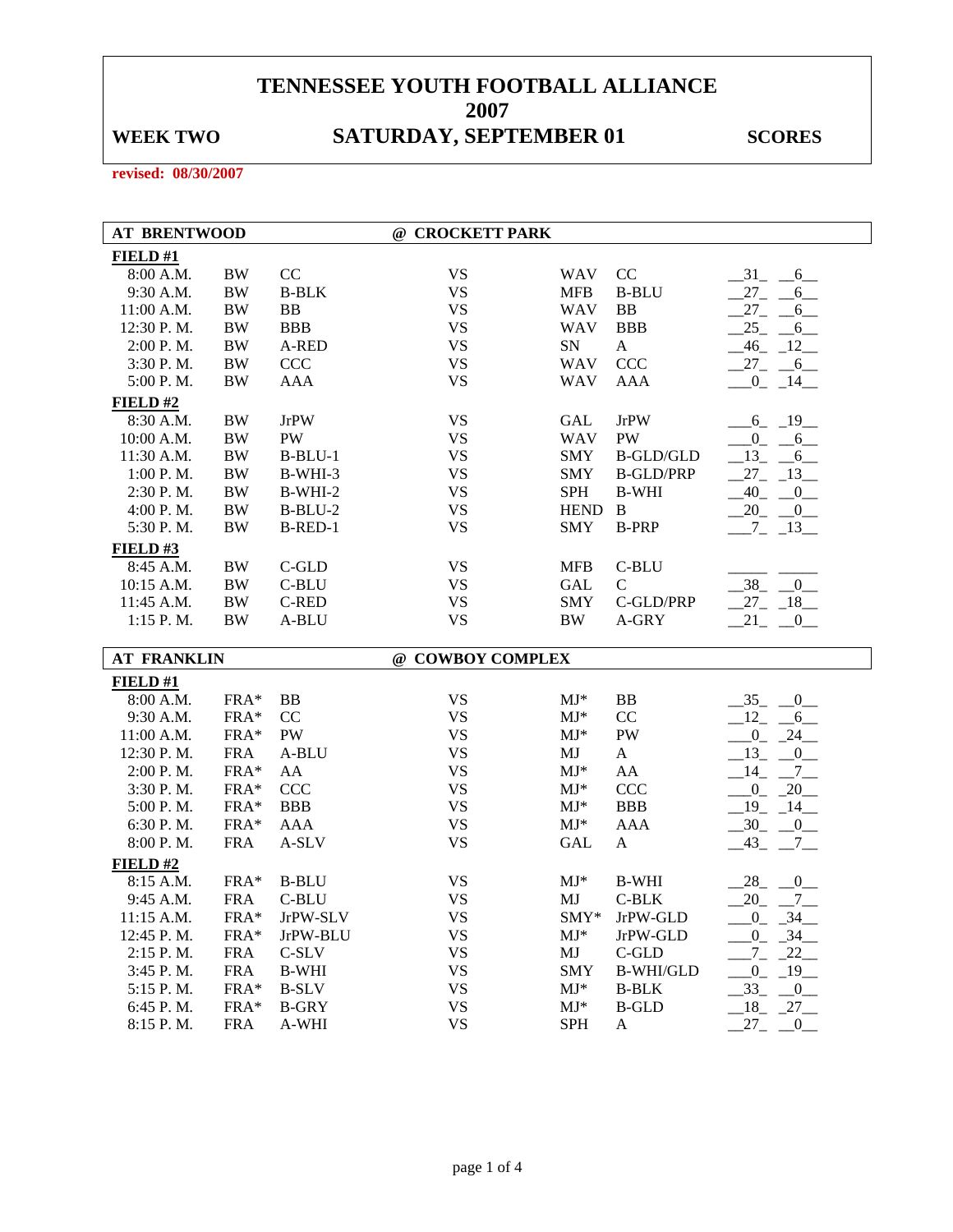## WEEK TWO SATURDAY, SEPTEMBER 01 SCORES

**revised: 08/30/2007** 

| <b>AT MURFREESBORO</b>     |                      |              | @ MIDDLE POINT SPORTS COMPLEX |                 |              |                        |
|----------------------------|----------------------|--------------|-------------------------------|-----------------|--------------|------------------------|
| FIELD#2                    |                      |              |                               |                 |              |                        |
| 9:00 A.M.                  | <b>MFB</b>           | C-WHI        | <b>VS</b>                     | <b>SMY</b>      | C-WHI/PRP    | $-12$ $-6$             |
| 10:30 A.M.                 | $MFB*$               | JrPW-WHI     | <b>VS</b>                     | SPH*            | JrPW-SLV     | $-28$ $-6$             |
| 12:00 N.                   | <b>MFB</b>           | JrPW-BLU     | <b>VS</b>                     | MJ              | JrPW-BLK     | $-12$<br>$-6$          |
| 1:30 P.M.                  | <b>MFB</b>           | PW           | <b>VS</b>                     | <b>SPH</b>      | PW           | $-6$ $-0$ OT           |
| 3:00 P.M.                  | <b>MFB</b>           | CC           | <b>VS</b>                     | <b>SPH</b>      | CC           | $-37$<br>$-0$          |
| <b>FIELD#1</b>             |                      |              |                               |                 |              |                        |
| 8:30 A.M.                  | <b>MFB</b>           | <b>BB</b>    | <b>VS</b>                     | <b>SPH</b>      | BB           | $-6 - -0$              |
| 10:00 A.M.                 | <b>MFB</b>           | AA           | <b>VS</b>                     | <b>SPH</b>      | AA           | $-7 - 0$               |
| 11:30 A.M                  | <b>MFB</b>           | <b>CCC</b>   | <b>VS</b>                     | <b>SPH</b>      | <b>CCC</b>   | $12 -$<br>6            |
| 1:00 P.M.                  | <b>MFB</b>           | <b>BBB</b>   | <b>VS</b>                     | <b>SPH</b>      | <b>BBB</b>   | 12<br>$\overline{0}$   |
| 2:30 P.M.                  | <b>MFB</b>           | AAA          | <b>VS</b>                     | <b>SPH</b>      | AAA          | $-13 - 6$              |
| 4:00 P.M.                  | <b>MFB</b>           | <b>VAR</b>   | <b>VS</b>                     | <b>SMY</b>      | <b>VAR</b>   | $-0$ $-34$ $-$         |
|                            |                      |              |                               |                 |              |                        |
| <b>AT SMYRNA</b>           |                      |              | @ LEE VICTORY RECREATION PARK |                 |              |                        |
| <b>GENE CARR FIELD</b>     |                      |              |                               |                 |              |                        |
| 9:00 A.M.                  | SMY*                 | A-WHI        | <b>VS</b>                     | $DON*$          | A            | $-8$ <sub>-15</sub> OT |
| 10:30 A.M.                 | <b>SMY</b>           | C-GLD/GLD    | <b>VS</b>                     | <b>BORD</b>     | $\mathbf C$  | $-18$ $-0$             |
| 12:00 N.                   | <b>SMY</b>           | AA           | <b>VS</b>                     | <b>OH</b>       | AA           | $8 - 6$                |
| <b>DONNIE CARTER FIELD</b> |                      |              |                               |                 |              |                        |
| 9:30 A M.                  | <b>SMY</b>           | C-WHI/GLD    | <b>VS</b>                     | MJ              | C-YEL        | $-12$ $-6$             |
| 11:00 A.M.                 | <b>SMY</b>           | C-PRP        | <b>VS</b>                     | <b>SPH</b>      | $C-BLK$      | $-14$ $-0$             |
|                            |                      |              |                               |                 |              |                        |
| AT OLD HICKORY             |                      |              | @ DUPONT HADLEY MIDDLE SCHOOL |                 |              |                        |
| 8:00 A.M.                  | OH                   | CC           | <b>VS</b>                     | <b>SMY</b>      | CC           | $\mathbf{0}$<br>6      |
| 9:30 A.M.                  | $OH*$                | <b>JrPW</b>  | <b>VS</b>                     | SMY*            | JrPW-WHI     | $0 - 37$               |
| 11:00 A.M.                 | <b>OH</b>            | PW           | <b>VS</b>                     | <b>SMY</b>      | PW           | $-7 - 13$              |
| 12:30 P.M.                 | OH                   | $\, {\bf B}$ | <b>VS</b>                     | BW.             | $B-WHI-1$    | $-0$ $-40$ $-$         |
| $2:00$ P. M                | OH                   | <b>BB</b>    | <b>VS</b>                     | <b>SMY</b>      | BB           | $-0$ $-40$ $-$         |
| 3:30 P.M.                  | OH                   | <b>CCC</b>   | <b>VS</b>                     | <b>SMY</b>      | <b>CCC</b>   | $-0$ $-13$             |
| 5:00 P.M.                  | <b>OH</b>            | <b>BBB</b>   | <b>VS</b>                     | <b>SMY</b>      | <b>BBB</b>   | $-6$ $-0$ OT           |
| 6:30 P.M.                  | <b>OH</b>            | <b>AAA</b>   | <b>VS</b>                     | <b>SMY</b>      | <b>AAA</b>   | $-13$ $-26$            |
| 8:00 P.M                   | OH                   | <b>VAR</b>   | <b>VS</b>                     | <b>FRA</b>      | <b>VAR</b>   | $-26$ $-7$ $-$         |
| <b>AT HENDERSONVILLE</b>   |                      |              | @ DRAKES CREEK PARK           |                 |              |                        |
| 8:30 A.M.                  | HEND <sup>*</sup> AA |              | <b>VS</b>                     | <b>BORD* AA</b> |              | 19<br>$\overline{0}$   |
| 10:00 A.M.                 | HEND A               |              | <b>VS</b>                     | BORD A          |              | $-0$ $-14$             |
|                            |                      |              |                               |                 |              |                        |
| AT SPRING HILL             |                      |              | @ EVANS PARK                  |                 |              |                        |
| 10:00 A.M.                 | <b>SPH</b>           | JrPW-BLK     | <b>VS</b>                     | GOOD JrPW       |              | $0 - 35$               |
| 11:30 A.M.                 | <b>SPH</b>           | C-SLV        | <b>VS</b>                     | MJ              | C-WHI        | $-6 - 26$              |
| 1:00 P.M.                  | <b>SPH</b>           | <b>B-BLK</b> | <b>VS</b>                     | MJ              | <b>B-YEL</b> | $.14 - .12$            |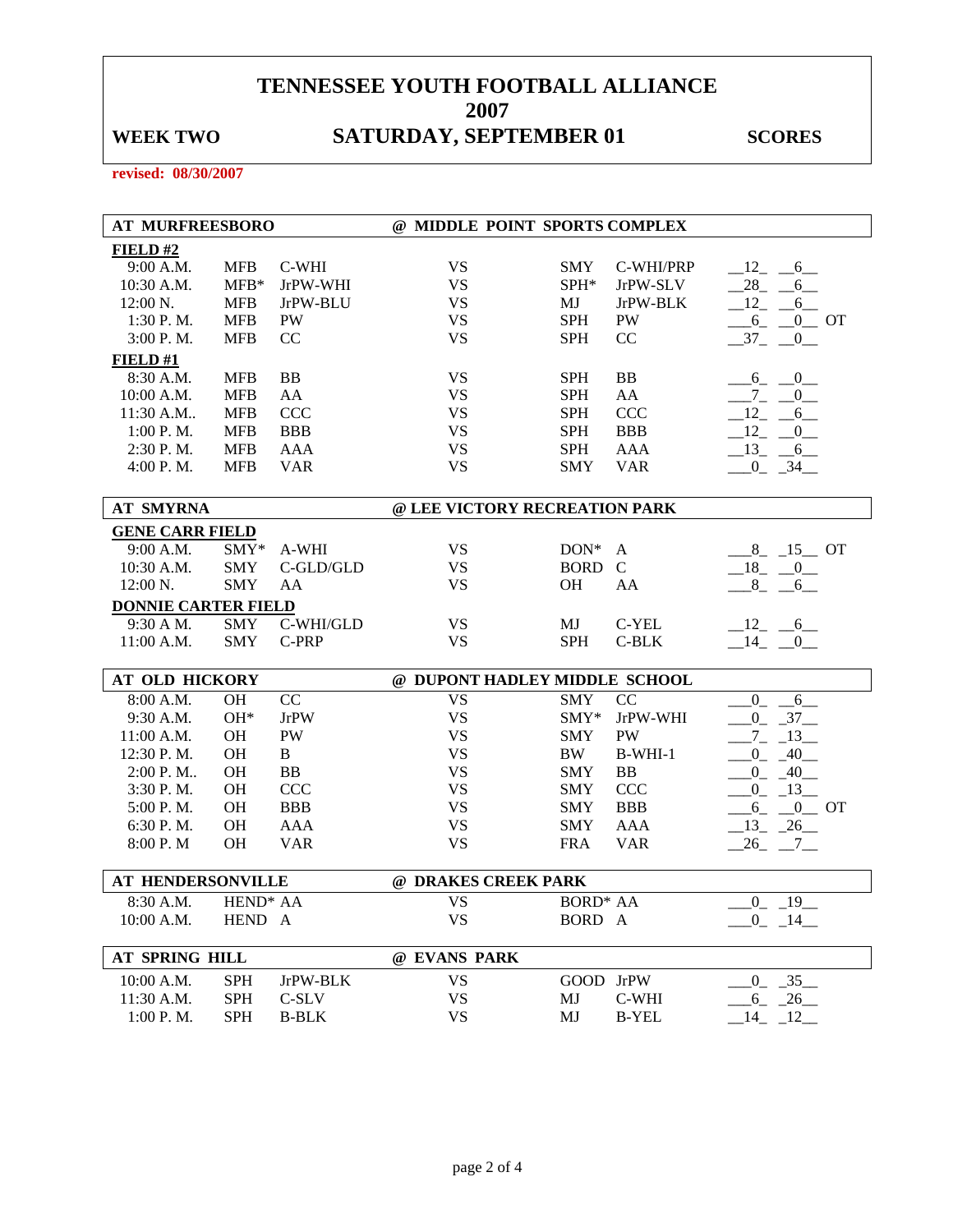## WEEK TWO SATURDAY, SEPTEMBER 01 SCORES

**revised: 08/30/2007** 

| <b>AT COOKEVILLE</b>     |                        |            |                             | @ COOKEVILLE HIGH SCHOOL |                  |                |  |
|--------------------------|------------------------|------------|-----------------------------|--------------------------|------------------|----------------|--|
| FIELD#1                  |                        |            |                             |                          |                  |                |  |
| 11:00 A.M.               | COOK CCC               |            | <b>VS</b>                   | <b>SN</b>                | <b>CCC</b>       | $-25$ $-7$     |  |
| 12:30 P.M.               | COOK BBB               |            | <b>VS</b>                   | SN                       | <b>BBB</b>       | $-0$ $-27$     |  |
| 2:00 P.M.                | COOK AAA               |            | <b>VS</b>                   | SN                       | <b>AAA</b>       | $-6 - 38$      |  |
| FIELD#2                  |                        |            |                             |                          |                  |                |  |
| 7 11:30 A.M.             | COOK PW                |            | <b>VS</b>                   | SN                       | PW               | $-0$ $-27$     |  |
| 1:00 P. M.               | COOK* CC               |            | <b>VS</b>                   | $SN^*$                   | CC               | $-0$ $-13$     |  |
| 2:30 P.M.                | COOK* BB               |            | <b>VS</b>                   | $SN^*$                   | BB               | $-7 - 14$      |  |
| <b>AT DONELSON</b>       |                        |            | @ WARRIOR PARK              |                          |                  |                |  |
| <b>FIELD</b> #1          |                        |            |                             |                          |                  |                |  |
| 3:00 P.M.                | <b>DON</b>             | CC         | <b>VS</b>                   | GOOD CC                  |                  | $-0$ $-8$      |  |
| 4:30 P.M.                | $DON^*$ B              |            | <b>VS</b>                   | $BV^*$                   | BV               | $-13 - -7$     |  |
|                          |                        |            |                             |                          |                  |                |  |
| <b>AT GRASSLAND</b>      |                        |            | @ GRASSLAND MIDDLE SCHOOL   |                          |                  |                |  |
| <b>FIELD#1</b>           |                        |            |                             |                          |                  |                |  |
| 10:00 A.M.               | <b>GRSL</b>            | <b>CCC</b> | VS                          | GOOD CCC                 |                  | $-0$ $-26$     |  |
| 11:30 A.M.               | <b>GRSL</b>            | <b>BBB</b> | <b>VS</b>                   | <b>GOOD BBB</b>          |                  | $-7 - 0$       |  |
| 1:00 P.M.                | GRSL                   | AAA        | <b>VS</b>                   | GOOD AAA                 |                  | $-6 - 26$      |  |
| FIELD#2                  |                        |            |                             |                          |                  |                |  |
| 9:00 A.M.                | GRSL PW                |            | VS                          | GOOD PW                  |                  | $-0$ $-19$ $-$ |  |
| 10:30 A.M.               | GRSL* BB               |            | <b>VS</b>                   | GOOD* BB                 |                  | $-0$ $-14$     |  |
| 12:00 N.                 | GRSL* B                |            | <b>VS</b>                   | $GOOD*B$                 |                  | $-6$ $-12$     |  |
|                          |                        |            |                             |                          |                  |                |  |
| <b>AT NOLENSVILLE</b>    |                        |            | @ ROCKY FORK PARK           |                          |                  |                |  |
| 10:00 A.M.               | $NOL*$                 | CC         | <b>VS</b>                   | $BV^*$                   | CC               | $-21$ $-19$    |  |
| 11:30 A.M.               | <b>NOL</b>             | PW         | <b>VS</b>                   | BV.                      | PW               | $-0$ $-6$      |  |
| 1:00 P. M.               | $NOL*$                 | <b>BB</b>  | <b>VS</b>                   | $BV^*$                   | BB               | $-0$ $-6$      |  |
| 2:30 P.M.                | <b>NOL</b>             | <b>CCC</b> | <b>VS</b>                   | BV.                      | <b>CCC</b>       | $-13 - 6$      |  |
| 4:00 P.M.                | <b>NOL</b>             | <b>BBB</b> | <b>VS</b>                   | BV                       | <b>BBB</b>       | $-0$ $-20$     |  |
| 5:30 P.M.                | <b>NOL</b>             | AAA        | <b>VS</b>                   | BV                       | <b>AAA</b>       | $-0$ $-28$     |  |
|                          |                        |            |                             |                          |                  |                |  |
| <b>AT SHELBYVILLE</b>    |                        |            | @ SHELBYVILLE HIGH SCHOOL   |                          |                  |                |  |
| 11:00 A.M.<br>12:30 P.M. | SHBY PW<br><b>SHBY</b> | <b>CCC</b> | <b>VS</b><br><b>VS</b>      | <b>DON</b><br><b>DON</b> | PW<br><b>CCC</b> | $-0$ $-37$     |  |
| 2:00 P.M.                | <b>SHBY</b>            |            | <b>VS</b>                   |                          | <b>BBB</b>       | $-30$ $-0$     |  |
|                          |                        | <b>BBB</b> |                             | <b>DON</b>               |                  | $-0$ $-27$ $-$ |  |
| 3:30 P.M.                | <b>SHBY</b>            | AAA        | VS                          | <b>DON</b>               | AAA              | $-0$ $-41$ $-$ |  |
| <b>AT WHITES CREEK</b>   |                        |            | @ WHITE'S CREEK HIGH SCHOOL |                          |                  |                |  |
| 10:00 A.M.               | <b>WC</b>              | PW         | <b>VS</b>                   | GAL                      | PW               | $6 - 13$       |  |
| 11:30 A.M.               | <b>WC</b>              | <b>CCC</b> | <b>VS</b>                   | GAL                      | <b>CCC</b>       | $-7 - 19$      |  |
| 1:00 P.M.                | <b>WC</b>              | <b>BBB</b> | <b>VS</b>                   | GAL                      | <b>BBB</b>       | $-0$ $-15$ $-$ |  |
| 2:30 P.M.                | <b>WC</b>              | AAA        | <b>VS</b>                   | GAL                      | AAA              | $-6$ $-19$ $-$ |  |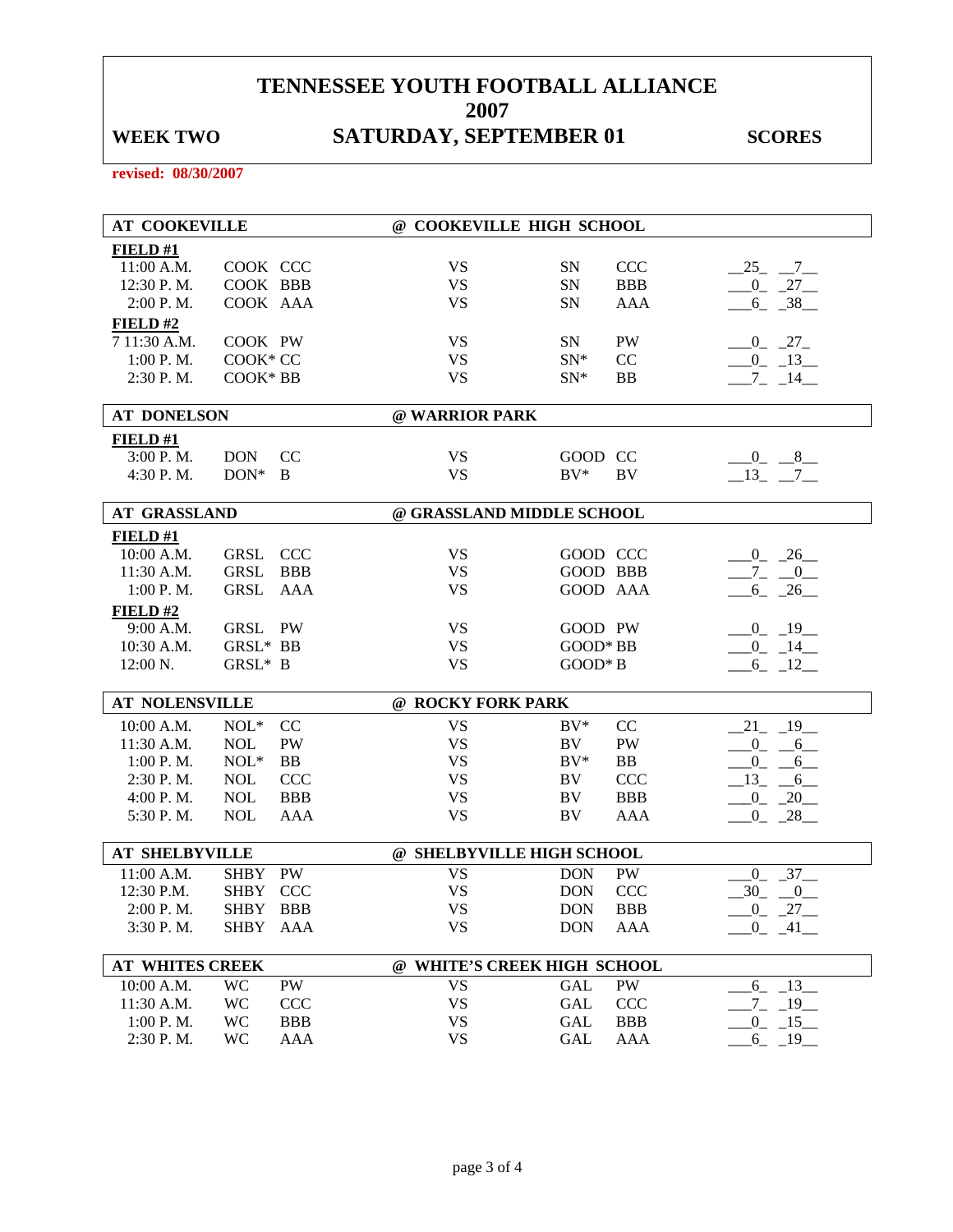### **TENNESSEE YOUTH FOOTBALL ALLIANCE 2007**  WEEK TWO **SATURDAY, SEPTEMBER 01** SCORES

**revised: 08/30/2007** 

\* **= DENOTES DIVISION GAMES** 

### **NOTE TO HOME FIELD DIRECTORS: MUST** E-MAIL or CALL SCORES IN NO LATER THAN 10:00 A.M. SUNDAY MORNING TO carrgene@bellsouth.net or 459-3973

|             | <b>TYFA COMMUNITY'S</b>         |                      |                       |                              |                                |                          |                            |                               |  |  |  |  |
|-------------|---------------------------------|----------------------|-----------------------|------------------------------|--------------------------------|--------------------------|----------------------------|-------------------------------|--|--|--|--|
| BV          | <b>Bellevue Steelers</b>        |                      | <b>GOOD</b>           |                              | Goodlettsville Trojans         |                          | <b>SHBY</b>                | <b>Shelbyville Eagles</b>     |  |  |  |  |
| <b>BORD</b> | <b>Bordeaux Eagles</b>          |                      | <b>GRSL</b>           |                              | <b>Grassland Golden Eagles</b> |                          |                            | <b>SMY</b><br>Smyrna Bulldogs |  |  |  |  |
| <b>BW</b>   | <b>Brentwood Blaze</b>          |                      | <b>HEND</b>           | <b>Hendersonville Titans</b> |                                | <b>SN</b>                | So. Nashville Sooners      |                               |  |  |  |  |
| <b>COOK</b> | Cookeville Cavaliers            |                      | MJ                    | Mt. Juliet Bears             |                                | <b>SPH</b>               | <b>Spring Hill Raiders</b> |                               |  |  |  |  |
| <b>DON</b>  | <b>MFB</b><br>Donelson Warriors |                      | Murfreesboro Mustangs |                              | <b>WAV</b>                     | Waverly-Belmont Bulldogs |                            |                               |  |  |  |  |
| <b>FRA</b>  | <b>Franklin Cowboys</b>         |                      | <b>NOLE</b>           | Nolensville Panthers         |                                |                          | <b>WC</b>                  | <b>Whites Creek Cobras</b>    |  |  |  |  |
| <b>GAL</b>  | Gallatin Green Wave             |                      | <b>OH</b>             |                              | Old Hickory Bulldogs           |                          |                            |                               |  |  |  |  |
|             |                                 |                      |                       |                              |                                |                          |                            |                               |  |  |  |  |
|             |                                 |                      |                       |                              | <b>COLORS</b>                  |                          |                            |                               |  |  |  |  |
|             | <b>WHI</b>                      | White                | <b>GRY</b>            | Gray                         | <b>SLV</b>                     | Silver                   | <b>BLU</b>                 | <b>Blue</b>                   |  |  |  |  |
|             | <b>GLD</b>                      | Gold                 | <b>RED</b>            | Red                          | <b>PRP</b>                     | Purple                   | <b>BLK</b>                 | <b>Black</b>                  |  |  |  |  |
|             | $\ddotsc$                       | $\ddot{\phantom{1}}$ |                       |                              |                                |                          |                            |                               |  |  |  |  |

**YEL** Yellow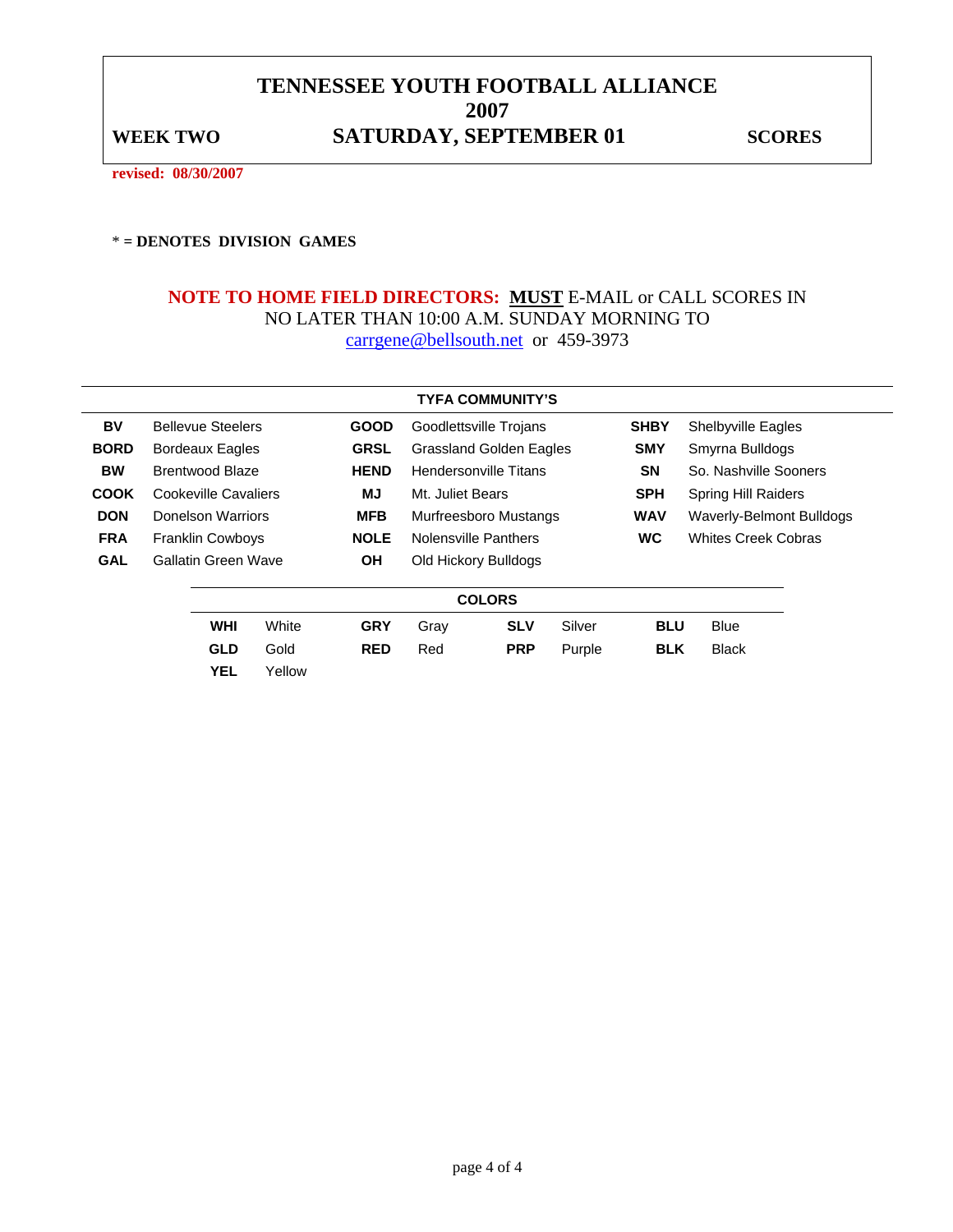## WEEK THREE **SATURDAY, SEPTEMBER 08** SCORES

| <b>AT FRANKLIN</b>     |            |              | @ COWBOY COMPLEX              |                           |                          |
|------------------------|------------|--------------|-------------------------------|---------------------------|--------------------------|
| <b>FIELD</b>           |            |              |                               |                           |                          |
| 8:00 A.M.              | <b>FRA</b> | BB           | <b>VS</b>                     | <b>BORD BB</b>            | $-32 - 6$                |
| 9:30 A.M.              | <b>FRA</b> | <b>BBB</b>   | <b>VS</b>                     | <b>BORD BBB</b>           | $14 - 13$ OT             |
| 11:00 A.M.             | <b>FRA</b> | PW           | <b>VS</b>                     | <b>BORD PW</b>            | $-6 - 12$                |
| 12:30 P.M.             | FRA*       | <b>VAR</b>   | <b>VS</b>                     | <b>BORD* VAR</b>          | $-6 - 28$                |
| 2:00 P.M.              | <b>FRA</b> | AA           | <b>VS</b>                     | BORD AA                   | $-0 - 7$                 |
| 3:30 P.M.              | <b>FRA</b> | CCC          | <b>VS</b>                     | <b>BORD CCC</b>           | $-0 - 6$                 |
| 5:00 P.M.              | <b>FRA</b> | A-BLU        | <b>VS</b>                     | <b>BW</b><br>A-RED        | $0 - 22$                 |
| 6:30 P.M.              | <b>FRA</b> | <b>AAA</b>   | <b>VS</b>                     | BORD AAA                  | $-20$ $-0$               |
| 8:00 P.M.              | FRA*       | $A-SLV$      | <b>VS</b>                     | <b>BORD*</b> A            | $-0 - 7$                 |
| FIELD#2                |            |              |                               |                           |                          |
| 8:15 A.M.              | <b>FRA</b> | <b>B-BLU</b> | <b>VS</b>                     | <b>BW</b><br>$B-BLU-1$    | $0 - 12$                 |
| 9:45 A.M.              | <b>FRA</b> | C-BLU        | <b>VS</b>                     | MJ<br>C-GLD               | $-13 - 14$               |
| 11:15 A.M.             | FRA*       | C-SLV        | <b>VS</b>                     | $MJ*$<br>$C-BLK$          | $18 - 20$                |
| 12:45 P.M.             | $FRA*$     | <b>B-WHI</b> | <b>VS</b>                     | $BW^*$<br>$B-WHI-1$       | $-0$ $-39$               |
| 2:15 P.M.              | FRA*       | JrPW-BLU     | <b>VS</b>                     | <b>BORD*</b> JrPW         | $0 - 37$                 |
| 3:45 P.M.              | <b>FRA</b> | <b>B-GRY</b> | <b>VS</b>                     | <b>BW</b><br><b>B-BLK</b> | $0 - 36$                 |
| 5:15 P.M.              | <b>FRA</b> | CC           | <b>VS</b>                     | <b>BORD</b><br>CC         | $-33 - 6$                |
| 6:45 P.M.              | FRA*       | A-WHI        | <b>VS</b>                     | $GAL*$<br>$\mathbf{A}$    | $-33 - 0$                |
| 8:15 P.M.              | <b>FRA</b> | <b>B-SLV</b> | <b>VS</b>                     | <b>BW</b><br>B-RED-1      | $-32 - 21$               |
|                        |            |              |                               |                           |                          |
| <b>AT MURFREESBORO</b> |            |              | @ MIDDLE POINT SPORTS COMPLEX |                           |                          |
| FIELD #1               |            |              |                               |                           |                          |
| 9:00 A.M.              | $MFB*$     | <b>B-WHI</b> | <b>VS</b>                     | $BW^*$<br>B-WHI-2         | $0 - 12$                 |
| 10:30 A.M.             | $MFB*$     | <b>BBB</b>   | <b>VS</b>                     | $BW^*$<br><b>BBB</b>      | $-0$ $-35$ $-$           |
| 12:00 N.               | $MFB*$     | <b>BB</b>    | <b>VS</b>                     | $\rm BW^*$<br><b>BB</b>   | $-6 - 33$                |
| 1:30 P.M.              | $MFB*$     | <b>CCC</b>   | <b>VS</b>                     | $\rm BW^*$<br>CCC         | $^{0}$<br>$-34$          |
| 3:00 P.M.              | $MFB*$     | <b>B-BLU</b> | <b>VS</b>                     | $BW^*$<br>B-WHI-3         | $-0$ $-34$ $-$           |
| 4:30 P.M.              | $MFB*$     | <b>AAA</b>   | <b>VS</b>                     | $BW^*$<br><b>AAA</b>      | $6 - 12$                 |
| FIELD#2                |            |              |                               |                           |                          |
| 8:30 A.M.              | $MFB*$     | C-BLU        | <b>VS</b>                     | <b>C-RED</b><br>$BW^*$    | $-24$ $-0$               |
| 10:00 A.M.             | $MFB*$     | PW           | <b>VS</b>                     | $BW^*$<br>PW              | $2 -$<br>$^{0}$          |
| 11:30 A.M.             | $MFB*$     | JrPW-BLU     | <b>VS</b>                     | $BW^*$<br><b>JrPW</b>     | $-47$<br>$\overline{0}$  |
| 1:00 P.M.              | $MFB*$     | CC           | <b>VS</b>                     | $BW^*$<br>CC              | 25<br>$\overline{0}$     |
| 2:30 P.M.              | <b>MFB</b> | C-WHI        | <b>VS</b>                     | $C$ -GLD<br><b>BW</b>     | $\overline{0}$<br>$6$ OT |
| 4:00 P.M.              | $MFB*$     | AA           | <b>VS</b>                     | $BW^*$<br>AA              | $-38$<br>$0_{-}$         |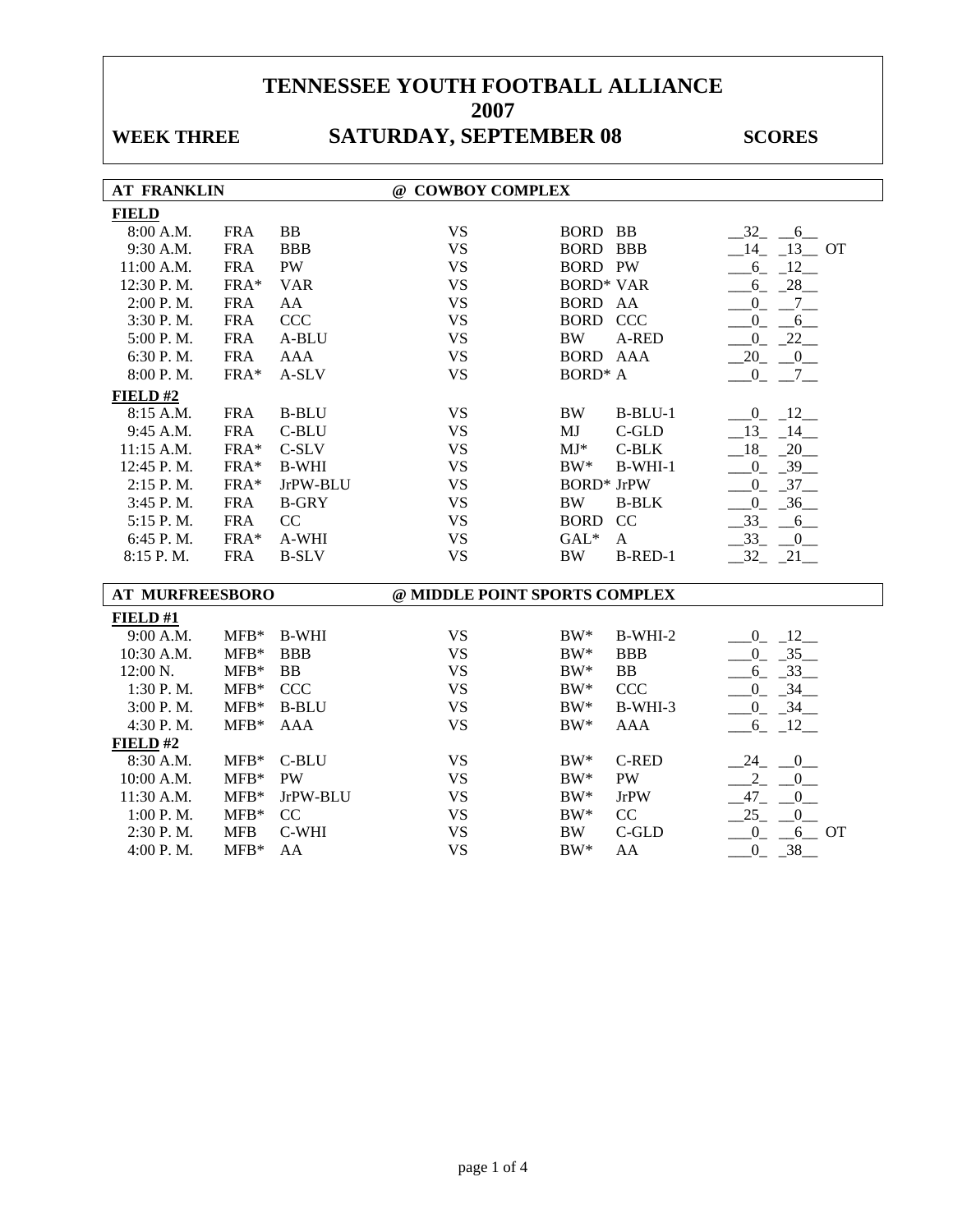## WEEK THREE **SATURDAY, SEPTEMBER 08** SCORES

| <b>AT SMYRNA</b>           |                     |                  | @ LEE VICTORY RECREATION PARK |             |               |                                     |
|----------------------------|---------------------|------------------|-------------------------------|-------------|---------------|-------------------------------------|
| <b>DONNIE CARTER FIELD</b> |                     |                  |                               |             |               |                                     |
| 8:30 A.M.                  | <b>SMY</b>          | JrPW-PRP         | <b>VS</b>                     | <b>GAL</b>  | <b>JrPW</b>   | $Z_{-}$<br>$-0$                     |
| 10:00 A.M.                 | <b>SMY</b>          | PW               | <b>VS</b>                     | <b>SPH</b>  | PW            | 12<br>6                             |
| 11:30 A.M.                 | <b>SMY</b>          | CC               | <b>VS</b>                     | <b>SPH</b>  | CC            | 31<br>$\overline{0}$                |
| 1:00 P.M.                  | <b>SMY</b>          | <b>B-WHI/GLD</b> | <b>VS</b>                     | <b>BW</b>   | B-RED-2       | 14<br>6                             |
| 2:30 P.M.                  | <b>SMY</b>          | <b>BB</b>        | <b>VS</b>                     | <b>SPH</b>  | <b>BB</b>     | $6_{-}$<br>$\overline{0}$           |
| 4:00 P.M.                  | <b>SMY</b>          | <b>CCC</b>       | <b>VS</b>                     | <b>SPH</b>  | <b>CCC</b>    | $19_{-}$<br>$\overline{0}$          |
| 5:30 P.M.                  | <b>SMY</b>          | <b>BBB</b>       | <b>VS</b>                     | <b>SPH</b>  | <b>BBB</b>    | $-37 - 0$                           |
| 7:00 P.M.                  | <b>SMY</b>          | AAA              | <b>VS</b>                     | <b>SPH</b>  | <b>AAA</b>    | $-49$<br>$\overline{\phantom{0}}^0$ |
| <b>GENE CARR FIELD</b>     |                     |                  |                               |             |               |                                     |
| 8:00 A.M.                  | SMY*                | <b>VAR</b>       | <b>VS</b>                     | SPH*        | <b>VAR</b>    | $-45$ $-7$                          |
| 9:30 A.M.                  | <b>SMY</b>          | C-GLD/PRP        | <b>VS</b>                     | <b>SMY</b>  | C-WHI/PRP     | 12<br>$6$ OT                        |
| 11:00 A.M.                 | <b>SMY</b>          | C-GLD/GLD        | <b>VS</b>                     | <b>GAL</b>  | $\mathcal{C}$ | 34<br>$\overline{0}$                |
| 12:30 P.M.                 | <b>SMY</b>          | JrPW-GLD         | <b>VS</b>                     | <b>MFB</b>  | JrPW-WHI      | 6<br>$\mathbf{0}$                   |
| $2:00$ P. M.               | <b>SMY</b>          | C-PRP            | <b>VS</b>                     | <b>BW</b>   | C-BLU         | $-6 - 14$                           |
| 3 30 P.M.                  | <b>SMY</b>          | <b>B-PRP</b>     | <b>VS</b>                     | MJ          | <b>B-WHI</b>  | $-12$<br>$-6$ OT                    |
| 5:00 P.M.                  | <b>SMY</b>          | <b>B-GLD/GLD</b> | <b>VS</b>                     | MJ          | <b>B-GLD</b>  | $-33$<br>$-0$                       |
| 6:30 P.M.                  | <b>SMY</b>          | <b>B-GLD/PRP</b> | <b>VS</b>                     | MJ          | <b>B-BLK</b>  | $43_{-}$<br>$\overline{0}$          |
|                            |                     |                  |                               |             |               |                                     |
| <b>AT HENDERSONVILLE</b>   |                     |                  | @ DRAKE'S CREEK PARK          |             |               |                                     |
| FIELD#1                    |                     |                  |                               |             |               |                                     |
| 9:30 A.M.                  | HEND PW             |                  | <b>VS</b>                     | MJ          | PW            | $0 - 20$                            |
| 11:00 A.M.                 | HEND CC             |                  | <b>VS</b>                     | MJ          | CC            | $-0$ $-12$                          |
| 12:30 P. M.                | HEND BB             |                  | <b>VS</b>                     | MJ          | BB            | $18 - 32$                           |
| $2:00$ P. M.               | HEND AA             |                  | <b>VS</b>                     | MJ          | AA            | $-13$ $-0$                          |
| 3:30 P.M.                  | HEND CCC            |                  | <b>VS</b>                     | MJ          | CCC           | $-0$ $-12$                          |
| 5:00 P.M.                  | HEND BBB            |                  | <b>VS</b>                     | MJ          | <b>BBB</b>    | $-6 - 27$                           |
| 6:30 P.M.                  | HEND AAA            |                  | <b>VS</b>                     | MJ          | <b>AAA</b>    | $-40$<br>6                          |
| FIELD#2                    |                     |                  |                               |             |               |                                     |
| 9:00 A.M.                  | HEND* JrPW          |                  | <b>VS</b>                     | $MJ*$       | JrPW-BLK      | $-37 - 32$                          |
| 10:30 A.M.                 | HEND C-BLU          |                  | <b>VS</b>                     | MJ          | C-WHI         | $6 - 18$                            |
| 12:00 N.                   | HEND <sup>*</sup> B |                  | <b>VS</b>                     | $MJ*$       | <b>B-YEL</b>  | $-0$ $-34$ $-$                      |
| 1:30 P.M.                  | HEND <sup>*</sup> A |                  | <b>VS</b>                     | $MJ*$       | $\mathbf{A}$  | $6_{-}$<br>$-7$ OT                  |
|                            |                     |                  |                               |             |               |                                     |
| AT SPRING HILL             |                     |                  | @ EVANS PARK                  |             |               |                                     |
| 8:00 A.M.                  | SPH*                | JrPW-SLV         | <b>VS</b>                     | $MJ*$       | JrPW-GLD      | $-0$ $-19$                          |
| 9:30 A.M.                  | <b>SPH</b>          | JrPW-BLK         | <b>VS</b>                     | OH          | <b>JrPW</b>   | $13_{-}$<br>$-0$                    |
| 11:00 A.M.                 | <b>SPH</b>          | C-BLK            | <b>VS</b>                     | <b>HEND</b> | C-RED         | $_{.30}$<br>$-0$                    |
| 12:30 P.M.                 | <b>SPH</b>          | $C-SLV$          | <b>VS</b>                     | MJ          | C-YEL         | $-6 - -0$                           |
| 2:00 P.M.                  | <b>SPH</b>          | <b>B-BLK</b>     | <b>VS</b>                     | OH          | $\bf{B}$      | $6 - 0$                             |
| 3:30 P.M.                  | <b>SPH</b>          | <b>B-SLV</b>     | <b>VS</b>                     | <b>BW</b>   | <b>B-GLD</b>  | $-6 - 27$                           |
| 5:00 P.M.                  | <b>SPH</b>          | <b>B-WHI</b>     | <b>VS</b>                     | <b>BORD</b> | $\bf{B}$      | $-13$<br>$-6$                       |
| 6:30 P.M.                  | SPH*                | $\mathbf{A}$     | <b>VS</b>                     | SMY*        | A-PRP         | $6_{-}$<br>$-7$                     |
| 8:00 PM.                   | <b>SPH</b>          | AA               | <b>VS</b>                     | <b>SMY</b>  | AA            | $0 - 21$                            |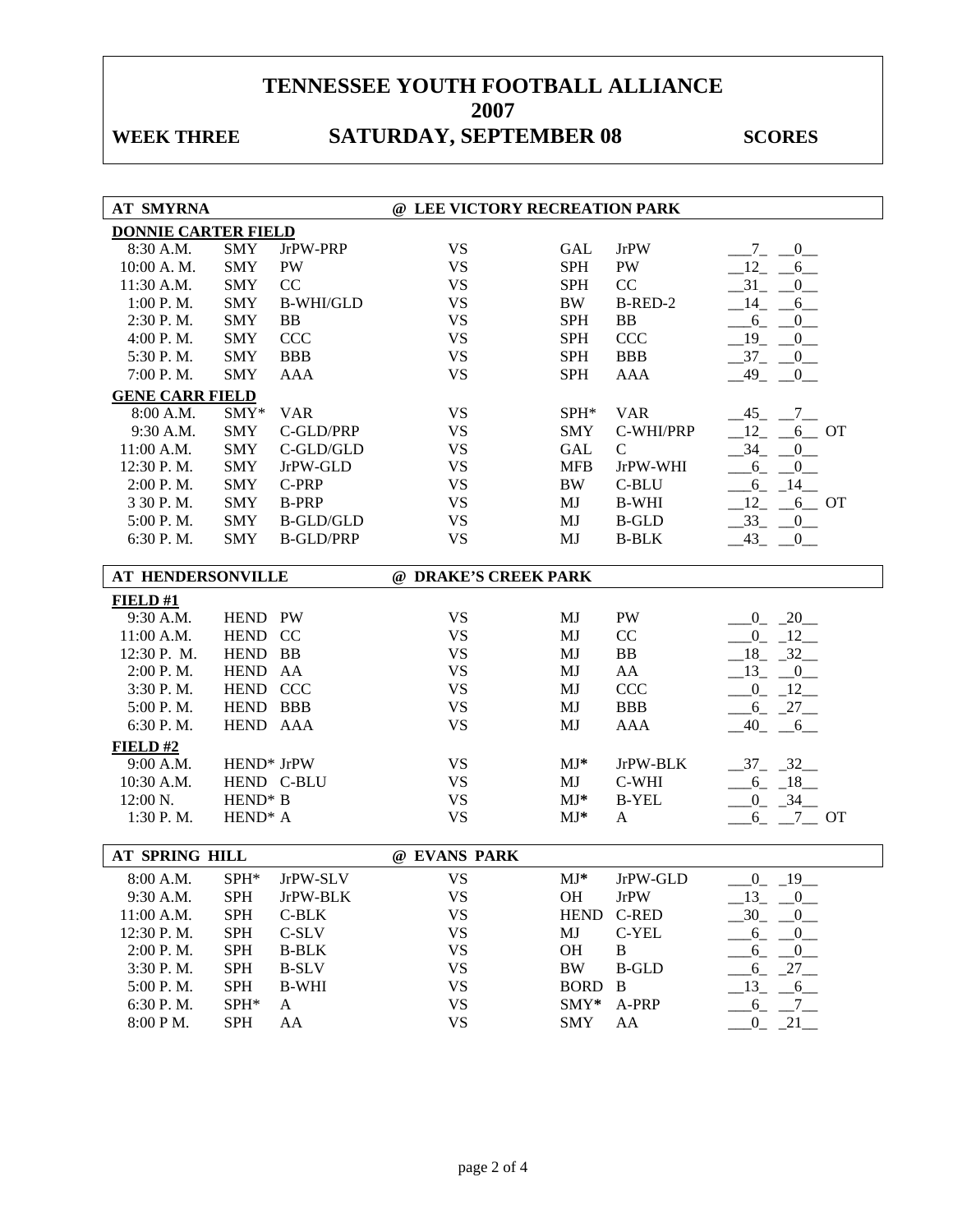## WEEK THREE **SATURDAY, SEPTEMBER 08** SCORES

| AT WAVERLY BELMONT |            |               | @ CAMERON MIDDLE SCHOOL  |             |            |                                    |
|--------------------|------------|---------------|--------------------------|-------------|------------|------------------------------------|
| 9:00 A.M.          | WAV* PW    |               | <b>VS</b>                | $OH*$       | <b>PW</b>  | $-6 - 19$                          |
| 10:30 A.M.         | WAV* CC    |               | <b>VS</b>                | $OH*$       | CC         | $-0 - 7$                           |
| $12:00 N$ .        | WAV* BB    |               | <b>VS</b>                | $OH*$       | BB         | $-7 - 12$                          |
| 1:30 P.M.          | WAV* CCC   |               | <b>VS</b>                | $OH*$       | CCC        | $-0$ $-6$                          |
| 3:00 P. M          | WAV* BBB   |               | <b>VS</b>                | $OH*$       | <b>BBB</b> | $-6 - 12$                          |
| 4:30 P.M.          | WAV* AAA   |               | <b>VS</b>                | $OH*$       | <b>AAA</b> | $-12$ $-13$                        |
|                    |            |               |                          |             |            |                                    |
| <b>AT BELLEVUE</b> |            |               | @ BELLEVUE MIDDLE SCHOOL |             |            |                                    |
| FIELD#1            |            |               |                          |             |            |                                    |
| 9:00 A.M.          | BV         | PW            | <b>VS</b>                | <b>WC</b>   | PW         | $0 - 6$ OT                         |
| 10:30 A.M.         | $BV*$      | CC            | <b>VS</b>                | COOK* CC    |            | $-13 - 30$                         |
| $12:00 N$ .        | $BV^*$     | <b>BB</b>     | <b>VS</b>                | COOK* BB    |            | $-36$ $-0$                         |
| $1:30$ P. M.       | BV         | <b>CCC</b>    | <b>VS</b>                | <b>WC</b>   | <b>CCC</b> | $-7 - 13$ OT                       |
| 3:00 P.M.          | <b>BV</b>  | <b>BBB</b>    | <b>VS</b>                | <b>WC</b>   | <b>BBB</b> | $-26$ $-0$ $-$                     |
| 4:30 P.M.          | BV         | <b>AAA</b>    | <b>VS</b>                | <b>WC</b>   | <b>AAA</b> | $-48$ <sub>-</sub> $-7$            |
|                    |            |               |                          |             |            |                                    |
| AT GOODLETTSVILLE  |            |               | @ MOSS WRIGHT PARK       |             |            |                                    |
| FIELD#1            |            |               |                          |             |            |                                    |
| 12:00 N            | GOOD* JrPW |               | <b>VS</b>                | $SMY*$      | JrPW-WHI   | $-20 - 0$                          |
| 1:30 P.M.          | GOOD CCC   |               | <b>VS</b>                | <b>NOL</b>  | CCC        | $20 - 0$                           |
| 3:00 P.M.          | GOOD BBB   |               | <b>VS</b>                | <b>NOL</b>  | <b>BBB</b> | $-39$ $-19$                        |
| 4:30 P.M.          | GOOD AAA   |               | <b>VS</b>                | <b>NOL</b>  | AAA        | $-33$<br>$-0$                      |
| FIELD#2            |            |               |                          |             |            |                                    |
| 12:30 P.M.         | GOOD* CC   |               | <b>VS</b>                | $NOL*$      | CC         | $-26$ $-0$                         |
| 2:00 P.M.          | GOOD PW    |               | <b>VS</b>                | <b>NOL</b>  | PW         | $27 -$<br>$\overline{0}$           |
| 3:30 P.M.          | GOOD*B     |               | <b>VS</b>                | GRSL* B     |            | $-0$ $-6$ OT                       |
| 5:00 P.M.          | GOOD* BB   |               | <b>VS</b>                | $NOL*$      | BB         | $-34$ $-0$                         |
|                    |            |               |                          |             |            |                                    |
| AT SOUTH NASHVILLE |            |               | @ McMURRAY MIDDLE SCHOOL |             |            |                                    |
| 8:00 A.M.          | $SN*$      | A             | <b>VS</b>                | $BW^*$      | A-GRY      | $-0$ $-38$                         |
| 9:30 A.M.          | $SN^*$     | <b>BB</b>     | <b>VS</b>                | GRSL* BB    |            | $-25$<br>$\overline{0}$            |
| 11:00 A.M.         | SN         | PW            | <b>VS</b>                | SHBY PW     |            | $-45$<br>$\overline{\phantom{0}0}$ |
| 12:30 P.M.         | SN         | <b>CCC</b>    | <b>VS</b>                | SHBY CCC    |            | $-7 - 31$                          |
| 2:00 P.M.          | SN         | <b>BBB</b>    | <b>VS</b>                | <b>SHBY</b> | <b>BBB</b> | $-31$<br>$-6$                      |
| 3:30 P.M.          | SN         | <b>AAA</b>    | <b>VS</b>                | SHBY AAA    |            | $-20 - 12$                         |
| <b>AT DONELSON</b> |            |               |                          |             |            |                                    |
|                    |            |               | @ WARRIOR PARK           |             |            |                                    |
| FIELD#1            |            |               |                          |             |            |                                    |
| 8:30 A.M.          | $DON*$     | <sub>CC</sub> | <b>VS</b>                | $GAL^*$     | CC         | $6 - 12$                           |
| 10:00 A.M.         | $DON*$     | PW            | <b>VS</b>                | $GAL*$      | PW         | $-19 - 6$                          |
| 11:30 A.M.         | $DON*$     | $\, {\bf B}$  | <b>VS</b>                | $GAL^*$     | $\bf{B}$   | $27_{-}$<br>6                      |
| 1:00 P.M.          | $DON*$     | BB            | <b>VS</b>                | $GAL^*$     | BB         | $-6 - 46$                          |
| 2:30 P.M.          | $DON*$     | <b>BBB</b>    | <b>VS</b>                | $GAL*$      | <b>BBB</b> | $-6 - 12$                          |
| 4:00 P.M.          | $DON*$     | <b>CCC</b>    | <b>VS</b>                | $GAL^*$     | CCC        | $0 - 24$                           |
| 5:30 P.M.          | DON*       | A             | <b>VS</b>                | $BW^*$      | A-BLU      | $8 - 39$                           |
| 7:00 P.M.          | DON*       | AAA           | <b>VS</b>                | $GAL*$      | AAA        | $-46$<br>$-0$                      |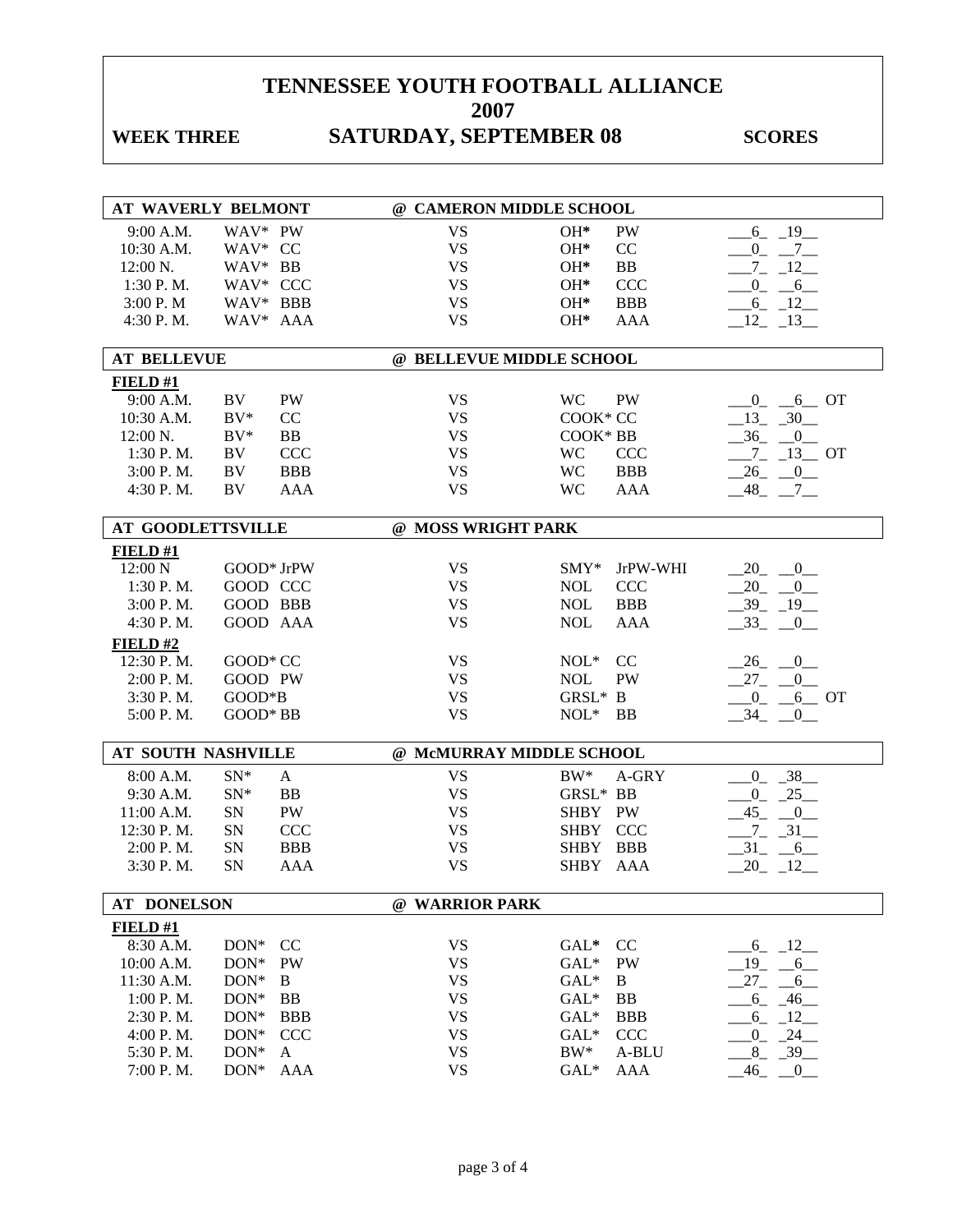### WEEK THREE **SATURDAY, SEPTEMBER 08** SCORES

| AT GRASSLAND |                       | (a) | <b>GRASSLAND MIDDLE SCHOOL</b> |    |
|--------------|-----------------------|-----|--------------------------------|----|
| FIELD $#1$   |                       |     |                                |    |
| 10:00 A.M.   | $GRSI*PW$             | VS  | $COOK*PW$                      |    |
| 11:30 A.M.   | GRSL <sup>*</sup> CCC | VS  | COOK <sup>*</sup> CCC          |    |
| 1:00 P. M.   | GRSL* BBB             | VS  | $COOK*BBB$                     | 28 |

2:30 P.M. GRSL\* AAA  $\qquad \qquad \text{VS}$   $\qquad \qquad \text{COOK}^*$  AAA  $\qquad \qquad \underline{\qquad}$ 26\_  $\Box$ 12

\* **= DENOTES DIVISION GAMES** 

### **NOTE TO HOME FIELD DIRECTORS: MUST** E-MAIL or CALL SCORES IN NO LATER THAN 10:00 A.M. SUNDAY MORNING TO carrgene@bellsouth.net or 459-3973

|             |                            |             | <b>TYFA COMMUNITY'S</b>        |             |                            |
|-------------|----------------------------|-------------|--------------------------------|-------------|----------------------------|
| BV          | <b>Bellevue Steelers</b>   | <b>GOOD</b> | Goodlettsville Trojans         | <b>SHBY</b> | <b>Shelbyville Eagles</b>  |
| <b>BORD</b> | Bordeaux Eagles            | <b>GRSL</b> | <b>Grassland Golden Eagles</b> | <b>SMY</b>  | Smyrna Bulldogs            |
| <b>BW</b>   | <b>Brentwood Blaze</b>     | <b>HEND</b> | Hendersonville Titans          | <b>SN</b>   | So. Nashville Sooners      |
| <b>COOK</b> | Cookeville Cavaliers       | <b>MJ</b>   | Mt. Juliet Bears               | <b>SPH</b>  | <b>Spring Hill Raiders</b> |
| <b>DON</b>  | Donelson Warriors          | <b>MFB</b>  | Murfreesboro Mustangs          | <b>WAV</b>  | Waverly-Belmont Bulldogs   |
| <b>FRA</b>  | <b>Franklin Cowboys</b>    | <b>NOLE</b> | <b>Nolensville Panthers</b>    | <b>WC</b>   | <b>Whites Creek Cobras</b> |
| <b>GAL</b>  | <b>Gallatin Green Wave</b> | OН          | Old Hickory Bulldogs           |             |                            |
|             |                            |             | <b>COLORS</b>                  |             |                            |

|            |        |                 |     | ------- |                   |            |              |  |
|------------|--------|-----------------|-----|---------|-------------------|------------|--------------|--|
| WHI        | White  | <b>GRY</b> Gray |     | SLV     | Silver            | <b>BLU</b> | <b>Blue</b>  |  |
| <b>GLD</b> | Gold   | <b>RED</b>      | Red |         | <b>PRP</b> Purple | BLK        | <b>Black</b> |  |
| YEL        | Yellow |                 |     |         |                   |            |              |  |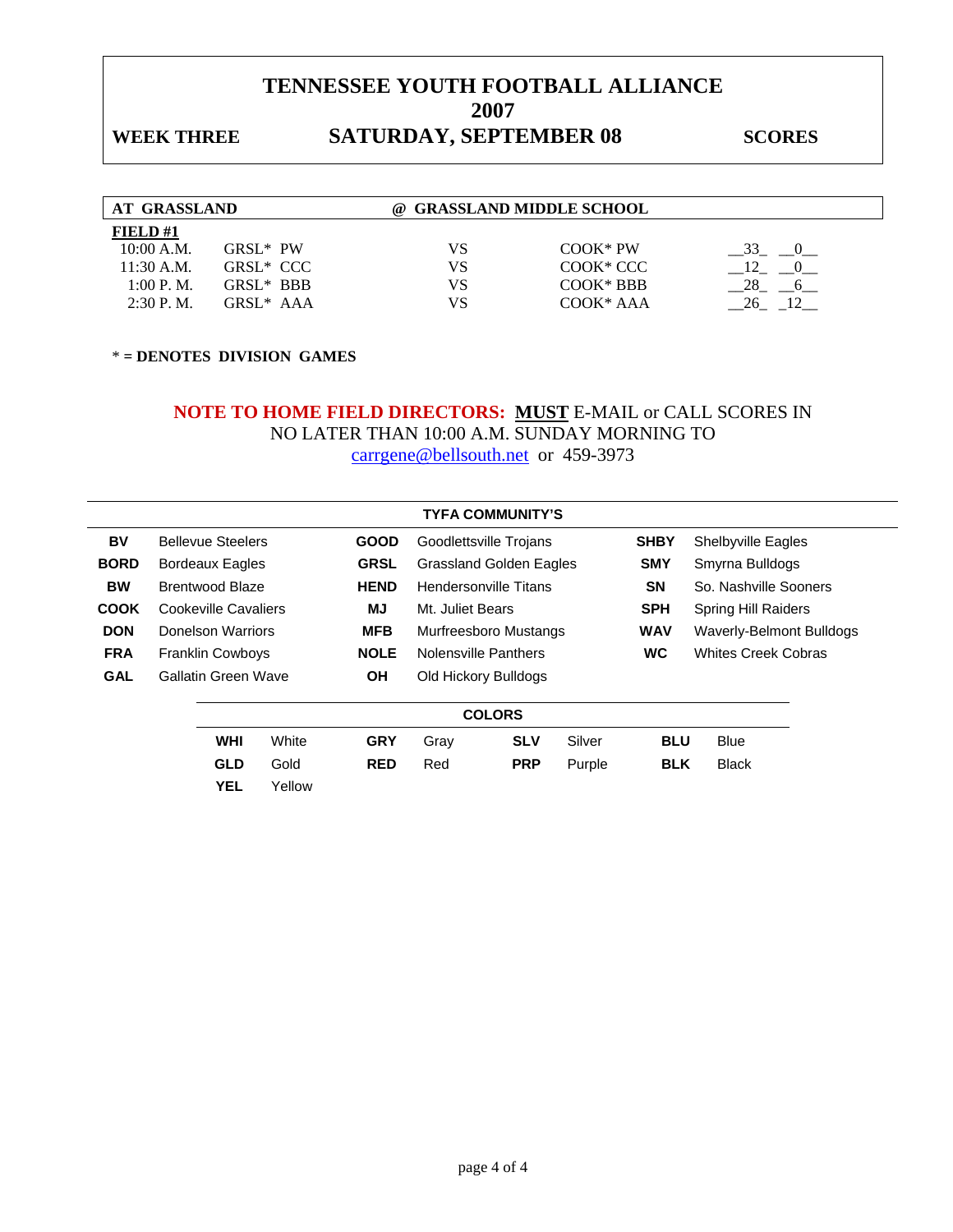# WEEK FOUR SATURDAY, SEPTEMBER 15 SCORES

| <b>AT BRENTWOOD</b>    |              |                                   | @ CROCKETT PARK         |                |                    |                             |
|------------------------|--------------|-----------------------------------|-------------------------|----------------|--------------------|-----------------------------|
| FIELD#1                |              |                                   |                         |                |                    |                             |
| 8:00 A.M.              | $BW^*$       | PW                                | <b>VS</b>               | $FRA*$         | PW                 | $-0$ $-6$ $-$               |
| 9:30 A.M.              | $BW^*$       | <b>BBB</b>                        | <b>VS</b>               | $FRA*$         | <b>BBB</b>         | $17 - 12$                   |
| 11:00 A.M.             | $BW^*$       | <b>BB</b>                         | <b>VS</b>               | $FRA*$         | BB                 | $-0$ $-16$ $-$              |
| 12:30 P.M.             | $BW^*$       | <b>B-BLK</b>                      | <b>VS</b>               | $FRA*$         | <b>B-BLU</b>       | $-0$ $-13$                  |
| 2:00 P.M.              | $BW^*$       | AA                                | <b>VS</b>               | $FRA*$         | AA                 | $-20$ $-0$                  |
| 3:30 P.M.              | $BW^*$       | <b>CCC</b>                        | <b>VS</b>               | $FRA*$         | <b>CCC</b>         | $-32 - 14$                  |
| 5:00 P.M.              | $BW^*$       | A-BLU                             | <b>VS</b>               | $FRA*$         | A-SLV              | $-40$ $-7$ $-$              |
| 6:30 P.M.              | $BW^*$       | <b>AAA</b>                        | <b>VS</b>               | $FRA*$         | <b>AAA</b>         | $-6 - 8$                    |
| FIELD#2                |              |                                   |                         |                |                    |                             |
| 8:30 A.M.              | $BW^*$       | CC                                | <b>VS</b>               | $FRA*$         | CC                 | $-15 - 20$                  |
| 10:00 A.M.             | $BW^*$       | <b>JrPW</b>                       | <b>VS</b>               | $FRA*$         | JrPW-SLV           | $-0$ $-26$                  |
| 11:30 A.M.             | BW           | C-GLD                             | <b>VS</b>               | <b>FRA</b>     | C-BLU              | $-0$ $-12$                  |
| 1:00 P. M.             | $BW^*$       | $B-BLU-1$                         | <b>VS</b>               | FRA*           | <b>B-GRY</b>       | $-28$ <sub>-</sub> $-6$     |
| 2:30 P.M.              | $BW^*$       | A-RED                             | <b>VS</b>               | FRA*           | A-WHI              | $-12 - 18$                  |
| 4:00 P.M.              | $BW^*$       | B-RED-2                           | <b>VS</b>               | FRA*           | <b>B-WHI</b>       | $-12$<br>$-0$               |
| 5:30 P.M.              | <b>BW</b>    | A-GRY                             | <b>VS</b>               | <b>FRA</b>     | A-BLU              | $-39$<br>$\overline{0}$     |
| <b>FIELD #3</b>        |              |                                   |                         |                |                    |                             |
| 8:45 A.M.              | $BW^*$       | C-RED                             | <b>VS</b>               | FRA*           | C-SLV              | $-36 - 6$                   |
| 10:15 A.M.             | <b>BW</b>    | C-BLU                             | <b>VS</b>               | <b>HEND</b>    | C-BLU              | $-$ 8 $-$<br>$\overline{0}$ |
| 11:45 A.M.             | $BW^*$       | $B-WHI-1$                         | <b>VS</b>               | $MFB*$         | <b>B-WHI</b>       | 41<br>6                     |
| 1:15 P.M.              | $BW^*$       | B-WHI-3                           | <b>VS</b>               | $FRA*$         | <b>B-SLV</b>       | 28<br>0                     |
| 2:45 P.M.              | $BW^*$       | $B-WHI-2$                         | <b>VS</b>               | $BW^*$         | $B-BLU-2$          | 32<br>$0$ <sub>—</sub>      |
|                        |              |                                   |                         |                |                    |                             |
|                        |              |                                   |                         |                |                    |                             |
| 4:15 P.M.              | <b>BW</b>    | <b>B-GLD</b>                      | <b>VS</b>               | <b>SPH</b>     | <b>B-BLK</b>       | $-21$<br>$-6$               |
| AT MT. JULIET          |              |                                   | @ CHARLIE DANIEL'S PARK |                |                    | <b>HOMECOMING</b>           |
|                        |              |                                   |                         |                |                    |                             |
| FIELD#1                |              |                                   |                         |                |                    |                             |
| 8:00 A.M.              | MJ           | CC                                | <b>VS</b>               | <b>WAV</b>     | CC                 | $-26$<br>$-0$               |
| 9:30 A.M.              | MJ           | <b>B-YEL</b>                      | <b>VS</b>               | <b>SPH</b>     | <b>B-WHI</b>       | $-42$<br>$\overline{0}$     |
| 11:00 A.M.             | MJ           | <b>B-BLK</b>                      | <b>VS</b>               | <b>SMY</b>     | <b>B-GLD/GLD</b>   | $_{0}$<br>$-39$             |
| 12:30 P.M.             | MJ           | $\mathbf{A}$                      | <b>VS</b>               | <b>DON</b>     | $\mathbf{A}$       | $6_{-}$<br>$-14$            |
| 2:00 P.M.              | MJ           | BB                                | <b>VS</b>               | <b>WAV</b>     | <b>BB</b>          | 13<br>0                     |
| 3:30 P.M.              | MJ           | <b>CCC</b>                        | <b>VS</b>               | <b>WAV</b>     | <b>CCC</b>         | $12 - 6$ OTx2               |
| 5:00 P.M.              | MJ           | <b>BBB</b>                        | <b>VS</b>               | <b>WAV</b>     | <b>BBB</b>         | $13 - 6$                    |
| 6:30 P.M.              | MJ           | <b>AAA</b>                        | <b>VS</b>               | <b>WAV</b>     | <b>AAA</b>         | $0 - 28$                    |
| FIELD#2                |              |                                   |                         |                |                    |                             |
| 8:15 A.M.              | $MJ^*$       | JrPW-GLD                          | <b>VS</b>               |                | MFB* JrPW-WHI      | $-30$<br>$-0$               |
| 9:45 A.M.              | MJ           | <b>B-GLD</b>                      | <b>VS</b>               | SMY            | <b>B-PRP</b>       | $-13 - 19$                  |
| 11:15 A.M.             | MJ           | C-GLD                             | <b>VS</b>               | <b>MFB</b>     | C-WHI              | $-21 - 12$                  |
| 12:45 P.M.             | MJ           | C-BLK                             | <b>VS</b>               | <b>SMY</b>     | C-WHI/PRP          | $-38 - 32$ OTx4             |
| 2:15 P.M.              | $MJ^*$       | C-WHI                             | <b>VS</b>               | $\text{SMY*}$  | C-WHI/GLD          | $-13$ $-0$                  |
| 3:45 P.M.              | $MJ*$        | <b>B-WHI</b>                      | <b>VS</b>               | $BW^*$         | B-RED-1            | $-7$<br>$-0$                |
|                        |              | MT. JULIET HIGH SCHOOL - FIELD #2 |                         |                |                    |                             |
| 9:00 A.M.              | $MJ*$        | JrPW-BLK                          | <b>VS</b>               | GOOD* JrPW     |                    | $-6 - 44$                   |
| 10:30 A.M.<br>12:00 N. | $MJ^*$<br>MJ | C-YEL<br>PW                       | VS<br><b>VS</b>         | $SPH^*$<br>WAV | C-BLK<br><b>PW</b> | $-7 - 18$<br>$-34$ $-0$     |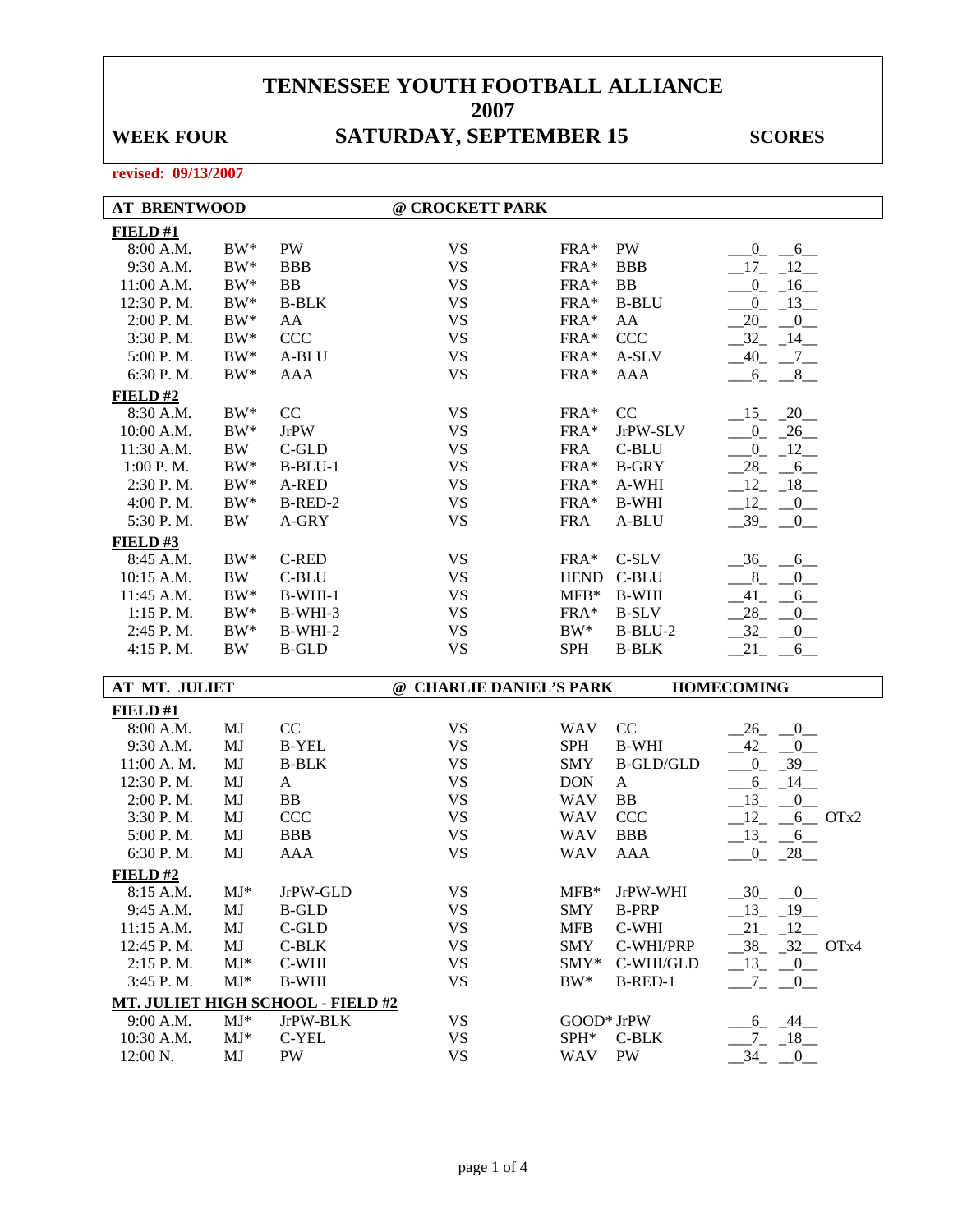## WEEK FOUR SATURDAY, SEPTEMBER 15 SCORES

| <b>AT SMYRNA</b>           |                     |                  | @ LEE VICTORY RECREATION PARK |                       |              |                           |
|----------------------------|---------------------|------------------|-------------------------------|-----------------------|--------------|---------------------------|
| <b>GENE CARR FIELD</b>     |                     |                  |                               |                       |              |                           |
| 9:30 A.M.                  | <b>SMY</b>          | JrPW-WHI         | <b>VS</b>                     | <b>MFB</b>            | JrPW-BLU     | $-6 - 7$                  |
| 11:00 A.M.                 | <b>SMY</b>          | C-GLD/PRP        | <b>VS</b>                     | <b>MFB</b>            | C-BLU        | $-6 - 47$                 |
| <b>DONNIE CARTER FIELD</b> |                     |                  |                               |                       |              |                           |
| 9:00 A.M.                  | SMY*                | JrPW-GLD         | <b>VS</b>                     | $SPH^*$               | JrPW-BLK     | $-26$ $-12$               |
| 10:30 A.M.                 | <b>SMY</b>          | <b>B-GLD/PRP</b> | <b>VS</b>                     | <b>MFB</b>            | <b>B-BLU</b> | $-38$ $-12$               |
| 12:00 N.                   | SMY*                | A-PRP            | <b>VS</b>                     | $SN^*$                | A            | $-52$ $-0$                |
|                            |                     |                  |                               |                       |              |                           |
| <b>AT BORDEAUX</b>         |                     |                  | @ METRO CENTER                |                       |              |                           |
| FIELD#1                    |                     |                  |                               |                       |              |                           |
| 8:00 A.M.                  | <b>BORD BBB</b>     |                  | <b>VS</b>                     | <b>SMY</b>            | <b>BBB</b>   | $-6$ $-21$                |
| 9:30 A.M.                  | BORD AAA            |                  | <b>VS</b>                     | <b>SMY</b>            | AAA          | $-6 - 25$                 |
| 11:00 A.M.                 | <b>BORD CCC</b>     |                  | <b>VS</b>                     | <b>SMY</b>            | <b>CCC</b>   | $-6 - 18$                 |
| 12:30 P.M.                 | BORD PW             |                  | <b>VS</b>                     | <b>SMY</b>            | PW           | $-18$ $-12$               |
| 2:00 P.M.                  | <b>BORD* VAR</b>    |                  | <b>VS</b>                     | SMY*                  | <b>VAR</b>   | $-22$ $-6$                |
| 3:30 P.M.                  | BORD AA             |                  | <b>VS</b>                     | <b>SMY</b>            | AA           | $6 - 0$                   |
| FIELD#2                    |                     |                  |                               |                       |              |                           |
| 8:30 A.M.                  | <b>BORD</b> JrPW    |                  | <b>VS</b>                     | <b>SMY</b>            | JrPW-PRP     | $-30$ $-0$                |
| 10:00 A.M.                 | BORD BB             |                  | <b>VS</b>                     | <b>SMY</b>            | BB           | $-0$ $-26$                |
| 11:30 A.M.                 | BORD C              |                  | <b>VS</b>                     | HEND C-RED            |              | $-13$ $-0$                |
| 1:00 P.M.                  | BORD CC             |                  | <b>VS</b>                     | <b>SMY</b>            | CC           | $-6 - 12$                 |
| 2:30 P.M.                  | <b>BORD*</b> B      |                  | <b>VS</b>                     | $SPH^*$               | <b>B-SLV</b> | $-6 - 18$                 |
| 4:00 P.M.                  | BORD <sup>*</sup> A |                  | <b>VS</b>                     | $\text{SMY*}$         | A-WHI        | $25 - 12$                 |
|                            |                     |                  |                               |                       |              |                           |
| AT SPRING HILL             |                     |                  | @ EVANS PARK                  |                       |              |                           |
| 8:30 A.M.                  | SPH*                | CC               | <b>VS</b>                     | HEND <sup>*</sup> CC  |              | $-6 - 12$                 |
| 10:00 A.M.                 | SPH*                | PW               | <b>VS</b>                     | HEND <sup>*</sup> PW  |              | $-6 - -7$                 |
| 11:30 A.M.                 | SPH*                | <b>BB</b>        | <b>VS</b>                     | HEND <sup>*</sup> BB  |              | $-32$<br>$-0$             |
| 1:00 P.M.                  | SPH*                | AA               | <b>VS</b>                     | HEND <sup>*</sup> AA  |              | $-0 - 47$                 |
| 2:30 P.M.                  | SPH*                | <b>CCC</b>       | <b>VS</b>                     | HEND <sup>*</sup> CCC |              | $-0$ $-13$                |
| $4:00$ P. M.               | $SPH*$              | <b>BBB</b>       | <b>VS</b>                     | HEND <sup>*</sup> BBB |              | $-14 - 6$                 |
| 5:30 P.M.                  | $SPH*$              | AAA              | <b>VS</b>                     | HEND <sup>*</sup> AAA |              | $-0 - 47$                 |
| 7:00 P.M.                  | SPH*                | <b>VAR</b>       | <b>VS</b>                     | FRA* VAR              |              | $0 - 34$                  |
|                            |                     |                  |                               |                       |              |                           |
| <b>AT OLD HICKORY</b>      |                     |                  | @ DUPONT HADLEY MIDDLE SCHOOL |                       |              |                           |
| 8:00 A.M.                  | <b>OH</b>           | B                | <b>VS</b>                     | SMY                   | B-WHI/GLD    | 19<br>18                  |
| 9:30 A.M.                  | OH                  | <b>BB</b>        | <b>VS</b>                     | <b>MFB</b>            | <b>BB</b>    | $-19$ $-7$                |
| 11:00 A.M.                 | OH                  | CC               | <b>VS</b>                     | <b>MFB</b>            | CC           | $-0$ $-31$ $-$            |
| 12:30 P.M.                 | OH                  | PW               | <b>VS</b>                     | <b>MFB</b>            | PW           | $19$ <sub>-</sub><br>$-0$ |
| 2:00 P.M.                  | OH                  | CCC              | <b>VS</b>                     | <b>MFB</b>            | <b>CCC</b>   | 22<br>$_{0}$              |
| 3:30 P.M.                  | <b>OH</b>           | <b>BBB</b>       | <b>VS</b>                     | <b>MFB</b>            | <b>BBB</b>   | $27_{-}$<br>$6_{-}$       |
| 5:00 P.M.                  | OH                  | AA               | <b>VS</b>                     | <b>MFB</b>            | AA           | $-47-$<br>$_{0}$          |
| 6:30 P.M.                  | OH                  | AAA              | <b>VS</b>                     | <b>MFB</b>            | AAA          | $-41$<br>$-7$             |
| 8:00 P.M.                  | OH*                 | <b>VAR</b>       | <b>VS</b>                     | $MFB*$                | <b>VAR</b>   | 64<br>8                   |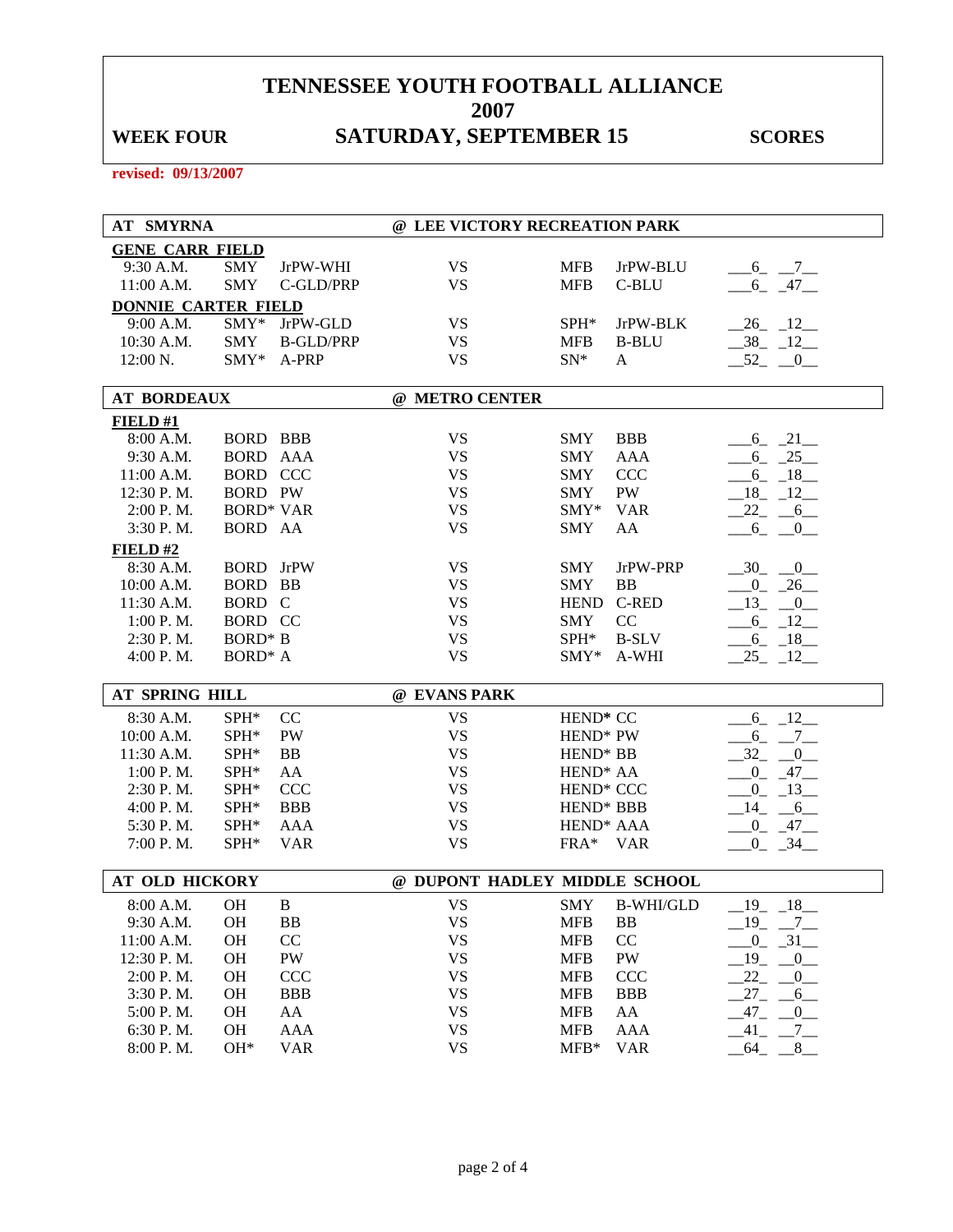## WEEK FOUR SATURDAY, SEPTEMBER 15 SCORES

| <b>AT GALLATIN</b>      |             |              | @ TRIPLE CREEK PARK         |                          |                              |
|-------------------------|-------------|--------------|-----------------------------|--------------------------|------------------------------|
| FIELD#1                 |             |              |                             |                          |                              |
| 9:00 A.M.               | $GAL^*$     | B            | <b>VS</b>                   | $BV^*$<br>B              | $-0$ $-12$                   |
| 10:30 A.M.              | $GAL*$      | A            | <b>VS</b>                   | HEND <sup>*</sup> A      | $-8$ $-7$                    |
| $12:00 N$ .             | $GAL*$      | <b>CCC</b>   | <b>VS</b>                   | $SN^*$<br><b>CCC</b>     | $18$ <sub>-12</sub> OT       |
| 1:30 P M.               | $GAL*$      | <b>AAA</b>   | <b>VS</b>                   | $SN^*$<br>AAA            | $-0$ $-34$                   |
| 3:00 P.M.               | $GAL*$      | <b>BBB</b>   | <b>VS</b>                   | <b>BBB</b><br>$SN^*$     | $-6 - 40$                    |
| $FIED$ #2               |             |              |                             |                          |                              |
| 9:30 A.M.               | $GAL^*$     | PW           | <b>VS</b>                   | PW<br>$SN^*$             | $-0$ $-7$                    |
| 11:00 A.M.              | $GAL*$      | CC           | <b>VS</b>                   | CC<br>$SN^*$             | $-20$ $-0$ $-$               |
| 12:30 P.M.              | $GAL*$      | <b>JrPW</b>  | <b>VS</b>                   | HEND <sup>*</sup> JrPW   | $-7 - 16$                    |
| 2:00 P.M.               | $GAL*$      | BB           | <b>VS</b>                   | $SN^*$<br><b>BB</b>      | $-47 - 0$                    |
| 3:30 P.M.               | <b>GAL</b>  | $\mathsf{C}$ | <b>VS</b>                   | C-SLV<br><b>SPH</b>      | $-0$ $-12$                   |
| <b>AT COOKEVILLE</b>    |             |              | @ COOKEVILLE HIGH SCHOOL    |                          |                              |
|                         |             |              |                             |                          |                              |
| FIELD#1<br>11:00 A.M.   | COOK CCC    |              | <b>VS</b>                   | GOOD CCC                 |                              |
| 12:30 P.M.              | COOK BBB    |              | <b>VS</b>                   | GOOD BBB                 | $-0$ $-33$<br>$-0$ $-13$     |
| 2:00 P.M.               | COOK AAA    |              | <b>VS</b>                   | GOOD AAA                 | $-0$ $-33$                   |
| FIELD#2                 |             |              |                             |                          |                              |
| 10:30 A.M.              | COOK PW     |              | <b>VS</b>                   | GOOD PW                  | $-0$ $-1$ F                  |
| 12:00 N.                | COOK* CC    |              | <b>VS</b>                   | GOOD* CC                 |                              |
| 1:30 P.M.               | COOK* BB    |              | <b>VS</b>                   | GOOD* BB                 | $-0$ $-26$<br>$-0$ $-41$ $-$ |
|                         |             |              |                             |                          |                              |
|                         |             |              |                             |                          |                              |
| <b>AT DONELSON</b>      |             |              | @ WARRIOR PARK              |                          |                              |
| FIELD#1                 |             |              |                             |                          |                              |
| 2:00 P. M.              | $DON^*$ B   |              | <b>VS</b>                   | $GOOD*B$                 | $-14$ $-0$                   |
|                         |             |              |                             |                          |                              |
| <b>AT NOLENSVILLE</b>   |             |              | @ ROCKY FORK PARK           |                          |                              |
| 10:00 A.M.              | $NOL*$      | PW           | <b>VS</b>                   | GRSL* PW                 | $13 - 27$                    |
| 11:30 A.M.              | <b>NOL</b>  | CC           | <b>VS</b>                   | <b>DON</b><br>CC         | $0 - 18$                     |
| 1:00 P. M.              | $NOL*$      | <b>BB</b>    | <b>VS</b>                   | GRSL* BB                 | $-6 - 16$                    |
| 2:30 P.M.               | $NOL*$      | <b>CCC</b>   | <b>VS</b>                   | <b>GRSL* CCC</b>         | $-14$ $-6$                   |
| 4:00 P. M.              | $NOL*$      | <b>BBB</b>   | <b>VS</b>                   | GRSL* BBB                | $20 - 6$                     |
| 5:30 P.M.               | $NOL*$      | AAA          | <b>VS</b>                   | GRSL* AAA                | $-6$ $-16$ $-$               |
| <b>AT SHELBYVILLE</b>   |             |              | @ SHELBYVILLE HIGH SCHOOL   |                          |                              |
|                         |             |              |                             |                          |                              |
| 11:00 A.M.              | SHBY        | PW           | <b>VS</b>                   | PW<br>BV                 | $-6 - 19$                    |
| 12:30 P.M.              | <b>SHBY</b> | <b>CCC</b>   | <b>VS</b>                   | BV<br>CCC                | $18 - 0$                     |
| 2:00 P.M.               | <b>SHBY</b> | <b>BBB</b>   | <b>VS</b><br><b>VS</b>      | <b>BBB</b><br>BV<br>BV   | 0.43                         |
| 3:30 P.M.               | SHBY        | AAA          |                             | AAA                      | $0 - 39$                     |
| <b>AT WHITE'S CREEK</b> |             |              | @ WHITE'S CREEK HIGH SCHOOL |                          |                              |
| 9:30 A.M.               | <b>WC</b>   | PW           | <b>VS</b>                   | <b>DON</b><br>PW         |                              |
| 11:00 A.M.              | WC          | <b>CCC</b>   | <b>VS</b>                   | CCC<br><b>DON</b>        | $-6$ $-31$ $-$<br>$-24$ $-0$ |
| 12:30 P.M.              | WC          | <b>BBB</b>   | <b>VS</b>                   | <b>DON</b><br><b>BBB</b> | $-12$ $-6$                   |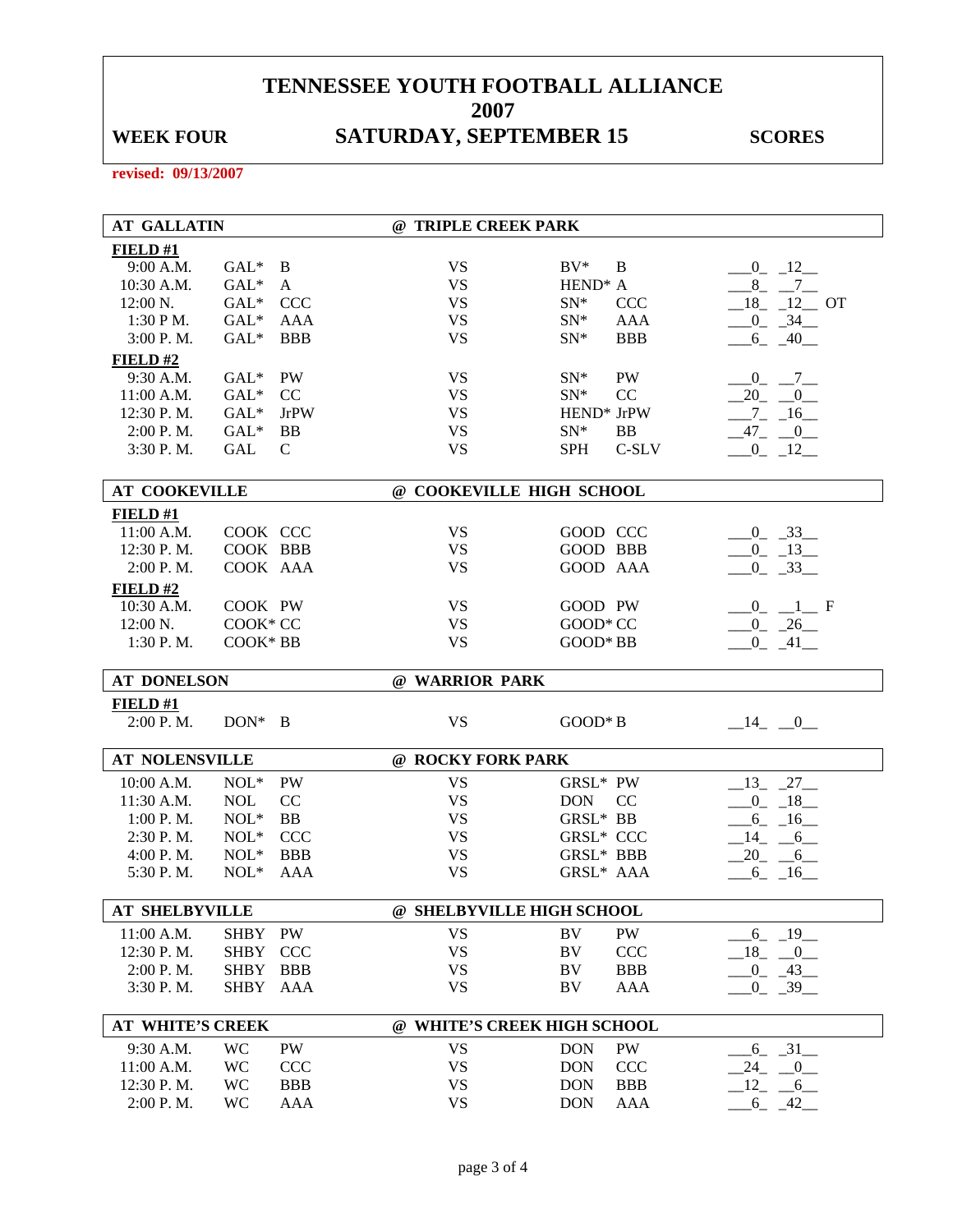### WEEK FOUR SATURDAY, SEPTEMBER 15 SCORES

**revised: 09/13/2007** 

## **SUNDAY, SEPTEMBER 16, 2007**

| <b>LEVUE</b><br><b>BELI</b> |    |    | <b>BELLEVUE MIDDLE SCHOOL</b><br>$\omega$ |     |              |          |
|-----------------------------|----|----|-------------------------------------------|-----|--------------|----------|
| 2:00 P.M.                   | BV | СC | VS                                        | SN  | $\sim$<br>UU | າຂ       |
| 3:30 P.M.                   | BV | BB | VS                                        | DON | BB           | $\gamma$ |

\* **= DENOTES DIVISION GAMES** 

**YEL** Yellow

# **NOTE TO HOME FIELD DIRECTORS: MUST** E-MAIL or CALL SCORES IN NO LATER THAN 10:00 A.M. SUNDAY MORNING TO

carrgene@bellsouth.net or 459-3973

|             |                            |             | <b>TYFA COMMUNITY'S</b>        |            |        |             |                            |
|-------------|----------------------------|-------------|--------------------------------|------------|--------|-------------|----------------------------|
| BV          | <b>Bellevue Steelers</b>   | <b>GOOD</b> | Goodlettsville Trojans         |            |        | <b>SHBY</b> | Shelbyville Eagles         |
| <b>BORD</b> | <b>Bordeaux Eagles</b>     | <b>GRSL</b> | <b>Grassland Golden Eagles</b> |            |        | <b>SMY</b>  | Smyrna Bulldogs            |
| <b>BW</b>   | Brentwood Blaze            | <b>HEND</b> | Hendersonville Titans          |            |        | <b>SN</b>   | So. Nashville Sooners      |
| <b>COOK</b> | Cookeville Cavaliers       | MJ          | Mt. Juliet Bears               |            |        | <b>SPH</b>  | <b>Spring Hill Raiders</b> |
| <b>DON</b>  | Donelson Warriors          | <b>MFB</b>  | Murfreesboro Mustangs          |            |        | <b>WAV</b>  | Waverly-Belmont Bulldogs   |
| <b>FRA</b>  | <b>Franklin Cowboys</b>    | <b>NOLE</b> | Nolensville Panthers           |            |        | <b>WC</b>   | <b>Whites Creek Cobras</b> |
| <b>GAL</b>  | <b>Gallatin Green Wave</b> | <b>OH</b>   | Old Hickory Bulldogs           |            |        |             |                            |
|             |                            |             | <b>COLORS</b>                  |            |        |             |                            |
|             | White<br>WHI               | <b>GRY</b>  | Gray                           | <b>SLV</b> | Silver | <b>BLU</b>  | <b>Blue</b>                |

**GLD** Gold **RED** Red **PRP** Purple **BLK** Black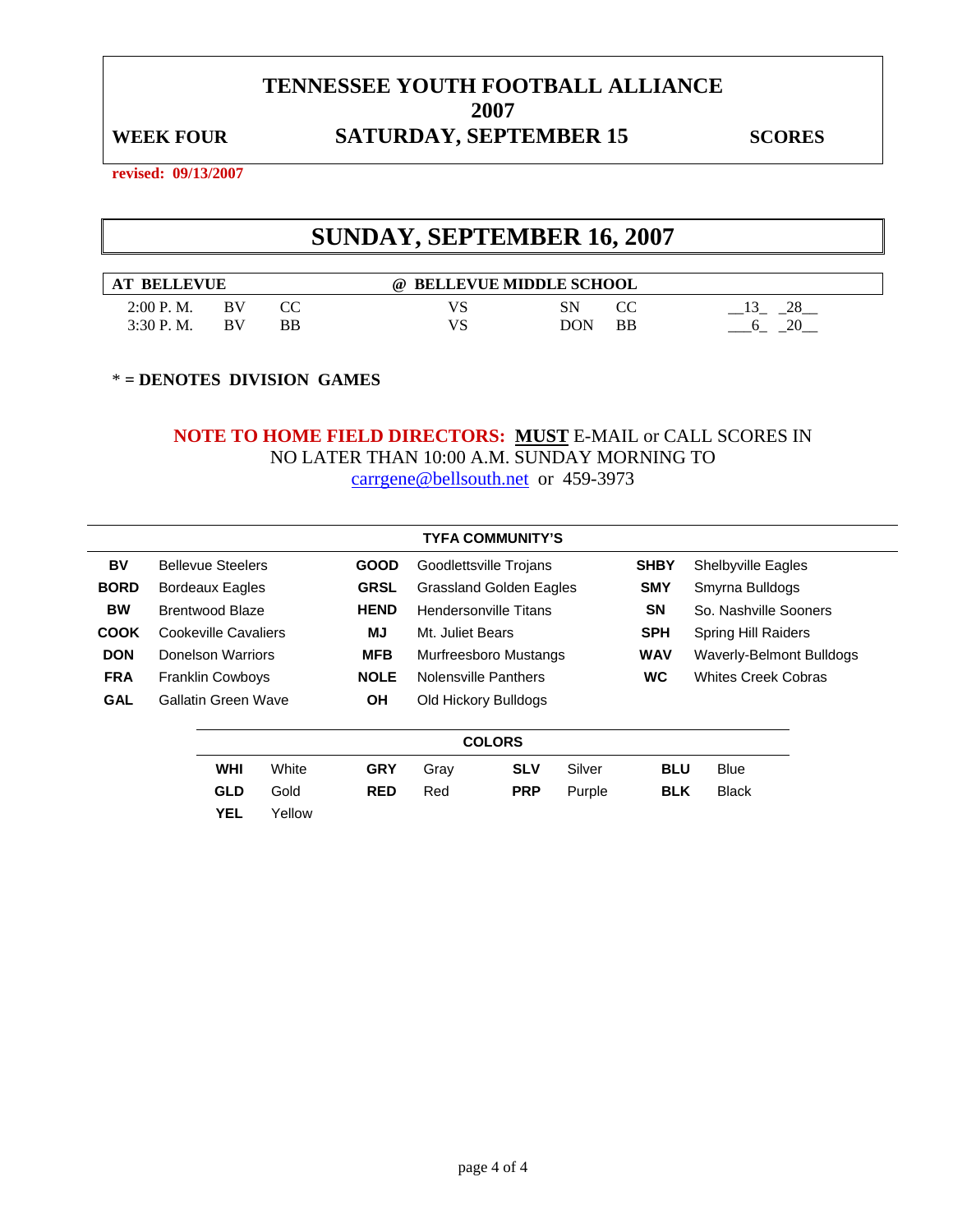## WEEK FIVE **SATURDAY, SEPTEMBER 22** SCORES

| <b>AT BRENTWOOD</b>    |               |              | @ CROCKETT PARK               |                   |              |                         |
|------------------------|---------------|--------------|-------------------------------|-------------------|--------------|-------------------------|
| FIELD #1               |               |              |                               |                   |              |                         |
| 9:00 A.M.              | $\rm BW$      | <b>B-BLK</b> | <b>VS</b>                     | <b>FRA</b>        | <b>B-SLV</b> | $-28$ <sub>-</sub> $-6$ |
| 10:30 A.M.             | $\rm BW$      | B-WHI-3      | <b>VS</b>                     | <b>FRA</b>        | <b>B-BLU</b> | $-6$ $-7$ OT            |
| 12:00 N.               | <b>BW</b>     | A-GRY        | <b>VS</b>                     | <b>BORD</b>       | $\mathbf{A}$ | $-34$ $-19$             |
| FIELD#2                |               |              |                               |                   |              |                         |
| 9:00 A.M.              | SPH*          | <b>B-WHI</b> | <b>VS</b>                     |                   | BWD* B-BLU   | $-0$ $-32$              |
| 10:30 A.M.             | SPH*          | <b>B-BLK</b> | <b>VS</b>                     | $BW^*$            | $B-WHI-1$    | $0 - 31$                |
| 12:00 N                | SPH*          | C-BLK        | <b>VS</b>                     | $BW^*$            | C-BLU        | $12 - 14$               |
|                        |               |              |                               |                   |              |                         |
| <b>AT FRANKLIN</b>     |               |              | @ COWBOY COMPLEX              |                   |              |                         |
| FIELD #1               |               |              |                               |                   |              |                         |
| 9:00 A.M.              | <b>FRA</b>    | C-SLV        | <b>VS</b>                     | <b>BW</b>         | $C$ -GLD     | $-33 - 43$              |
| 10:30 A.M.             | <b>FRA</b>    | C-BLU        | <b>VS</b>                     | <b>BW</b>         | <b>C-RED</b> | $-12 - 6$               |
| 12:00 N                | <b>FRA</b>    | A-WHI        | <b>VS</b>                     | SN                | A            | $-36$ $-0$ $2$ qtr      |
| <b>AT MURFREESBORO</b> |               |              | @ MIDDLE POINT SPORTS COMPLEX |                   |              |                         |
| FIELD#1                |               |              |                               |                   |              |                         |
| 9:00 A.M.              | <b>MFB</b>    | AA           | <b>VS</b>                     | BORD AA           |              | $-0 - 47$               |
| 10:30 A.M.             | <b>MFB</b>    | <b>CCC</b>   | <b>VS</b>                     | <b>BORD CCC</b>   |              | $-0$ $-13$              |
| $12:00 \text{ N}$ .    | <b>MFB</b>    | <b>BBB</b>   | <b>VS</b>                     | <b>BORD BBB</b>   |              | $-6 - 21$               |
| 1:30 P.M.              | <b>MFB</b>    | <b>AAA</b>   | <b>VS</b>                     | <b>BORD AAA</b>   |              | $0 - 35$                |
| 3:00 P.M.              | <b>MFB</b>    | C-BLU        | <b>VS</b>                     | <b>MFB</b>        | C-WHI        | $-34$ $-13$             |
| 4:30 P.M.              | $MFB*$        | <b>VAR</b>   | <b>VS</b>                     | <b>BORD* VAR</b>  |              | $0 - 44$                |
| FIELD #2               |               |              |                               |                   |              |                         |
| 9:30 A.M.              | $MFB*$        | JrPW-WHI     | <b>VS</b>                     | <b>BORD*</b> JrPW |              | $0 - 30$                |
| 11:00 A M.             | <b>MFB</b>    | <b>B-BLU</b> | <b>VS</b>                     | <b>FRA</b>        | <b>B-GRY</b> | $-0$ $-27$              |
| 12:30 P.M.             | <b>MFB</b>    | CC           | <b>VS</b>                     | <b>BORD CC</b>    |              | $-20 - 0$               |
| 2:00 P.M.              | <b>MFB</b>    | <b>PW</b>    | <b>VS</b>                     | <b>BORD PW</b>    |              | $8 - 6$                 |
| 3:30 P.M.              | $MFB*$        | <b>B-WHI</b> | <b>VS</b>                     | $BW^*$            | B-RED-2      | $-0$ $-29$              |
| 5:00 P.M.              | <b>MFB</b>    | <b>BB</b>    | <b>VS</b>                     | <b>BORD</b>       | <b>BB</b>    | 12<br>6                 |
| AT SPRING HILL         |               |              | @ EVANS PARK                  |                   |              |                         |
|                        |               |              |                               |                   |              |                         |
| 9:00 A.M.              | $SPH*$        | C-SLV        | <b>VS</b>                     | $SMY^*$           | C-WHI/GLD    | $-0$ $-12$              |
| 10:30 A.M.             | SPH*          | JrPW-BLK     | <b>VS</b>                     | $BW^*$            | <b>JrPW</b>  | $-33 - 0$               |
| 12:00 N                | ${\rm SPH^*}$ | JrPW-SLV     | <b>VS</b>                     | FRA*              | JrPW-BLU     | $12 - 0$                |
| 1:30 P.M.              | SPH*          | <b>B-SLV</b> | <b>VS</b>                     | BW*               | $B-WHI-2$    | $0 - 18$                |
| 3:00 P.M.              | <b>SPH</b>    | $\mathbf{A}$ | <b>VS</b>                     | MJ                | $\mathbf{A}$ | $6 - 12$                |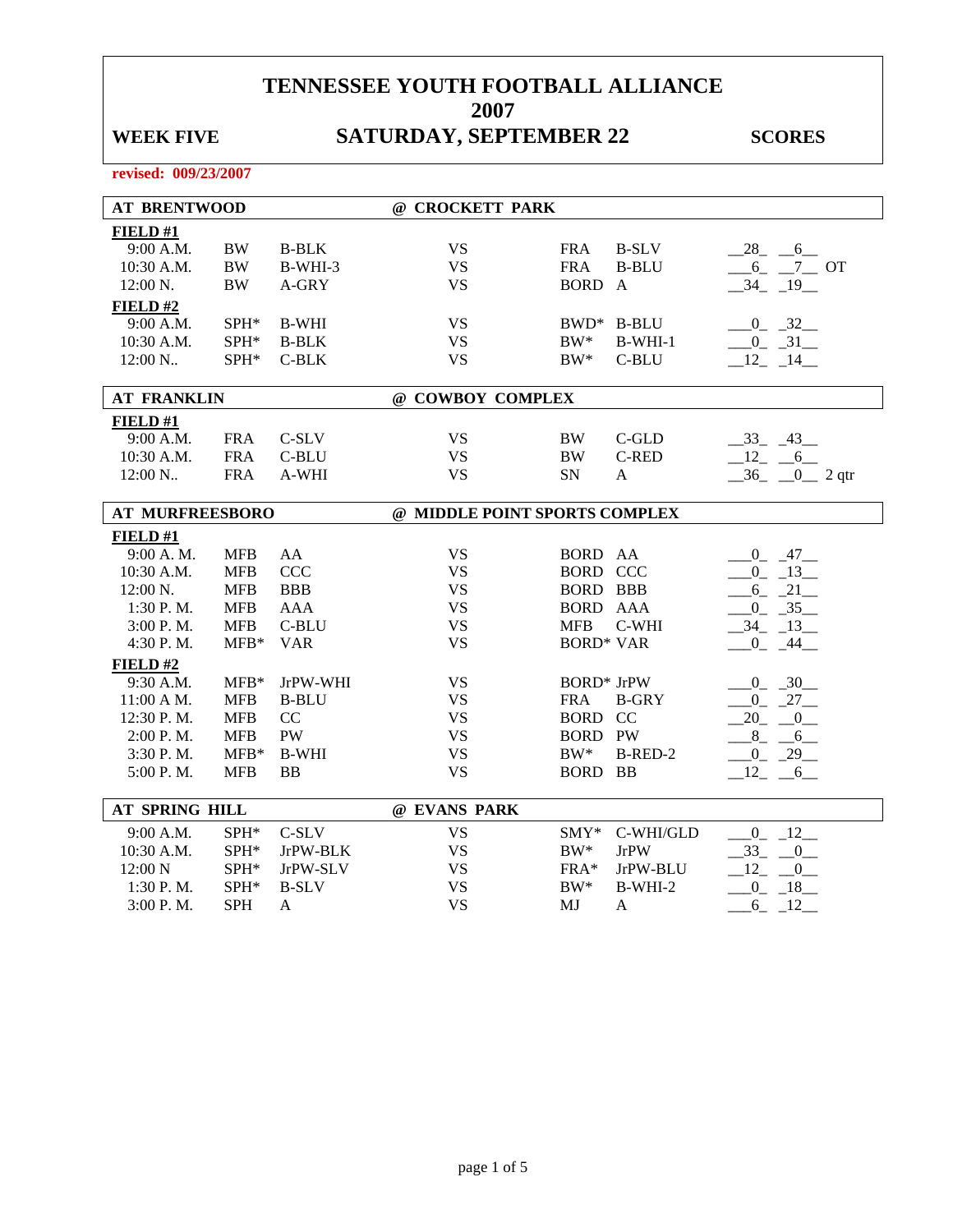## WEEK FIVE **SATURDAY, SEPTEMBER 22** SCORES

| <b>AT SMYRNA</b>           |                     |                         | @ LEE VICTORY RECREATION PARK |                     |              |                                    |
|----------------------------|---------------------|-------------------------|-------------------------------|---------------------|--------------|------------------------------------|
| <b>DONNIE CARTER FIELD</b> |                     |                         |                               |                     |              |                                    |
| 8:30 A.M.                  | <b>SMY</b>          | C-GLD/PRP               | <b>VS</b>                     | MJ                  | $C-BLK$      | $-24$ $-19$                        |
| 10:00 A.M.                 | SMY*                | PW                      | <b>VS</b>                     | $MJ^*$              | PW           | $-12$ $-7$                         |
| 11:30 A. M                 | $SMY*$              | CC                      | <b>VS</b>                     | $MJ*$               | CC           | $12_{-}$ $-$<br>$6$ OT x 2         |
| 1:00 P. M.                 | SMY*                | <b>B-GLD/PRP</b>        | <b>VS</b>                     | $MJ^*$              | <b>B-GLD</b> | $-25 - 0$                          |
| 2:30 P.M                   | SMY*                | <b>BB</b>               | <b>VS</b>                     | $MJ^*$              | <b>BB</b>    | $-6 - 0$                           |
| 4:00 P.M                   | SMY*                | <b>CCC</b>              | <b>VS</b>                     | $MJ^*$              | <b>CCC</b>   | $-32$ -<br>$6_{-}$                 |
| 5:30 P.M                   | SMY*                | <b>BBB</b>              | <b>VS</b>                     | $MJ^*$              | <b>BBB</b>   | $6 -$<br>$-0$                      |
| 7:00 P.M                   | SMY*                | <b>AAA</b>              | <b>VS</b>                     | $MJ*$               | AAA          | $8$ <sub>—</sub><br>$-42$          |
| <b>GENE CARR FIELD</b>     |                     |                         |                               |                     |              |                                    |
| 9:00 A.M.                  | SMY*                | JrPW-PRP                | <b>VS</b>                     | $MJ^*$              | JrPW-GLD     | $-0 - 7$                           |
| 10:30 A.M.                 | SMY*                | JrPW-WHI                | <b>VS</b>                     | $MJ*$               | JrPW-BLK     | $-39$ -<br>6                       |
| 12:00 N                    |                     | SMY* C-GLD/GLD          | <b>VS</b>                     | $MJ^*$              | C-YEL        | $\frac{7}{2}$<br>$-20$             |
| 1:30 P.M.                  |                     | SMY* C-WHI/PRP          | <b>VS</b>                     | $MJ^*$              | $C$ -GLD     | $\overline{0}$<br>$6$ <sub>—</sub> |
| 3:00 P.M.                  | SMY*                | <b>B-GLD/GLD</b>        | <b>VS</b>                     | $MJ^*$              | <b>B-WHI</b> | $13_{-}$ $-6$ OT                   |
| 4:30 P.M.                  | SMY*                | AA                      | <b>VS</b>                     | $MJ^*$              | AA           | $-34$ -<br>$^{0}$                  |
| 6:00 P.M.                  | SMY*                | <b>B-PRP</b>            | <b>VS</b>                     | $MJ^*$              | <b>B-BLK</b> | $-19$ -<br>$_{0-}$                 |
| 7:30 P.M.                  | SMY*                | A-PRP                   | <b>VS</b>                     | $FRA*$              | A-BLU        | $-25$ $-$                          |
|                            |                     |                         |                               |                     |              | $\overline{0}$                     |
| AT HENDERSONVILLE          |                     |                         | @ DRAKE'S CREEK PARK          |                     |              | <b>HOMECOMING</b>                  |
| FIELD#1                    |                     |                         |                               |                     |              |                                    |
| 9:30 A.M.                  | HEND PW             |                         | <b>VS</b>                     | <b>BW</b>           | PW           | $-24$ $-0$                         |
| 11:00 A.M.                 | HEND CC             |                         | <b>VS</b>                     | <b>BW</b>           | CC           | $-0 - 8$                           |
| 12:30 P.M.                 |                     | <b>HOMECOMING</b>       |                               |                     |              |                                    |
| 1:30 P.M.                  | HEND BB             |                         | <b>VS</b>                     | <b>BW</b>           | BB           | $6 - 26$                           |
| 3:00 P.M.                  | HEND AA             |                         | <b>VS</b>                     | <b>BW</b>           | AA           | $-0$ $-21$                         |
| 4:30 P.M.                  | HEND CCC            |                         | <b>VS</b>                     | <b>BW</b>           | <b>CCC</b>   | $-6 - 39$                          |
| 6:00 P.M.                  | HEND BBB            |                         | <b>VS</b>                     | <b>BW</b>           | <b>BBB</b>   | $-0$ $-40$ $-$                     |
| 7:30 P.M.                  | HEND AAA            |                         | <b>VS</b>                     | <b>BW</b>           | AAA          |                                    |
|                            |                     |                         |                               |                     |              | $-16$ $-0$                         |
| $FIED$ #2                  |                     |                         |                               |                     |              |                                    |
| 9:00 A.M.                  |                     | HEND* C-BLU             | <b>VS</b>                     | BORD <sup>*</sup> C |              | $-20$ $-0$ $-$                     |
| 10:30 A.M.                 |                     | HEND <sup>*</sup> C-RED | <b>VS</b>                     | $GAL^*$ C           |              | $-6$ $-13$                         |
| 12:30 P.M.                 |                     | <b>HOMECOMING</b>       |                               |                     |              |                                    |
| 1:45 P.M                   | HEND JrPW           |                         | <b>VS</b>                     | <b>MFB</b>          | JrPW-BLU     | $0 - 33$                           |
| 3:15 P.M.                  | HEND <sup>*</sup> B |                         | <b>VS</b>                     | $BW^*$              | <b>B-GLD</b> | $0 - 28$                           |
| 4:45 P.M.                  | HEND <sup>*</sup> A |                         | <b>VS</b>                     | $BW^*$              | A-RED        | $-44$<br>$0_{-}$                   |
|                            |                     |                         |                               |                     |              |                                    |
| AT OLD HICKORY             |                     |                         | @ DUPONT HADLEY MIDDLE SCHOOL |                     |              |                                    |
| 8:00 A.M.                  | OH*                 | <b>JrPW</b>             | <b>VS</b>                     | $GAL*$              | <b>JrPW</b>  | $0 - 24$                           |
| 9:30 A.M.                  | OH*                 | PW                      | <b>VS</b>                     | SPH*                | PW           | $6 - 12$ OT x 3                    |
| 11:00 A.M.                 | OH*                 | B                       | <b>VS</b>                     | $MJ^*$              | <b>B-YEL</b> | $-15 - 34$                         |
| 12:30 P.M.                 | OH*                 | <b>BB</b>               | <b>VS</b>                     | SPH*                | BB           | $-6 - 13$                          |
| 2:00 P.M.                  | $OH*$               | AA                      | <b>VS</b>                     | SPH*                | AA           | 59<br>$\overline{0}$               |
| 3:30 P.M.                  | OH*                 | <b>CCC</b>              | <b>VS</b>                     | SPH*                | <b>CCC</b>   | $-38$<br>6                         |
| 5:00 P.M.                  | OH*                 | <b>BBB</b>              | <b>VS</b>                     | SPH*                | <b>BBB</b>   | $-40$<br>$\overline{0}$            |
| 6:30 P.M.                  | OH*                 | AAA                     | <b>VS</b>                     | SPH*                | AAA          | $-61$<br>$\overline{0}$            |
| 8:00 P.M.                  | $OH*$               | <b>VAR</b>              | <b>VS</b>                     | SPH*                | <b>VAR</b>   | $-62$<br>$_{0}$                    |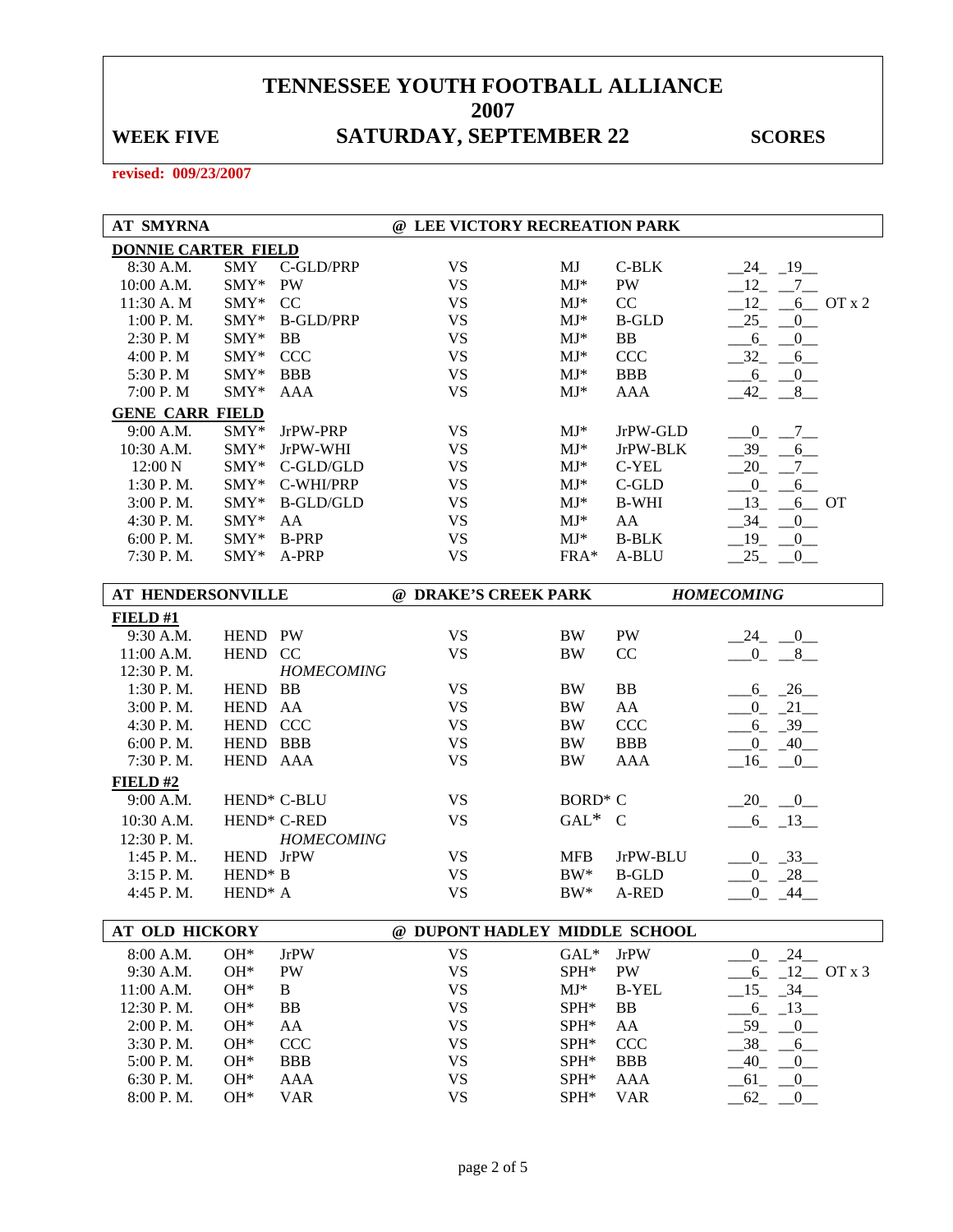## WEEK FIVE **SATURDAY, SEPTEMBER 22** SCORES

| <b>AT WAVERLY BELMONT</b> |                        |                   | @ CANE RIDGE PARK        |                        |            |                          |
|---------------------------|------------------------|-------------------|--------------------------|------------------------|------------|--------------------------|
| 9:30 A.M.                 | <b>WAV</b>             | <b>BBB</b>        | <b>VS</b>                | <b>FRA</b>             | <b>BBB</b> | $-14$ $-15$              |
| 11:00 A.M.                | <b>WAV</b>             | CC                | <b>VS</b>                | <b>FRA</b>             | CC         | $-6 - 38$                |
| 12:30 P.M.                | <b>WAV</b>             | BB                | <b>VS</b>                | <b>FRA</b>             | <b>BB</b>  | $8 - 38$                 |
| 2:00 P.M.                 | <b>WAV</b>             | <b>CCC</b>        | <b>VS</b>                | <b>FRA</b>             | CCC        | $-12$ $-0$               |
| 3:30 P.M.                 | <b>WAV</b>             | <b>PW</b>         | <b>VS</b>                | <b>FRA</b>             | PW         | $-7 - 14$                |
| 5:00 P.M.                 | <b>WAV</b>             | <b>AAA</b>        | <b>VS</b>                | <b>FRA</b>             | <b>AAA</b> | $-25 - 12$               |
| <b>AT GOODLETTSVILLE</b>  |                        |                   | @ MOSS WRIGHT PARK       |                        |            |                          |
| FIELD #1                  |                        |                   |                          |                        |            |                          |
| 12:30 P.M                 | GOOD* CCC              |                   | <b>VS</b>                | $BV^*$                 | CCC        | $25 - 0$                 |
| 2:00 P.M                  | <b>GOOD* BBB</b>       |                   | <b>VS</b>                | $BV^*$                 | <b>BBB</b> | $20 - 15$                |
| 3:30 P.M                  | GOOD* AAA              |                   | <b>VS</b>                | $BV^*$                 | <b>AAA</b> | $-28$ <sub>-</sub> $-7$  |
| 5:00 P.M.                 | GOOD JrPW              |                   | <b>VS</b>                | <b>FRA</b>             | JrPW-SLV   | $-40$ $-0$               |
| FIELD#2                   |                        |                   |                          |                        |            |                          |
| 11:30 A.M.                | GOOD* CC               |                   | <b>VS</b>                | $BV^*$                 | CC         | $-25$ $-0$               |
| 1:00 P.M.                 | $GOOD*PW$              |                   | <b>VS</b>                | $BV^*$                 | <b>PW</b>  | $25 -$<br>$\overline{0}$ |
| 2:30 P.M.                 | $GOOD*B$               |                   | <b>VS</b>                | $BV^*$                 | B          | $0 - 8$                  |
| 4:00 P.M.                 | GOOD* BB               |                   | <b>VS</b>                | $BV^*$                 | <b>BB</b>  | $13 - 6$                 |
|                           |                        |                   |                          |                        |            |                          |
| <b>AT DONELSON</b>        |                        |                   | @ WARRIORS PARK          |                        |            | <b>HOMECOMING</b>        |
|                           |                        |                   |                          |                        |            |                          |
| FIELD #1                  |                        |                   |                          |                        |            |                          |
| 9:00 A.M.                 | $DOM*$                 | <b>BB</b>         | <b>VS</b>                | $SN^*$                 | <b>BB</b>  | $27 - 0$                 |
| 10:30 A.M.<br>12:00 N     | DON*<br>DON*           | CC<br>PW          | <b>VS</b><br><b>VS</b>   | COOK* CC<br>$SN^*$     | PW         | $12 - 0$                 |
| 1:30 P.M.                 | $DON*$                 | <b>BBB</b>        | <b>VS</b>                | $SN^*$                 | <b>BBB</b> | $-20$ $-14$ $-$          |
| 3:00 P.M.                 | $DON^*$                | <b>CCC</b>        | <b>VS</b>                | $SN^*$                 | <b>CCC</b> | $8 - 20$<br>$12 - 0$     |
| 4:30 P.M.                 | <b>DON</b>             | A                 | <b>VS</b>                | <b>FRA</b>             | A-SLV      | $-13 - 19$               |
| 6:00 P.M.                 |                        | <b>HOMECOMING</b> |                          |                        |            |                          |
| 7:30 P.M.                 | $DON*$                 | <b>AAA</b>        | <b>VS</b>                | $SN^*$                 | <b>AAA</b> | $-35 - -7$               |
| <b>AT COOKEVILLE</b>      |                        |                   | @ COOKEVILLE HIGH SCHOOL |                        |            |                          |
|                           |                        |                   |                          |                        |            |                          |
| FIELD#2                   |                        |                   |                          |                        |            |                          |
| 11:00 A.M.<br>12:30 P.M   | COOK* CCC<br>COOK* BBB |                   | <b>VS</b><br><b>VS</b>   | SHBY* CCC<br>SHBY* BBB |            | $-0$ $-33$               |
|                           | COOK* AAA              |                   | <b>VS</b>                |                        |            | $-18$ $-12$              |
| 2:00 P.M                  |                        |                   |                          | SHBY* AAA              |            | $-13$ $-0$               |
| FIELD#1<br>11:30 A.M.     | COOK* PW               |                   | <b>VS</b>                | SHBY* PW               |            | $-1$ $-0$ F              |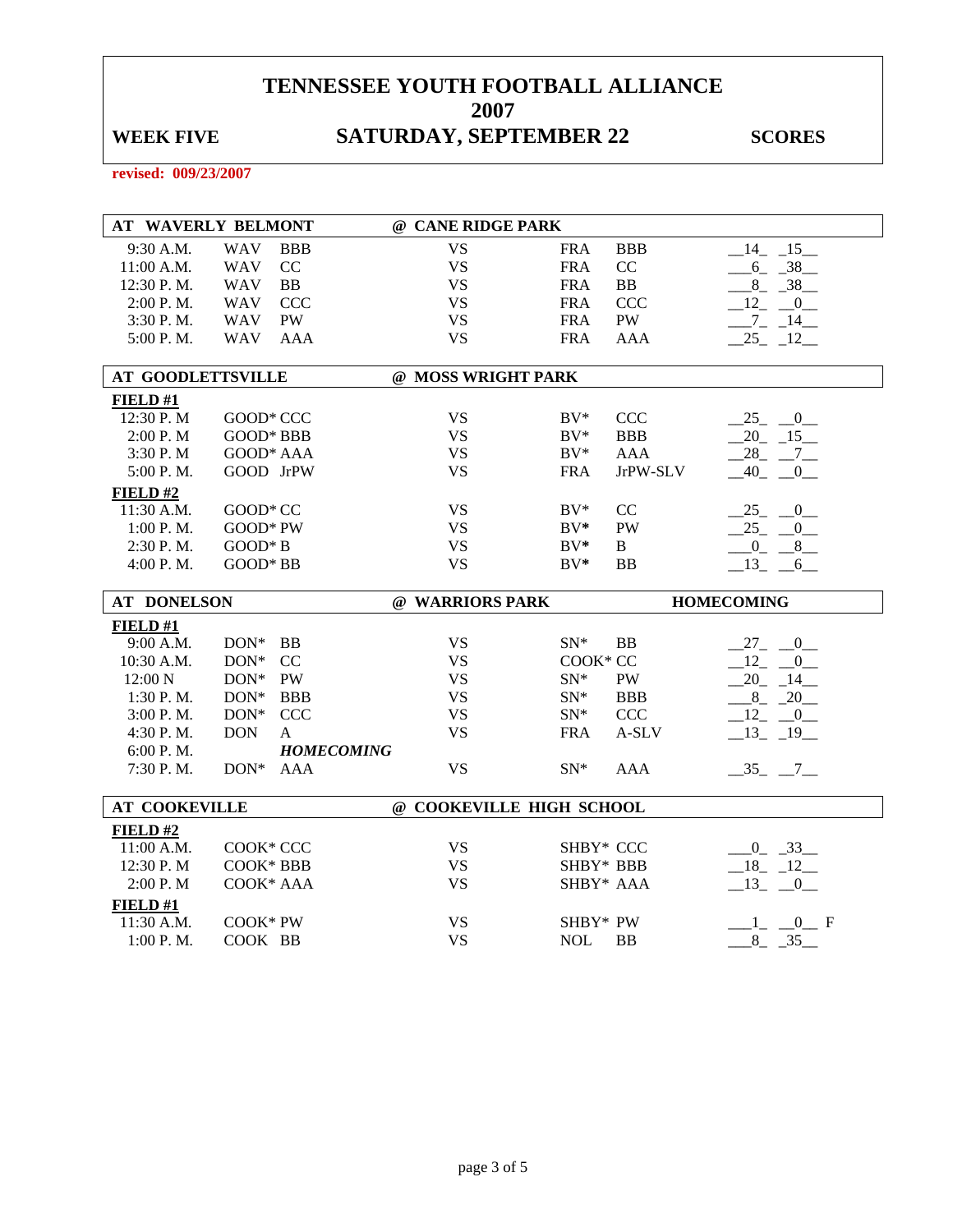### WEEK FIVE **SATURDAY, SEPTEMBER 22** SCORES

**revised: 009/23/2007** 

| <b>AT GRASSLAND</b> |                    | <b>GRASSLAND MIDDLE SCHOOL</b><br>$\omega$ |                                                                    |
|---------------------|--------------------|--------------------------------------------|--------------------------------------------------------------------|
| FIELD $#1$          |                    |                                            |                                                                    |
| $10:30$ A.M.        | GRSL CCC           | VS                                         | <b>CCC</b><br>$\overline{\phantom{0}}20$<br>GAL<br>$6\overline{6}$ |
| $12:00 \text{ N.}$  | <b>BBB</b><br>GRSL | VS                                         | <b>BBB</b><br>GAL<br>- 19<br>6                                     |
| 1:30P. M            | GRSL AAA           | VS                                         | 27 0<br>GAL<br>AAA                                                 |
| FIELD#2             |                    |                                            |                                                                    |
| $9:30$ A.M.         | GRSL PW            | VS                                         | PW<br>$-32 - 6$<br>GAL                                             |
| $11:00$ A.M.        | $GRSL^* B$         | VS                                         | $GAL^*$<br>$-20$<br>- B<br>$-13$                                   |
| 12:30 P.M.          | GRSL* BB           | VS                                         | $GAL^*$<br><b>BB</b><br>39                                         |
|                     |                    |                                            |                                                                    |

| <b>AT NOLENSVILLE</b> |               |            | @ ROCKY FORK PARK |                     |            |  |
|-----------------------|---------------|------------|-------------------|---------------------|------------|--|
| 10:00 A.M.            | $NOL^*$ $CC$  |            | VS                | GAL <sup>*</sup> CC |            |  |
| $11:30$ A.M.          | $NOL^*$       | PW         | VS                | $WC^*$              | <b>PW</b>  |  |
| 1:00 P. M.            | $NOL^*$ $CCC$ |            | VS                | WC*                 | CCC.       |  |
| $2:30$ P.M.           | $NOL^*$       | <b>BBB</b> | VS                | WC*                 | <b>BBB</b> |  |
| 4:00 P. M.            | $NOT*$        | AAA        | VS                | WC*                 | AAA        |  |

|                            |            |              | <b>SUNDAY SEPTEMBER 23, 2007</b> |            |       |                        |
|----------------------------|------------|--------------|----------------------------------|------------|-------|------------------------|
| <b>AT SMYRNA</b>           |            |              | @ LEE VICTORY RECREATION PARK    |            |       |                        |
| <b>DONNIE CARTER FIELD</b> |            |              |                                  |            |       |                        |
| 2:00 P. M.                 | $SMY*$     | B-WHI/GLD    | VS                               | $BORD^* B$ |       | $-15$ $-7$             |
| $3:30$ P.M.                | $SWY^*$    | A-WHI        | VS                               | $BW^*$     | A-BLU | 13 27                  |
| <b>GENE CARR FIELD</b>     |            |              |                                  |            |       |                        |
| $2:30$ P.M.                | $GRSL^*$ B |              | VS                               | $DON*$     | B     | 25<br>$\overline{0}$   |
| 4:00 P. M.                 |            | $SMY*$ C-PRP | VS                               | $MJ*$      | C-WHI | 6 15                   |
|                            |            |              |                                  |            |       |                        |
| <b>AT SPRING HILL</b>      |            |              | @ EVANS PARK                     |            |       |                        |
| $2:00$ P.M.                | <b>SPH</b> | AA           | VS                               | <b>FRA</b> | AA    | $-36$ 3 qtr            |
| 3:30 P.M.                  | <b>SPH</b> | AAA          | VS                               | <b>FRA</b> | AAA   | $27$ <sub>—</sub><br>0 |

### \* **= DENOTES DIVISION GAMES**

**NOTE TO HOME FIELD DIRECTORS: MUST** E-MAIL or CALL SCORES IN NO LATER THAN 10:00 A.M. SUNDAY MORNING TO carrgene@bellsouth.net or 459-3973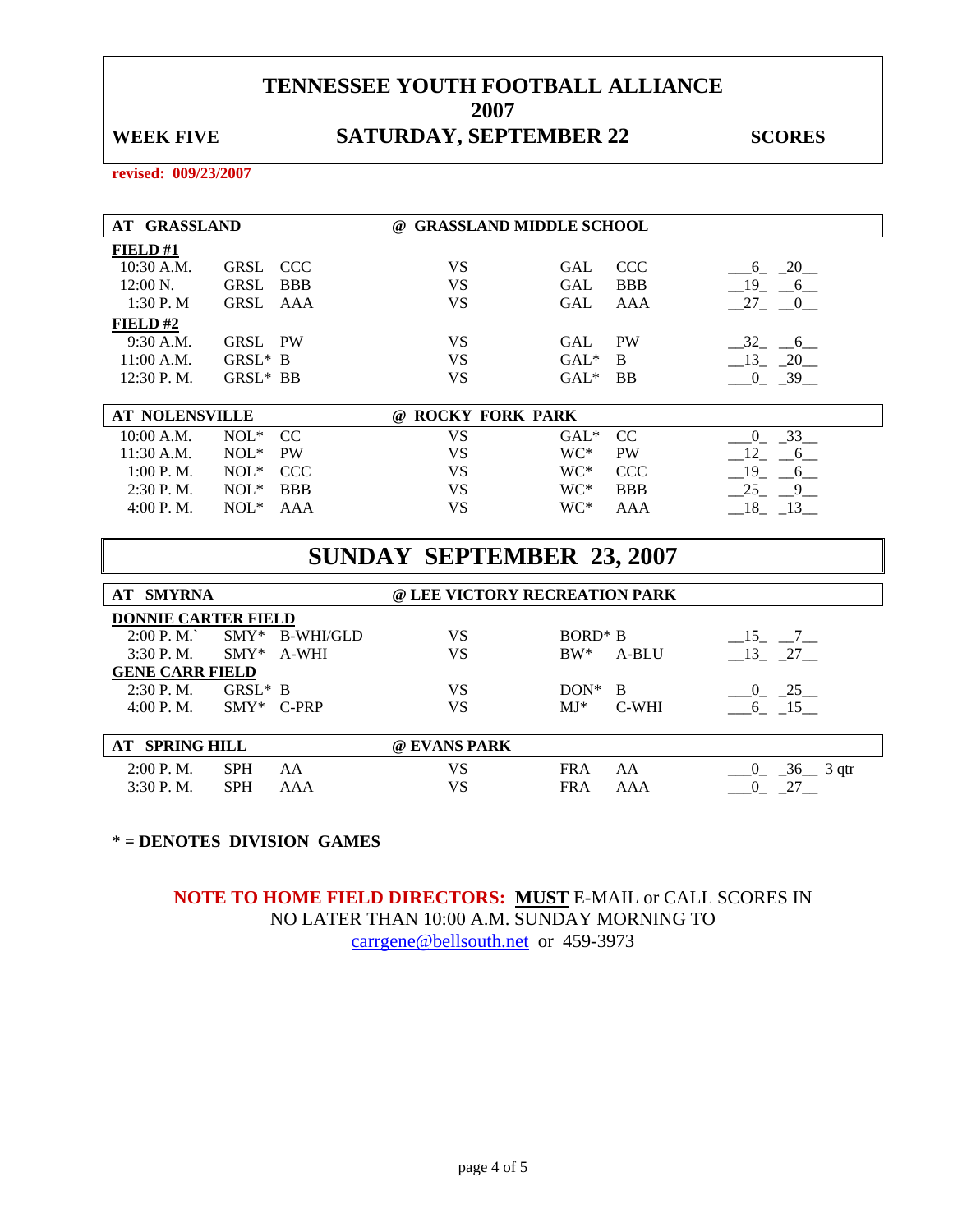## WEEK FIVE **SATURDAY, SEPTEMBER 22** SCORES

|             |                            |        |             |                  | <b>TYFA COMMUNITY'S</b>        |        |             |                            |  |
|-------------|----------------------------|--------|-------------|------------------|--------------------------------|--------|-------------|----------------------------|--|
| BV          | <b>Bellevue Steelers</b>   |        | <b>GOOD</b> |                  | Goodlettsville Trojans         |        | <b>SHBY</b> | Shelbyville Eagles         |  |
| <b>BORD</b> | <b>Bordeaux Eagles</b>     |        | <b>GRSL</b> |                  | <b>Grassland Golden Eagles</b> |        | <b>SMY</b>  | Smyrna Bulldogs            |  |
| <b>BW</b>   | Brentwood Blaze            |        | <b>HEND</b> |                  | Hendersonville Titans          |        | <b>SN</b>   | So. Nashville Sooners      |  |
| <b>COOK</b> | Cookeville Cavaliers       |        | MJ          | Mt. Juliet Bears |                                |        | <b>SPH</b>  | <b>Spring Hill Raiders</b> |  |
| <b>DON</b>  | Donelson Warriors          |        | <b>MFB</b>  |                  | Murfreesboro Mustangs          |        | <b>WAV</b>  | Waverly-Belmont Bulldogs   |  |
| <b>FRA</b>  | <b>Franklin Cowboys</b>    |        | <b>NOLE</b> |                  | <b>Nolensville Panthers</b>    |        | <b>WC</b>   | <b>Whites Creek Cobras</b> |  |
| <b>GAL</b>  | <b>Gallatin Green Wave</b> |        | <b>OH</b>   |                  | Old Hickory Bulldogs           |        |             |                            |  |
|             |                            |        |             |                  | <b>COLORS</b>                  |        |             |                            |  |
|             | <b>WHI</b>                 | White  | <b>GRY</b>  | Gray             | <b>SLV</b>                     | Silver | <b>BLU</b>  | <b>Blue</b>                |  |
|             | <b>GLD</b>                 | Gold   | <b>RED</b>  | Red              | <b>PRP</b>                     | Purple | <b>BLK</b>  | <b>Black</b>               |  |
|             | <b>YEL</b>                 | Yellow |             |                  |                                |        |             |                            |  |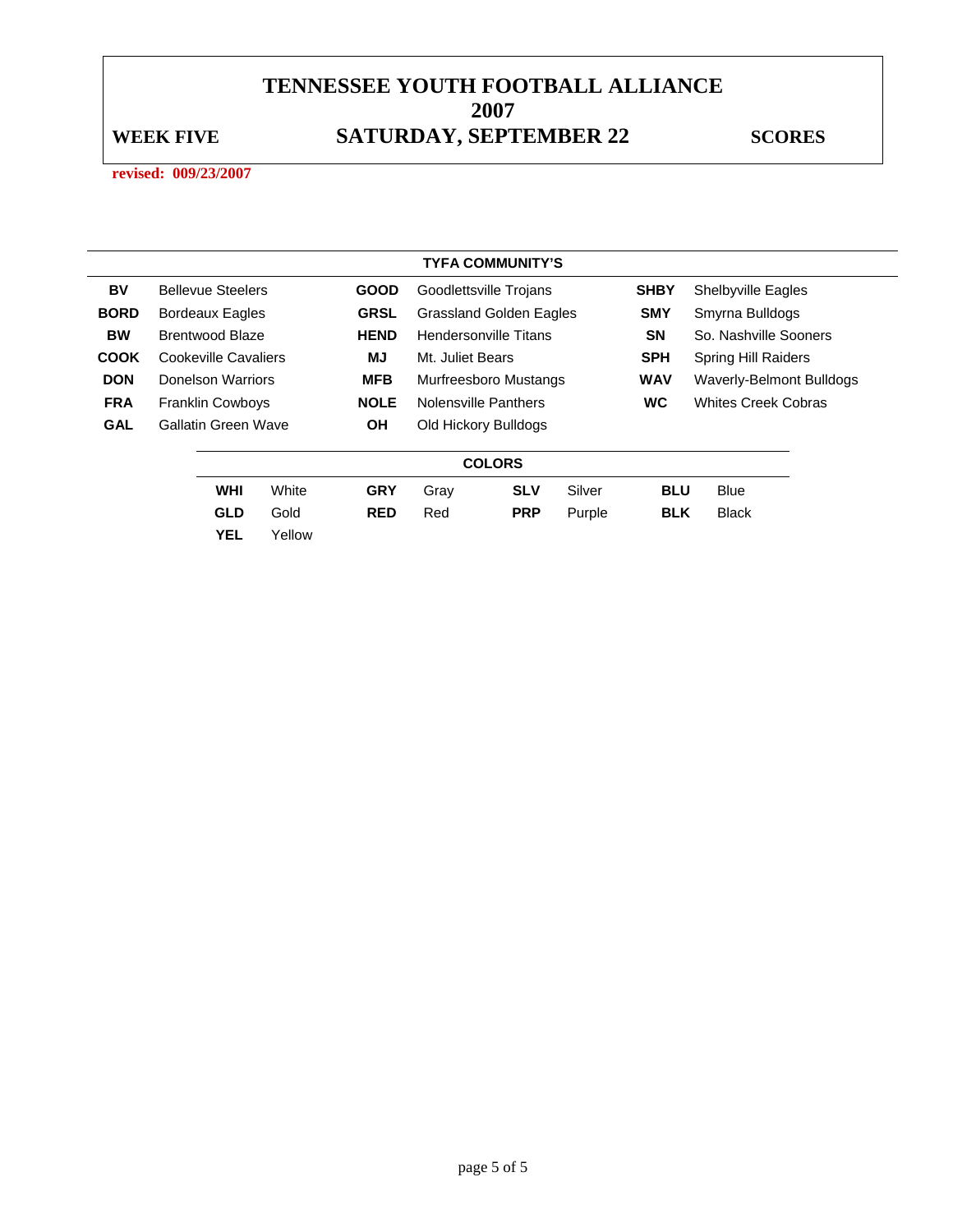## WEEK SIX SATURDAY, SEPTEMBER 29 SCORES

| <b>AT BRENTWOOD</b>    |              |                | @ CROCKETT PARK        |                            |                       |                                 |
|------------------------|--------------|----------------|------------------------|----------------------------|-----------------------|---------------------------------|
| FIELD#1                |              |                |                        |                            |                       |                                 |
| 8:00 A.M.              | <b>BW</b>    | C-BLU          | <b>VS</b>              | <b>SPH</b>                 | $C-SLV$               | $-35$ $-0$                      |
| 9:30 A.M.              | <b>BW</b>    | CCC            | <b>VS</b>              | OH                         | CCC                   | $-19$ -<br>6                    |
| 11:00 A.M.             | $\rm BW$     | <b>BBB</b>     | <b>VS</b>              | OH                         | <b>BBB</b>            | $-42$ $-$<br>$\overline{0}$     |
| 12:30 P.M              | $\rm BW$     | AA             | <b>VS</b>              | OH                         | AA                    | $-43$ $-22$                     |
| 2:00 P.M.              | $\rm BW$     | <b>BB</b>      | <b>VS</b>              | OH                         | B <sub>B</sub>        | $-50$ $-6$                      |
| 3:30 P.M.              | $\rm BW$     | $B-BLU-2$      | <b>VS</b>              | <b>MFB</b>                 | <b>B-WHI</b>          | $-6 - 0$                        |
| 5:00 P.M.              | $BW^*$       | $B-WHI-1$      | <b>VS</b>              | $BW^*$                     | B-RED-2               | $18 - 12$                       |
| 6:30 P.M.              | $\rm BW^*$   | A-BLU          | <b>VS</b>              | $\text{BORD}^*\; \text{A}$ |                       | 28<br>0                         |
| FIELD#2                |              |                |                        |                            |                       |                                 |
| 8:15 A.M.              | $\rm BW$     | CC             | <b>VS</b>              | OH                         | CC                    | $-14$ $-6$                      |
| 9:45 A.M.              | $\rm BW$     | <b>PW</b>      | <b>VS</b>              | OH                         | <b>PW</b>             | $6 - 34$                        |
| 11:15 A.M.             | $\rm BW$     | <b>JrPW</b>    | <b>VS</b>              | <b>MFB</b>                 | JrPW-WHI              | $0 - 33$                        |
| 12:45 P.M.             | $BW^*$       | <b>B-GLD</b>   | <b>VS</b>              | $OH*$                      | B                     | $-30 - 8$                       |
| 2:15 P.M.              | $\rm BW^*$   | B-RED-1        | <b>VS</b>              | $BW^*$                     | <b>B-BLK</b>          | $0 - 20$                        |
| 3:45 P.M.              | $\rm BW^*$   | $B-WHI-2$      | <b>VS</b>              | SMY*                       | <b>B-WHI/GLD</b>      | $20 - 26$                       |
| 5:15 P.M.              | $\rm BW$     | <b>C-RED</b>   | <b>VS</b>              | <b>MFB</b>                 | $C-WHI$               | $-6 - -0$                       |
| 6:45 P.M.              | <b>BW</b>    | <b>AAA</b>     | <b>VS</b>              | OH                         | <b>AAA</b>            | $18 - 40$                       |
|                        |              |                |                        |                            |                       |                                 |
|                        |              |                |                        |                            |                       |                                 |
| <b>AT FRANKLIN</b>     |              |                | @ COWBOY COMPLEX       |                            |                       | <b>HOMECOMING</b>               |
| FIELD #1               |              |                |                        |                            |                       |                                 |
| 8:00 A.M.              | FRA*         | <b>BB</b>      | <b>VS</b>              | $SMY^*$ BB                 |                       | $-12 - 13$                      |
| 9:30 A.M.              | FRA*         | CC             | <b>VS</b>              | SMY* CC                    |                       | $-6 - 19$                       |
| 11:00 A.M.             | FRA*         | <b>PW</b>      | <b>VS</b>              | SMY* PW                    |                       | $0 - 6$                         |
| 12:30 P.M.             | FRA*         | <b>VAR</b>     | <b>VS</b>              | SMY* VAR                   |                       | $-22 - 20$                      |
| 2:00 P.M.              | FRA*         | AA             | <b>VS</b>              | $SMY*$                     | AA                    | $-13$ $-12$                     |
| 3:30 P.M.              | FRA*         | <b>CCC</b>     | <b>VS</b>              | SMY*                       | <b>CCC</b>            | $-6 - 33$                       |
| 5:00 P.M.              | FRA*         | <b>BBB</b>     | <b>VS</b>              | SMY*                       | <b>BBB</b>            | $-6 - 27$                       |
| 6:30 P.M.              | FRA*         | <b>AAA</b>     | <b>VS</b>              | SMY*                       | <b>AAA</b>            | $-6 - 10$                       |
| FIELD#2                |              |                |                        |                            |                       |                                 |
| 8:15 A.M.              | FRA*         | <b>B-BLU</b>   | <b>VS</b>              | $SMY^*$                    | B-GLD/GLD             | $-18$ $-6$                      |
| 9:45 A.M.              | FRA*         | JrPW-BLU       | <b>VS</b>              | $SMY*$                     | JrPW-PRP              | $0\qquad 18$                    |
| 11:15 A.M.             | FRA*         | JrPW-SLV       | <b>VS</b>              | SPH*                       | JrPW-BLK              | $12 - 24$                       |
| 12:45 P.M.             | FRA*         | <b>B-WHI</b>   | <b>VS</b>              | SPH*                       | <b>B-BLK</b>          | $-0$ $-25$                      |
| 2:15 P.M.              | FRA*         | C-BLU          | <b>VS</b>              | SMY*                       | C-GLD/PRP             | $-19$ $-12$                     |
| 3:45 P.M.              | FRA*         | <b>B-GRY</b>   | <b>VS</b>              | $SMY*$                     | <b>B-GLD/PRP</b>      | $-12 - 46$                      |
| 5:15 P.M.<br>6:45 P.M. | FRA*<br>FRA* | A-SLV<br>A-BLU | <b>VS</b><br><b>VS</b> | $SMY*$<br>SPH*             | A-WHI<br>$\mathbf{A}$ | 18<br>$\overline{0}$<br>13<br>6 |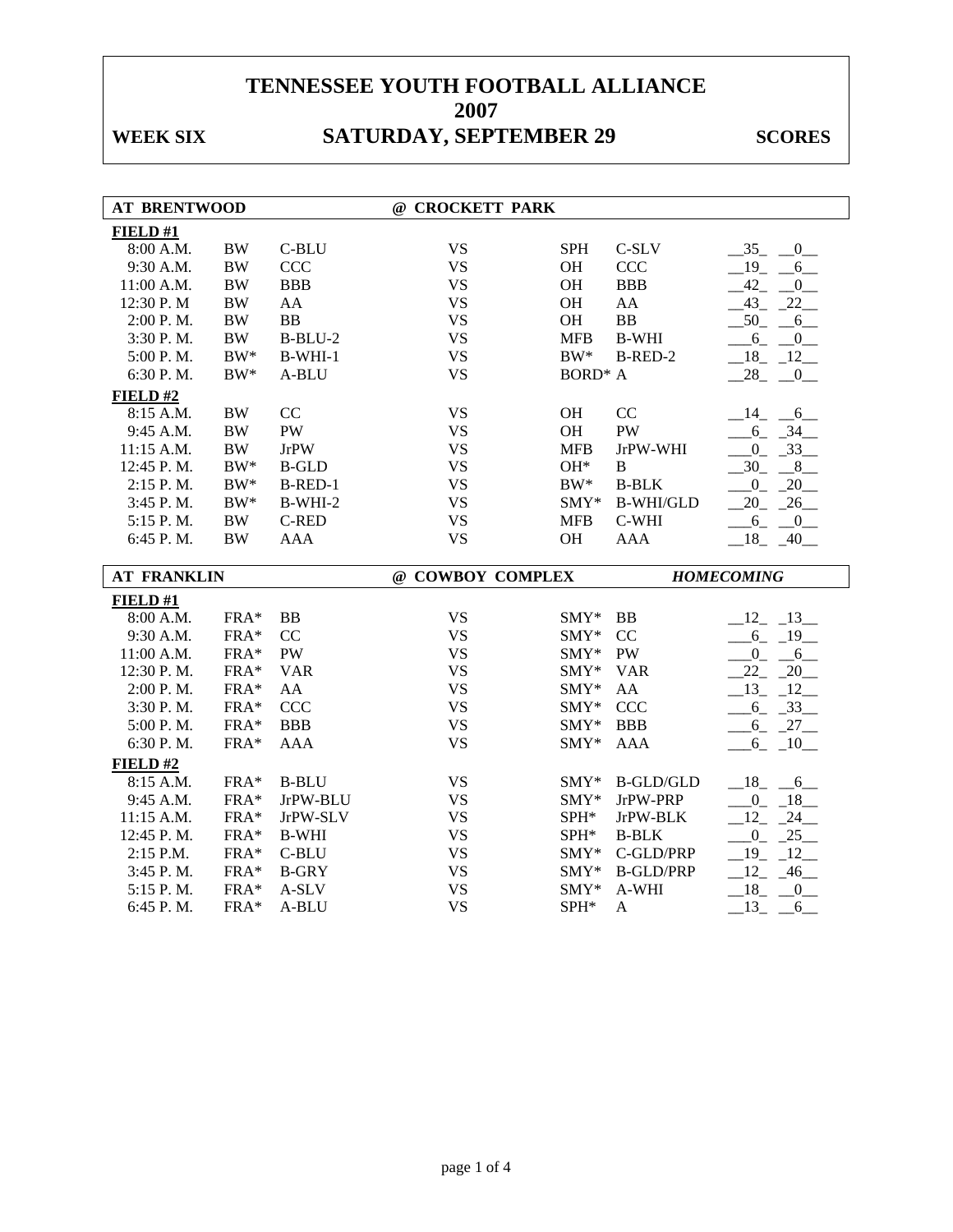# WEEK SIX SATURDAY, SEPTEMBER 29 SCORES

| <b>AT MT. JULIET</b> |                        |                         | @ CHARLIE DANIEL PARK  |                              |                                  |
|----------------------|------------------------|-------------------------|------------------------|------------------------------|----------------------------------|
| FIELD#1              |                        |                         |                        |                              |                                  |
| 8:30 A.M.            | $MJ^*$                 | PW                      | <b>VS</b>              | PW<br>$MFB*$                 | $-19$ $-0$                       |
| 10:00 A.M.           | $MJ*$                  | CC                      | <b>VS</b>              | $MFB*$<br>CC                 | $-18$ $-12$                      |
| 11:30 A.M.           | $MJ*$                  | A                       | <b>VS</b>              | FRA*<br>A-WHI                | $0 - 26$                         |
| 1:00 P.M.            | $MJ*$                  | <b>BB</b>               | <b>VS</b>              | <b>BB</b><br>$MFB*$          | $-26 - 6$                        |
| 2:30 P.M.            | $MJ*$                  | AA                      | <b>VS</b>              | $MFB*$<br>AA                 | $21 -$<br>$\overline{0}$         |
| 4:00 P.M.            | $MJ*$                  | <b>CCC</b>              | <b>VS</b>              | $MFB*$<br><b>CCC</b>         | $-31 - 13$                       |
| 5:30 P.M.            | $MJ*$                  | <b>BBB</b>              | <b>VS</b>              | <b>BBB</b><br>$MFB*$         | $-15 - 12$                       |
| 7:00 P.M.            | $MJ*$                  | <b>AAA</b>              | <b>VS</b>              | $MFB*$<br><b>AAA</b>         | $-0$ $-13$ $-$                   |
| FIELD#2              |                        |                         |                        |                              |                                  |
| 9:00 A.M.            | $MJ*$                  | JrPW-BLK                | <b>VS</b>              | $OH*$<br><b>JrPW</b>         | 25<br>$\overline{\phantom{0}}^0$ |
| 10:30 A.M.           | $MJ*$                  | JrPW-GLD                | <b>VS</b>              | <b>BORD*</b> JrPW            | $-6 - 28$                        |
| 12:00 N.             | $MJ*$                  | $C-BLK$                 | <b>VS</b>              | $MFB*$<br>C-BLU              | $-6 - 42$                        |
| $1:30$ P. M.         | MJ                     | C-YEL                   | <b>VS</b>              | <b>BORD</b><br>$\mathcal{C}$ | $-13$ $-0$                       |
| 3:00 P.M.            | MJ                     | <b>B-YEL</b>            | <b>VS</b>              | <b>SPH</b><br><b>B-SLV</b>   | $-14$ $-0$                       |
| MUNDY MEMORIAL PARK  |                        |                         |                        |                              |                                  |
| 9:30 A.M.            | MJ                     | <b>B-GLD</b>            | <b>VS</b>              | <b>BW</b><br>B-WHI-3         | $-6 - 33$                        |
| 11:00 A.M.           | $MJ*$                  | <b>B-BLK</b>            | <b>VS</b>              | <b>B-BLU</b><br>$MFB*$       | $-6 - 37$                        |
| 12:30 P.M.           | MJ                     | <b>B-WHI</b>            | <b>VS</b>              | $B-BLU-1$<br>BW              | $-13$ $-15$                      |
| 2:00 P.M.            | MJ                     | C-WHI                   | <b>VS</b>              | <b>SPH</b><br>C-BLK          | $-26$ $-19$                      |
|                      |                        |                         |                        |                              |                                  |
| AT SPRING HILL       |                        |                         | @ EVANS PARK           |                              |                                  |
| 8:00 A.M.            | <b>SPH</b>             | JrPW-SLV                | <b>VS</b>              | <b>SMY</b><br>JrPW-GLD       | $-7 - 30$                        |
| 9:30 A.M.            | SPH*                   | CC                      | <b>VS</b>              | <b>BORD* CC</b>              | $-6 - 14$                        |
| 11:00 A.M.           | SPH*                   | PW                      | <b>VS</b>              | <b>BORD* PW</b>              | $0 - 12$                         |
| 12:30 P.M.           | SPH*                   | <b>BB</b>               | <b>VS</b>              | <b>BORD* BB</b>              | $-28$ <sub>-</sub> $-0$          |
| 2:00 P.M.            | SPH*                   | <b>CCC</b>              | <b>VS</b>              | <b>BORD* CCC</b>             | $-6 - -7$                        |
| 3:30 P.M.            | SPH*                   | <b>BBB</b>              | <b>VS</b>              | <b>BORD* BBB</b>             | $0 - 22$                         |
| 5:00 P.M.            | SPH*                   | AAA                     | <b>VS</b>              | <b>BORD* AAA</b>             | $-0$ $-39$                       |
| 6:30 P.M.            | SPH*                   | <b>VAR</b>              | <b>VS</b>              | <b>BORD* VAR</b>             | $-0$ $-56$                       |
| 8:00 P.M.            | SPH*                   | AA                      | <b>VS</b>              | <b>BORD* AA</b>              | $-0$ $-49$ $-$                   |
|                      |                        |                         |                        |                              |                                  |
| AT HENDERSONVILLE    |                        |                         | @ DRAKE'S CREEK'S PARK |                              |                                  |
| FIELD#1              |                        |                         |                        |                              |                                  |
| 9:30 A.M.            | HEND* PW               |                         | <b>VS</b>              | WAV* PW                      | 27<br>$\sqrt{0}$                 |
| 11:00 A.M.           | HEND <sup>*</sup> CC   |                         | <b>VS</b>              | WAV* CC                      | 21<br>$_{-0}$                    |
| 12:30 P.M.           | HEND <sup>*</sup> BB   |                         | <b>VS</b>              | WAV* BB                      | $25 - 20$                        |
| 2:00 P.M.            | HEND <sup>*</sup> CCC  |                         | <b>VS</b>              | WAV* CCC                     | $-12$ $-6$                       |
| 3:30 P.M.            | HEND <sup>*</sup> BBB  |                         | <b>VS</b>              | WAV* BBB                     | $-0$ $-36$                       |
| 5:00 P.M             | HEND <sup>*</sup> AAA  |                         | <b>VS</b>              | WAV* AAA                     | $-0$ $-25$ $-$                   |
| FIELD#2              |                        |                         |                        |                              |                                  |
| 9:00 A.M.            | HEND <sup>*</sup> JrPW |                         | <b>VS</b>              | GOOD* JrPW                   | $-0$ $-48$ $-$                   |
| 10:30 A.M.           |                        | HEND C-RED              | <b>VS</b>              | SMY<br>C-GLD/GLD             | $-0$ $-33$                       |
| $12:00 N$ .          |                        | HEND <sup>*</sup> C-BLU | <b>VS</b>              | SMY*<br>C-WHI/GLD            | $-32 - 19$                       |
| 1:30 P.M.            | HEND B                 |                         | <b>VS</b>              | BORD B                       | $0 - 25$                         |
| 3:00 P.M.            | HEND A                 |                         | <b>VS</b>              | A-PRP<br><b>SMY</b>          | $-6 - 41$                        |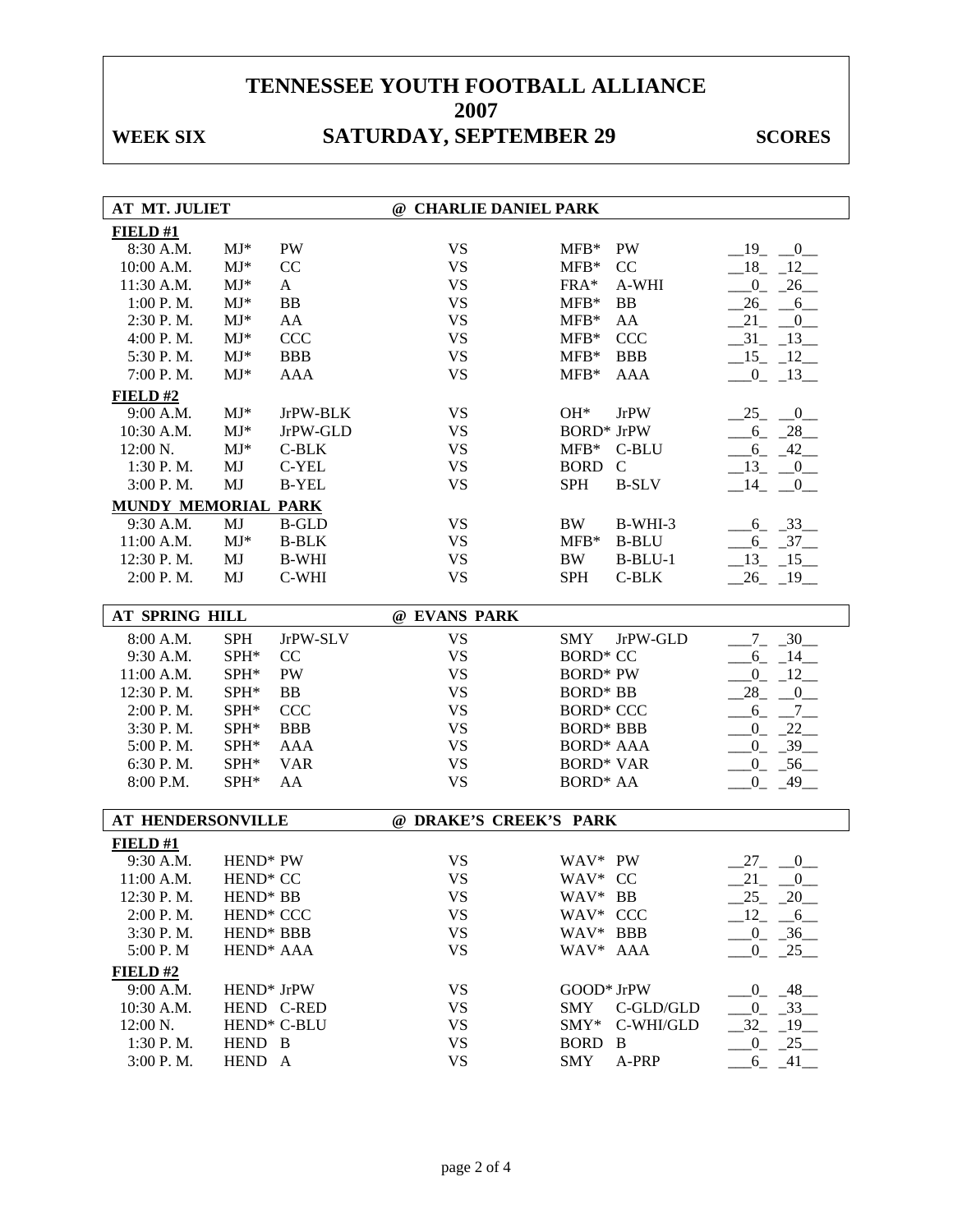## WEEK SIX SATURDAY, SEPTEMBER 29 SCORES

| <b>AT BELLEVUE</b>    |           |                   | @ BELLEVUE MIDDLE SCHOOL    |                                |                        |
|-----------------------|-----------|-------------------|-----------------------------|--------------------------------|------------------------|
| FIELD#1               |           |                   |                             |                                |                        |
| 9:00 A.M.             | $BV^*$    | CC                | <b>VS</b>                   | DON* CC                        | $-7 - -9$              |
| 10:30 A.M.            | $BV^*$    | PW                | <b>VS</b>                   | $DON*$<br>PW                   | $7_{-}$<br>$-19$       |
| 12:00 N.              | $BV^*$    | $\mathbf{B}$      | <b>VS</b>                   | DON*<br>$\mathbf{B}$           | $6 - 30$               |
| 1:30 P.M.             | $BV^*$    | <b>BB</b>         | <b>VS</b>                   | DON* BB                        | $0 - 13$               |
| 3:00 P.M.             | $BV^*$    | CCC               | <b>VS</b>                   | DON* CCC                       | $-13$ $-0$             |
| 4:30 P.M.             | $BV^*$    | <b>BBB</b>        | <b>VS</b>                   | $DON*$<br><b>BBB</b>           | $-6$ <sub>-</sub> $-0$ |
| 6:00 P.M.             | $BV^*$    | <b>AAA</b>        | <b>VS</b>                   | $DON*$<br>AAA                  | $13 - 49$              |
| <b>AT GALLATIN</b>    |           |                   | @ TRIPLE CREEK PARK         |                                |                        |
|                       |           |                   |                             |                                |                        |
| FIED#1                |           |                   |                             |                                |                        |
| 10:00 A.M.            | $GAL^*$   | B                 | <b>VS</b>                   | GRSL* B                        | $-7 - 14$              |
| 11:30 A.M.            | GAL       | PW                | <b>VS</b>                   | COOK PW                        | $-25$ $-0$             |
| 1:00 P.M.             | GAL       | <b>BBB</b>        | <b>VS</b>                   | COOK BBB                       | $-6 - 19$              |
| 2:30 P.M.             | GAL       | AAA               | <b>VS</b>                   | COOK AAA                       | $-13 - 20$             |
| 4:00 P.M.             | GAL       | CCC               | <b>VS</b>                   | COOK CCC                       | $27_{-}$<br>$-0$       |
| FIELD#2               |           |                   |                             |                                |                        |
| 9:30 A.M.             | $GAL^*$   | $\mathcal{C}$     | <b>VS</b>                   | SMY* C-PRP                     | $0 - 24$               |
| 11:00 A.M.            | $GAL^*$   | <b>JrPW</b>       | <b>VS</b>                   | $\text{SMY*}$<br>JrPW-WHI      | $0 - 48$               |
| 12:30 P.M.            | GAL       | $\mathbf{A}$      | <b>VS</b>                   | <b>BW</b><br>A-GRY             | $0 - 44$               |
| 2:00 P.M.             | $GAL^*$   | <b>BB</b>         | <b>VS</b>                   | COOK* BB                       | $-47$ $-0$ $-$         |
| 3:00 P.M.             | $GAL^*$   | <sub>CC</sub>     | <b>VS</b>                   | COOK* CC                       | $-34$ $-0$             |
|                       |           |                   |                             |                                |                        |
|                       |           |                   |                             |                                |                        |
| AT SOUTH NASHVILLE    |           |                   | @ McMURRAY MIDDLE SCHOOL    |                                | <b>HOMECOMING</b>      |
| 8:00 A.M.             | SN        | A                 | <b>VS</b>                   | <b>DON</b><br>$\mathbf{A}$     | $0 - 57$               |
| 9:30 A.M.             | $SN^*$    | CC                | <b>VS</b>                   | GOOD* CC                       | $6 - 12$               |
| 11:00 A.M.            |           | <b>HOMECOMING</b> |                             |                                |                        |
| 11:30 A.M.            | $SN^*$    | PW                | <b>VS</b>                   | GOOD* PW                       | $0 - 19$               |
| 1:00 P.M.             | $SN*$     | CCC               | <b>VS</b>                   | GOOD* CCC                      | $-0$ $-28$             |
| 2:30 P.M.             | $SN^*$    | AAA               | <b>VS</b>                   | GOOD* AAA                      | $-6 - 18$              |
| 4:00 P.M.             | $SN^*$    | <b>BBB</b>        | <b>VS</b>                   | GOOD* BBB                      | $-6 - 19$              |
| 5:30 P.M.             | $SN^*$    | <b>BB</b>         | <b>VS</b>                   | GOOD* BB                       | $0 - 37$               |
| <b>AT SHELBYVILLE</b> |           |                   | @ SHELBYVILLE HIGH SCHOOL   |                                | <b>HOMECOMING</b>      |
| 11:00 A.M.            |           |                   |                             | <b>PW</b>                      |                        |
|                       | SHBY* PW  |                   | <b>VS</b>                   | $NOL*$                         | $0 - 33$               |
| 12:30 P.M.            | SHBY* CCC |                   | <b>VS</b>                   | $NOL*$<br>CCC                  | 34<br>14               |
| 2:00 P.M.             | SHBY* BBB | <b>HOMECOMING</b> |                             |                                |                        |
| 3:00 P.M.             | SHBY* AAA |                   | VS<br><b>VS</b>             | $NOL*$<br><b>BBB</b><br>$NOL*$ | $12 - 31$              |
| 4:30 P.M.             |           |                   |                             | AAA                            | $-33 - 26$             |
| AT WHITE'S CREEK      |           |                   | @ WHITE'S CREEK HIGH SCHOOL |                                |                        |
| 10:00 A.M.            | WC*       | <b>PW</b>         | <b>VS</b>                   | GRSL* PW                       | $-0$ $-24$             |
| 11:30 A.M.            | WC*       | <b>CCC</b>        | <b>VS</b>                   | <b>GRSL* CCC</b>               | $-13$ $-12$            |
| 1:00 P.M.             | WC*       | <b>BBB</b>        | <b>VS</b>                   | GRSL* BBB                      | $8 - 34$               |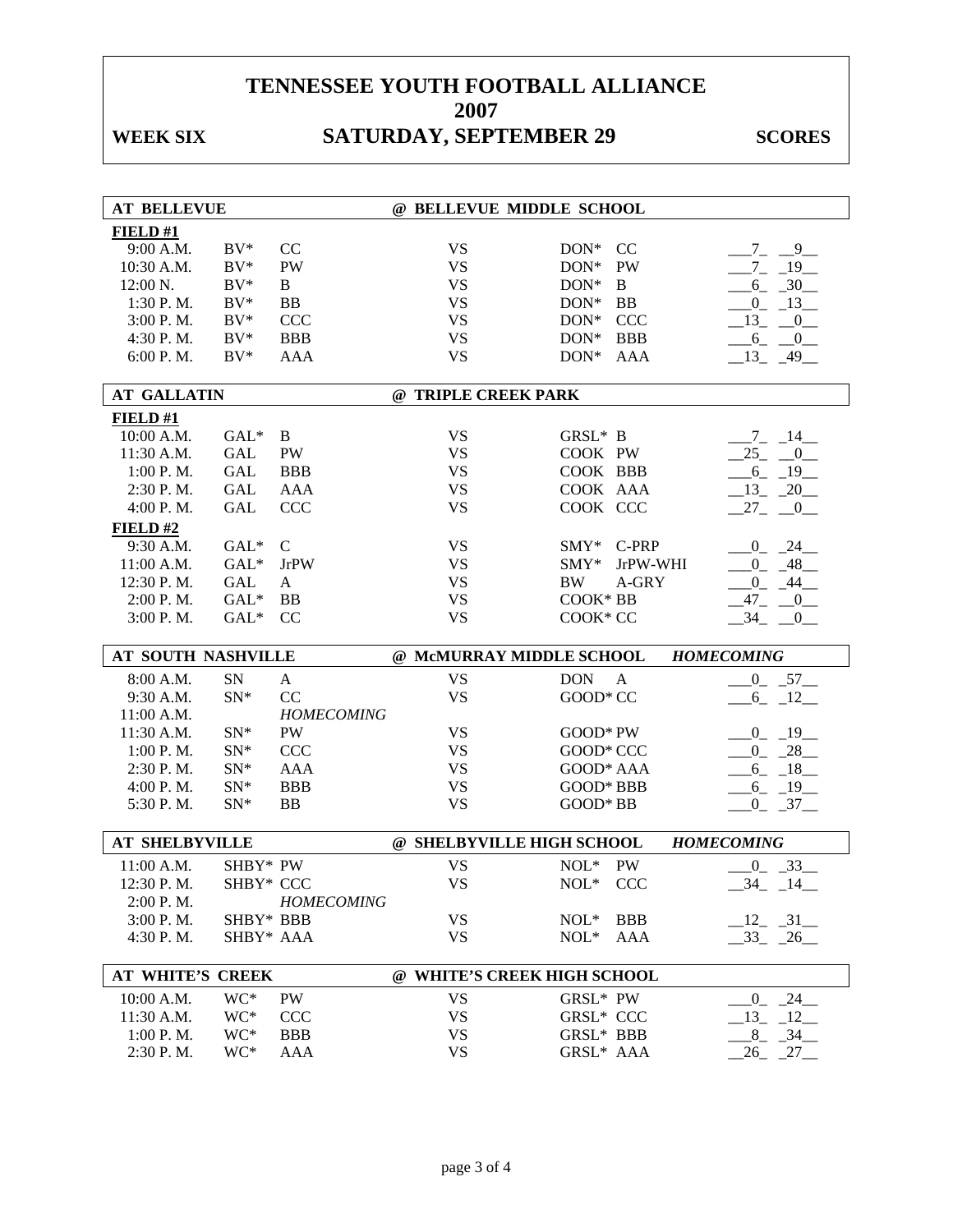### WEEK SIX SATURDAY, SEPTEMBER 29 SCORES

# SUNDAY, SEPTEMBER 30, 2007

| <b>SPRING HILL</b><br>$\bf AT$ |            |     | <b>EVANS PARK</b><br>ω |            |     |  |
|--------------------------------|------------|-----|------------------------|------------|-----|--|
| 2:00 P.<br>M.                  | SPH        | PW  | VS                     | <b>FRA</b> | PW  |  |
| 3:30P.<br>M.                   | <b>SPH</b> | BBB | VS                     | FRA        | BBB |  |

\* **= DENOTES DIVISION GAMES** 

### **NOTE TO HOME FIELD DIRECTORS: MUST** E-MAIL or CALL SCORES IN NO LATER THAN 10:00 A.M. SUNDAY MORNING TO carrgene@bellsouth.net or 459-3973

|             |                          |        |             |                  | <b>TYFA COMMUNITY'S</b>        |        |             |                                 |  |
|-------------|--------------------------|--------|-------------|------------------|--------------------------------|--------|-------------|---------------------------------|--|
| BV          | <b>Bellevue Steelers</b> |        | <b>GOOD</b> |                  | Goodlettsville Trojans         |        | <b>SHBY</b> | Shelbyville Eagles              |  |
| <b>BORD</b> | <b>Bordeaux Eagles</b>   |        | <b>GRSL</b> |                  | <b>Grassland Golden Eagles</b> |        | <b>SMY</b>  | Smyrna Bulldogs                 |  |
| <b>BW</b>   | <b>Brentwood Blaze</b>   |        | <b>HEND</b> |                  | <b>Hendersonville Titans</b>   |        | <b>SN</b>   | So. Nashville Sooners           |  |
| <b>COOK</b> | Cookeville Cavaliers     |        | MJ          | Mt. Juliet Bears |                                |        | <b>SPH</b>  | <b>Spring Hill Raiders</b>      |  |
| <b>DON</b>  | Donelson Warriors        |        | <b>MFB</b>  |                  | Murfreesboro Mustangs          |        | <b>WAV</b>  | <b>Waverly-Belmont Bulldogs</b> |  |
| <b>FRA</b>  | <b>Franklin Cowboys</b>  |        | <b>NOLE</b> |                  | <b>Nolensville Panthers</b>    |        | <b>WC</b>   | <b>Whites Creek Cobras</b>      |  |
| <b>GAL</b>  | Gallatin Green Wave      |        | <b>OH</b>   |                  | Old Hickory Bulldogs           |        |             |                                 |  |
|             |                          |        |             |                  | <b>COLORS</b>                  |        |             |                                 |  |
|             | <b>WHI</b>               | White  | <b>GRY</b>  | Gray             | <b>SLV</b>                     | Silver | <b>BLU</b>  | <b>Blue</b>                     |  |
|             | <b>GLD</b>               | Gold   | <b>RED</b>  | Red              | <b>PRP</b>                     | Purple | <b>BLK</b>  | <b>Black</b>                    |  |
|             | <b>YEL</b>               | Yellow |             |                  |                                |        |             |                                 |  |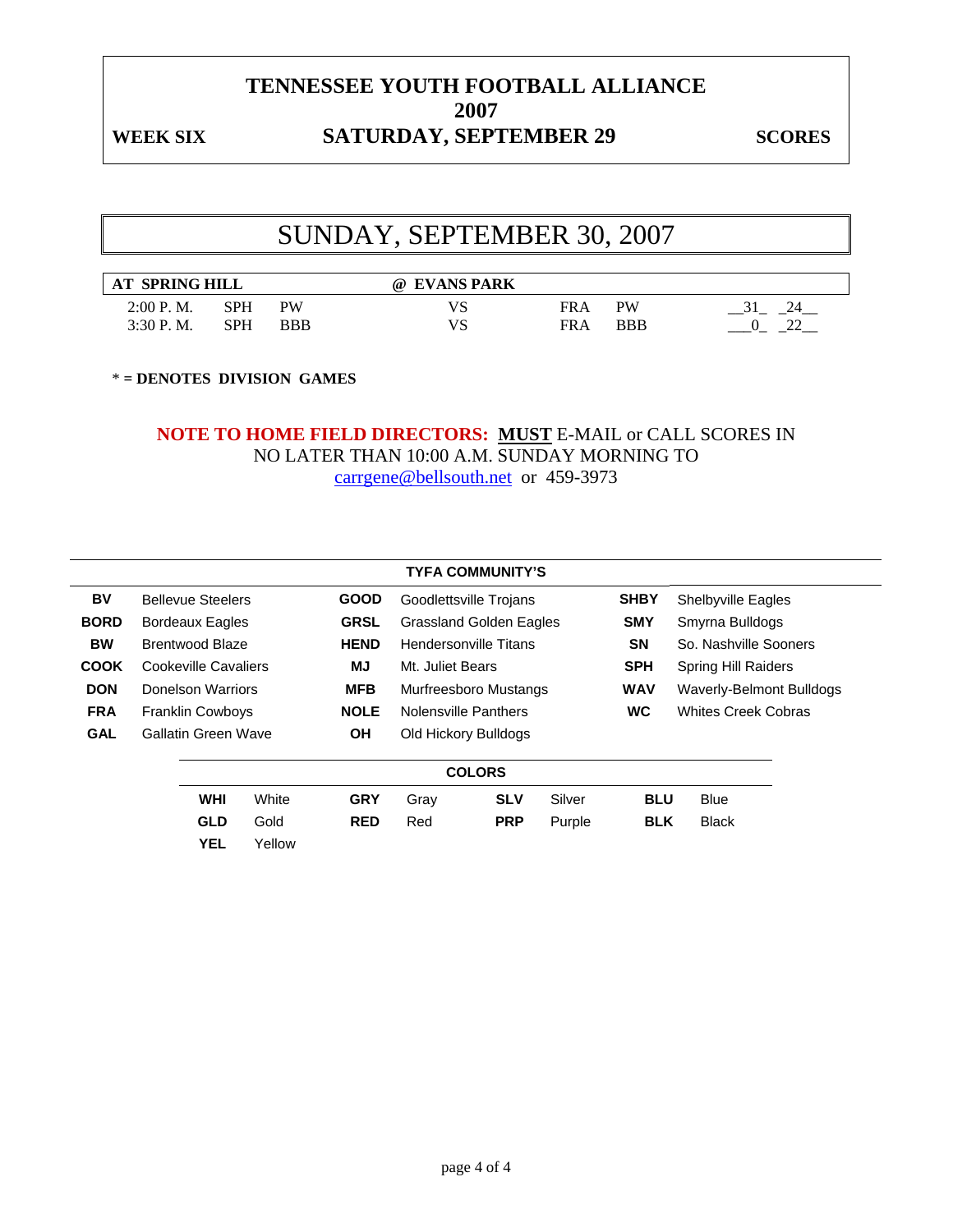# WEEK SEVEN SATURDAY, OCTOBER 06 SCORES

| <b>AT FRANKLIN</b>  |            |                | @ COWBOY COMPLEX        |                         |                  |                         |
|---------------------|------------|----------------|-------------------------|-------------------------|------------------|-------------------------|
| FIELD#1             |            |                |                         |                         |                  |                         |
| 8:00 A.M.           | <b>FRA</b> | BB             | <b>VS</b>               | HEND BB                 |                  | $-44$ $-13$             |
| 9:30 A.M.           | <b>FRA</b> | PW             | <b>VS</b>               | HEND PW                 |                  | $25 - 6$                |
| 11:00 A.M.          | <b>FRA</b> | <b>VAR</b>     | <b>VS</b>               | <b>SPH</b>              | <b>VAR</b>       | $-52 - 0$               |
| 12:30 P.M.          | <b>FRA</b> | <b>CCC</b>     | <b>VS</b>               | HEND CCC                |                  | $-12 - 6$               |
| 2:00 P.M.           | <b>FRA</b> | <b>BBB</b>     | <b>VS</b>               | HEND BBB                |                  | $-35 - 0$               |
| 3:30 P.M.           | <b>FRA</b> | <b>AAA</b>     | <b>VS</b>               | HEND AAA                |                  | $-25 - 28$              |
| 5:00 P.M.           | FRA*       | A-WHI          | <b>VS</b>               | HEND <sup>*</sup> A     |                  | $-35 - -6$              |
| 6:30 P.M.           | <b>FRA</b> | AA             | <b>VS</b>               | HEND AA                 |                  | $-24$ $-15$             |
| FIELD#2             |            |                |                         |                         |                  |                         |
| 8:15 AM.            | <b>FRA</b> | <b>B-BLU</b>   | <b>VS</b>               | <b>SMY</b>              | <b>B-GLD/PRP</b> | $8 - 6$                 |
| 9:45 A.M.           | <b>FRA</b> | JrPW-SLV       | <b>VS</b>               | <b>FRA</b>              | JrPW-BLU         | $-26$ $-0$              |
| 11:15 A.M.          | <b>FRA</b> | $C-SLV$        | <b>VS</b>               | <b>FRA</b>              | C-BLU            | $-38$ $-37$ OT x 3      |
| 12:45 P.M.          | <b>FRA</b> | <b>B-WHI</b>   | <b>VS</b>               | OH                      | $\bf{B}$         | $-20$ $-14$ $-$         |
| 2:15 P.M.           | <b>FRA</b> | <b>B-SLV</b>   | <b>VS</b>               | <b>FRA</b>              | <b>B-GRY</b>     | $19 - 6$                |
| 3:45 P.M.           | FRA*       | A-BLU          | <b>VS</b>               | $SN^*$                  | A                | $1 - 0$ F               |
| 5:15 P.M.           | <b>FRA</b> | A-SLV          | <b>VS</b>               | <b>SMY</b>              | A-PRP            | $-14$ $-29$             |
| 6:45 P.M.           | <b>FRA</b> | CC             | <b>VS</b>               | HEND CC                 |                  | $-12 - 13$              |
|                     |            |                |                         |                         |                  |                         |
| AT MT. JULIET       |            |                | @ CHARLIE DANIEL'S PARK |                         |                  |                         |
| FIELD#1             |            |                |                         |                         |                  |                         |
| 8:30 A.M.           | $MJ^*$     | CC             | <b>VS</b>               | $BW^*$                  | CC               | $0 - 6$ OT x 2          |
| 10:00 A.M.          | $MJ^*$     | PW             | <b>VS</b>               | $BW^*$                  | <b>PW</b>        | $27 - 0$                |
| 11:30 A.M.          | $MJ*$      | AA             | <b>VS</b>               | $BW^*$                  | AA               | $-0$ $-38$              |
| 1:00 P.M.           | $MJ*$      | ${\bf BB}$     | <b>VS</b>               | $BW^*$                  | ${\bf BB}$       | $0 - 6$                 |
| 2:30 P.M.           | $MJ^*$     | <b>CCC</b>     | <b>VS</b>               | $BW^*$                  | <b>CCC</b>       | $15 - 0$                |
| 4:00 P.M.           | $MJ*$      | <b>AAA</b>     | <b>VS</b>               | $BW^*$                  | <b>AAA</b>       | $-0$ $-51$              |
| 5:30 P.M.           | $MJ*$      | <b>BBB</b>     | <b>VS</b>               | $BW^*$                  | <b>BBB</b>       | $0 - 19$                |
| FIELD#2             |            |                |                         |                         |                  |                         |
| 9:00 A.M.           | $MJ*$      | C-WHI          | <b>VS</b>               | HEND <sup>*</sup> C-RED |                  | $-31$ $-0$              |
| 10:30 A.M.          | $MJ^*$     | C-YEL          | <b>VS</b>               | $BW^*$                  | C-BLU            | $-0$ $-14$              |
| 12:00 N.            | $MJ*$      | C-GLD          | <b>VS</b>               | $BW^*$                  | $C$ -GLD         | $-18$ <sub>-</sub> $-0$ |
| 1:30 P.M.           | $MJ*$      | $C-BLK$        | <b>VS</b>               | $BW^*$                  | <b>C-RED</b>     | $12 - 21$               |
| 3:00 P.M.           | $MJ^*$     | <b>B-BLK</b>   | <b>VS</b>               | $BW^*$                  | B-WHI-3          | $-0 - 44$               |
| 4:30 P.M.           | $MJ^*$     | <b>B-GLD</b>   | <b>VS</b>               | $BW^*$                  | $B-BLU-1$        | $-0$ $-22$ $-$          |
| MUNDY MEMORIAL PARK |            |                |                         |                         |                  |                         |
| 9:30 A.M.           | $MJ*$      | JrPW-BLK       | <b>VS</b>               | $GAL*$                  | <b>JrPW</b>      | $-24$ $-0$              |
| 11:00 A.M.          | MJ         | <b>JPW-GLD</b> | <b>VS</b>               | <b>BW</b>               | <b>JrPW</b>      | $19 - 0$                |
| 12:30 P.M.          | $MJ^*$     | <b>B-YEL</b>   | <b>VS</b>               | $BW^*$                  | <b>B-GLD</b>     | $0 - 13$                |
| 2:00 P.M.           | $MJ^*$     | <b>B-WHI</b>   | <b>VS</b>               | $BW^*$                  | <b>B-BLK</b>     | $-0$ $-12$              |
| 3:30 P.M.           | $MJ*$      | A              | <b>VS</b>               | $\rm BW^*$              | A-RED            | 35<br>$\overline{0}$    |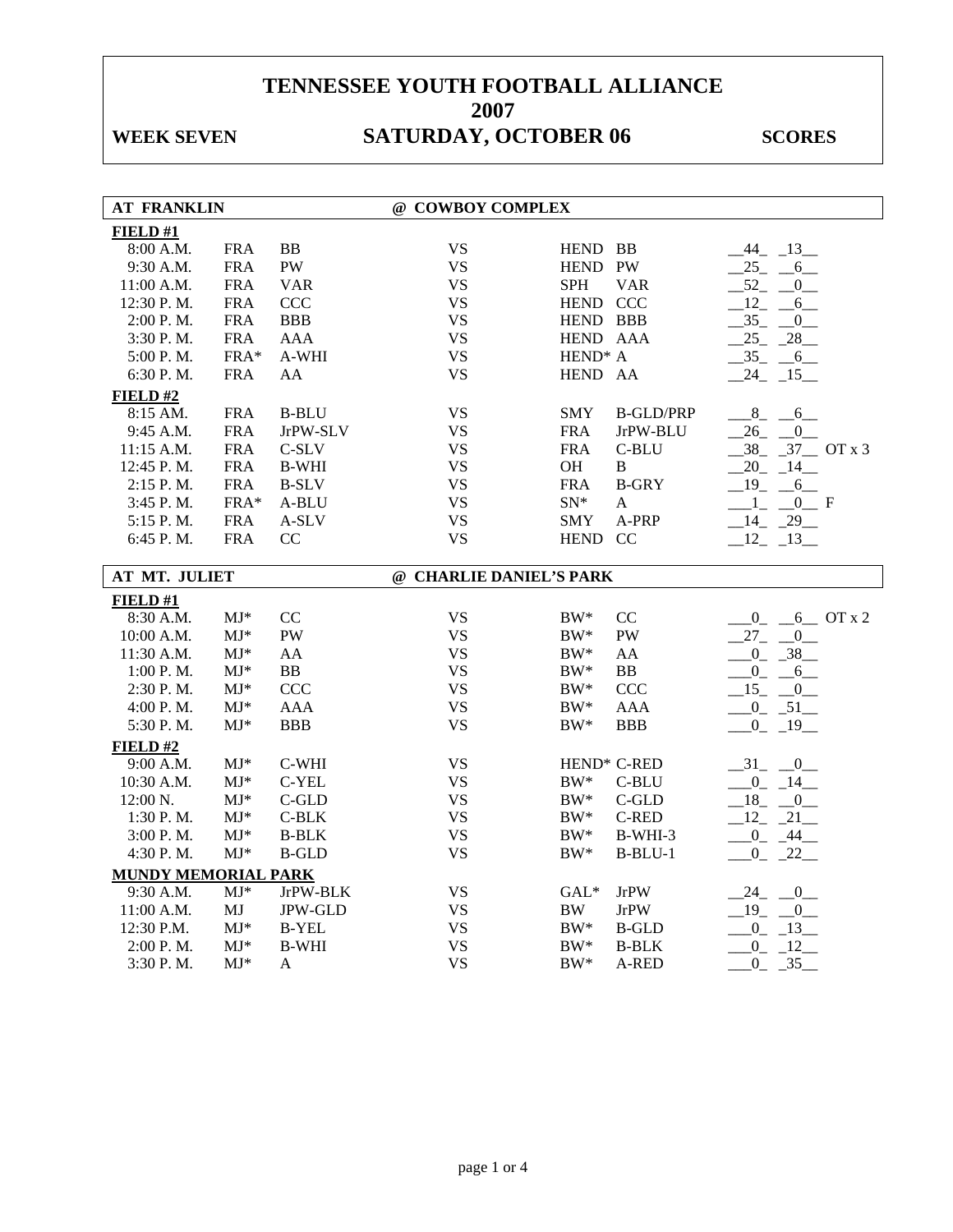# WEEK SEVEN SATURDAY, OCTOBER 06 SCORES

| <b>AT SMYRNA</b>                     |                     |                  | @ LEE VICTORY RECREATION PARK  |               |              |                                  |
|--------------------------------------|---------------------|------------------|--------------------------------|---------------|--------------|----------------------------------|
| <b>DONNIE CARTER FIELD</b>           |                     |                  |                                |               |              |                                  |
| 8:00 A.M.                            | $SMY*$              | <b>B-PRP</b>     | <b>VS</b>                      | MFB*B-BLU     |              | $-13 - 18$                       |
| 9:30 A.M.                            | SMY*                | JrPW-GLD         | <b>VS</b>                      | ${\rm MFB^*}$ | JrPW-BLU     | $13 - 6$                         |
| 11:00 A.M.                           | SMY*                | <b>PW</b>        | <b>VS</b>                      | $MFB*$        | PW           | $25 -$<br>6                      |
| 12:30 P.M.                           | $SMY*$              | CC               | <b>VS</b>                      | $MFB*$        | CC           | $-15$ $-$<br>$\mathbf{0}$        |
| 2:00 P.M.                            | $SMY*$              | <b>B-GLD/GLD</b> | <b>VS</b>                      | $BW^*$        | B-RED-1      | $-12$ -<br>9                     |
| 3:30 P.M.                            | SMY*                | <b>BB</b>        | <b>VS</b>                      | $MFB*$        | <b>BB</b>    | $32 - 6$                         |
| 5:00 P.M.                            | <b>SMY</b>          | C-GLD/GLD        | <b>VS</b>                      | <b>HEND</b>   | C-BLU        | $-13$ $-$<br>$\overline{0}$      |
| 6:30 P.M.                            | SMY*                | <b>BBB</b>       | <b>VS</b>                      | $MFB*$        | <b>BBB</b>   | $29 -$<br>$\overline{0}$         |
| 8:00 P.M.                            | $SMY*$              | <b>AAA</b>       | <b>VS</b>                      | $MFB*$        | <b>AAA</b>   | 34<br>$\overline{0}$             |
| <b>GENE CARR FIELD</b>               |                     |                  |                                |               |              |                                  |
| 8:00 A.M.                            | SMY*                | <b>VAR</b>       | <b>VS</b>                      | $MFB*$        | <b>VAR</b>   | $-32$<br>$\overline{\mathbf{0}}$ |
| 9:30 A.M.                            | <b>SMY</b>          | C-WHI/PRP        | <b>VS</b>                      | <b>MFB</b>    | C-BLU        | $0 - 38$                         |
| 11:00 A.M.                           | $SMY*$              | JrPW-WHI         | <b>VS</b>                      | HEND* JrPW    |              | $25 - 24$                        |
| 12:30 P.M                            | SMY*                | JrPW-PRP         | <b>VS</b>                      | $MFB*$        | JrPW-WHI     | $-33$ $-27$                      |
| 2:00 P.M.                            | <b>SMY</b>          | C-WHI/GLD        | <b>VS</b>                      | <b>GAL</b>    | $\mathbf C$  | 25<br>$\mathbf{0}$               |
| 3:30 P.M.                            | $SMY*$              | C-GLD/PRP        | <b>VS</b>                      | $MFB*$        | C-WHI        | $-7 - -$<br>$\overline{0}$       |
| 5:00 P.M.                            | SMY*                | AA               | <b>VS</b>                      | $MFB*$        | AA           | $-39 - -6$                       |
| 6:30 P.M.                            | SMY*                | <b>B-WHI/GLD</b> | <b>VS</b>                      | $BW^*$        | $B-BLU-2$    | 21<br>$-0$                       |
|                                      | <b>SMY</b>          | A-WHI            | <b>VS</b>                      | <b>GAL</b>    | $\mathbf{A}$ | 0 F                              |
|                                      |                     |                  |                                |               |              |                                  |
|                                      |                     |                  |                                |               |              |                                  |
| <b>AT BORDEAUX</b>                   |                     |                  | @ METRO CENTER                 |               |              | <b>HOMECOMING</b>                |
| FIELD #1                             |                     |                  |                                |               |              |                                  |
| 8:00 A.M.                            | <b>BORD* CCC</b>    |                  | <b>VS</b>                      | $OH*$         | <b>CCC</b>   | $-6 - 22$                        |
| 9:30 A.M.                            | <b>BORD* VAR</b>    |                  | <b>VS</b>                      | $OH*$         | <b>VAR</b>   | $-6 - 12$                        |
| 11:00 A.M.<br>12:30 P.M. - 1:30 P.M. | <b>BORD* AA</b>     |                  | <b>VS</b><br><b>HOMECOMING</b> | $OH*$         | AA           | $-22$ $-0$                       |
| 2:00 P.M.                            | <b>BORD* BBB</b>    |                  | <b>VS</b>                      | $OH*$         | <b>BBB</b>   |                                  |
| 3:30 P.M                             | <b>BORD* CC</b>     |                  | <b>VS</b>                      | $OH*$         | CC           | $-14$ $-22$<br>$-20 - 6$         |
| FIELD#2                              |                     |                  |                                |               |              |                                  |
| 8:15 A.M.                            | BORD B              |                  | <b>VS</b>                      | <b>BW</b>     | $B-WHI-1$    | $-13$ $-35$                      |
| 9:45 A.M.                            | <b>BORD*</b> JrPW   |                  | <b>VS</b>                      | SPH*          | JrPW-SLV     | $-27$ $-0$                       |
| 12:30 P.M. - 1:30 P.M.               |                     |                  | <b>HOMECOMING</b>              |               |              |                                  |
| 1:45 P.M.                            | BORD C              |                  | <b>VS</b>                      | SMY           | C-PRP        | $-0$ $-6$                        |
| 3:15 P.M.                            | <b>BORD* AAA</b>    |                  | <b>VS</b>                      | $OH*$         | <b>AAA</b>   | $6 - 34$                         |
| FIELD#3                              |                     |                  |                                |               |              |                                  |
| 8:30 A.M.                            | BORD <sup>*</sup> A |                  | <b>VS</b>                      | $DOM*$        | A            | $-34 - 6$                        |
| 10:00 A.M.                           | <b>BORD* BB</b>     |                  | <b>VS</b>                      | OH*           | <b>BB</b>    | $-6$ $-12$                       |
| 12:30 P.M.-1:30 P.M.<br>2:00 P.M.    | <b>BORD*</b> PW     |                  | <b>HOMECOMING</b><br><b>VS</b> | $OH*$         | <b>PW</b>    | $-12 - -7$                       |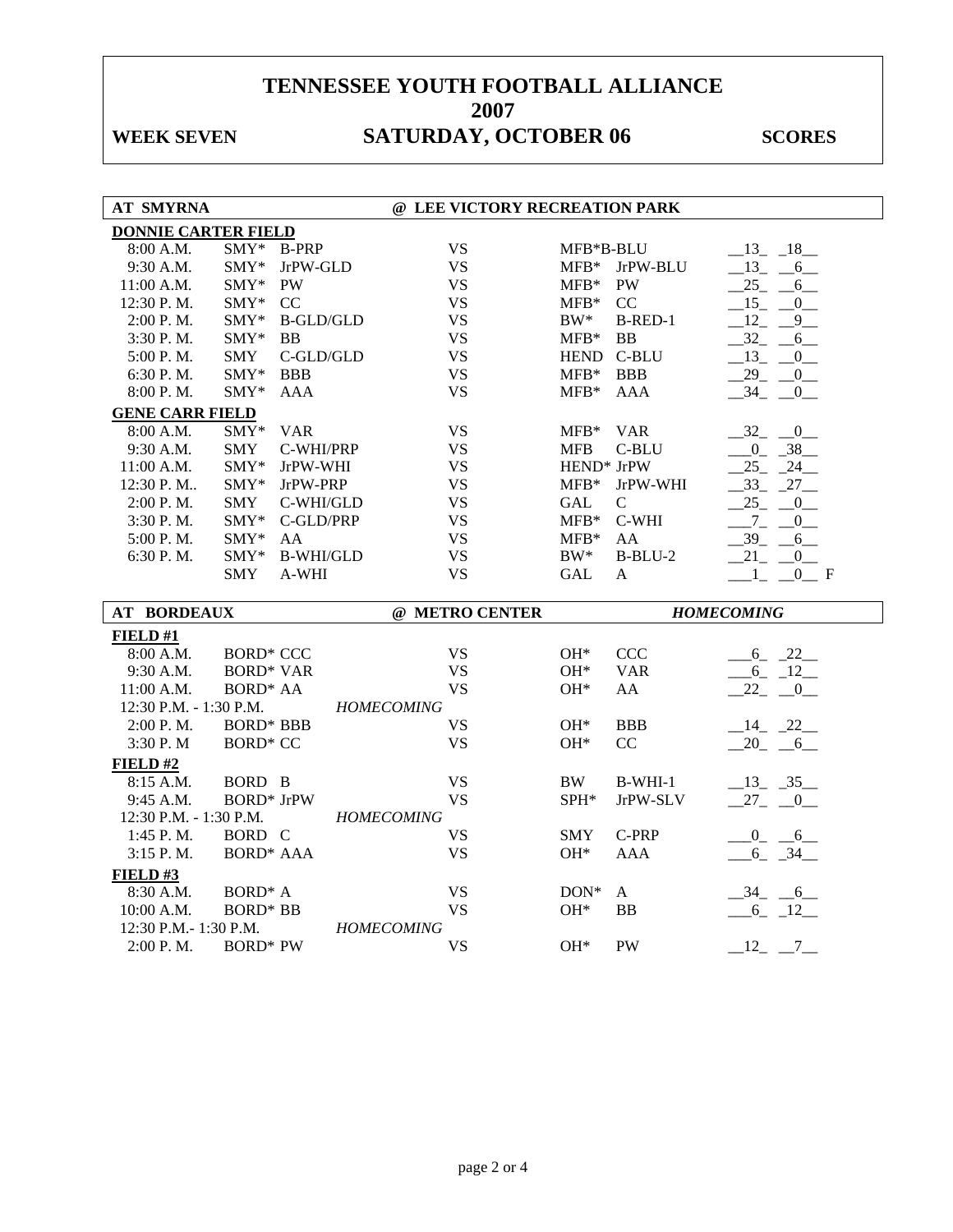# WEEK SEVEN SATURDAY, OCTOBER 06 SCORES

| AT SPRING HILL            |                      |              |                   | @ EVANS PARK              |                      |              |                                   |
|---------------------------|----------------------|--------------|-------------------|---------------------------|----------------------|--------------|-----------------------------------|
| 9:00 A.M.                 | SPH*                 | <b>B-WHI</b> |                   | <b>VS</b>                 | HEND <sup>*</sup> B  |              | $-0$ $-12$                        |
| 10:30 A.M.                | <b>SPH</b>           | <b>B-SLV</b> |                   | <b>VS</b>                 | <b>BW</b>            | B-RED-2      | $-0$ $-38$                        |
| 12:00 N.                  | SPH*                 | <b>B-BLK</b> |                   | <b>VS</b>                 | ${\rm MFB^*}$        | <b>B-WHI</b> | $19 - 18$                         |
| $1:30$ P.M.               | <b>SPH</b>           | $SPH^*$      | A                 | <b>VS</b>                 | $BW^*$               | A-GRY        | $7 - 40$                          |
|                           |                      |              |                   |                           |                      |              |                                   |
| <b>AT WAVERLY BELMONT</b> |                      |              |                   | @ CANE RIDGE PARK         |                      |              | <b>HOMECOMING</b>                 |
| 9:00 A.M.                 | WAV* CC              |              |                   | <b>VS</b>                 | $SPH*$               | CC           | $-0$ $-12$ $-$                    |
| 10:30 A.M.                | WAV* PW              |              |                   | <b>VS</b>                 | $SPH^*$              | PW           | $-0$ $-14$ $-$                    |
| $12:00 N$ .               | WAV* BB              |              |                   | <b>VS</b>                 | $SPH*$               | <b>BB</b>    | $0 - 28$                          |
| 1:30 P.M.                 |                      |              | <b>HOMECOMING</b> |                           |                      |              |                                   |
| 2:30 P.M.                 | WAV* CCC             |              |                   | <b>VS</b>                 | SPH <sup>*</sup>     | <b>CCC</b>   | $-6 - 0$                          |
| 4:00 P.M.                 | WAV* BBB             |              |                   | <b>VS</b>                 | SPH*                 | <b>BBB</b>   | $-40$ -<br>$\overline{0}$         |
| 5:30 P.M.                 | WAV* AAA             |              |                   | <b>VS</b>                 | SPH*                 | AAA          | $-38$ <sub>-</sub> -<br>$_{0}$    |
|                           |                      |              |                   |                           |                      |              |                                   |
| <b>AT BELLEVUE</b>        |                      |              |                   | @ BELLEVUE MIDDLE SCHOOL  |                      |              |                                   |
| 9:00 A.M.                 | $BV^*$               | CC           |                   | <b>VS</b>                 | $GAL*$               | CC           | $-6 - 33$                         |
| 10:30 A.M.                | $BV^*$               | <b>PW</b>    |                   | <b>VS</b>                 | $GAL*$               | PW           | $-20 - 0$                         |
| 12:00 N                   | $BV^*$               | B            |                   | <b>VS</b>                 | $GAL^*$              | B            | $-20 - 6$                         |
| 1:30 P.M.                 | $BV^*$               | <b>BB</b>    |                   | <b>VS</b>                 | $GAL^*$              | BB           | $-0$ $-30$                        |
| 3:00 P. M.                | $BV^*$               | CCC          |                   | <b>VS</b>                 | $GAL^*$              | <b>CCC</b>   | $-0$ $-29$                        |
| 4:30 P.M.                 | $BV^*$               | <b>BBB</b>   |                   | <b>VS</b>                 | $GAL^*$              | <b>BBB</b>   | $-38$ $-6$                        |
|                           |                      |              |                   |                           |                      |              |                                   |
| 6:00 P.M.                 | $BV^*$               | <b>AAA</b>   |                   | <b>VS</b>                 | $GAL*$               | <b>AAA</b>   | $-40$<br>$\bf{0}$                 |
|                           |                      |              |                   |                           |                      |              |                                   |
| <b>AT GOODLETTSVILLE</b>  |                      |              |                   | @ MOSS WRIGHT PARK        |                      |              | <b>HOMECOMING</b>                 |
| $FIED$ #1                 |                      |              |                   |                           |                      |              |                                   |
| $12:00 \text{ N.}$        | $GOOD*PW$            |              |                   | <b>VS</b>                 | DON* PW              |              | $-26$ $-0$                        |
| 1:45 P.M.                 | GOOD* CCC            |              |                   | <b>VS</b>                 | $DOM^*$              | <b>CCC</b>   | $-30$ $-0$                        |
| 3:30 P.M.                 | GOOD* BBB            |              |                   | <b>VS</b>                 | $DON^*$              | <b>BBB</b>   | $-19$ $-6$                        |
| 5:15 P.M.                 | GOOD* AAA            |              |                   | <b>VS</b>                 | $DON^*$              | AAA          | $-0$ $-29$ $-$                    |
| FIELD#2                   |                      |              |                   |                           |                      |              |                                   |
| 12:30 P.M.                | $GOOD * B$           |              |                   | <b>VS</b>                 | $DON^*$              | B            | $-0$ $-28$                        |
| $2:15$ P.M.               | GOOD* BB             |              |                   | <b>VS</b>                 | $DON^*$              | BB           | $-26$ $-12$                       |
| 4:00 P. M.                | GOOD* JrPW           |              |                   | <b>VS</b>                 | $OH*$                | <b>JrPW</b>  | $-37 - 0$                         |
| 5:45 P.M.                 | GOOD* CC             |              |                   | <b>VS</b>                 | $DON^*$              | CC           | $-14$ $-7$ OT                     |
|                           |                      |              |                   |                           |                      |              |                                   |
| <b>AT GRASSLAND</b>       |                      |              |                   | @ GRASSLAND MIDDLE SCHOOL |                      |              |                                   |
| FIELD#1                   |                      |              |                   |                           |                      |              |                                   |
| 11:00 A.M.                | GRSL* CCC            |              |                   | <b>VS</b>                 | SHBY* CCC            |              | $-14$ $-19$                       |
| 12:30 P.M.                | GRSL* BBB            |              |                   | <b>VS</b>                 | SHBY* BBB            |              | $-44$ $-0$                        |
| 1:30 P.M.                 | GRSL* AAA            |              |                   | <b>VS</b>                 | SHBY* AAA            |              | $-35$<br>$\overline{0}$           |
| FIELD#2                   |                      |              |                   |                           |                      |              |                                   |
| 12:00 N.                  | GRSL* PW<br>GRSL* BB |              |                   | <b>VS</b><br><b>VS</b>    | SHBY* PW<br>COOK* BB |              | $0$ F<br>$-32$<br>$7\overline{ }$ |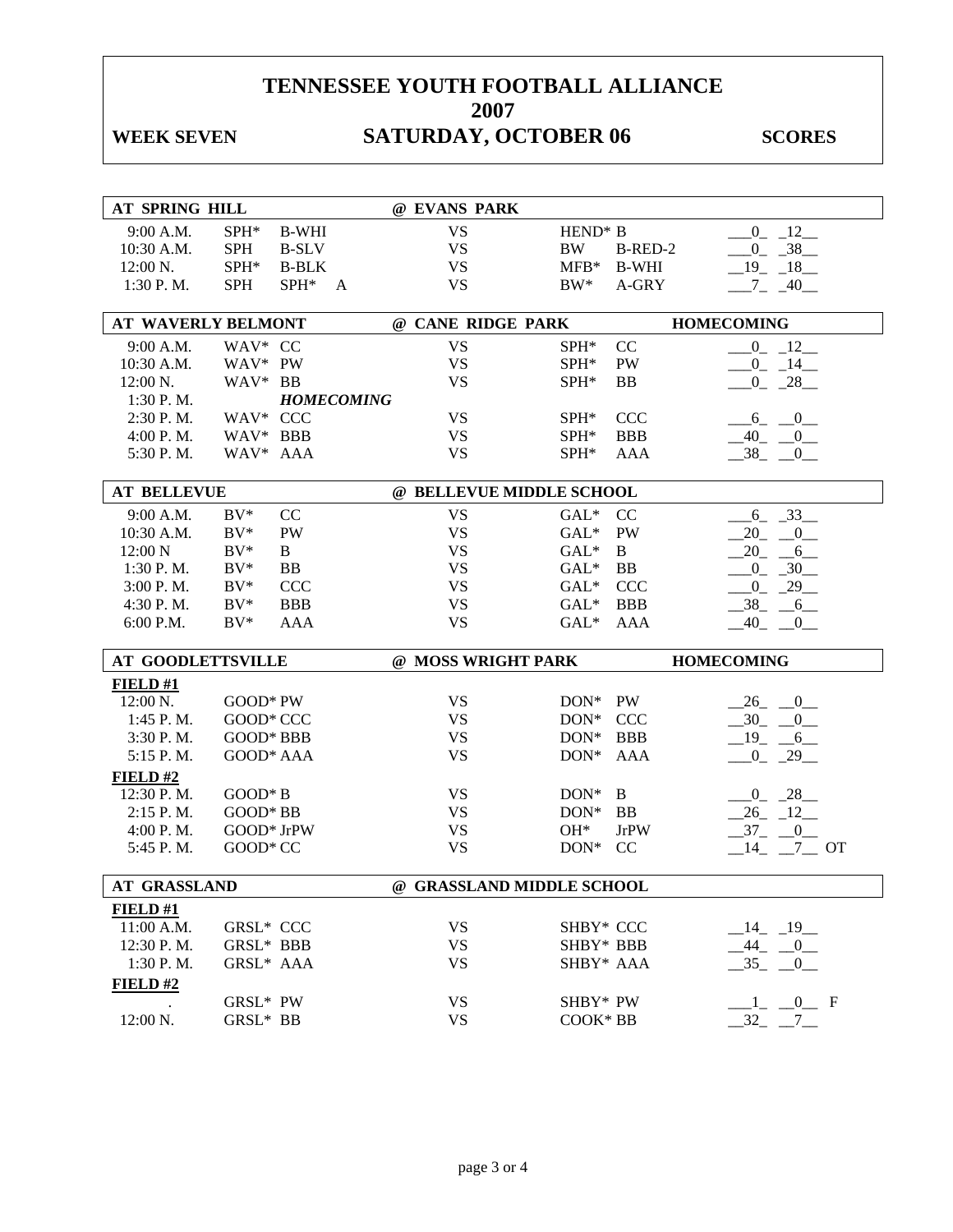### WEEK SEVEN SATURDAY, OCTOBER 06 SCORES

| <b>AT NOLENSVILLE</b> |            |                   | <b>ROCKY FORK PARK</b><br>$\omega$ |            |               |                                      |
|-----------------------|------------|-------------------|------------------------------------|------------|---------------|--------------------------------------|
| 10:00 A.M.            | <b>NOL</b> | <b>PW</b>         | VS                                 | <b>SN</b>  | <b>PW</b>     | - 19<br>$\theta$                     |
| $11:30$ A.M.          | $NOL*$     | CC.               | VS                                 | $SN^*$     | <sub>CC</sub> | 33<br>$\Omega$                       |
| 1:00 P. M.            | $NOL*$     | <b>BB</b>         | VS                                 | $SN^*$     | BB            | 21<br>0                              |
| $2:30$ P.M.           | <b>NOL</b> | <b>CCC</b>        | VS                                 | <b>SN</b>  | <b>CCC</b>    | - 16<br>$\Omega$                     |
| 4:00 P. M.            | <b>NOL</b> | <b>BBB</b>        | VS                                 | <b>SN</b>  | <b>BBB</b>    | 30<br>$\sigma$                       |
| 5:30 P.M.             | <b>NOL</b> | AAA               | VS                                 | <b>SN</b>  | AAA           | 31<br>$\bf{0}$                       |
|                       |            |                   |                                    |            |               |                                      |
| AT WHITE'S CREEK      |            |                   | $\omega$                           |            |               | WHITE'S CREEK HIGH SCHOOL HOMECOMING |
| 11:00 A.M.            | WC*        | <b>PW</b>         | VS                                 | $COOK*PW$  |               | - 13<br>6 <sup>6</sup>               |
| $12:30$ P.M.          | WC*        | <b>CCC</b>        | VS                                 |            | COOK* CCC     | 12<br>0                              |
| $2:00$ P.M.           |            | <b>HOMECOMING</b> |                                    |            |               |                                      |
| $3:00$ P.M.           | WC*        | <b>BBB</b>        | VS                                 | $COOK*BBB$ |               | 8<br>6                               |
| 4:30 P.M.             | WC*        | AAA               | VS                                 |            | COOK* AAA     | $-39$<br>37                          |

\* **= DENOTES DIVISION GAMES** 

**NOTE TO HOME FIELD DIRECTORS: MUST** E-MAIL or CALL SCORES IN NO LATER THAN 10:00 A.M. SUNDAY MORNING TO carrgene@bellsouth.net or 459-3973

|             |                          |             | <b>TYFA COMMUNITY'S</b>        |             |                            |
|-------------|--------------------------|-------------|--------------------------------|-------------|----------------------------|
| BV          | <b>Bellevue Steelers</b> | <b>GOOD</b> | Goodlettsville Trojans         | <b>SHBY</b> | Shelbyville Eagles         |
| <b>BORD</b> | <b>Bordeaux Eagles</b>   | <b>GRSL</b> | <b>Grassland Golden Eagles</b> | <b>SMY</b>  | Smyrna Bulldogs            |
| <b>BW</b>   | <b>Brentwood Blaze</b>   | <b>HEND</b> | <b>Hendersonville Titans</b>   | SΝ          | So. Nashville Sooners      |
| <b>COOK</b> | Cookeville Cavaliers     | MJ          | Mt. Juliet Bears               | <b>SPH</b>  | <b>Spring Hill Raiders</b> |
| <b>DON</b>  | Donelson Warriors        | <b>MFB</b>  | Murfreesboro Mustangs          | <b>WAV</b>  | Waverly-Belmont Bulldogs   |
| <b>FRA</b>  | <b>Franklin Cowboys</b>  | <b>NOLE</b> | Nolensville Panthers           | <b>WC</b>   | <b>Whites Creek Cobras</b> |
| <b>GAL</b>  | Gallatin Green Wave      | OН          | Old Hickory Bulldogs           |             |                            |
|             |                          |             |                                |             |                            |

|            | <b>COLORS</b> |            |      |            |        |            |              |  |  |  |  |
|------------|---------------|------------|------|------------|--------|------------|--------------|--|--|--|--|
| <b>WHI</b> | White         | <b>GRY</b> | Grav | <b>SLV</b> | Silver | <b>BLU</b> | <b>Blue</b>  |  |  |  |  |
| <b>GLD</b> | Gold          | <b>RED</b> | Red  | <b>PRP</b> | Purple | <b>BLK</b> | <b>Black</b> |  |  |  |  |
| <b>YEL</b> | Yellow        |            |      |            |        |            |              |  |  |  |  |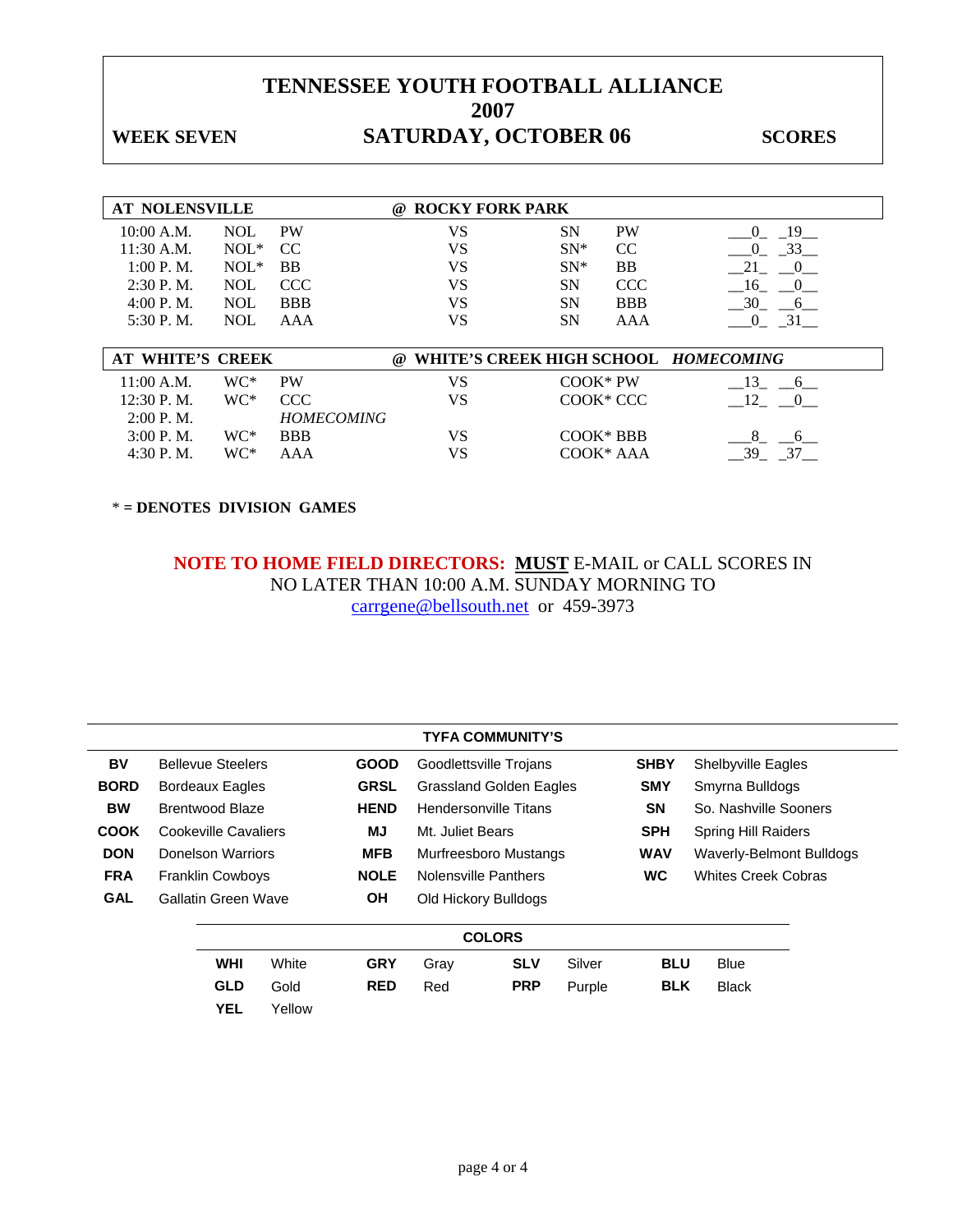# WEEK EIGHT **SATURDAY, OCTOBER 13** SCORES

| <b>AT BRENTWOOD</b>    |            |               | @ CROCKETT PARK               |               |                  |                            |
|------------------------|------------|---------------|-------------------------------|---------------|------------------|----------------------------|
| FIELD#1                |            |               |                               |               |                  |                            |
| 8:00 A.M.              | $\rm BW^*$ | PW            | <b>VS</b>                     | $\text{SMY*}$ | <b>PW</b>        | $-6 - 32$                  |
| 9:30 A.M.              | $BW^*$     | <b>B-BLK</b>  | <b>VS</b>                     | SMY*          | <b>B-GLD/GLD</b> | $35 - 6$                   |
| 11:00 A.M.             | $BW^*$     | <b>BBB</b>    | <b>VS</b>                     | SMY*          | <b>BBB</b>       | $16$ $-$<br>$\overline{0}$ |
| 12:30 P.M.             | <b>BW</b>  | AA            | <b>VS</b>                     | <b>SPH</b>    | AA               | $-59$ $-0$                 |
| 2:00 P.M.              | $\rm BW$   | A-BLU         | <b>VS</b>                     | <b>HEND</b>   | $\mathbf{A}$     | $-34$ -<br>$\overline{0}$  |
| 3:30 P.M.              | $\rm BW^*$ | <b>CCC</b>    | <b>VS</b>                     | SMY*          | <b>CCC</b>       | $20 - 25$                  |
| 5:00 P.M.              | $\rm BW^*$ | B-WHI-3       | <b>VS</b>                     | SMY*          | <b>B-PRP</b>     | $18 - 0$                   |
| 6:30 P.M.              | $BW^*$     | AAA           | <b>VS</b>                     | SMY*          | <b>AAA</b>       | $-15$ $-26$                |
| FIELD#2                |            |               |                               |               |                  |                            |
| 8:15 A.M.              | $BW^*$     | <b>JrPW</b>   | <b>VS</b>                     | SMY*          | JrPW-GLD         | $-0$ $-32$ $-$             |
| 9:45 A.M.              | $BW^*$     | BB            | <b>VS</b>                     | $SMY*$        | BB               | $-14$ $-6$                 |
| 11:15 P.M.             | $\rm BW^*$ | $B-BLU-1$     | <b>VS</b>                     | SMY*          | <b>B-GLD/PRP</b> | $-6 - 43$                  |
| 12:45 P.M.             | BW         | A-RED         | <b>VS</b>                     | SMY           | A-WHI            | $-18$ $-0$                 |
| 2:15 P.M.              | $\rm BW^*$ | $B-RED-1$     | <b>VS</b>                     | FRA*          | <b>B-BLU</b>     | $-0$ $-24$                 |
| $3:45$ P.M.            | $\rm BW^*$ | $B-BLU - 2$   | <b>VS</b>                     | SPH*          | <b>B-SLV</b>     | $6 - 2$                    |
| 5:15 P.M.              | $\rm BW^*$ | B-RED-2       | <b>VS</b>                     | SPH*          | <b>B-BLK</b>     | 2<br>0                     |
| 6:45 P.M.              | $\rm BW^*$ | A-GRY         | <b>VS</b>                     | SMY*          | A-PRP            | $-40$ $-18$                |
| FIELD#3                |            |               |                               |               |                  |                            |
| $7:30$ A.M.            | $BW^*$     | C-BLU         | <b>VS</b>                     | $\text{SMY*}$ | C-GLD/GLD        | $0 \qquad 6$               |
| 9:00 A.M.              | $BW^*$     | C-GLD         | <b>VS</b>                     | $\text{SMY*}$ | C-WHI/PRP        | $-6 - 7$                   |
| 10:30 A.M.             | BW         | C-RED         | <b>VS</b>                     | MJ            | C-GLD            | $-18$ <sub>-</sub> $-6$    |
| 12:00 N.               | $\rm BW^*$ | CC            | <b>VS</b>                     | SMY*          | CC               | 14<br>$\mathbf{0}$         |
| $1:30$ P. M.           | BW         | $B-WHI-1$     | <b>VS</b>                     | MJ            | <b>B-YEL</b>     | $20 -$<br>$\overline{0}$   |
| 3:00 P.M.              | $\rm BW^*$ | <b>B-GLD</b>  | <b>VS</b>                     | SPH*          | <b>B-WHI</b>     | $-44$<br>$-0$              |
|                        |            |               |                               |               |                  |                            |
| <b>AT MURFREESBORO</b> |            |               | @ MIDDLE POINT SPORTS COMPLEX |               |                  | <b>HOMECOMING</b>          |
| FIELD#1                |            |               |                               |               |                  |                            |
| 8:30 A.M.              | $MFB*$     | <sub>CC</sub> | <b>VS</b>                     | FRA*          | CC               | $-33 - 12$                 |
| 10:00 A.M.             | $MFB*$     | <b>BB</b>     | <b>VS</b>                     | $FRA*$        | <b>BB</b>        | $0 - 35$                   |
| 11:30 A.M.             | $MFB*$     | AA            | <b>VS</b>                     | FRA*          | AA               | $0 - 40$                   |
| $1:00$ P. M.           | $MFB*$     | <b>CCC</b>    | <b>VS</b>                     | $FRA*$        | <b>CCC</b>       | $-6 - 12$                  |
| $2:30$ P.M.            | $MFB*$     | <b>BBB</b>    | <b>VS</b>                     | FRA*          | <b>BBB</b>       | $-6 - 26$                  |
| 4:00 P.M.              | $MFB*$     | AAA           | <b>VS</b>                     | FRA*          | AAA              | $6 - 13$                   |
| 5:30 P.M.              | $MFB*$     | <b>VAR</b>    | <b>VS</b>                     | FRA*          | <b>VAR</b>       | $0 - 38$                   |
| FIELD#2                |            |               |                               |               |                  |                            |
| 8:00 A.M.              | $MFB*$     | C-WHI         | VS.                           | $FRA*$        | C-BLU            | $_{0}$<br>$-6$             |
| 9:30 A.M.              | $MFB*$     | C-BLU         | <b>VS</b>                     | $FRA*$        | C-SLV            | $-45$ $-$<br>$\mathbf{0}$  |
| 11:00 A.M.             | $MFB*$     | PW            | <b>VS</b>                     | $FRA*$        | PW               | $-13 - -7$                 |
| 12:30 P.M.             | $MFB*$     | JrPW-BLU      | <b>VS</b>                     | FRA*          | JrPW-SLV         | $-18$ -<br>6               |
| 2:00 P.M.              | $MFB*$     | JrPW-WHI      | <b>VS</b>                     | FRA*          | JrPW-BLU         | $-6$<br>$\overline{0}$     |
| 3:30 P.M.              | $MFB*$     | <b>B-BLU</b>  | <b>VS</b>                     | FRA*          | <b>B-SLV</b>     | $-14$ $-21$                |
| 5:00 P.M.              | $MFB*$     | <b>B-WHI</b>  | <b>VS</b>                     | FRA*          | <b>B-WHI</b>     | 20<br>18                   |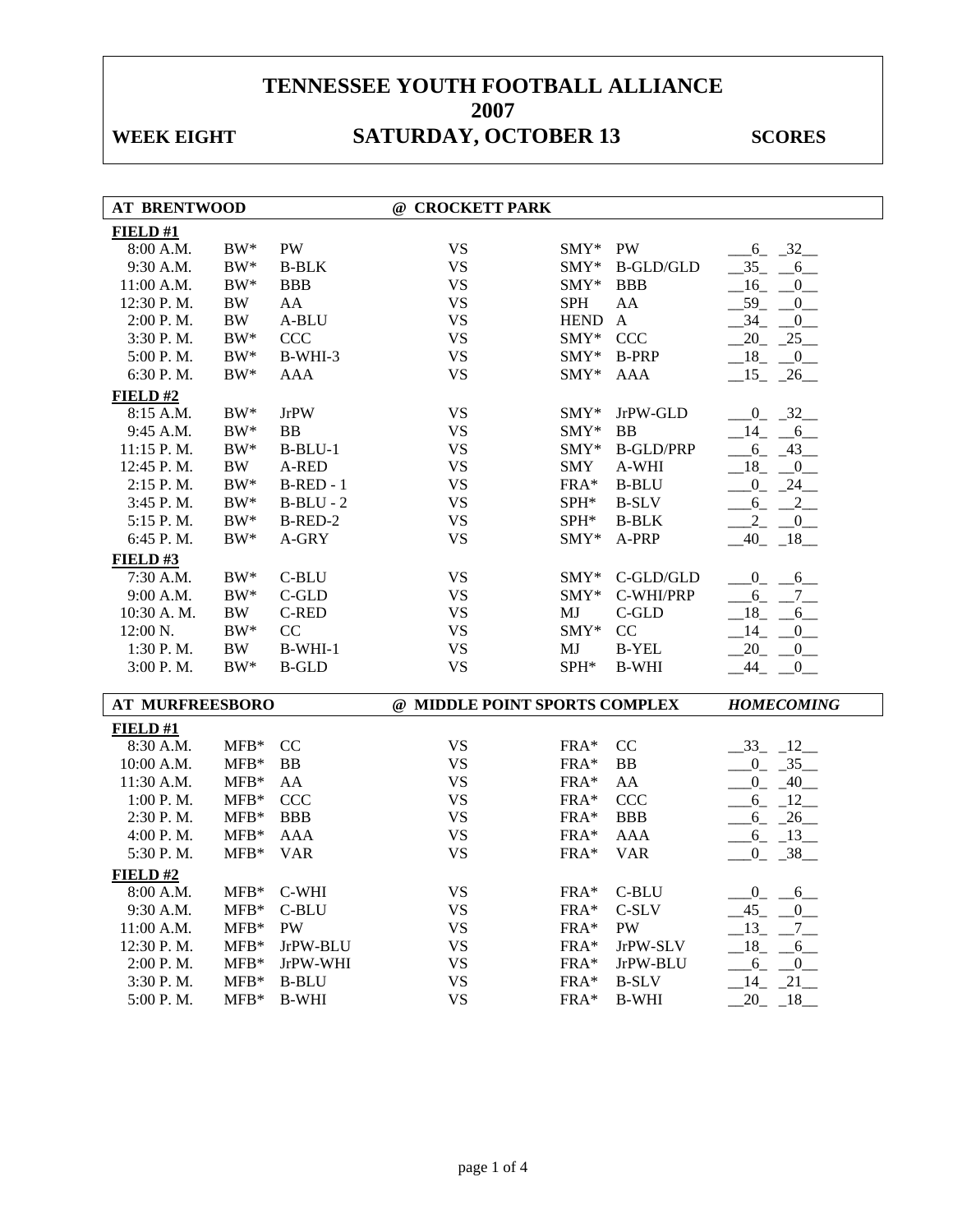## WEEK EIGHT **SATURDAY, OCTOBER 13** SCORES

| <b>AT BORDEAUX</b>       |                     |                   | @ METRO CENTER                |                                   |                        |                                 |
|--------------------------|---------------------|-------------------|-------------------------------|-----------------------------------|------------------------|---------------------------------|
| FIELD#1                  |                     |                   |                               |                                   |                        |                                 |
| 8:00 A.M.                | <b>BORD* PW</b>     |                   | <b>VS</b>                     | WAV* PW                           |                        | $-41$ $-0$                      |
| 9:30 A.M.                | <b>BORD* CCC</b>    |                   | <b>VS</b>                     | WAV* CCC                          |                        | $-6 - 18$                       |
| 11:00 A.M.               | <b>BORD VAR</b>     |                   | <b>VS</b>                     | <b>SPH</b>                        | <b>VAR</b>             | $-50 - -6$                      |
| 12:30 P.M.               | BORD AA             |                   | <b>VS</b>                     | МJ                                | AA                     | 25<br>$-7$                      |
| 2:00 P.M.                | <b>BORD* BBB</b>    |                   | <b>VS</b>                     | WAV* BBB                          |                        | $0$ <sub>-</sub><br>6           |
| 3:30 P.M.                | <b>BORD* AAA</b>    |                   | <b>VS</b>                     | WAV* AAA                          |                        | $0 - 35$                        |
| FIELD #2                 |                     |                   |                               |                                   |                        |                                 |
| 8:30 A.M.                | BORD <sup>*</sup> C |                   | <b>VS</b>                     | SPH*                              | C-SLV                  | $21 - 0$                        |
| 10:00 A.M.               | <b>BORD* CC</b>     |                   | <b>VS</b>                     | WAV* CC                           |                        | 28 6                            |
| 11:30 A.M.               | <b>BORD*</b> JrPW   |                   | <b>VS</b>                     | $SPH^*$                           | JrPW-BLK               | $-31$ $-0$                      |
| 1:00 P. M.               | <b>BORD*</b> BB     |                   | <b>VS</b>                     | WAV* BB                           |                        | $-6$ <sub>-</sub> $-0$          |
| 2:30 P.M.                | BORD A              |                   | <b>VS</b>                     | FRA                               | A-BLU                  | 42 6                            |
| 4:00 P.M.                | <b>BORD*</b> B      |                   | <b>VS</b>                     | $\rm BW^*$                        | $B-WHI-2$              | $-6 - 13$                       |
|                          |                     |                   |                               |                                   |                        |                                 |
| <b>AT HENDERSONVILLE</b> |                     |                   | @ DRAKE'S CREEK PARK          |                                   |                        |                                 |
| FIELD#1                  |                     |                   |                               |                                   |                        |                                 |
| $10:00$ A.M.             |                     | HEND C-BLU        | <b>VS</b>                     | <b>SMY</b>                        | C-PRP                  | $-39$ $-0$                      |
| 11:30 A.M.               |                     | HEND C-RED        | <b>VS</b>                     | MJ                                | C-YEL                  | $-6 - 20$                       |
|                          |                     |                   |                               |                                   |                        |                                 |
|                          |                     |                   |                               |                                   |                        |                                 |
| AT SPRING HILL           |                     |                   | @ EVANS PARK                  |                                   |                        |                                 |
| 8:30 A.M.                | <b>SPH</b>          | $C-BLK$           | <b>VS</b>                     | <b>SMY</b>                        | C-WHI/GLD              | $19 - 0$                        |
| 10:00 A.M.               | SPH*                | JrPW-SLV          | <b>VS</b>                     | $SMY^*$                           | JrPW-PRP               | $-12 - 37$                      |
| 11:30 A.M.               | <b>SPH</b>          | PW                | <b>VS</b>                     | MJ                                | $\mathbf{P}\mathbf{W}$ | $0 - 12$                        |
| 1:00 P.M.                | <b>SPH</b>          | CC                | <b>VS</b>                     | MJ                                | CC                     | $0 - 26$                        |
| $2:30$ P.M.              | <b>SPH</b>          | <b>BBB</b>        | <b>VS</b>                     | MJ                                | <b>BBB</b>             | $0 - 44$                        |
| 4:00 P. M.               | <b>SPH</b>          | <b>CCC</b>        | <b>VS</b>                     | MJ                                | <b>CCC</b>             | $-0$ $-24$ $-$                  |
| 5:30 P.M.                | <b>SPH</b>          | <b>BB</b>         | <b>VS</b>                     | MJ                                | ${\bf BB}$             | 8<br>$6\overline{6}$            |
| 7:00 P.M.                | <b>SPH</b>          | <b>AAA</b>        | <b>VS</b>                     | MJ                                | <b>AAA</b>             | $14 - 6$                        |
|                          |                     |                   |                               |                                   |                        |                                 |
| <b>AT OLD HICKORY</b>    |                     |                   | @ DUPONT HADLEY MIDDLE SCHOOL |                                   |                        |                                 |
| 7:30 A.M.                | $OH*$               | <b>JrPW</b>       | <b>VS</b>                     | HEND <sup>*</sup> JrPW            |                        | $-6 - 31$                       |
| 9:00 A.M.                | $OH*$               | <b>PW</b>         | <b>VS</b>                     | HEND* PW                          |                        | $0 - 6$                         |
| 10:30 A.M.               | OH*                 | CC                | <b>VS</b>                     | HEND <sup>*</sup> CC              |                        | $\overline{0}$<br>6             |
| 12:00 N.                 | $OH*$               | B                 | <b>VS</b>                     | HEND <sup>*</sup> B               |                        | 20<br>$\mathbf{0}$              |
| $1:30$ P.M.              | $OH*$               | ${\bf BB}$        | <b>VS</b>                     | HEND <sup>*</sup> BB              |                        | $-6 - 25$                       |
| 3:00 P. M.               | $OH*$               | AA                | <b>VS</b>                     | HEND <sup>*</sup> AA              |                        | 18 19                           |
| 4:30 P.M.                | $OH*$               | <b>CCC</b>        | <b>VS</b>                     | HEND <sup>*</sup> CCC             |                        | $25 - 7$                        |
| 6:00 P.M.                | OH*                 | <b>BBB</b>        | <b>VS</b>                     | HEND* BBB                         |                        | $24 -$<br>$\overline{0}$        |
| 7:30 P.M.<br>9:00 P.M.   | $OH*$<br>OH*        | <b>AAA</b><br>VAR | <b>VS</b><br><b>VS</b>        | HEND <sup>*</sup> AAA<br>SMY* VAR |                        | 41<br>6<br>30<br>$\overline{0}$ |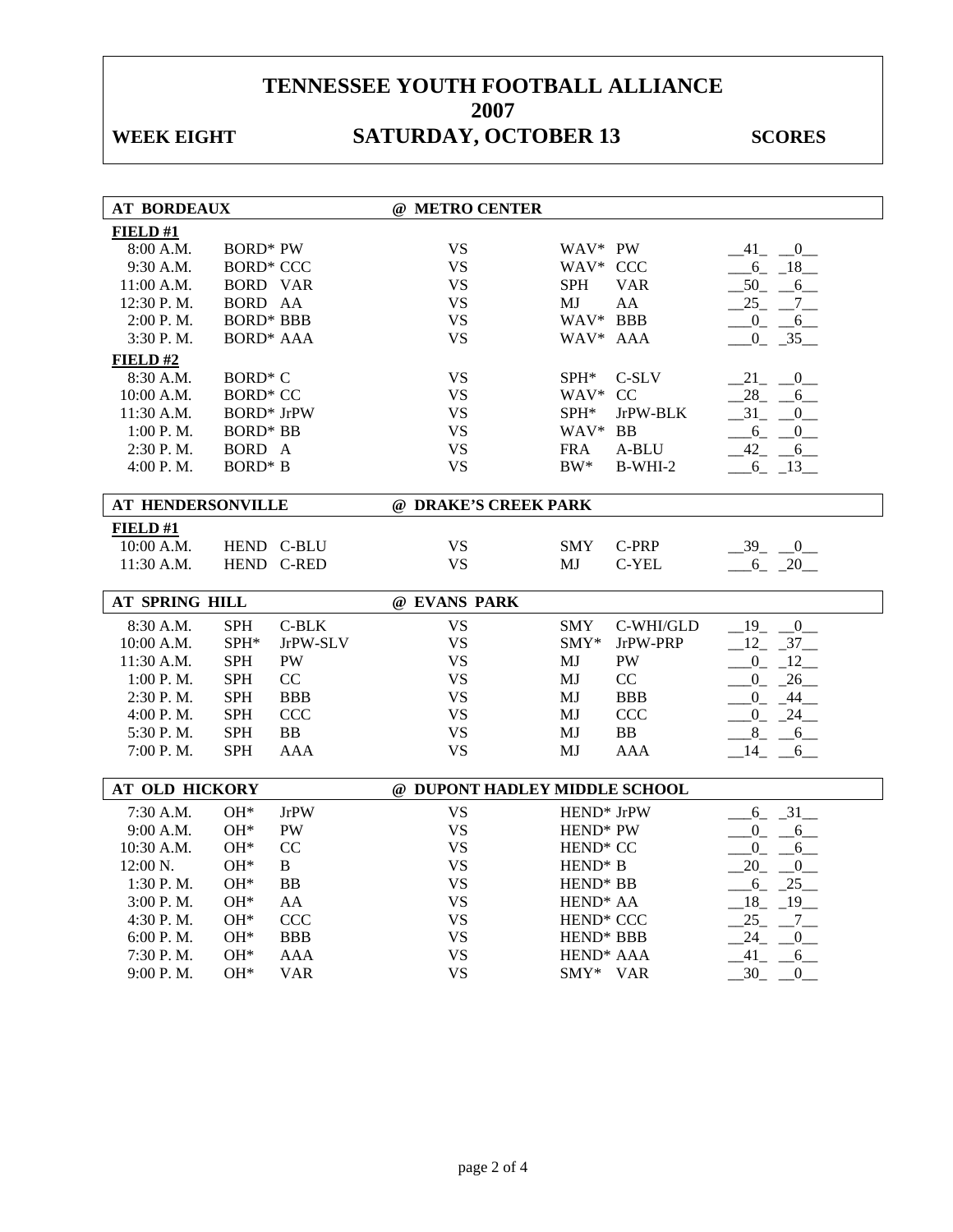## WEEK EIGHT **SATURDAY, OCTOBER 13** SCORES

| <b>AT GALLATIN</b>        |                          | @ TRIPLE CREEK PARK       |                                        |                       |
|---------------------------|--------------------------|---------------------------|----------------------------------------|-----------------------|
| FIELD#1                   |                          |                           |                                        |                       |
| 11:30 A.M.                | <b>PW</b><br>$GAL*$      | <b>VS</b>                 | GOOD* PW                               | $-0$ $-21$            |
| 1:00 P.M.                 | $GAL^*$<br>CCC           | <b>VS</b>                 | GOOD* CCC                              | $0 \t 34$             |
| 2:30 P.M.                 | $GAL*$<br><b>BBB</b>     | <b>VS</b>                 | GOOD* BBB                              | $-6 - 27$             |
| 4:00 P.M.                 | $GAL*$<br>AAA            | <b>VS</b>                 | GOOD* AAA                              | $-0$ $-34$ $-$        |
|                           | $GAL*$<br>$\mathbf{A}$   | <b>VS</b>                 | $MJ^*$<br>A                            | $0 \t1 \tF$           |
| FIELD#2                   |                          |                           |                                        |                       |
| $10:30$ A.M.              | $GAL^*$<br><sub>CC</sub> | <b>VS</b>                 | GOOD* CC                               | $-6 - 12$             |
| $12:00 \text{ N}$ .       | $GAL^*$<br>BB            | <b>VS</b>                 | $GOOD*BB$                              | $-33$ $-0$            |
| 1:30 P.M.                 | $GAL^*$<br>B             | <b>VS</b>                 | $GOOD*B$                               | 14<br>$\overline{0}$  |
| 3:00 P. M.                | $GAL*$<br><b>JrPW</b>    | <b>VS</b>                 | GOOD* JPW                              | $-0$ $-36$            |
| 4:30 P.M                  | $GAL^*$<br>$\mathsf{C}$  | <b>VS</b>                 | $MJ^*$<br>C-WHI                        | $-0$ $-32$            |
|                           |                          |                           |                                        |                       |
| AT SOUTH NASHVILLE        |                          | @ McMURRAY MIDLE SCHOOL   |                                        |                       |
| 8:00 A.M.                 | <b>PW</b><br>$SN^*$      | <b>VS</b>                 | <b>PW</b><br>$BV^*$                    | $-7 - 12$             |
| 9:30 A.M.                 | $SN^*$<br>CC             | <b>VS</b>                 | $BV^*$<br>CC                           | $27 - 0$              |
| 11:00 A.M.                | $SN^*$<br>BB             | <b>VS</b>                 | $BV^*$<br>BB                           | $-0$ $-19$            |
| 12:30 P.M.                | $SN^*$<br><b>CCC</b>     | <b>VS</b>                 | <b>CCC</b><br>$BV^*$                   | $\overline{0}$<br>22  |
| 2:00 P.M.                 | <b>BBB</b><br>$SN^*$     | <b>VS</b>                 | <b>BBB</b><br>$BV^*$                   | $26 - 20$             |
| 3:30 P.M.                 | $SN*$<br><b>AAA</b>      | <b>VS</b>                 | $BV^*$<br><b>AAA</b>                   | $-7 - 0$              |
| 5:00 P.M.                 | $SN*$<br>A               | <b>VS</b>                 | $SPH*$<br>A                            | $7 - 36$              |
|                           |                          |                           |                                        |                       |
| <b>AT COOKEVILLE</b>      |                          | @ COOKEVILLE HIGH SCHOOL  |                                        |                       |
| FIELD#2                   |                          |                           |                                        |                       |
| 11:00 A.M.                | COOK* CCC                | <b>VS</b>                 | $NOL*$<br><b>CCC</b>                   | $6 - 6$               |
| 12:30 P.M.                | COOK* BBB                | <b>VS</b>                 | <b>BBB</b><br>$NOL*$                   | $-19$ $-25$           |
| 2:00 P.M.                 | COOK* AAA                | <b>VS</b>                 | $NOL*$<br><b>AAA</b>                   | $29 - 19$             |
| FIELD#1                   |                          |                           |                                        |                       |
| 11:30 A.M.                | COOK* PW                 | <b>VS</b>                 | PW<br>$NOL*$                           | $-0$ $-1$ F           |
| 1:00 P.M.                 | COOK* CC                 | <b>VS</b>                 | $NOL*$<br>CC                           | $-20$ $-12$ $-$       |
| $2:30$ P.M.               | COOK* BB                 | <b>VS</b>                 | $NOL*$<br><b>BB</b>                    | $-6 - 30$             |
|                           |                          |                           |                                        |                       |
| AT GRASSLAND              |                          |                           | @ GRASSLAND MIDDLE SCHOOL              |                       |
| 10:00 A.M.                | GRSL* B                  | <b>VS</b>                 | $BV^*$<br>B                            | $-15 - 37$            |
| 11:30 A.M.                | $GRSL^*$ BB              | <b>VS</b>                 | $DON*$<br><b>BB</b>                    | $-7 - 14$             |
| <b>AT SHELBYVILLE</b>     |                          | @ SHELBYVILLE HIGH SCHOOL |                                        |                       |
|                           |                          |                           |                                        |                       |
| 11:00 A.M.                | SHBY* PW                 | <b>VS</b>                 | PW<br>WC*                              | $0 - 26$              |
| 12:30 P.M                 | SHBY* CCC                | <b>VS</b>                 | WC*<br><b>CCC</b>                      | 14 0                  |
|                           |                          |                           |                                        |                       |
| $2:00$ P. M.<br>3:30 P.M. | SHBY* BBB<br>SHBY* AAA   | <b>VS</b><br><b>VS</b>    | WC*<br><b>BBB</b><br>WC*<br><b>AAA</b> | $-6 - 39$<br>44<br>14 |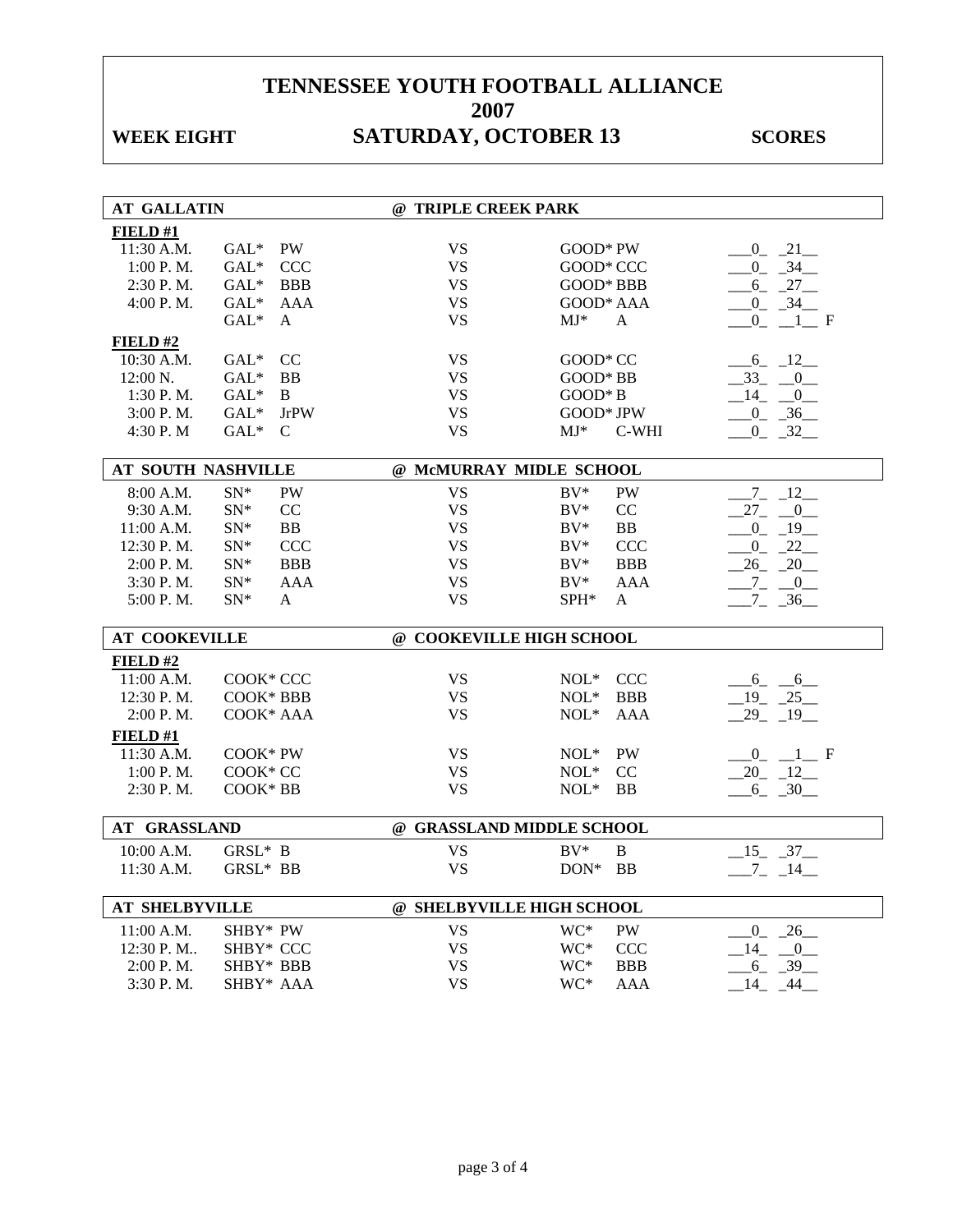### **TENNESSEE YOUTH FOOTBALL ALLIANCE 2007**  WEEK EIGHT **SATURDAY, OCTOBER 13** SCORES

### \* **= DENOTES DIVISION GAMES**

### **NOTE TO HOME FIELD DIRECTORS: MUST** E-MAIL or CALL SCORES IN NO LATER THAN 10:00 A.M. SUNDAY MORNING TO carrgene@bellsouth.net or 459-3973

|               | <b>TYFA COMMUNITY'S</b> |                            |        |             |                                |                        |            |                            |                    |  |  |
|---------------|-------------------------|----------------------------|--------|-------------|--------------------------------|------------------------|------------|----------------------------|--------------------|--|--|
| BV            |                         | <b>Bellevue Steelers</b>   |        | <b>GOOD</b> |                                | Goodlettsville Trojans |            | <b>SHBY</b>                | Shelbyville Eagles |  |  |
| <b>BORD</b>   |                         | <b>Bordeaux Eagles</b>     |        | <b>GRSL</b> | <b>Grassland Golden Eagles</b> |                        | <b>SMY</b> | Smyrna Bulldogs            |                    |  |  |
| <b>BW</b>     |                         | Brentwood Blaze            |        | <b>HEND</b> | <b>Hendersonville Titans</b>   |                        | <b>SN</b>  | So. Nashville Sooners      |                    |  |  |
| <b>COOK</b>   |                         | Cookeville Cavaliers       |        | MJ          | Mt. Juliet Bears               |                        | <b>SPH</b> | <b>Spring Hill Raiders</b> |                    |  |  |
| <b>DON</b>    |                         | Donelson Warriors          |        | <b>MFB</b>  | Murfreesboro Mustangs          |                        | <b>WAV</b> | Waverly-Belmont Bulldogs   |                    |  |  |
| <b>FRA</b>    |                         | <b>Franklin Cowboys</b>    |        | <b>NOLE</b> | Nolensville Panthers           |                        | <b>WC</b>  | <b>Whites Creek Cobras</b> |                    |  |  |
| <b>GAL</b>    |                         | <b>Gallatin Green Wave</b> |        | <b>OH</b>   | Old Hickory Bulldogs           |                        |            |                            |                    |  |  |
| <b>COLORS</b> |                         |                            |        |             |                                |                        |            |                            |                    |  |  |
|               |                         | <b>WHI</b>                 | White  | <b>GRY</b>  | Gray                           | <b>SLV</b>             | Silver     | <b>BLU</b>                 | <b>Blue</b>        |  |  |
|               |                         | <b>GLD</b>                 | Gold   | <b>RED</b>  | Red                            | <b>PRP</b>             | Purple     | <b>BLK</b>                 | <b>Black</b>       |  |  |
|               |                         | <b>YEL</b>                 | Yellow |             |                                |                        |            |                            |                    |  |  |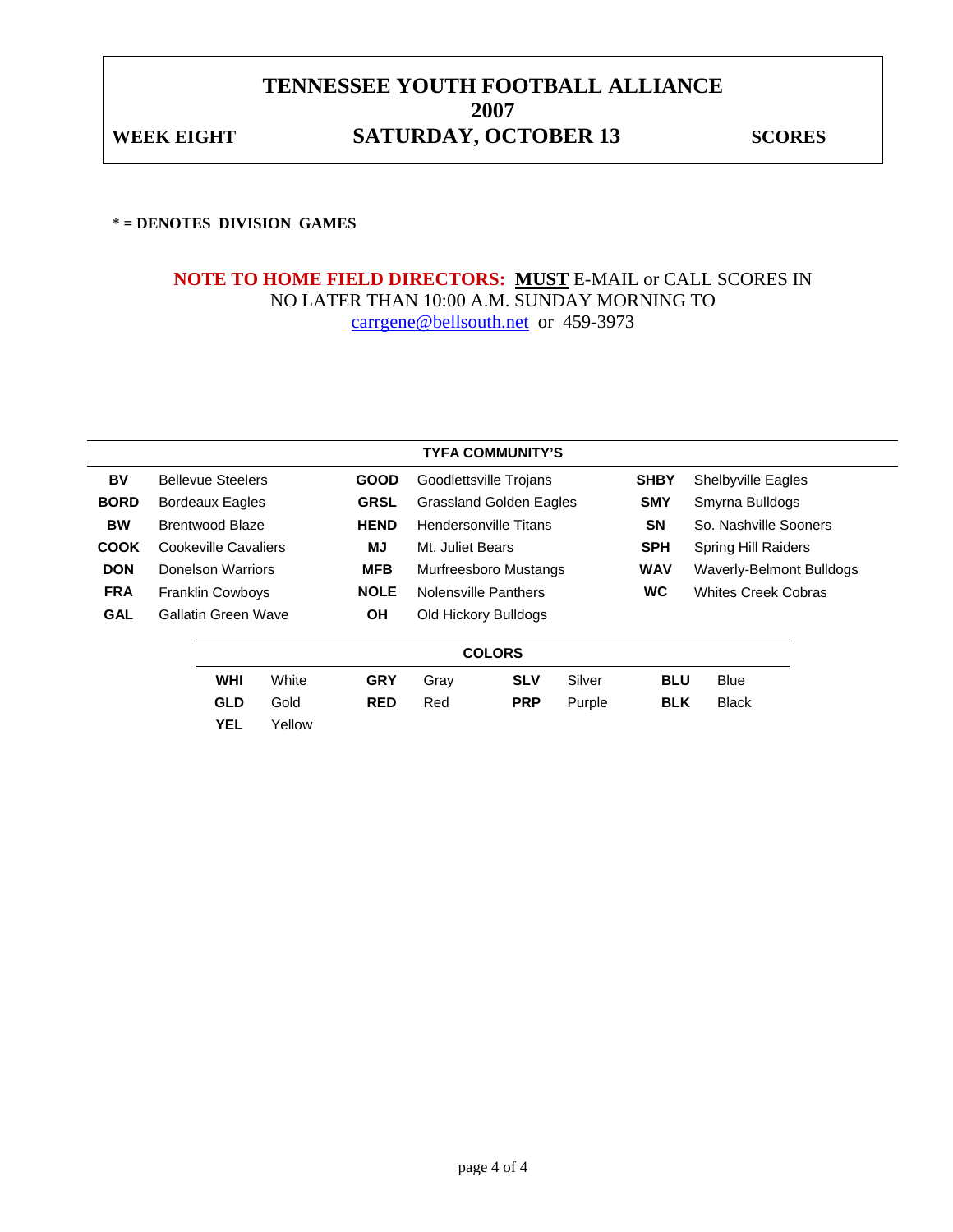## WEEK NINE **SATURDAY, OCTOBER 20** SCORES

| <b>AT BRENTWOOD</b>        |            |                 | @ CROCKETT PARK               |                     |                 |                         |
|----------------------------|------------|-----------------|-------------------------------|---------------------|-----------------|-------------------------|
| FIELD#1                    |            |                 |                               |                     |                 |                         |
| 9:30 A.M.                  | <b>BW</b>  | B-RED-2         | <b>VS</b>                     | BW                  | <b>B-GLD</b>    | $14$ $12$ OTx4          |
| 11:00 A.M.                 | <b>BW</b>  | A-GRY           | <b>VS</b>                     | SMY                 | A-WHI           | $-34$ $-0$              |
| 12:30 P.M.                 | <b>BW</b>  | B-RED-2         | <b>VS</b>                     | MJ                  | <b>B-GLD</b>    | $-12$ -<br>$\mathbf{0}$ |
| 2:00 P.M.                  | $BW^*$     | AA              | <b>VS</b>                     | $SMY*$              | AA              | $-14$ $-0$              |
|                            | $BW^*$     | A-RED           | <b>VS</b>                     | $GAL*$              | $\mathsf{A}$    | 0 F<br>$1_{-}$          |
| FIELD#2                    |            |                 |                               |                     |                 |                         |
| 8:15 A.M.                  | <b>BW</b>  | $C$ -GLD        | <b>VS</b>                     | <b>SMY</b>          | C-GLD/PRP       | $-0$ $-6$               |
| 9:45 A.M.                  | <b>BW</b>  | $B-BLU-1$       | <b>VS</b>                     | MJ                  | <b>B-BLK</b>    | $38 - 0$                |
| 11:15 A.M.                 | <b>BW</b>  | $B-WHI-2$       | <b>VS</b>                     | <b>FRA</b>          | <b>B-WHI</b>    | $22 - 12$               |
| 12:45 P.M.                 | $BW^*$     | $B-BLU-2$       | <b>VS</b>                     | <b>BORD*</b> B      |                 | $-6 - 13$               |
|                            |            |                 |                               |                     |                 |                         |
|                            |            |                 |                               |                     |                 |                         |
| <b>AT FRANKLIN</b>         |            |                 | @ COWBOY COMPLEX              |                     |                 |                         |
| FIELD#1                    |            |                 |                               |                     |                 |                         |
| 9:00 A.M.                  | <b>FRA</b> | <b>B-GRAY</b>   | <b>VS</b>                     | MJ                  | <b>B-WHITE</b>  | $-6 - 24$               |
| $10:30$ A.M.               | <b>FRA</b> | JrPW-BLUE       | <b>VS</b>                     | <b>SMY</b>          | JrPW-WHITE      | $0 \quad 32$            |
| 12:00 N.                   | <b>FRA</b> | JrPW-SILVER     | <b>VS</b>                     | <b>BORD</b> JrPW    |                 | $-0$ $-31$ $-$          |
| 1:30 P.M.                  | FRA*       | <b>VARSITY</b>  | <b>VS</b>                     | $OH*$               | <b>VARSITY</b>  | $-0$ $-20$              |
| 3:00 P.M.                  | FRA*       | <b>B-SILVER</b> | <b>VS</b>                     | $\text{SMY*}$       | <b>B-PURPLE</b> | $-25 - 13$              |
|                            |            |                 |                               |                     |                 |                         |
| <b>AT MT. JULIET</b>       |            |                 | @ CHARLIE DANIELS PARK        |                     |                 |                         |
| FIELD#1                    |            |                 |                               |                     |                 |                         |
| 9:00 A.M.                  | MJ         | $C$ -GLD        | <b>VS</b>                     | MJ                  | $C-BLK$         | $25 - 19$               |
| 10:30 A.M.                 | MJ         | AA              | <b>VS</b>                     | <b>SPH</b>          | AA              | 22 0                    |
|                            |            |                 |                               |                     |                 |                         |
|                            |            |                 |                               |                     |                 |                         |
| <b>AT SMYRNA</b>           |            |                 | @ LEE VICTORY RECREATION PARK |                     |                 |                         |
| <b>DONNIE CARTER FIELD</b> |            |                 |                               |                     |                 |                         |
| 9:30 A.M.                  | <b>SMY</b> | JrPW-PRP        | <b>VS</b>                     | <b>BW</b>           | JrPW            | $-41$ $-0$              |
| 11:00 A.M.                 | <b>SMY</b> | A-PRP           | <b>VS</b>                     | <b>BW</b>           | A-BLU           | $-6 - 27$               |
| 12:30 P.M.                 | SMY*       | <b>CCC</b>      | <b>VS</b>                     | $MFB*$              | <b>CCC</b>      | 31 0                    |
| <b>GENE CARR FIELD</b>     |            |                 |                               |                     |                 |                         |
| 9:00 A.M.                  | <b>SMY</b> | JrPW-GLD        | <b>VS</b>                     | MJ                  | JrPW-BLK        | $-14$ $-6$              |
| 10:30 A.M.                 | <b>SMY</b> | C-WHI/PRP       | <b>VS</b>                     | <b>FRA</b>          | C-SLV           | $-32 - 6$               |
| 12:00 N.                   | $SMY*$     | C-WHI/GLD       | <b>VS</b>                     | BORD <sup>*</sup> C |                 | $26 - 6$                |
| 1:30 P.M.                  | SN         | CC              | <b>VS</b>                     | <b>GAL</b>          | CC              | $-0$ $-21$              |
|                            |            |                 |                               |                     |                 |                         |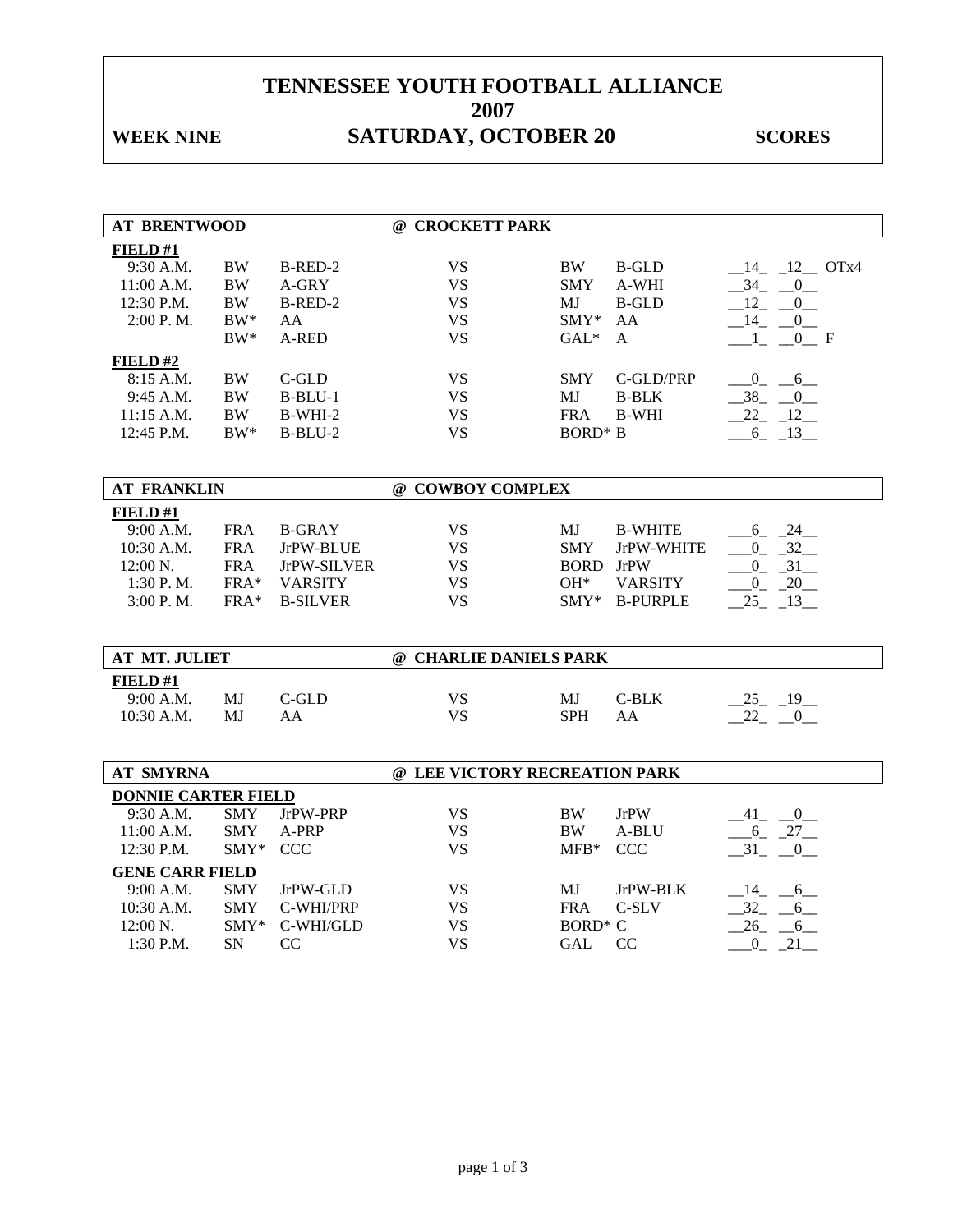## WEEK NINE **SATURDAY, OCTOBER 20** SCORES

| AT HENDERSONVILLE     |                       |                         | @ DRAKES CREEK PARK           |                             |                                   |
|-----------------------|-----------------------|-------------------------|-------------------------------|-----------------------------|-----------------------------------|
| FIELD#1               |                       |                         |                               |                             |                                   |
| 9:30 A.M.             | HEND* PW              |                         | <b>VS</b>                     | <b>BORD*</b> PW             | $0 \t 12$                         |
| 11:00 A.M.            | HEND <sup>*</sup> CC  |                         | <b>VS</b>                     | <b>BORD* CC</b>             | $12 - 31$                         |
| 12:30 P.M.            | HEND <sup>*</sup> BB  |                         | <b>VS</b>                     | <b>BORD* BB</b>             | $24 - 6$                          |
| 2:00 P.M.             | HEND AA               |                         | <b>VS</b>                     | <b>MFB</b><br>AA            | 25<br>$\overline{0}$              |
| 3:30 P.M.             | HEND <sup>*</sup> CCC |                         | <b>VS</b>                     | <b>BORD* CCC</b>            | $12 - 6$                          |
| 5:00 P.M.             | HEND <sup>*</sup> BBB |                         | <b>VS</b>                     | <b>BORD* BBB</b>            | $-0$ $-45$                        |
| 6:30 P.M.             | HEND <sup>*</sup> AAA |                         | <b>VS</b>                     | <b>BORD* AAA</b>            | $-31 - 32$                        |
| FIELD#2               |                       |                         |                               |                             |                                   |
| 10:30 A.M.            | HEND JrPW             |                         | <b>VS</b>                     | MJ<br>JrPW-GLD              | $-0$ $-7$ $-$                     |
| 12:00.N.              |                       | HEND <sup>*</sup> C-RED | <b>VS</b>                     | $\text{SMY*}$<br>C-PRP      | $-0$ $-14$                        |
| 1:30 P.M.             | HEND B                |                         | <b>VS</b>                     | <b>MFB</b><br><b>B-WHI</b>  | $-6 - 25$                         |
|                       |                       |                         |                               |                             |                                   |
| <b>AT OLD HICKORY</b> |                       |                         | @ DuPONT-HADLEY MIDDLE SCHOOL |                             |                                   |
| 8:30 A.M.             | $OH*$                 | $\rm CC$                | <b>VS</b>                     | CC<br><b>SPH</b>            | $0 - 20$                          |
| 10:00 A.M.            | <b>OH</b>             | <b>JrPW</b>             | <b>VS</b>                     | <b>SPH</b><br>JrPW-WLV      | $-6$ $-19$                        |
| 11:30 A.M.            | <b>OH</b>             | AA                      | <b>VS</b>                     | <b>FRA</b><br>AA            | $-12$ $-0$                        |
|                       |                       |                         |                               |                             |                                   |
|                       |                       |                         |                               |                             |                                   |
| <b>AT SPRING HILL</b> |                       |                         | @ EVANS PARK                  |                             |                                   |
| 9:30 A.M.             | $SPH*$                | JwPW-BLK                | <b>VS</b>                     | $MFB*$<br>JrPW-BLU          | $0 - 18$                          |
| 11:00 A.M.            | $SPH*$                | <b>B-SLV</b>            | <b>VS</b>                     | $SMY^*$<br><b>B-WHI/GLD</b> | $-6 - 38$                         |
| 12:30 P.M.            | SPH*                  | <b>B-WHI</b>            | <b>VS</b>                     | $OH*$<br>B                  | $0 - 35$                          |
| $2:00$ P. M.          | <b>SPH</b>            | A                       | <b>VS</b>                     | A-SLV<br><b>FRA</b>         | $-8$ $-25$                        |
| 3:30 P.M.             | SPH*                  | C-SLV                   | <b>VS</b>                     | HEND <sup>*</sup> C-BLU     | $-0$ $-19$ $-$                    |
| 5:00 P.M.             | SPH*                  | $C-BLK$                 | <b>VS</b>                     | SMY* C-GLD/GLD              | $-6 - 12$                         |
| 6:30 P.M.             | SPH*                  | <b>VAR</b>              | <b>VS</b>                     | $MFB*$<br><b>VAR</b>        | $-6 - 18$                         |
|                       |                       |                         |                               |                             |                                   |
| <b>AT DONELSON</b>    |                       |                         | @ WARRIOR PARK                |                             |                                   |
| 9:30 A.M.             | <b>DON</b>            | <b>PW</b>               | <b>VS</b>                     | <b>GRSL</b><br>PW           | $-7 - 19$                         |
| 11:00 A.M.            | <b>DON</b>            | A                       | <b>VS</b>                     | <b>FRA</b><br>A-WHI         | $0 - 28$                          |
| 12:30 P.M.            | $DOM*$                | <b>BB</b>               | <b>VS</b>                     | COOK*BB                     | 20<br>$\equiv 0$                  |
| $2:00$ P. M.          | $DON^*$               | CC                      | <b>VS</b>                     | NOL* CC                     | $-31$ $-$<br>$\bf{0}$             |
| 3:30 P.M.             | $DON^*$ B             |                         | <b>VS</b>                     | GRSL* B                     | $-34 - 6$                         |
| 5:00 P.M.             | <b>DON</b>            | <b>CCC</b>              | <b>VS</b>                     | GRSL<br><b>CCC</b>          | $\overline{C}$<br>$6\overline{6}$ |
| 6:30 P.M.             | <b>DON</b>            | <b>BBB</b>              | <b>VS</b>                     | GRSL<br><b>BBB</b>          | $_{0_{-}}$<br>$-19$               |
| 8:00 P.M.             | <b>DON</b>            | AAA                     | <b>VS</b>                     | GRSL<br>AAA                 | 32<br>$-6$                        |
|                       |                       |                         |                               |                             |                                   |
| <b>AT BELLEVUE</b>    |                       |                         | @ BELLEVUE MIDDLE SCHOOL      |                             |                                   |
|                       |                       |                         |                               |                             |                                   |
| 10:00 A.M.            | $BV^*$                | <b>BB</b>               | <b>VS</b>                     | GRSL* BB                    | $-6$<br>$-12$                     |
| 11:30 A.M.            | $BV^*$                | $\, {\bf B}$            | <b>VS</b>                     | $GOOD*B$                    | 20<br>$_{0}$                      |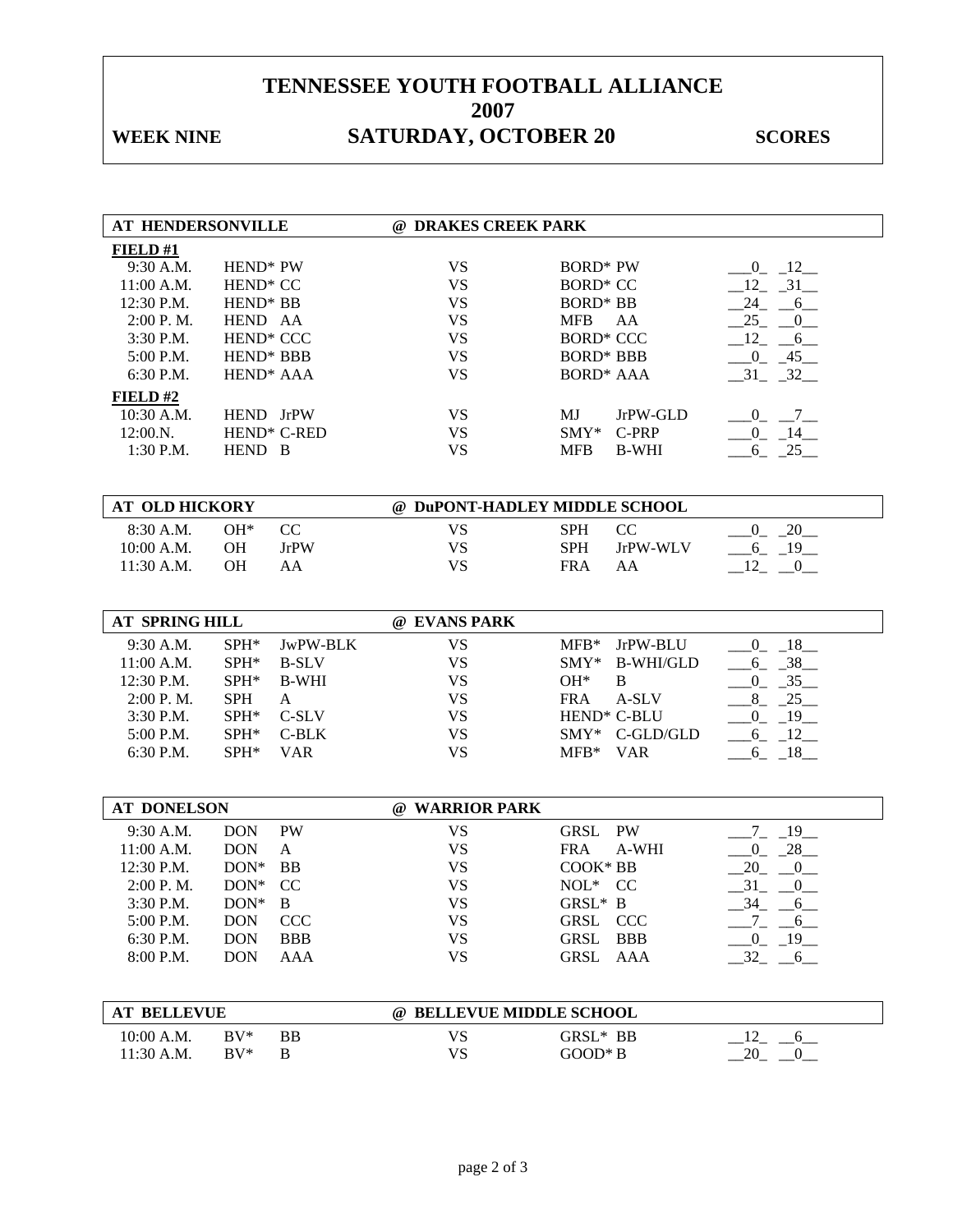## WEEK NINE **SATURDAY, OCTOBER 20** SCORES

| <b>AT COOKEVILLE</b>  |         |           | $\omega$          | <b>COOKEVILLE HIGH SCHOOL</b> |      |
|-----------------------|---------|-----------|-------------------|-------------------------------|------|
| 11:00 A.M.            | COOK CC |           | VS                | <b>BV</b><br>CC               | - 13 |
|                       |         |           |                   |                               |      |
| <b>AT NOLENSVILLE</b> |         |           | @ ROCKY FORK PARK |                               |      |
| 11:00 A.M.            | $NOL^*$ | <b>BB</b> | VS                | $GAI.*$<br>- BB               |      |

\* **= DENOTES DIVISION GAMES** 

### **NOTE TO HOME FIELD DIRECTORS: MUST** E-MAIL or CALL SCORES IN NO LATER THAN 10:00 A.M. SUNDAY MORNING TO carrgene@bellsouth.net or 459-3973

|               | <b>TYFA COMMUNITY'S</b>                |                            |             |                                |                              |            |                            |                            |                           |  |  |
|---------------|----------------------------------------|----------------------------|-------------|--------------------------------|------------------------------|------------|----------------------------|----------------------------|---------------------------|--|--|
| BV            |                                        | <b>Bellevue Steelers</b>   | <b>GOOD</b> |                                | Goodlettsville Trojans       |            |                            | <b>SHBY</b>                | <b>Shelbyville Eagles</b> |  |  |
| <b>BORD</b>   | <b>Bordeaux Eagles</b>                 |                            | <b>GRSL</b> | <b>Grassland Golden Eagles</b> |                              | <b>SMY</b> | Smyrna Bulldogs            |                            |                           |  |  |
| <b>BW</b>     |                                        | Brentwood Blaze            |             | <b>HEND</b>                    | <b>Hendersonville Titans</b> |            | <b>SN</b>                  | So. Nashville Sooners      |                           |  |  |
| <b>COOK</b>   |                                        | Cookeville Cavaliers       |             | MJ                             | Mt. Juliet Bears             |            | <b>SPH</b>                 | <b>Spring Hill Raiders</b> |                           |  |  |
| <b>DON</b>    |                                        | Donelson Warriors          |             | <b>MFB</b>                     | Murfreesboro Mustangs        |            |                            | <b>WAV</b>                 | Waverly-Belmont Bulldogs  |  |  |
| <b>FRA</b>    | <b>NOLE</b><br><b>Franklin Cowboys</b> |                            |             | Nolensville Panthers           |                              | <b>WC</b>  | <b>Whites Creek Cobras</b> |                            |                           |  |  |
| <b>GAL</b>    |                                        | <b>Gallatin Green Wave</b> |             | <b>OH</b>                      | Old Hickory Bulldogs         |            |                            |                            |                           |  |  |
| <b>COLORS</b> |                                        |                            |             |                                |                              |            |                            |                            |                           |  |  |
|               |                                        | <b>WHI</b>                 | White       | <b>GRY</b>                     | Gray                         | <b>SLV</b> | Silver                     | <b>BLU</b>                 | <b>Blue</b>               |  |  |
|               |                                        | <b>GLD</b>                 | Gold        | <b>RED</b>                     | Red                          | <b>PRP</b> | Purple                     | <b>BLK</b>                 | <b>Black</b>              |  |  |
|               |                                        | <b>YEL</b>                 | Yellow      |                                |                              |            |                            |                            |                           |  |  |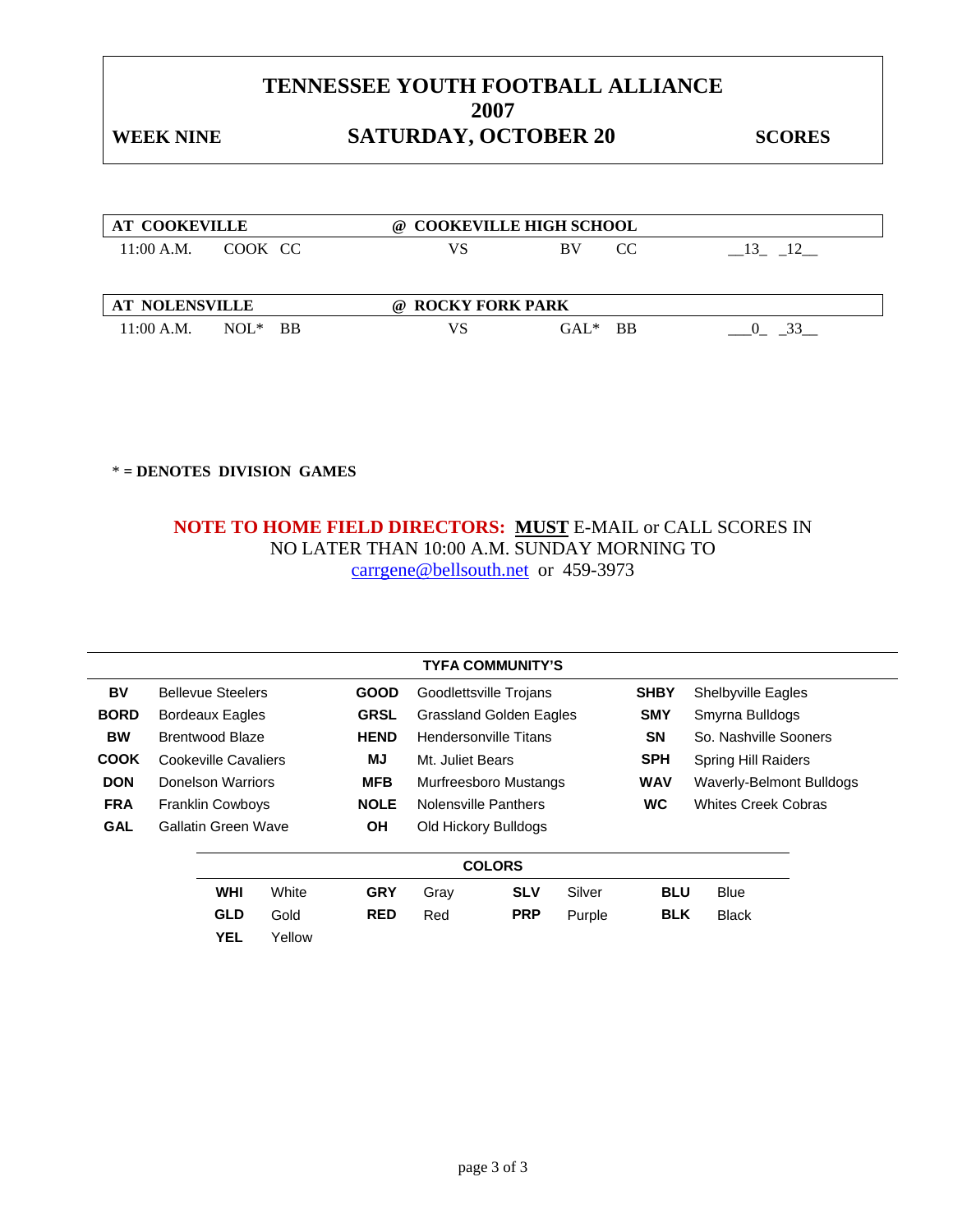# 1<sup>st</sup> ROUND PLAYOFFS SATURDAY, OCTOBER 27 SCORES

| <b>AT BRENTWOOD</b> |            |              | @ CROCKETT PARK         |             |                  |                           |
|---------------------|------------|--------------|-------------------------|-------------|------------------|---------------------------|
| FIELD#1             |            |              |                         |             |                  |                           |
| 9:30 A.M.           | <b>BW</b>  | C-BLU        | <b>VS</b>               | <b>SMY</b>  | C-PRP            | $-20$ $-0$                |
| 11:00 A.M.          | $\rm BW$   | <b>BBB</b>   | <b>VS</b>               | MJ          | <b>BBB</b>       | $-0$ $-21$                |
| 12:30 P.M.          | $\rm BW$   | <b>C-RED</b> | <b>VS</b>               | <b>SMY</b>  | C-GLD/PRP        | $8$ <sub>-</sub><br>6     |
| 2:00 P.M.           | <b>BW</b>  | A-GRY        | <b>VS</b>               | <b>BORD</b> | $\mathbf{A}$     | $-34$ -<br>$\overline{0}$ |
| 3:30 P.M.           | <b>BW</b>  | A-BLU        | <b>VS</b>               | <b>FRA</b>  | A-SLV            | $-19$ $-0$                |
| 5:00 P.M.           | <b>BW</b>  | <b>BB</b>    | <b>VS</b>               | <b>SMY</b>  | <b>BB</b>        | $-6 - 0$                  |
| 6:30 P.M.           | $\rm BW$   | AA           | <b>VS</b>               | MJ          | AA               | $-29$ $-0$                |
| FIELD #2            |            |              |                         |             |                  |                           |
| 9:00 A.M.           | $\rm BW$   | <b>B-GLD</b> | <b>VS</b>               | MJ          | <b>B-YEL</b>     | $-0$ $-6$                 |
| 10:30 A.M.          | <b>BW</b>  | <b>B-BLK</b> | <b>VS</b>               | <b>BW</b>   | $B-BLU-1$        | 31<br>8                   |
| 12:00 N             | <b>BW</b>  | $B-WHI-1$    | <b>VS</b>               | <b>BW</b>   | $B-BLU-2$        | $-33$<br>0                |
| 1:30 P.M.           | $\rm BW$   | $B-WHI-2$    | <b>VS</b>               | <b>BW</b>   | B-RED-2          | $-32 - 8$                 |
| 3:00 P.M.           | $\rm BW$   | B-WHI-3      | <b>VS</b>               | <b>SMY</b>  | <b>B-GLD/GLD</b> | $-28$ <sub>-</sub> $-6$   |
| 4:30 P.M.           | $\rm BW$   | A-RED        | <b>VS</b>               | <b>SMY</b>  | A-PRP            | $-6 - 12$                 |
|                     |            |              |                         |             |                  |                           |
| <b>AT FRANKLIN</b>  |            |              | @ COWBOY COMPLEX        |             |                  |                           |
| FIELD#1             |            |              |                         |             |                  |                           |
| 8:30 A.M.           | <b>FRA</b> | <b>VAR</b>   | <b>VS</b>               | <b>SPH</b>  | <b>VAR</b>       | $26 - 6$                  |
| 10:00 A.M.          | <b>FRA</b> | AA           | <b>VS</b>               | <b>SMY</b>  | AA               | $-14$ $-20$ OT            |
| 11:30 A.M.          | <b>FRA</b> | <b>BB</b>    | <b>VS</b>               | MJ          | <b>BB</b>        | $27 - 0$                  |
| 1:00 P.M.           | <b>FRA</b> | A-WHI        | <b>VS</b>               | <b>DON</b>  | $\mathbf{A}$     | $-19$ $-8$                |
| 2:30 P.M            | <b>FRA</b> | <b>AAA</b>   | <b>VS</b>               | <b>BW</b>   | <b>AAA</b>       | $19 - 0$                  |
| FIELD#2             |            |              |                         |             |                  |                           |
| 9:00 A.M.           | <b>FRA</b> | <b>B-BLU</b> | <b>VS</b>               | <b>SMY</b>  | <b>B-PRP</b>     | $-26$ $-7$                |
| 10:30 A.M.          | <b>FRA</b> | C-BLU        | <b>VS</b>               | <b>SMY</b>  | C-WHI/PRP        | $-14$ $-12$               |
| 12:00 N.            | <b>FRA</b> | $C-SLV$      | VS (BOWL)               | SPH         | $C-SLV$          | $-26$ $-7$                |
| 1:30 P.M.           | <b>FRA</b> | <b>B-WHI</b> | VS (BOWL)               | <b>FRA</b>  | <b>B-GRY</b>     | $-20 - 14$                |
|                     |            |              |                         |             |                  |                           |
| AT MT. JULIET       |            |              | @ CHARLIE DANIEL'S PARK |             |                  |                           |
| FIELD #1            |            |              |                         |             |                  |                           |
| 9:30 A.M.           | MJ         | C-WHI        | <b>VS</b>               | <b>SPH</b>  | $C-BLK$          | $-12$ $-0$                |
| 11:00 A.M.          | MJ         | <b>CCC</b>   | <b>VS</b>               | $\rm BW$    | CCC              | $-6 - 22$                 |
| 12:30 P.M.          | MJ         | $C$ -GLD     | <b>VS</b>               | <b>BW</b>   | $C$ -GLD         | $13 - 0$                  |
| 2:00 P.M.           | MJ         | PW           | <b>VS</b>               | <b>MFB</b>  | <b>PW</b>        | $21 - 0$                  |
| FIELD#2             |            |              |                         |             |                  |                           |
| 10:00 A.M.          | MJ         | JrPW-GLD     | <b>VS</b>               | <b>MFB</b>  | JrPW-BLU         | $0 - 6$                   |
| 11:30 A.M.          | MJ         | <b>B-GLD</b> | VS (BOWL)               | <b>MFB</b>  | <b>B-BLU</b>     | $7 - 13$                  |
| 1:00 P.M.           | MJ         | A            | VS (BOWL)               | <b>FRA</b>  | A-BLU            | $7_{-}$<br>$\overline{0}$ |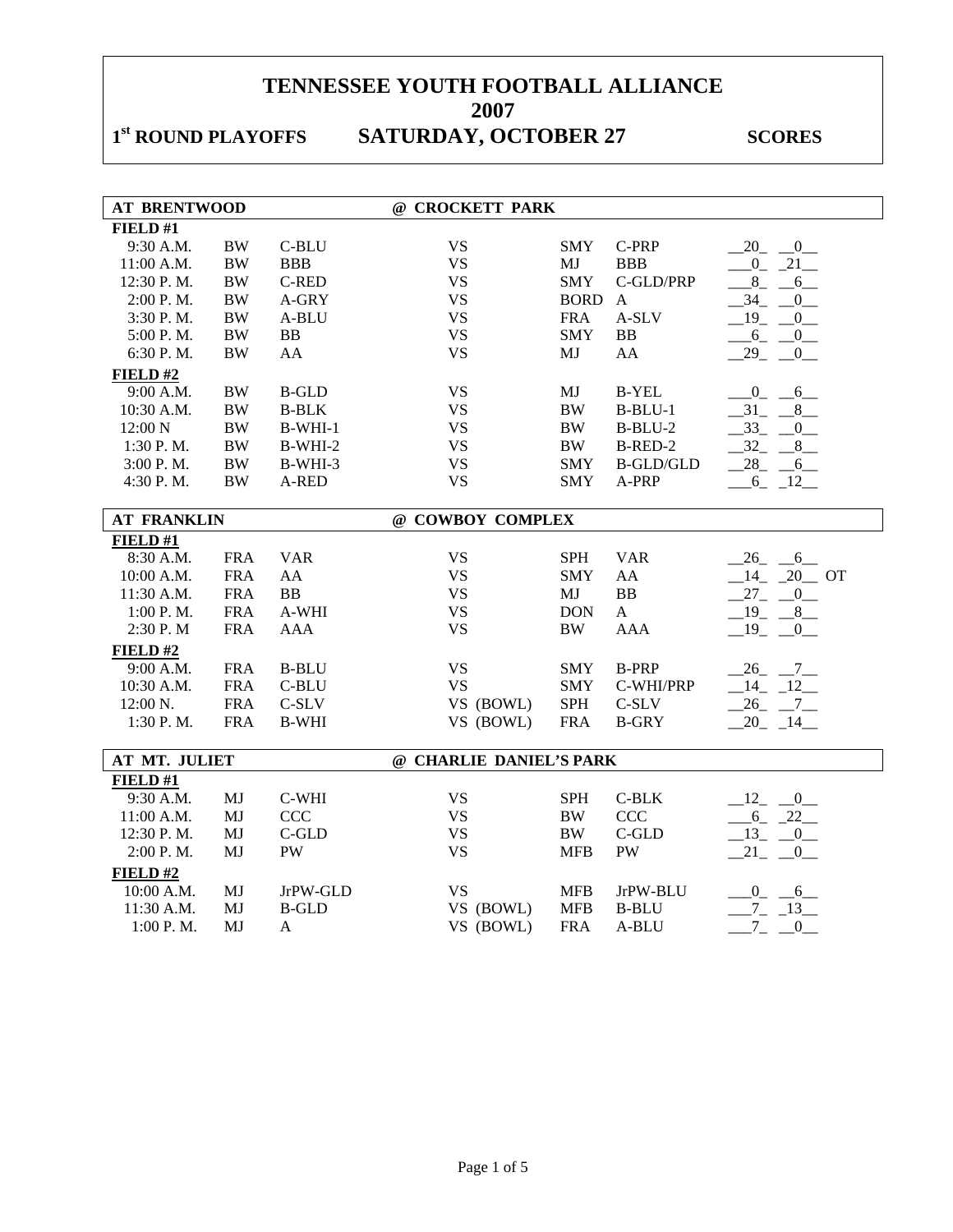# 1<sup>st</sup> ROUND PLAYOFFS SATURDAY, OCTOBER 27 SCORES

|                            | <b>AT MURFREESBORO</b> |                  | @ MIDDLE POINTS SPORT COMPLEX |             |              |                             |
|----------------------------|------------------------|------------------|-------------------------------|-------------|--------------|-----------------------------|
| FIELD#1                    |                        |                  |                               |             |              |                             |
| 10:00 A.M.                 | <b>MFB</b>             | <b>BB</b>        | VS (BOWL)                     | <b>WAV</b>  | <b>BB</b>    | $-19$ $-6$                  |
| 11:30 A.M.                 | <b>MFB</b>             | CCC              | VS (BOWL)                     | COOK CCC    |              | $-0$ $-25$                  |
| 1:00 P.M.                  | <b>MFB</b>             | <b>BBB</b>       | (HALF) VS (BOWL)              | <b>HEND</b> | <b>BBB</b>   | $-13 - 8$                   |
| 1:40 P.M.                  | <b>MFB</b>             | <b>BBB</b>       | (HALF) VS (BOWL)              | <b>DON</b>  | <b>BBB</b>   | $6_{-}$<br>$-0$             |
| 2:20 P.M.                  | <b>HEND</b>            | <b>BBB</b>       | (HALF) VS (BOWL)              | <b>DON</b>  | <b>BBB</b>   | $-13$ $-12$                 |
| 3:00 P.M.                  | <b>MFB</b>             | CC               | <b>VS</b>                     | <b>FRA</b>  | CC           | $-46$ $-19$ $-$             |
| 4:30 P.M.                  | <b>MFB</b>             | C-BLU            | <b>VS</b>                     | MJ          | C-BLK        | $-34$<br>$\overline{0}$     |
|                            |                        |                  |                               |             |              |                             |
| <b>AT SMYRNA</b>           |                        |                  | @ LEE VICTORY RECREATION PARK |             |              |                             |
| <b>DONNIE CARTER FIELD</b> |                        |                  |                               |             |              |                             |
| 10:30 A.M.                 | <b>SMY</b>             | PW               | <b>VS</b>                     | <b>FRA</b>  | PW           | $-13$ $-18$ $-$             |
| 12:00 N                    | <b>SMY</b>             | CC               | <b>VS</b>                     | <b>BW</b>   | CC           | $-14$ $-$<br>$\overline{0}$ |
| 1:30 P.M.                  | <b>SMY</b>             | <b>AAA</b>       | <b>VS</b>                     | <b>MFB</b>  | <b>AAA</b>   | 42<br>$\overline{0}$        |
| 3:00 P. M.                 | <b>SMY</b>             | <b>BBB</b>       | <b>VS</b>                     | <b>FRA</b>  | <b>BBB</b>   | $-0$ $-13$                  |
| 4:30 P.M.                  | <b>SMY</b>             | <b>CCC</b>       | <b>VS</b>                     | <b>FRA</b>  | CCC          | $-37 - 0$                   |
| <b>GENE CARR FIELD</b>     |                        |                  |                               |             |              |                             |
| 10:00 A.M.                 | <b>SMY</b>             | <b>VAR</b>       | <b>VS</b>                     | <b>MFB</b>  | <b>VAR</b>   | $-49$ $-0$                  |
| 11:30 A.M.                 | <b>SMY</b>             | JrPW-GLD         | <b>VS</b>                     | <b>SMY</b>  | JrPW-WHI     | $-6 - 7$                    |
| 1:00 P. M.                 | <b>SMY</b>             | C-GLD/GLD        | <b>VS</b>                     | MJ          | C-YEL        | $-19$ $-$<br>$\overline{0}$ |
| 2:30 P.M.                  | <b>SMY</b>             | <b>B-WHI/GLD</b> | <b>VS</b>                     | <b>SPH</b>  | <b>B-BLK</b> | $12 - 20$                   |
| 4:00 P.M                   | <b>SMY</b>             | <b>B-GLD/PRP</b> | <b>VS</b>                     | <b>FRA</b>  | <b>B-SLV</b> | $-21 - 12$                  |
|                            |                        |                  |                               |             |              |                             |
| <b>AT BORDEAUX</b>         |                        |                  | @ METRO CENTER                |             |              |                             |
| FIELD#1                    |                        |                  |                               |             |              |                             |
| 9:00 A.M.                  | BORD AA                |                  | <b>VS</b>                     | <b>SPH</b>  | AA           | $-42$ $-0$                  |
| 10:30 A.M.                 | BORD CC                |                  | <b>VS</b>                     | OH          | CC           | $-26$ $-7$ $-$              |
| 12:00 N.                   | <b>BORD PW</b>         |                  | <b>VS</b>                     | <b>OH</b>   | PW           | $0$ OT<br>$6 -$             |
| FIELD#2                    |                        |                  |                               |             |              |                             |
| 9:15 A.M.                  | <b>BORD</b> JrPW       |                  | <b>VS</b>                     | <b>MFB</b>  | JrPW-WHI     | $-26$ $-0$                  |
| 10:45 A.M.                 | BORD C                 |                  | VS (BOWL)                     | <b>MFB</b>  | C-WHI        | $-0$ $-12$                  |
| 12:15 P.M.                 | BORD B                 |                  | VS (BOWL)                     | <b>BW</b>   | B-RED-1      | 12 18                       |
|                            |                        |                  |                               |             |              |                             |
| AT HENDERSONVILLE          |                        |                  | @ DRAKE'S CREEK PARK          |             |              |                             |
| FIELD#1                    |                        |                  |                               |             |              |                             |
| 9:30 A.M.                  | HEND PW                |                  | <b>VS</b>                     | <b>SPH</b>  | <b>PW</b>    | $-18$ $-13$                 |
| 11:00 A.M.                 |                        | HEND C-BLU       | <b>VS</b>                     | <b>SMY</b>  | C-WHI/GLD    | $21 - 7$                    |
| 12:30 P.M.                 | HEND CC                |                  | <b>VS</b>                     | <b>SPH</b>  | CC           | $-7 - 0$                    |
| 2:00 P.M.                  | HEND CCC               |                  | <b>VS</b>                     | <b>WAV</b>  | CCC          | $-19$ $-37$ $-$             |
| 3:30 P.M.                  | HEND BB                |                  | <b>VS</b>                     | <b>OH</b>   | BB           | $-31$ $-6$                  |
| 5:00 P.M.                  | HEND AA                |                  | <b>VS</b>                     | OH          | AA           | $-6$ $-27$ $-$              |
| FIELD#2                    |                        |                  |                               |             |              |                             |
| 9:00 A.M.                  |                        | HEND C-RED       | <b>VS</b>                     | <b>GAL</b>  | $\mathbf C$  | $-6 - 18$                   |
| 10:30 A.M.                 | HEND B                 |                  | VS (BOWL)                     | MJ          | <b>B-BLK</b> | $-8 - -6$                   |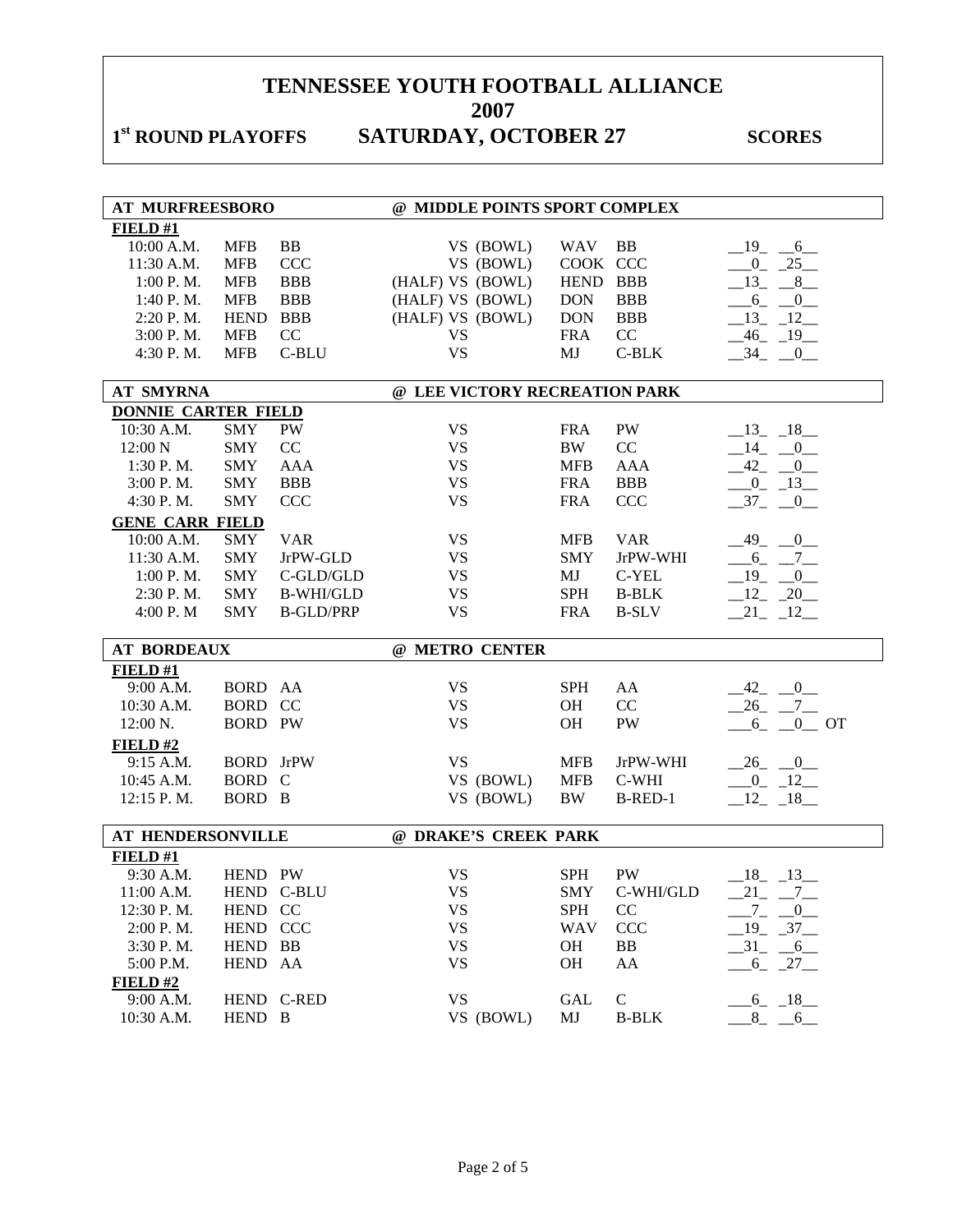# 1<sup>st</sup> ROUND PLAYOFFS SATURDAY, OCTOBER 27 SCORES

| <b>OLD HICKORY</b>        |            |              | @ DUPONT-HADLEY MIDDLE SCHOOL |                 |              |                |
|---------------------------|------------|--------------|-------------------------------|-----------------|--------------|----------------|
| 8:30 A.M.                 | <b>OH</b>  | <b>JrPW</b>  | (HALF)VS (BOWL)               | <b>SPH</b>      | JrPW-SLV     | $-12 - 18$     |
| 10:00 A.M.                | OH         | B            | VS (BOWL)                     | <b>MFB</b>      | <b>B-WHI</b> | $13 - 6$       |
| 11:30 A.M.                | OH         | <b>CCC</b>   | <b>VS</b>                     | <b>BORD CCC</b> |              | $-30 - 0$      |
| 1:00 P.M.                 | OH         | <b>BBB</b>   | <b>VS</b>                     | <b>SPH</b>      | <b>BBB</b>   | $-29$ $-0$     |
| 2:30 P.M.                 | OH         | <b>AAA</b>   | <b>VS</b>                     | HEND AAA        |              | $-38$ $-0$     |
|                           |            |              |                               |                 |              |                |
| AT SPRING HILL            |            |              | @ EVANS PARK                  |                 |              |                |
| 8:30 A.M.                 | <b>SPH</b> | JrPW-BLK     | VS (BOWL)                     | MJ              | JrPW-BLK     | $-0$ $-18$     |
| 10:00 A.M.                | <b>SPH</b> | <b>B-SLV</b> | (HALF) VS (BOWL)              | <b>SPH</b>      | <b>B-WHI</b> | $-12$ $-0$     |
| 10:40 A.M.                | <b>SPH</b> | <b>B-SLV</b> | (HALF) VS (BOWL)              | MJ              | <b>B-WHI</b> | $-6 - 6$       |
| 11:20 A.M.                | SPH        | <b>B-WHI</b> | (HALF) VS (BOWL)              | MJ              | <b>B-WHI</b> | $-0$ $-14$     |
| 12:00 N.                  | <b>SPH</b> | <b>BB</b>    | <b>VS</b>                     | BORD BB         |              | $-23 - 6$      |
|                           |            |              |                               |                 |              |                |
| <b>AT WAVERLY BELMONT</b> |            |              | @ CAMERON MIDDLE SCHOOL       |                 |              |                |
| 10:00 A.M.                | <b>WAV</b> | CC           | VS (BOWL)                     | MJ              | CC           | $-0$ $-34$ $-$ |
| 11:30 A.M.                | <b>WAV</b> | PW           | (HALF) VS (BOWL)              | GAL             | ${\rm PW}$   | $-6 - 13$      |
| 1:00 P.M.                 | <b>WAV</b> | <b>BBB</b>   | <b>VS</b>                     | <b>BORD BBB</b> |              | $-6 - 12$      |
| 3:00 P. M.                | <b>WAV</b> | <b>AAA</b>   | <b>VS</b>                     | <b>BORD AAA</b> |              | $-14$ $-0$     |
|                           |            |              |                               |                 |              |                |
| <b>AT DONELSON</b>        |            |              | @ WARRIOR PARK                |                 |              |                |
| 11:30 A.M.                | <b>DON</b> | PW           | <b>VS</b>                     | BV              | PW           | $-6 - 12$      |
| 1:00 P.M.                 | <b>DON</b> | CC           | <b>VS</b>                     | COOK CC         |              | $-6 - 12$      |
| 2:30 P.M.                 | <b>DON</b> | BB           | <b>VS</b>                     | <b>NOL</b>      | <b>BB</b>    | $-6$ $-0$      |
| 4:00 P.M.                 | <b>DON</b> | <b>AAA</b>   | <b>VS</b>                     | BV              | <b>AAA</b>   | $-20$ $-7$ $-$ |
|                           |            |              |                               |                 |              |                |
| <b>AT GALLATIN</b>        |            |              | @ TRIPLE CREEK PARK           |                 |              |                |
| FIELD#1                   |            |              |                               |                 |              |                |
| 10:30 A.M.                | <b>GAL</b> | CC           | <b>VS</b>                     | BV              | CC           | $-33 - 6$      |
| 12:00 N.                  | <b>GAL</b> | <b>CCC</b>   | <b>VS</b>                     | BV              | <b>CCC</b>   | $-6 - 0$       |
| 1:30 P.M                  | <b>GAL</b> | ${\bf BB}$   | <b>VS</b>                     | COOK BB         |              | $-41$ $-0$     |
| FIELD#2                   |            |              |                               |                 |              |                |
| 10:00 A.M.                | <b>GAL</b> | <b>JrPW</b>  | VS (BOWL)                     | HEND JrPW       |              | $-19$ $-27$    |
| $11:30$ A.M.              | <b>GAL</b> | AAA          | VS (BOWL)                     | <b>NOL</b>      | AAA          | $-0$ $-32$     |
|                           |            |              |                               |                 |              |                |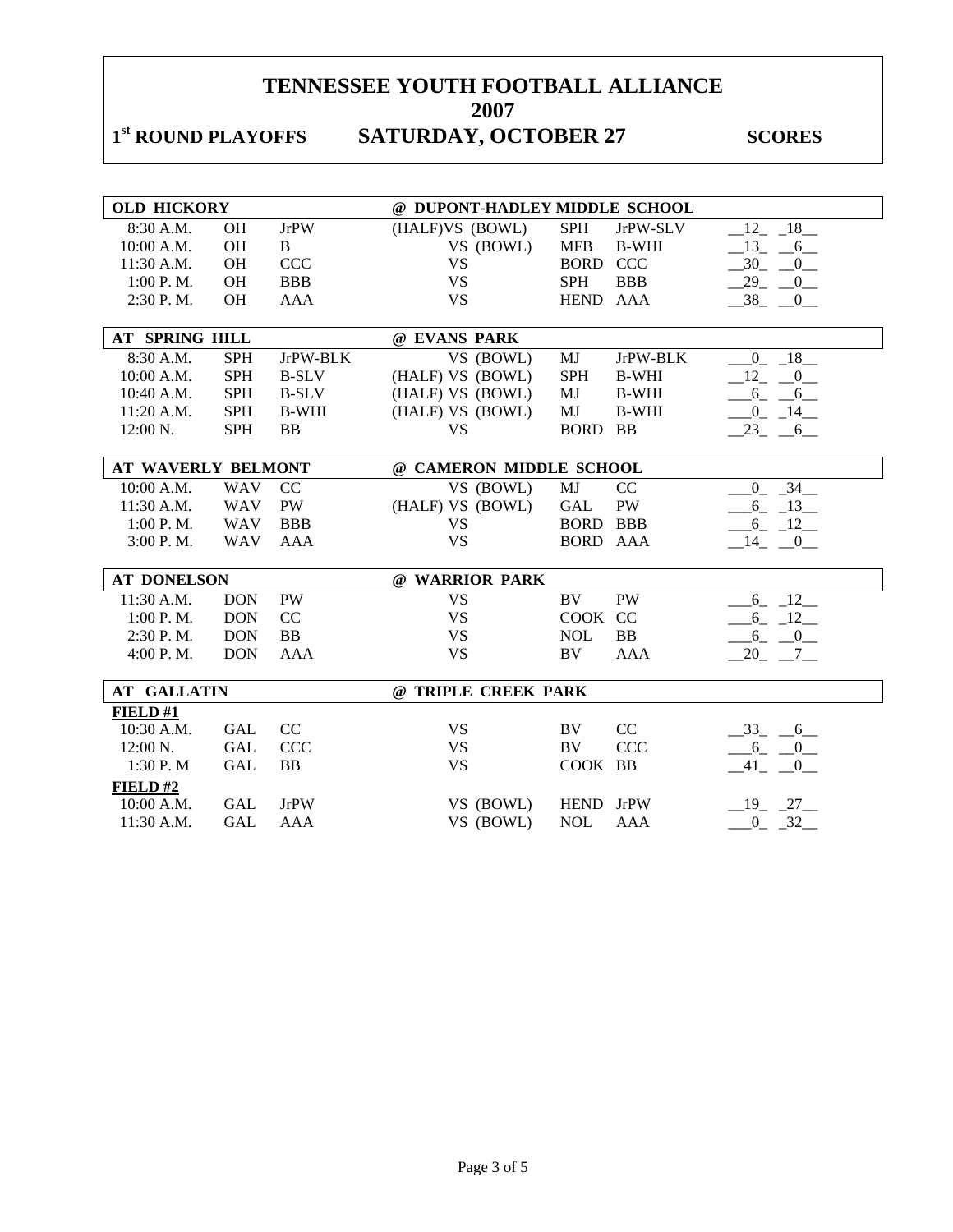**2007** 

## 1st ROUND PLAYOFFS SATURDAY, OCTOBER 27 SCORES

| <b>AT GOODLETTSVILLE</b>  |                 |            | @ MOSS WRIGHT PARK          |            |            |                               |
|---------------------------|-----------------|------------|-----------------------------|------------|------------|-------------------------------|
| FIELD#1                   |                 |            |                             |            |            |                               |
| 3:00 P.M.                 | GOOD CCC        |            | <b>VS</b>                   | <b>DON</b> | CCC        | $-26$ $-6$                    |
| 4:30 P.M.                 | <b>GOOD BBB</b> |            | <b>VS</b>                   | <b>GAL</b> | <b>BBB</b> | $-40$ $-0$                    |
| 6:00 P.M.                 | GOOD AAA        |            | <b>VS</b>                   | SN         | <b>AAA</b> | $12 - 7$                      |
| FIELD#2                   |                 |            |                             |            |            |                               |
| 2:30 P.M.                 | GOOD JrPW       |            | <b>VS</b>                   | <b>SMY</b> | JrPW-PRP   | $-52 - 12$                    |
| 4:00 P.M.                 | GOOD PW         |            | <b>VS</b>                   | <b>SN</b>  | PW         | $-21$ $-6$                    |
| 5:30 P.M.                 | GOOD BB         |            | <b>VS</b>                   | SN         | <b>BB</b>  | $-45 - 6$                     |
|                           |                 |            |                             |            |            |                               |
| <b>AT SOUTH NASHVILLE</b> |                 |            | @ McMURAY MIDDLE SCHOOL     |            |            |                               |
| 9:30 A.M.                 | <b>SN</b>       | CC         | <b>VS</b>                   | <b>NOL</b> | CC         | 19<br>$\overline{0}$          |
| 11:00 A.M.                | SN              | <b>BBB</b> | <b>VS</b>                   | BV         | <b>BBB</b> | $-14$ $-20$                   |
| 12:30 P.M.                | SN              | <b>CCC</b> | VS (BOWL)                   | <b>SPH</b> | CCC        | $-0$ $-13$                    |
| $2:00$ P.M.               | HEND A          |            | <b>VS</b>                   | <b>SMY</b> | A-WHI      | $-7 - 6$                      |
|                           |                 |            |                             |            |            |                               |
| <b>AT BELLEVUE</b>        |                 |            | @ BELLEVUE MIDDLE SCHOOL    |            |            |                               |
| 4:00 P.M.                 | <b>BV</b>       | <b>BB</b>  | <b>VS</b>                   | GRSL BB    |            | $\overline{\mathbf{3}}$<br>12 |
|                           |                 |            |                             |            |            |                               |
| <b>AT GRASSLAND</b>       |                 |            | @ GRASSLAND MIDDLE SCHOOL   |            |            |                               |
| FIELD #1                  |                 |            |                             |            |            |                               |
| $9:30$ A.M.               | GRSL PW         |            | <b>VS</b>                   | COOK PW    |            | 26 6                          |
| 11:00 A.M.                | <b>GRSL</b>     | B          | <b>VS</b>                   | GAL        | B          | $12 - 26$                     |
| 12:30 P.M.                | GRSL BBB        |            | <b>VS</b>                   | <b>WC</b>  | <b>BBB</b> | $-14$ $-0$                    |
| 2:00 P.M.                 | GRSL AAA        |            | <b>VS</b>                   | SHBY AAA   |            | $-36$ $-6$                    |
|                           |                 |            |                             |            |            |                               |
| <b>AT NOLENSVILLE</b>     |                 |            | @ ROCKY FORK PARK           |            |            |                               |
| 10:00 A.M.                | <b>NOL</b>      | <b>PW</b>  | <b>VS</b>                   | <b>WC</b>  | <b>PW</b>  | $12 - 6$                      |
| 11:30 A.M.                | <b>NOL</b>      | <b>CCC</b> | <b>VS</b>                   | <b>WC</b>  | <b>CCC</b> | $13 - 6$                      |
| 1:00 P.M.                 | <b>NOL</b>      | <b>BBB</b> | <b>VS</b>                   | COOK BBB   |            | $-28$ <sub>-13</sub>          |
|                           |                 |            |                             |            |            |                               |
| <b>AT SHELBYVILLE</b>     |                 |            | @ SHELBYVILLE HIGH SCHOOL   |            |            |                               |
| 11:00 A.M.                | SHBY CCC        |            | <b>VS</b>                   | GRSL CCC   |            | 27 13                         |
|                           |                 |            |                             |            |            |                               |
| <b>AT WHITE'S CREEK</b>   |                 |            | @ WHITE'S CREEK HIGH SCHOOL |            |            |                               |
| 7:00 P.M.                 | <b>WC</b>       | <b>AAA</b> | <b>VS</b>                   | COOK AAA   |            | $0 - 14$                      |

### **ADMISSION IS \$3.00 - 13 YR & OLDER NO CHARGE FOR FOOTBALL PLAYERS & CHEERLEADERS**

**UP TO 6 FOOTBALL COACHES & 2 CHEER COACHES GET IN FREE BUT MUST HAVE NYSCA CERTIFICATION CARD ALL GATE MONEY GOES TO TYFA.**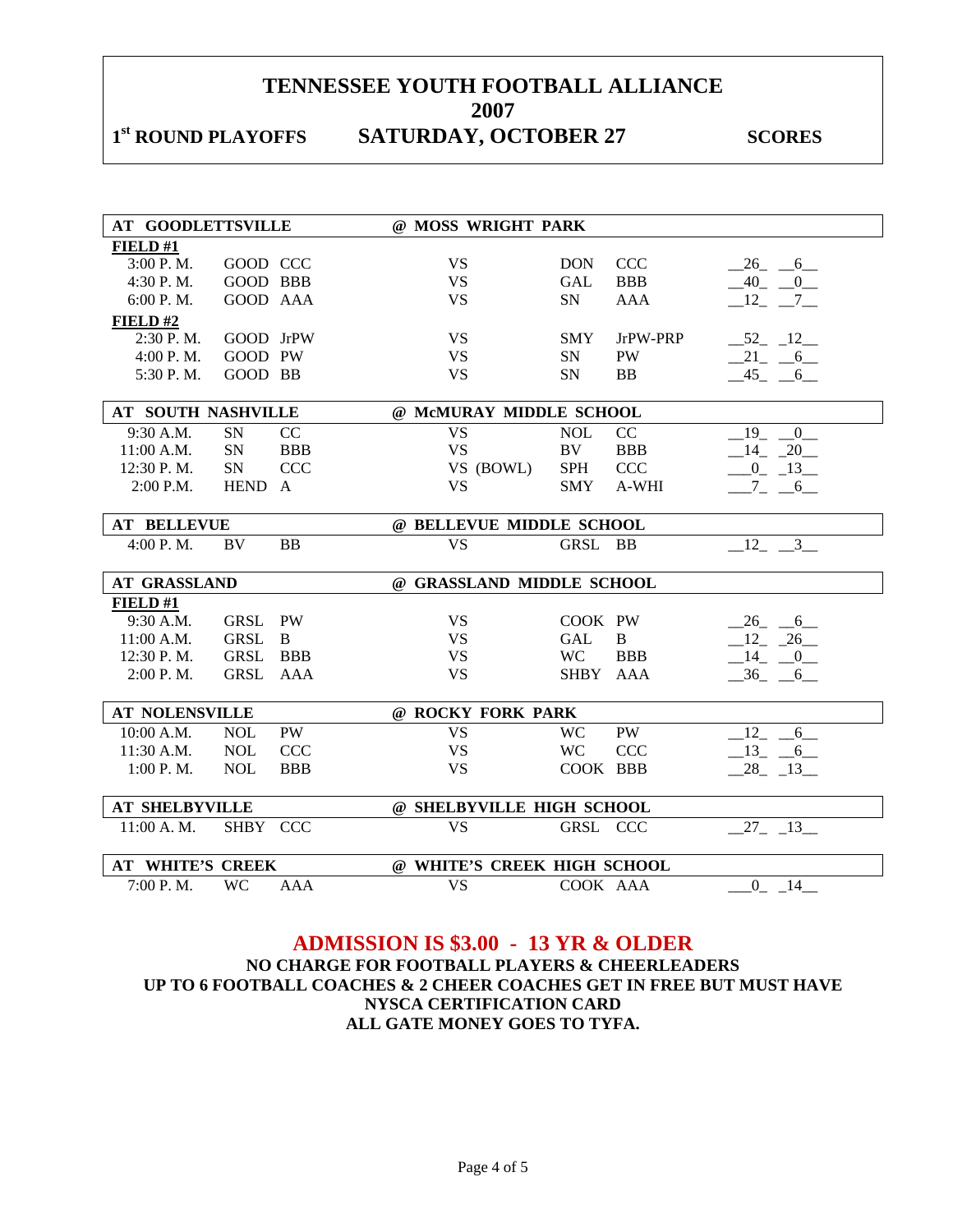**2007** 

1st ROUND PLAYOFFS SATURDAY, OCTOBER 27 SCORES

### **NOTE TO HOME FIELD DIRECTORS: MUST** E-MAIL or CALL SCORES IN NO LATER THAN 10:00 A.M. SUNDAY MORNING TO carrgene@bellsouth.net or 459-3973

|             | <b>TYFA COMMUNITY'S</b> |                            |        |             |                                |                        |            |                            |                           |  |
|-------------|-------------------------|----------------------------|--------|-------------|--------------------------------|------------------------|------------|----------------------------|---------------------------|--|
| BV          |                         | <b>Bellevue Steelers</b>   |        | <b>GOOD</b> |                                | Goodlettsville Trojans |            | <b>SHBY</b>                | <b>Shelbyville Eagles</b> |  |
| <b>BORD</b> |                         | <b>Bordeaux Eagles</b>     |        | <b>GRSL</b> | <b>Grassland Golden Eagles</b> |                        | <b>SMY</b> | Smyrna Bulldogs            |                           |  |
| <b>BW</b>   |                         | <b>Brentwood Blaze</b>     |        | <b>HEND</b> | <b>Hendersonville Titans</b>   |                        | <b>SN</b>  | So. Nashville Sooners      |                           |  |
| <b>COOK</b> |                         | Cookeville Cavaliers       |        | MJ          | Mt. Juliet Bears               |                        | <b>SPH</b> | <b>Spring Hill Raiders</b> |                           |  |
| <b>DON</b>  |                         | Donelson Warriors          |        | <b>MFB</b>  | Murfreesboro Mustangs          |                        | <b>WAV</b> | Waverly-Belmont Bulldogs   |                           |  |
| <b>FRA</b>  |                         | <b>Franklin Cowboys</b>    |        | <b>NOLE</b> | Nolensville Panthers           |                        | <b>WC</b>  | <b>Whites Creek Cobras</b> |                           |  |
| <b>GAL</b>  |                         | <b>Gallatin Green Wave</b> |        | <b>OH</b>   | Old Hickory Bulldogs           |                        |            |                            |                           |  |
|             |                         |                            |        |             |                                | <b>COLORS</b>          |            |                            |                           |  |
|             |                         | <b>WHI</b>                 | White  | <b>GRY</b>  | Gray                           | <b>SLV</b>             | Silver     | <b>BLU</b>                 | <b>Blue</b>               |  |
|             |                         | <b>GLD</b>                 | Gold   | <b>RED</b>  | Red                            | <b>PRP</b>             | Purple     | <b>BLK</b>                 | <b>Black</b>              |  |
|             |                         | <b>YEL</b>                 | Yellow |             |                                |                        |            |                            |                           |  |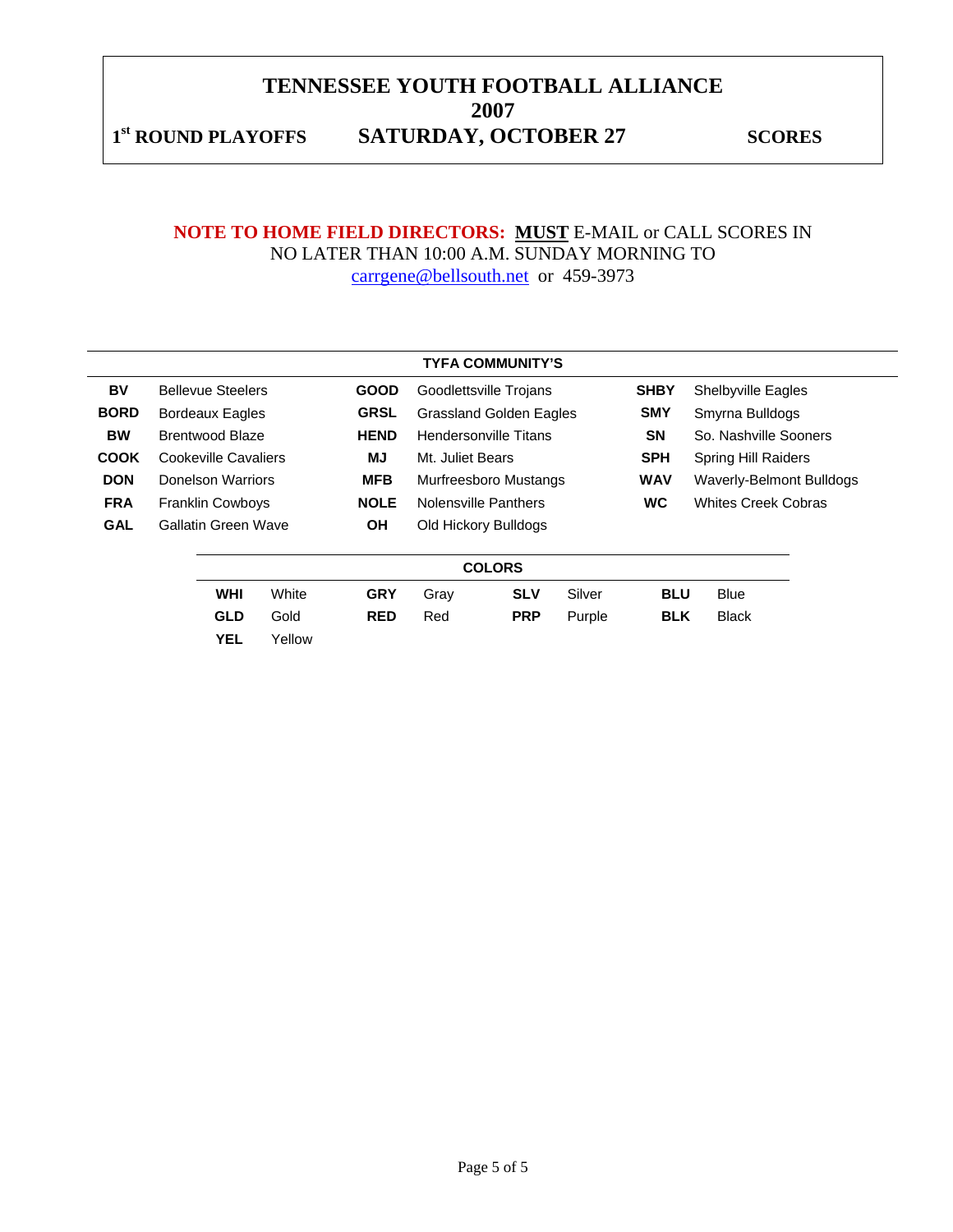2<sup>nd</sup> ROUND PLAYOFFS SATURDAY, NOVEMBER 3 SCORES

| <b>AT BRENTWOOD</b>    |                           |              | @ CROCKETT PARK                       |            |                  |                                      |
|------------------------|---------------------------|--------------|---------------------------------------|------------|------------------|--------------------------------------|
| FIELD#1                |                           |              |                                       |            |                  |                                      |
| 9:00 A.M.              | BW                        | $B-WHI-1$    | <b>VS</b>                             | <b>SPH</b> | <b>B-BLK</b>     | $-14$ $-6$                           |
| 10:30 A.M.             | <b>BW</b>                 | A-BLU        | <b>VS</b>                             | <b>BW</b>  | A-GRY            | $-12$ -<br>6                         |
| 12:00 N.               | $\rm BW$                  | B-WHI-3      | $\overline{\phantom{a}}$<br><b>VS</b> | <b>BW</b>  | <b>B-BLK</b>     | $-7 - 0$                             |
| $1:30$ P.M.            | BW                        | B-WHI-2      | <b>VS</b>                             | MJ         | <b>B-YEL</b>     | $-6 - -0$                            |
| 3:00 P. M.             | <b>BW</b>                 | AA           | <b>VS</b>                             | <b>SMY</b> | AA               | $-14$ $-6$                           |
| <b>AT FRANKLIN</b>     |                           |              | @ COWBOY COMPLEX                      |            |                  |                                      |
| FIELD#1                |                           |              |                                       |            |                  |                                      |
| 9:00 A.M.              | <b>FRA</b>                | <b>BB</b>    | <b>VS</b>                             | <b>BW</b>  | BB               | $-20$ $-14$                          |
| 10:45 A.M.             | <b>FRA</b>                | <b>BBB</b>   | <b>VS</b>                             | MJ         | <b>BBB</b>       | $-7 - 0$                             |
| <b>FIELD#2</b>         |                           |              |                                       |            |                  |                                      |
| 8:30 A.M.              | <b>FRA</b>                | <b>B-BLU</b> | <b>VS</b>                             | <b>SMY</b> | <b>B-GLD/PRP</b> | $-6 - 38$                            |
| 10:15 A.M.             | <b>FRA</b>                | A-WHI        | <b>VS</b>                             | <b>SMY</b> | A-PRP            | $-14$ $-8$ OT                        |
|                        |                           |              |                                       |            |                  |                                      |
| AT MT. JULIET          |                           |              | @ CHARLIE DANIEL'S PARK               |            |                  |                                      |
| FIELD#1                |                           |              |                                       |            |                  |                                      |
| 10:00 A.M.             | MJ                        | $C-WHI$      | <b>VS</b>                             | BW         | C-BLU            | $-19$ $-14$                          |
| 11:30 A.M.             | MJ                        | C-GLD        | <b>VS</b>                             | <b>FRA</b> | C-BLU            | $-6 - 0$                             |
| 1:00 P.M.              | MJ                        | <b>PW</b>    | <b>VS</b>                             | <b>FRA</b> | PW               | $-25 - -6$                           |
| AT MURFREESBORO        |                           |              | @ MIDDLE POINTS SPORTS COMPLEX        |            |                  |                                      |
| FIELD#1                |                           |              |                                       |            |                  |                                      |
| 12:30 P.M.             | <b>MFB</b>                | AA           | VS (BOWL)                             | <b>FRA</b> | AA               |                                      |
| 2:00 P.M.              | <b>MFB</b>                | C-BLU        | <b>VS</b>                             | <b>BW</b>  | C-RED            | $6 - 16$                             |
| AT SMYRNA              |                           |              | @ LEE VICTORY RECREATION PARK         |            |                  |                                      |
| <b>GENE CARR FIELD</b> |                           |              |                                       |            |                  |                                      |
| 10:00 P.M.             | <b>SMY</b>                | AAA          | <b>VS</b>                             | <b>FRA</b> | AAA              | $-25$ $-19$ OT                       |
| 11:30 A.M.             | <b>SMY</b>                | CC           | <b>VS</b>                             | <b>MFB</b> | CC               | $-12$ $-13$                          |
| $1:00$ P.M.            | <b>SMY</b>                | C-GLD/GLD    | <b>VS</b>                             |            | HEND C-BLU       | $-8$ $-25$                           |
| 2:30 P.M.              | <b>SMY</b>                | <b>CCC</b>   | <b>VS</b>                             | <b>BW</b>  | <b>CCC</b>       | $19 - 12$ OT                         |
|                        |                           |              |                                       |            |                  |                                      |
| <b>AT BORDEAUX</b>     |                           |              | @ METRO CENTER                        |            |                  |                                      |
| FIELD#1                |                           |              |                                       |            |                  |                                      |
| 9:00 A.M.              | BORD AA                   |              | <b>VS</b>                             | <b>OH</b>  | AA               | 25<br>$\overline{0}$                 |
| 10:30 A.M.<br>FIELD#2  | <b>BORD VAR</b>           |              | <b>VS</b>                             | <b>FRA</b> | <b>VAR</b>       | $-48$ <sub>-</sub> $-8$ <sub>-</sub> |
| 8:30 A.M.              |                           |              |                                       |            |                  | $25 - 0$                             |
| 10:00 A.M.             | BORD CC<br><b>BORD PW</b> |              | <b>VS</b>                             | HEND CC    |                  |                                      |
|                        |                           |              | <b>VS</b>                             | HEND PW    |                  | $18 - 12$                            |
| 11:30 A.M.             | <b>BORD</b> JrPW          |              | <b>VS</b>                             | SMY        | JrPW-WHI         | $-14$ $-0$                           |
| AT SPRING HILL         |                           |              | @ EVANS PARK                          |            |                  |                                      |
| 1:00 P.M.              | <b>SPH</b>                | <b>BB</b>    | <b>VS</b>                             | HEND BB    |                  | $8 - 12$                             |
|                        |                           |              |                                       |            |                  |                                      |
| <b>AT BELLEVUE</b>     |                           |              | @BELLEVUE MIDDLE SCHOOL<br><b>VS</b>  | GOOD B     | <b>SCORES</b>    | $-12$                                |
| 10:00 A.M.             | BV                        | B            |                                       |            |                  | 32                                   |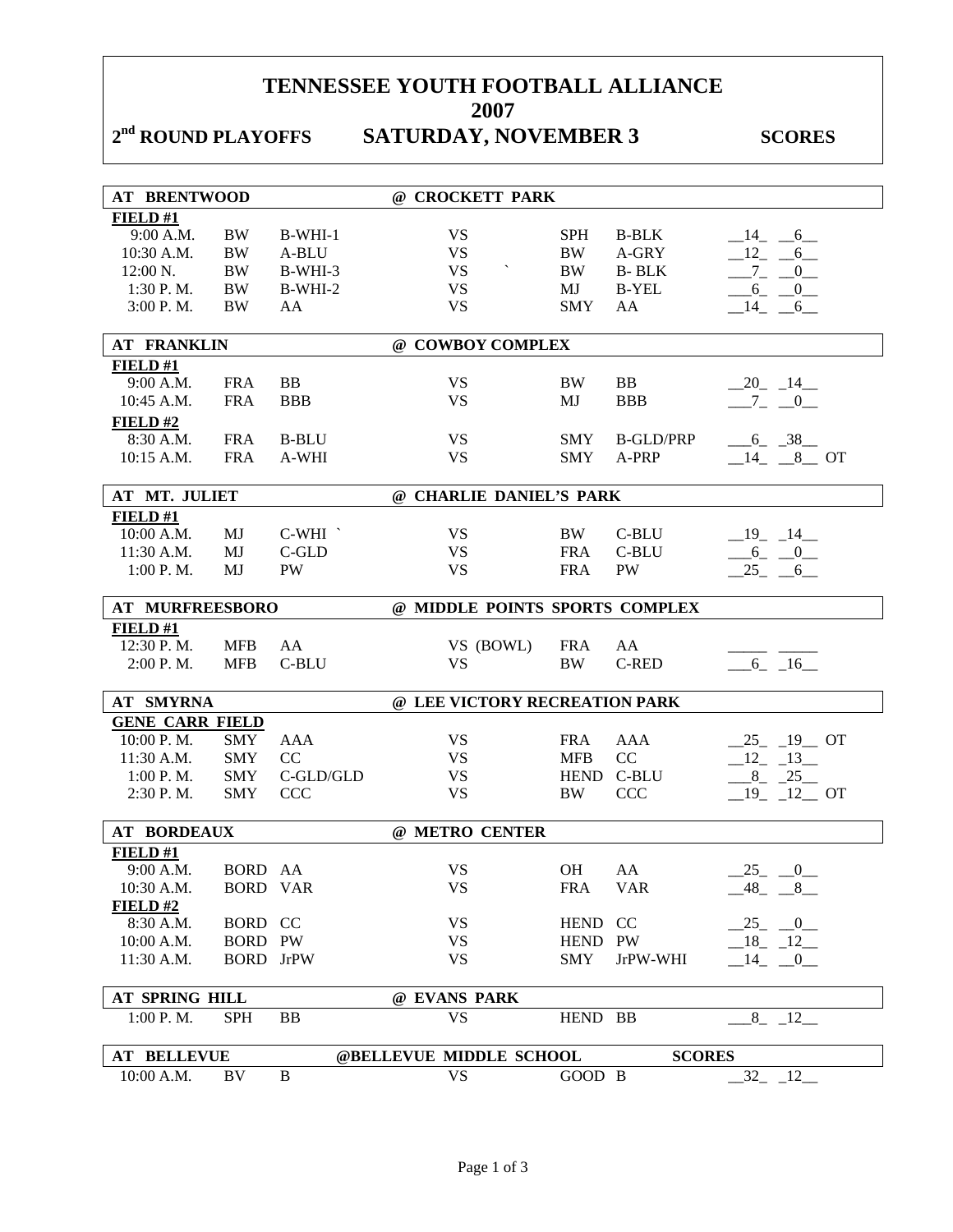### 2<sup>nd</sup> ROUND PLAYOFFS SATURDAY, NOVEMBER 3 SCORES

| <b>AT DONELSON</b>       |             |            | @ WARRIOR PARK                |            |            |             |
|--------------------------|-------------|------------|-------------------------------|------------|------------|-------------|
| FIELD#1                  |             |            |                               |            |            |             |
| 10:00 A.M.               | <b>DON</b>  | B          | <b>VS</b>                     | <b>GAL</b> | B          | $-31$ $-14$ |
| 11:30 A.M.               | <b>DON</b>  | <b>AAA</b> | <b>VS</b>                     | GOOD AAA   |            | $-22 - 12$  |
|                          |             |            |                               |            |            |             |
| <b>AT OLD HICKORY</b>    |             |            | @ DUPONT-HADLEY MIDDLE SCHOOL |            |            |             |
| 11:30 A.M.               | <b>OH</b>   | <b>CCC</b> | <b>VS</b>                     | <b>WAV</b> | <b>CCC</b> | 25<br>8     |
| $1:00$ P.M.              | <b>OH</b>   | <b>BBB</b> | <b>VS</b>                     | BORD BBB   |            | $-6 - 26$   |
| 2:30 P.M.                | <b>OH</b>   | <b>AAA</b> | <b>VS</b>                     | <b>WAV</b> | AAA        | $-19$ $-13$ |
| 4:00 P. M.               | <b>OH</b>   | <b>VAR</b> | <b>VS</b>                     | <b>SMY</b> | <b>VAR</b> | $-46$ $-0$  |
|                          |             |            |                               |            |            |             |
| <b>AT GOODLETTSVILLE</b> |             |            | @ MOSS WRIGHT PARK            |            |            |             |
| FIELD#1                  |             |            |                               |            |            |             |
| 12:00 N                  | GOOD CC     |            | <b>VS</b>                     | COOK CC    |            | $-19$ $-6$  |
| 1:30 P.M.                | GOOD CCC    |            | <b>VS</b>                     | GAL        | <b>CCC</b> | $-7 - 0$    |
| 3:00 P.M                 | GOOD BBB    |            | <b>VS</b>                     | <b>BV</b>  | <b>BBB</b> | $-21 - 15$  |
| FIELD#2                  |             |            |                               |            |            |             |
| 12:30 P.M.               | GOOD JrPW   |            | <b>VS</b>                     | <b>MFB</b> | JrPW-BLU   | $-54$ $-0$  |
| 2:00 P. M.               | GOOD PW     |            | <b>VS</b>                     | BV         | <b>PW</b>  | $-6 - 8$    |
| 3:30 P.M.                | GOOD BB     |            | <b>VS</b>                     | <b>DON</b> | <b>BB</b>  | $-20 - 12$  |
|                          |             |            |                               |            |            |             |
| <b>AT GALLATIN</b>       |             |            | @ TRIPLE CREEK PARK           |            |            |             |
| FIELD #1                 |             |            |                               |            |            |             |
| 10:00 A.M.               | <b>GAL</b>  | CC         | <b>VS</b>                     | <b>SN</b>  | CC         | $-14$ $-0$  |
| 11:30 A.M.               | <b>GAL</b>  | <b>BB</b>  | <b>VS</b>                     | BV         | <b>BB</b>  | 24 12       |
|                          |             |            |                               |            |            |             |
| <b>AT GRASSLAND</b>      |             |            | @ GRASSLAND MIDDLE SCHOOL     |            |            |             |
| FIELD#1                  |             |            |                               |            |            |             |
| 10:00 A.M.               | <b>GRSL</b> | <b>PW</b>  | <b>VS</b>                     | <b>NOL</b> | <b>PW</b>  | $-12$ $-0$  |
| $11:30$ A.M.             | GRSL AAA    |            | <b>VS</b>                     | COOK AAA   |            | $0 \t 14$   |
|                          |             |            |                               |            |            |             |
| <b>AT NOLENSVILLE</b>    |             |            | @ ROCKY FORK PARK             |            |            |             |
| 2:30 P.M.                | <b>NOL</b>  | <b>BBB</b> | <b>VS</b>                     | GRSL       | <b>BBB</b> | $0 - 6$     |
|                          |             |            |                               |            |            |             |
| <b>AT SHELBYVILLE</b>    |             |            | @ SHELBYVILLE HIGH SCHOOL     |            |            |             |
| 2:30 P.M.                | <b>SHBY</b> | <b>CCC</b> | <b>VS</b>                     | <b>NOL</b> | <b>CCC</b> | $-19$ $-13$ |
|                          |             |            |                               |            |            |             |

### **ADMISSION IS \$3.00 - 13 YR & OLDER NO CHARGE FOR FOOTBALL PLAYERS & CHEERLEADERS UP TO 6 FOOTBALL COACHES & 2 CHEER COACHES GET IN FREE BUT MUST HAVE NYSCA CERTIFICATION CARD ALL GATE MONEY GOES TO TYFA.**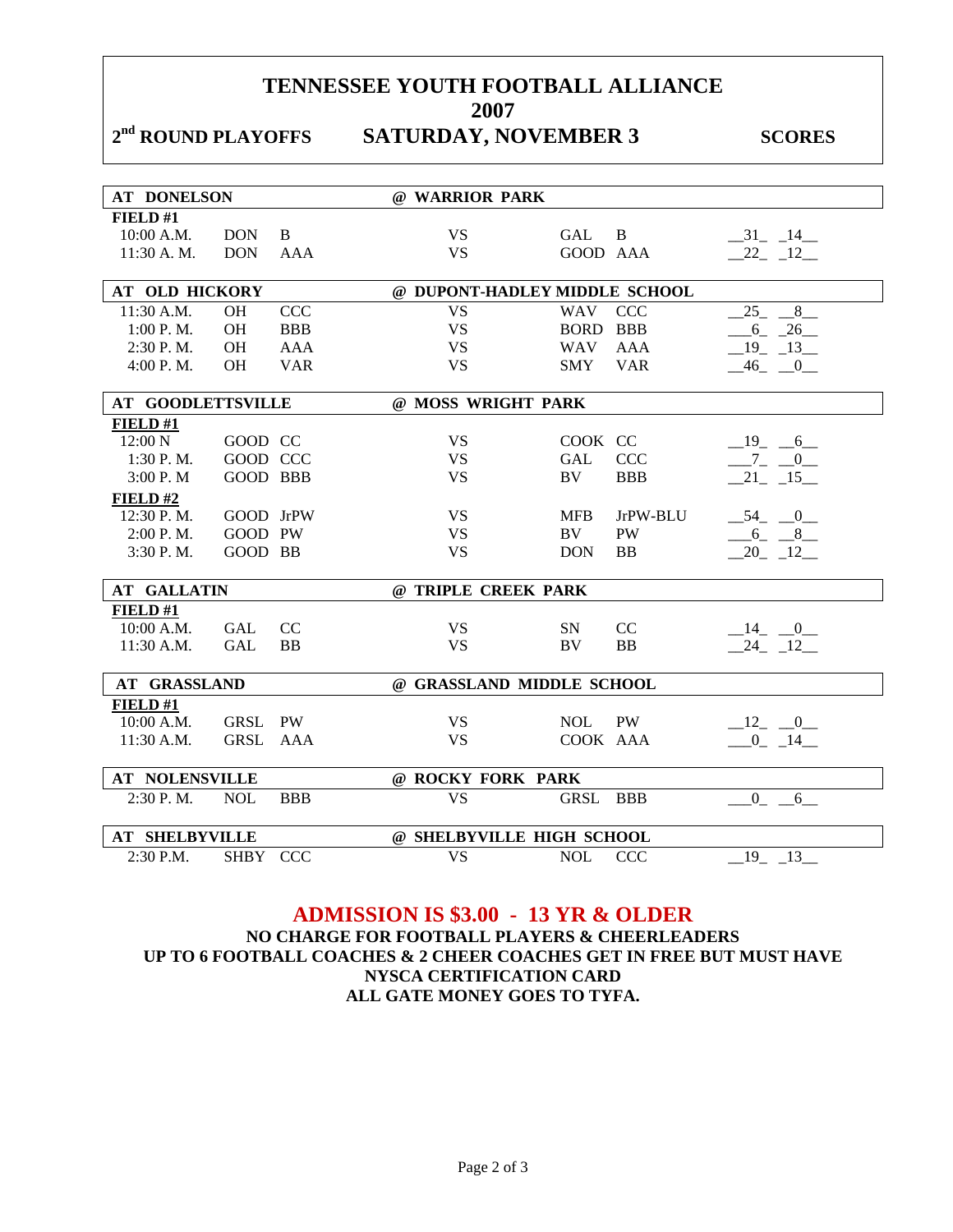2<sup>nd</sup> ROUND PLAYOFFS SATURDAY, NOVEMBER 3 SCORES

### **NOTE TO HOME FIELD DIRECTORS: MUST** E-MAIL or CALL SCORES IN NO LATER THAN 10:00 A.M. SUNDAY MORNING TO carrgene@bellsouth.net or 459-3973

|             |               |                            |       |             |                                | <b>TYFA COMMUNITY'S</b> |            |                            |                            |  |
|-------------|---------------|----------------------------|-------|-------------|--------------------------------|-------------------------|------------|----------------------------|----------------------------|--|
| BV          |               | <b>Bellevue Steelers</b>   |       | <b>GOOD</b> |                                | Goodlettsville Trojans  |            | <b>SHBY</b>                | <b>Shelbyville Eagles</b>  |  |
| <b>BORD</b> |               | <b>Bordeaux Eagles</b>     |       | <b>GRSL</b> | <b>Grassland Golden Eagles</b> |                         | <b>SMY</b> | Smyrna Bulldogs            |                            |  |
| <b>BW</b>   |               | <b>Brentwood Blaze</b>     |       | <b>HEND</b> | <b>Hendersonville Titans</b>   |                         | <b>SN</b>  | So. Nashville Sooners      |                            |  |
| <b>COOK</b> |               | Cookeville Cavaliers       |       | MJ          | Mt. Juliet Bears               |                         | <b>SPH</b> | <b>Spring Hill Raiders</b> |                            |  |
| <b>DON</b>  |               | Donelson Warriors          |       | <b>MFB</b>  | Murfreesboro Mustangs          |                         | <b>WAV</b> | Waverly-Belmont Bulldogs   |                            |  |
| <b>FRA</b>  |               | <b>Franklin Cowboys</b>    |       | <b>NOLE</b> |                                | Nolensville Panthers    |            | <b>WC</b>                  | <b>Whites Creek Cobras</b> |  |
| <b>GAL</b>  |               | <b>Gallatin Green Wave</b> |       | <b>OH</b>   |                                | Old Hickory Bulldogs    |            |                            |                            |  |
|             | <b>COLORS</b> |                            |       |             |                                |                         |            |                            |                            |  |
|             |               | <b>WHI</b>                 | White | <b>GRY</b>  | Gray                           | <b>SLV</b>              | Silver     | <b>BLU</b>                 | <b>Blue</b>                |  |
|             |               | <b>GLD</b>                 | Gold  | <b>RED</b>  | Red                            | <b>PRP</b>              | Purple     | <b>BLK</b>                 | <b>Black</b>               |  |

**YEL** Yellow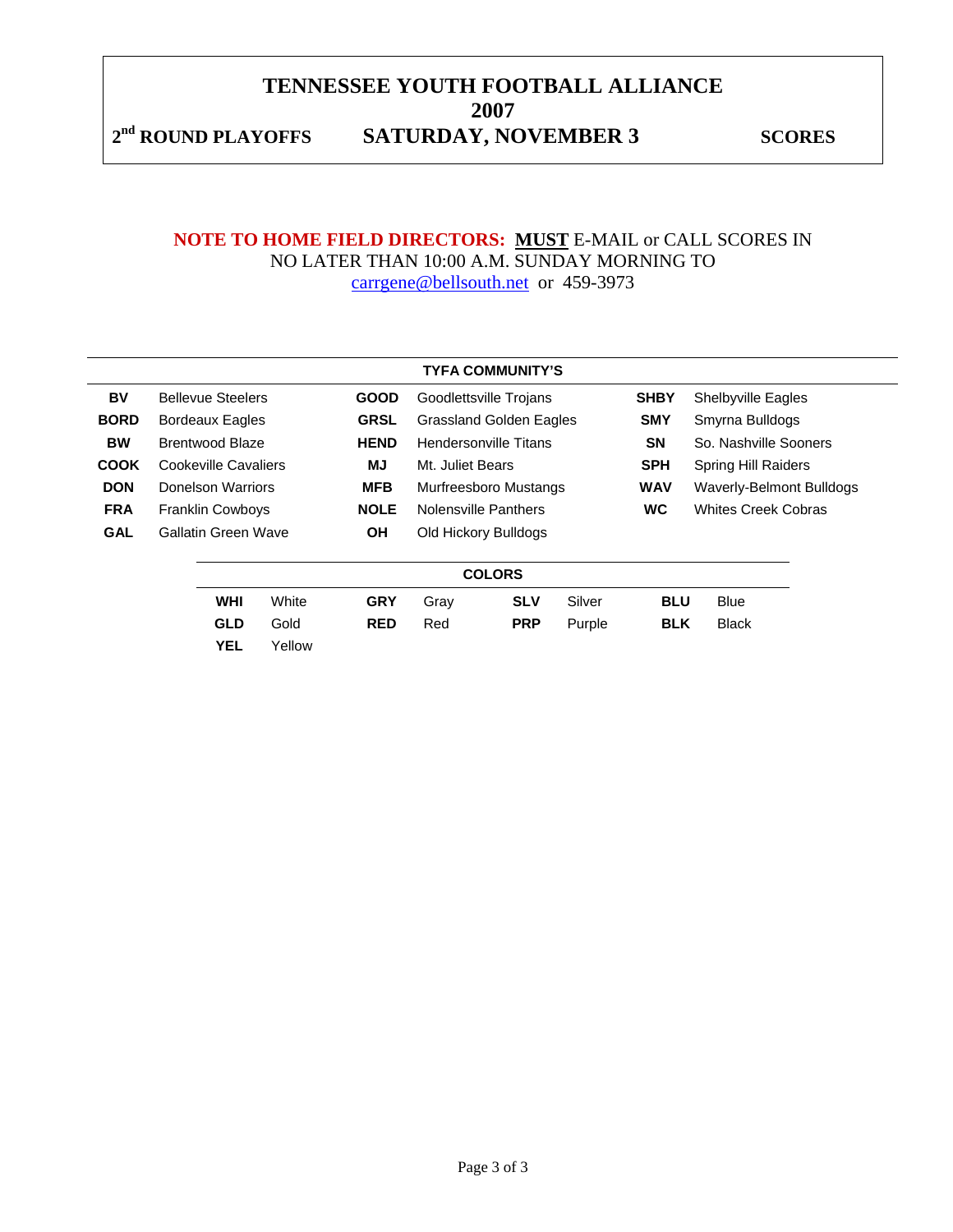**through WEEK NINE 10/20/2007)** 

**J** 

| <b>AAA</b>              |                                     |                |                          |                    |                |  |  |  |  |  |
|-------------------------|-------------------------------------|----------------|--------------------------|--------------------|----------------|--|--|--|--|--|
|                         | <b>NATIONAL CONFERENCE - GOLD</b>   |                | <b>CONFERENCE GAMES</b>  | <b>TOTAL GAMES</b> |                |  |  |  |  |  |
|                         |                                     | <b>WON</b>     | <b>LOST</b>              | <b>WON</b>         | <b>LOST</b>    |  |  |  |  |  |
| 1                       | <b>SMYRNA</b>                       | 4              | $\theta$                 | 8                  | $\theta$       |  |  |  |  |  |
| $\overline{2}$          | <b>FRANKLIN</b>                     | 3              | 1                        | $\overline{5}$     | 3              |  |  |  |  |  |
| 3                       | <b>BRENTWOOD</b>                    | $\overline{2}$ | $\overline{2}$           | $\overline{2}$     | 6              |  |  |  |  |  |
| $\overline{\mathbf{4}}$ | <b>MURFREESBORO</b>                 | 1              | 3                        | $\overline{2}$     | 6              |  |  |  |  |  |
| bowl                    | MT. JULIET                          | $\Omega$       | 4                        | $\Omega$           | 8              |  |  |  |  |  |
|                         | <b>NATIONAL CONFERENCE - SILVER</b> |                | <b>CONFERENCE GAMES</b>  | <b>TOTAL GAMES</b> |                |  |  |  |  |  |
|                         |                                     | <b>WON</b>     | <b>LOST</b>              | <b>WON</b>         | <b>LOST</b>    |  |  |  |  |  |
| 1                       | <b>OLD HICKORY</b>                  | 4              | $\Omega$                 | 7                  | 1              |  |  |  |  |  |
| $\overline{2}$          | <b>WAVERLY-BELMONT</b>              | 3              |                          | 7                  | 1              |  |  |  |  |  |
| 3                       | <b>BORDEAUX</b>                     | $\overline{2}$ | $\overline{2}$           | $\overline{4}$     | $\overline{4}$ |  |  |  |  |  |
| $\overline{\mathbf{A}}$ | <b>HENDERSONVILLE</b>               | 1              | 3                        | 4                  | 3              |  |  |  |  |  |
| bowl                    | <b>SPRING HILL</b>                  | $\theta$       | 4                        | 1                  | 7              |  |  |  |  |  |
|                         |                                     |                |                          |                    |                |  |  |  |  |  |
|                         | <b>AMERICAN CONFERENCE - GOLD</b>   |                | <b>CONFERENCE GAMES</b>  | <b>TOTAL GAMES</b> |                |  |  |  |  |  |
|                         |                                     | <b>WON</b>     | <b>LOST</b>              | <b>WON</b>         | <b>LOST</b>    |  |  |  |  |  |
| 1                       | <b>DONELSON</b>                     | 4              | $\Omega$                 | 7                  | $\Omega$       |  |  |  |  |  |
| $\overline{2}$          | <b>GOODLETTSVILLE</b>               | 3              | 1                        | 7                  | 1              |  |  |  |  |  |
| 3                       | <b>SO. NASHVILLE</b>                | $\overline{2}$ | 2                        | 5                  | 3              |  |  |  |  |  |
| $\overline{\mathbf{4}}$ | <b>BELLEVUE</b>                     | 1              | 3                        | 5                  | 3              |  |  |  |  |  |
| bowl                    | <b>GALLATIN</b>                     | $\Omega$       | $\overline{\mathcal{A}}$ |                    | 7              |  |  |  |  |  |
|                         | <b>AMERICAN CONFERENCE - SILVER</b> |                | <b>CONFERENCE GAMES</b>  | <b>TOTAL GAMES</b> |                |  |  |  |  |  |
|                         |                                     | <b>WON</b>     | <b>LOST</b>              | <b>WON</b>         | <b>LOST</b>    |  |  |  |  |  |
| 1                       | <b>GRASSLAND</b>                    | 4              | $\theta$                 | 6                  | 1              |  |  |  |  |  |
| $\overline{2}$          | <b>WHITES CREEK</b>                 | $\overline{2}$ | $\overline{2}$           | $\overline{2}$     | 6              |  |  |  |  |  |
| 3                       | <b>COOKEVILLE</b>                   | $\overline{2}$ | $\overline{2}$           | 3                  | 5              |  |  |  |  |  |
| $\Delta$                | <b>SHELBYVILLE</b>                  | 1              | 3                        | $\overline{2}$     | 6              |  |  |  |  |  |
| bowl                    | <b>NOLENSVILLE</b>                  | 1              | $\overline{3}$           | 1                  | $\overline{7}$ |  |  |  |  |  |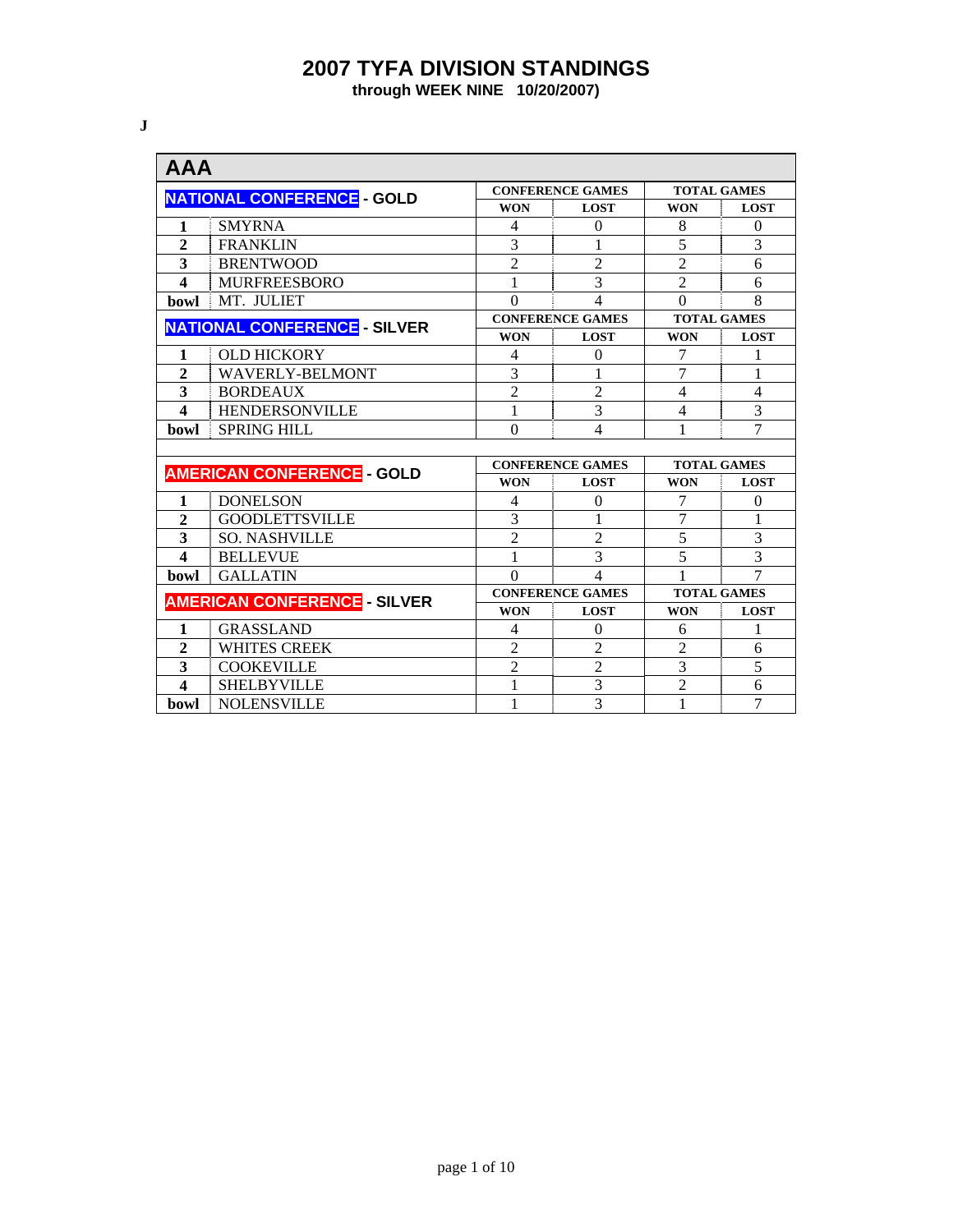| <b>BBB</b>              |                                     |                |                         |                    |                |  |  |
|-------------------------|-------------------------------------|----------------|-------------------------|--------------------|----------------|--|--|
|                         | <b>NATIONAL CONFERENCE - GOLD</b>   |                | <b>CONFERENCE GAMES</b> | <b>TOTAL GAMES</b> |                |  |  |
|                         |                                     | <b>WON</b>     | <b>LOST</b>             | <b>WON</b>         | <b>LOST</b>    |  |  |
| 1                       | <b>BRENTWOOD</b>                    | 4              | $\Omega$                | 8                  | $\theta$       |  |  |
| $\overline{2}$          | <b>SMYRNA</b>                       | 3              | 1                       | 6                  | $\overline{2}$ |  |  |
| 3                       | <b>FRANKLIN</b>                     | $\overline{2}$ | $\overline{2}$          | 6                  | $\overline{2}$ |  |  |
| $\boldsymbol{4}$        | MT. JULIET                          | 1              | 3                       | 4                  | $\overline{4}$ |  |  |
| <b>bowl</b>             | <b>MURFREESBORO</b>                 | $\Omega$       | 4                       | 1                  | 7              |  |  |
|                         | <b>NATIONAL CONFERENCE - SILVER</b> |                | <b>CONFERENCE GAMES</b> | <b>TOTAL GAMES</b> |                |  |  |
|                         |                                     | <b>WON</b>     | <b>LOST</b>             | <b>WON</b>         | <b>LOST</b>    |  |  |
| 1                       | <b>OLD HICKORY</b>                  | 4              | $\Omega$                | 7                  | 1              |  |  |
| $\overline{2}$          | <b>WAVERLY-BELMONT</b>              | 3              | 1                       | $\overline{4}$     | $\overline{4}$ |  |  |
| 3                       | <b>BORDEAUX</b>                     | $\overline{2}$ | $\overline{2}$          | $\overline{3}$     | 5              |  |  |
| $\overline{\mathbf{4}}$ | <b>SPRING HILL</b>                  | 1              | 3                       | 1                  | $\overline{7}$ |  |  |
| bowl                    | <b>HENDERSONVILLE</b>               | $\theta$       | 3                       | $\overline{0}$     | $\overline{7}$ |  |  |
|                         |                                     |                |                         |                    |                |  |  |
|                         | <b>AMERICAN CONFERENCE GOLD</b>     |                | <b>CONFERENCE GAMES</b> | <b>TOTAL GAMES</b> |                |  |  |
|                         |                                     | <b>WON</b>     | <b>LOST</b>             | <b>WON</b>         | <b>LOST</b>    |  |  |
| 1                       | <b>GOODLETTSVILLE</b>               | 4              | $\theta$                | 7                  | 1              |  |  |
| $\overline{2}$          | <b>SO. NASHVILLE</b>                | 3              |                         | 5                  | 3              |  |  |
| 3                       | <b>BELLEVUE</b>                     | $\overline{2}$ | $\overline{c}$          | 6                  | $\overline{c}$ |  |  |
| $\overline{\mathbf{4}}$ | <b>GALLATIN</b>                     | 1              | 3                       | 3                  | 5              |  |  |
| <b>bowl</b>             | <b>DONELSON</b>                     | $\Omega$       | 4                       | 1                  | 6              |  |  |
|                         | <b>AMERICAN CONFERENCE - SILVER</b> |                | <b>CONFERENCE GAMES</b> | <b>TOTAL GAMES</b> |                |  |  |
|                         |                                     | <b>WON</b>     | <b>LOST</b>             | <b>WON</b>         | <b>LOST</b>    |  |  |
| 1                       | <b>NOLENSVILLE</b>                  | 4              | $\theta$                | 6                  | $\overline{2}$ |  |  |
| $\overline{2}$          | <b>GRASSLAND</b>                    | 3              | 1                       | 6                  | 1              |  |  |
| 3                       | <b>WHITES CREEK</b>                 | $\overline{2}$ | $\overline{2}$          | 3                  | 5              |  |  |
| 4                       | <b>COOKEVILLE</b>                   | 1              | 3                       | $\overline{2}$     | 6              |  |  |
| bowl                    | <b>SHELBYVILLE</b>                  | $\theta$       | $\overline{4}$          | $\theta$           | 8              |  |  |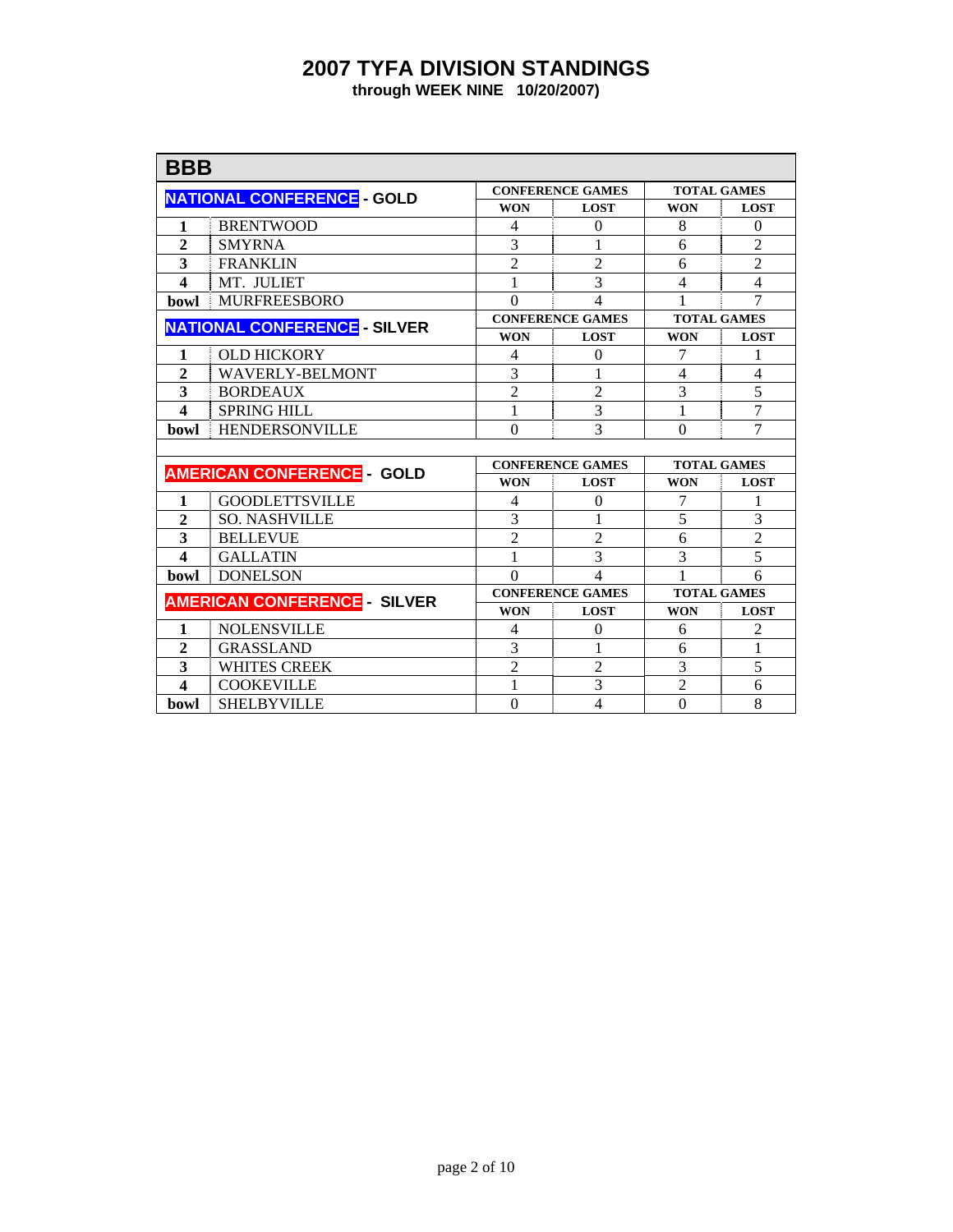| <b>CCC</b>              |                                     |                |                          |                    |                |  |  |
|-------------------------|-------------------------------------|----------------|--------------------------|--------------------|----------------|--|--|
|                         | <b>NATIONAL CONFERENCE - GOLD</b>   |                | <b>CONFERENCE GAMES</b>  | <b>TOTAL GAMES</b> |                |  |  |
|                         |                                     | <b>WON</b>     | <b>LOST</b>              | <b>WON</b>         | <b>LOST</b>    |  |  |
| 1                       | <b>SMYRNA</b>                       | 4              | $\Omega$                 | 8                  | $\theta$       |  |  |
| $\overline{2}$          | MT. JULIET                          | 3              | 1                        | 7                  | 1              |  |  |
| 3                       | <b>BRENTWOOD</b>                    | $\overline{2}$ | $\overline{2}$           | 6                  | $\overline{2}$ |  |  |
| $\boldsymbol{4}$        | <b>FRANKLIN</b>                     | 1              | 3                        | 3                  | $\overline{5}$ |  |  |
| <b>bowl</b>             | <b>MURFREESBORO</b>                 | $\theta$       | 4                        | $\overline{2}$     | 6              |  |  |
|                         | <b>NATIONAL CONFERENCE - SILVER</b> |                | <b>CONFERENCE GAMES</b>  | <b>TOTAL GAMES</b> |                |  |  |
|                         |                                     | <b>WON</b>     | <b>LOST</b>              | <b>WON</b>         | <b>LOST</b>    |  |  |
| 1                       | <b>OLD HICKORY</b>                  | 4              | $\Omega$                 | 5                  | 3              |  |  |
| $\overline{2}$          | <b>HENDERSONVILLE</b>               | 3              | 1                        | 3                  | 5              |  |  |
| 3                       | <b>WAVERLY-BELMONT</b>              | $\overline{2}$ | $\overline{2}$           | $\overline{3}$     | 5              |  |  |
| $\boldsymbol{4}$        | <b>BORDEAUX</b>                     | 1              | 3                        | 3                  | $\overline{5}$ |  |  |
| <b>bowl</b>             | <b>SPRING HILL</b>                  | $\Omega$       | 4                        | $\Omega$           | 8              |  |  |
|                         |                                     |                |                          |                    |                |  |  |
|                         | <b>AMERICAN CONFERENCE GOLD</b>     |                | <b>CONFERENCE GAMES</b>  | <b>TOTAL GAMES</b> |                |  |  |
|                         |                                     | <b>WON</b>     | <b>LOST</b>              | <b>WON</b>         | <b>LOST</b>    |  |  |
| 1                       | <b>GOODLETTSVILLE</b>               | 4              | $\Omega$                 | 8                  | $\overline{0}$ |  |  |
| $\mathbf{2}$            | <b>GALLATIN</b>                     | 3              | 1                        | 6                  | $\overline{c}$ |  |  |
| 3                       | <b>BELLEVUE</b>                     | $\overline{2}$ | $\overline{2}$           | 4                  | $\overline{4}$ |  |  |
| $\overline{\mathbf{4}}$ | <b>DONELSON</b>                     | 1              | 3                        | $\overline{2}$     | 6              |  |  |
| <b>bowl</b>             | <b>SO. NASHVILLE</b>                | $\Omega$       | $\overline{\mathcal{L}}$ | $\theta$           | 8              |  |  |
|                         | <b>AMERICAN CONFERENCE - SILVER</b> |                | <b>CONFERENCE GAMES</b>  | <b>TOTAL GAMES</b> |                |  |  |
|                         |                                     | <b>WON</b>     | <b>LOST</b>              | <b>WON</b>         | <b>LOST</b>    |  |  |
| 1                       | <b>SHELBYVILLE</b>                  | 4              | $\theta$                 | 8                  | $\Omega$       |  |  |
| $\overline{2}$          | <b>NOLENSVILLE</b>                  | 3              | 1                        | 6                  | $\overline{2}$ |  |  |
| 3                       | <b>WHITES CREEK</b>                 | $\overline{2}$ | $\overline{2}$           | $\overline{4}$     | $\overline{4}$ |  |  |
| $\overline{\mathbf{A}}$ | <b>GRASSLAND</b>                    | 1              | 3                        | $\overline{2}$     | $\overline{5}$ |  |  |
| bowl                    | <b>COOKEVILLE</b>                   | $\Omega$       | 4                        | 1                  | $\overline{7}$ |  |  |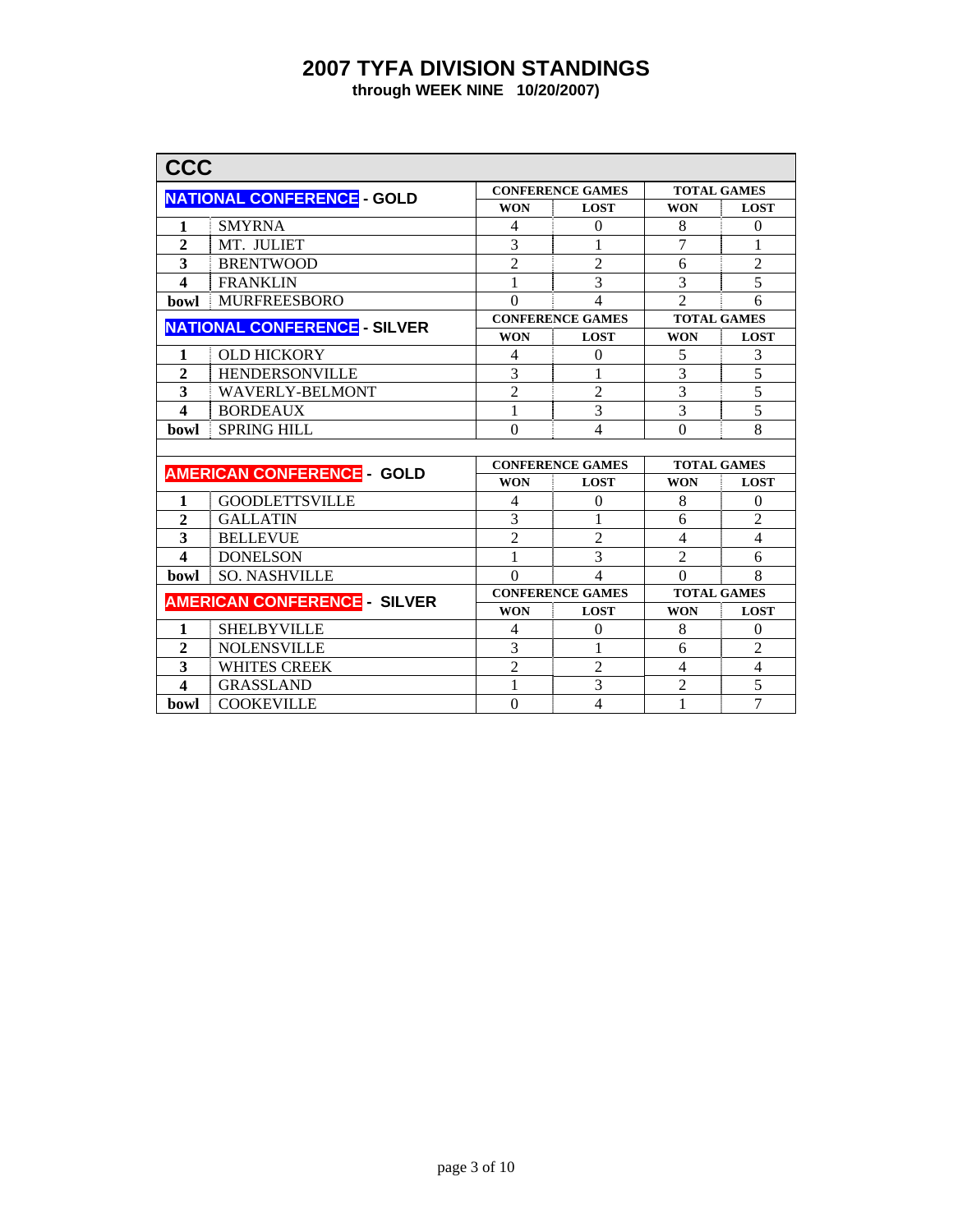| <b>PEE-WEE</b>          |                                     |                |                          |                    |                    |  |  |
|-------------------------|-------------------------------------|----------------|--------------------------|--------------------|--------------------|--|--|
|                         | <b>NATIONAL CONFERENCE - GOLD</b>   |                | <b>CONFERENCE GAMES</b>  | <b>TOTAL GAMES</b> |                    |  |  |
|                         |                                     | <b>WON</b>     | <b>LOST</b>              | <b>WON</b>         | <b>LOST</b>        |  |  |
| 1                       | <b>SMYRNA</b>                       | 4              | $\Omega$                 | 7                  | 1                  |  |  |
| $\overline{2}$          | MT. JULIET                          | 3              |                          | 7                  | 1                  |  |  |
| 3                       | <b>MURFREESBORO</b>                 | $\overline{2}$ | $\overline{2}$           | 5                  | 3                  |  |  |
| $\boldsymbol{4}$        | <b>FRANKLIN</b>                     | 1              | 3                        | 3                  | $\overline{5}$     |  |  |
| fold                    | <b>BRENTWOOD</b>                    | $\Omega$       | $\overline{\mathcal{L}}$ | $\theta$           | 8                  |  |  |
|                         | <b>NATIONAL CONFERENCE - SILVER</b> |                | <b>CONFERENCE GAMES</b>  | <b>TOTAL GAMES</b> |                    |  |  |
|                         |                                     | <b>WON</b>     | <b>LOST</b>              | <b>WON</b>         | <b>LOST</b>        |  |  |
| 1                       | <b>BORDEAUX</b>                     | 4              | $\Omega$                 | 7                  | 1                  |  |  |
| $\overline{2}$          | <b>HENDERSONVILLE</b>               | 3              | 1                        | 4                  | 4                  |  |  |
| 3                       | <b>SPRING HILL</b>                  | $\overline{2}$ | $\overline{2}$           | 3                  | $\overline{5}$     |  |  |
| $\overline{\mathbf{A}}$ | <b>OLD HICKORY</b>                  | 1              | 3                        | 3                  | $\overline{5}$     |  |  |
| bowl                    | <b>WAVERLY-BELMONT</b>              | $\theta$       | $\overline{4}$           |                    | $\overline{7}$     |  |  |
|                         |                                     |                |                          |                    |                    |  |  |
|                         | <b>AMERICAN CONFERENCE GOLD</b>     |                | <b>CONFERENCE GAMES</b>  |                    | <b>TOTAL GAMES</b> |  |  |
|                         |                                     | <b>WON</b>     | <b>LOST</b>              | <b>WON</b>         | <b>LOST</b>        |  |  |
| 1                       | <b>GOODLETTSVILLE</b>               | 4              | $\theta$                 | 8                  | $\overline{0}$     |  |  |
| $\overline{2}$          | <b>DONELSON</b>                     | 3              | 1                        | 6                  | $\overline{2}$     |  |  |
| 3                       | <b>BELLEVUE</b>                     | $\overline{2}$ | $\overline{2}$           | 5                  | 3                  |  |  |
| $\overline{\mathbf{A}}$ | <b>SO. NASHVILLE</b>                | 1              | 3                        | 5                  | $\overline{3}$     |  |  |
| bowl                    | <b>GALLATIN</b>                     | $\Omega$       | $\overline{\mathcal{L}}$ | $\mathcal{R}$      | $\overline{5}$     |  |  |
|                         | <b>AMERICAN CONFERENCE - SILVER</b> |                | <b>CONFERENCE GAMES</b>  | <b>TOTAL GAMES</b> |                    |  |  |
|                         |                                     | <b>WON</b>     | <b>LOST</b>              | <b>WON</b>         | <b>LOST</b>        |  |  |
| 1                       | <b>GRASSLAND</b>                    | 4              | $\Omega$                 | 6                  | $\overline{2}$     |  |  |
| $\overline{2}$          | <b>NOLENSVILLE</b>                  | 3              | 1                        | 3                  | $\overline{5}$     |  |  |
| 3                       | <b>WHITES CREEK</b>                 | $\overline{2}$ | $\overline{2}$           | 3                  | 5                  |  |  |
| 4                       | <b>COOKEVILLE</b>                   | 1              | 3                        | 1                  | $\overline{7}$     |  |  |
| fold                    | <b>SHELBYVILLE</b>                  | $\theta$       | $\overline{\mathcal{L}}$ | $\theta$           | 8                  |  |  |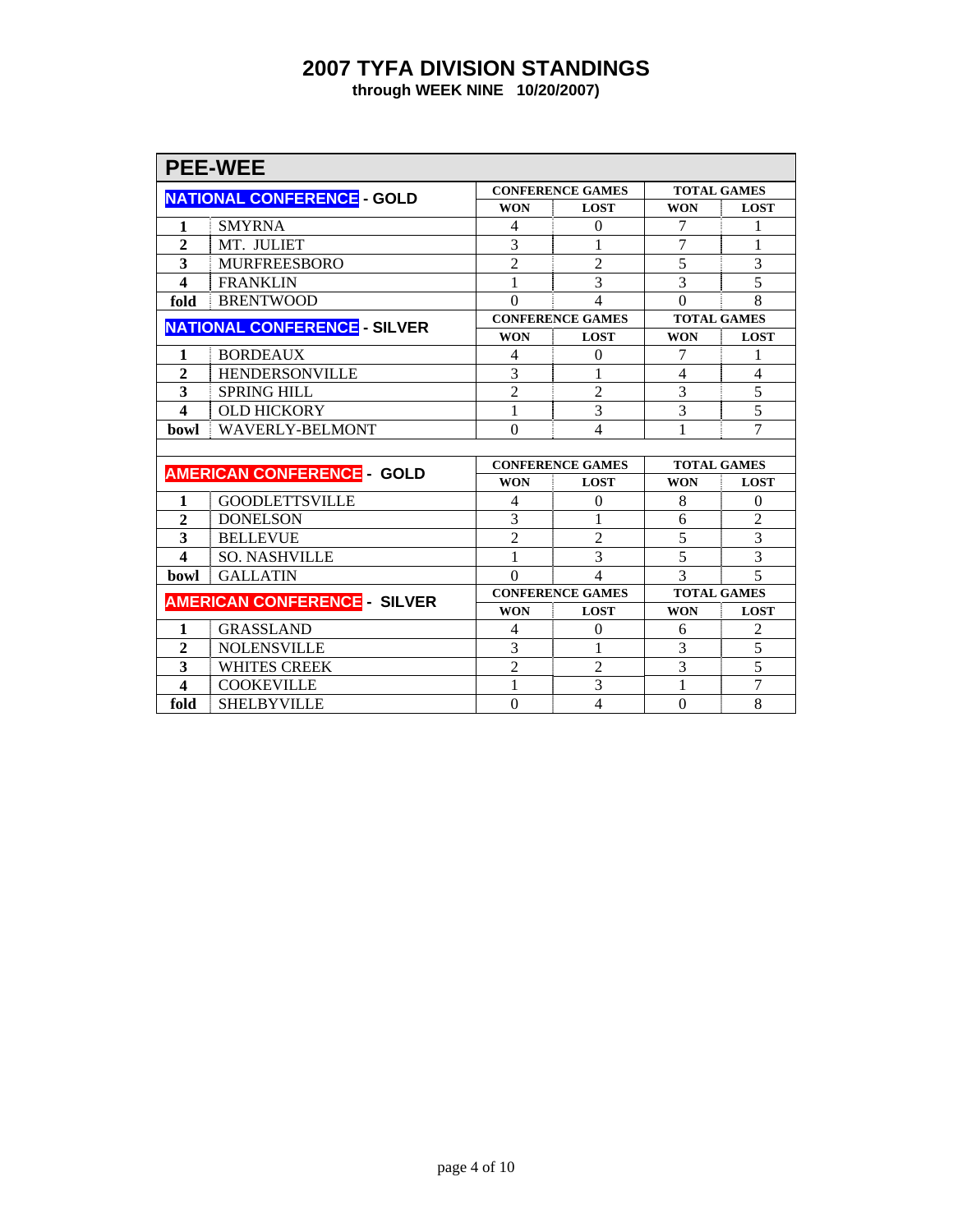| AA           |                                     |            |                         |                    |             |  |
|--------------|-------------------------------------|------------|-------------------------|--------------------|-------------|--|
|              | <b>NATIONAL CONFERENCE - GOLD</b>   |            | <b>CONFERENCE GAMES</b> | <b>TOTAL GAMES</b> |             |  |
|              |                                     | <b>WON</b> | <b>LOST</b>             | WON                | <b>LOST</b> |  |
|              | <b>BRENTWOOD</b>                    | 4          |                         | 8                  |             |  |
| $\mathbf{2}$ | <b>FRANKLIN</b>                     | 3          |                         | 5                  | 3           |  |
| 3            | <b>SMYRNA</b>                       | C          | っ                       | 5                  | 3           |  |
| 4            | MT. JULIET                          |            | 3                       | $\mathfrak{D}$     | 6           |  |
| bowl         | <b>MURFREESBORO</b>                 |            | 3                       |                    |             |  |
|              | <b>NATIONAL CONFERENCE - SILVER</b> |            | <b>CONFERENCE GAMES</b> | <b>TOTAL GAMES</b> |             |  |
|              |                                     | <b>WON</b> | <b>LOST</b>             | WON                | <b>LOST</b> |  |
|              | <b>BORDEAUX</b>                     | 3          | $\left( \right)$        |                    |             |  |
| $\mathbf{2}$ | <b>HENDERSONVILLE</b>               | C          |                         | 4                  | 4           |  |
| $\mathbf{3}$ | <b>OLD HICKORY</b>                  |            | っ                       | 4                  | 4           |  |
|              | <b>SPRING HILL</b>                  |            | 3                       |                    | 8           |  |

| BB                                  |                                   |                         |                         |                    |                |
|-------------------------------------|-----------------------------------|-------------------------|-------------------------|--------------------|----------------|
|                                     | <b>NATIONAL CONFERENCE - GOLD</b> |                         | <b>CONFERENCE GAMES</b> | <b>TOTAL GAMES</b> |                |
|                                     |                                   | <b>WON</b>              | <b>LOST</b>             | <b>WON</b>         | <b>LOST</b>    |
| 1                                   | <b>FRANKLIN</b>                   | 3                       |                         | 7                  |                |
| $\overline{2}$                      | <b>BRENTWOOD</b>                  | 3                       | 1                       | 7                  | 1              |
| 3                                   | <b>SMYRNA</b>                     | 3                       | 1                       | $\overline{7}$     | 1              |
| 4                                   | MT. JULIET                        |                         | 3                       | 4                  | $\overline{4}$ |
| bowl                                | <b>MURFREESBORO</b>               | $\Omega$                | 4                       | 3                  | 5              |
| <b>NATIONAL CONFERENCE - SILVER</b> |                                   |                         | <b>CONFERENCE GAMES</b> | <b>TOTAL GAMES</b> |                |
|                                     |                                   | <b>WON</b>              | <b>LOST</b>             | <b>WON</b>         | <b>LOST</b>    |
| 1                                   | <b>SPRING HILL</b>                | 4                       | $\Omega$                | 5                  | 3              |
| 2                                   | <b>HENDERSONVILLE</b>             | 3                       |                         |                    | $\overline{5}$ |
| 3                                   | <b>OLD HICKORY</b>                | $\overline{2}$          | $\overline{2}$          | 3                  | 5              |
| $\overline{\mathbf{4}}$             | <b>BORDEAUX</b>                   |                         | 3                       |                    | 7              |
| bowl                                | <b>WAVERLY-BELMONT</b>            | $\Omega$                | 4                       | $\Omega$           | 8              |
|                                     | <b>AMERICAN CONFERENCE</b>        | <b>CONFERENCE GAMES</b> |                         | <b>TOTAL GAMES</b> |                |
|                                     |                                   | <b>WON</b>              | <b>LOST</b>             | <b>WON</b>         | <b>LOST</b>    |
| 1                                   | <b>GALLATIN</b>                   | 7                       | $\theta$                | 8                  | $\theta$       |
| $\overline{2}$                      | <b>GOODLETTSVILLE</b>             | 6                       |                         | 6                  | $\overline{2}$ |
| 3                                   | <b>DONELSON</b>                   | 5                       | $\mathfrak{D}$          | 6                  | $\overline{2}$ |
| 4                                   | <b>BELLEVUE</b>                   | $\overline{4}$          | 3                       | 4                  | $\overline{4}$ |
| 5                                   | <b>GRASSLAND</b>                  | 3                       | $\overline{4}$          | 4                  | $\overline{4}$ |
| 6                                   | <b>NOLENSVILLE</b>                | $\overline{2}$          | 5                       | 3                  | 5              |
| 7                                   | <b>SO. NASHVILLE</b>              |                         | 6                       |                    | 7              |
| 8                                   | <b>COOKEVILLE</b>                 | $\Omega$                | 6                       | $\Omega$           | 8              |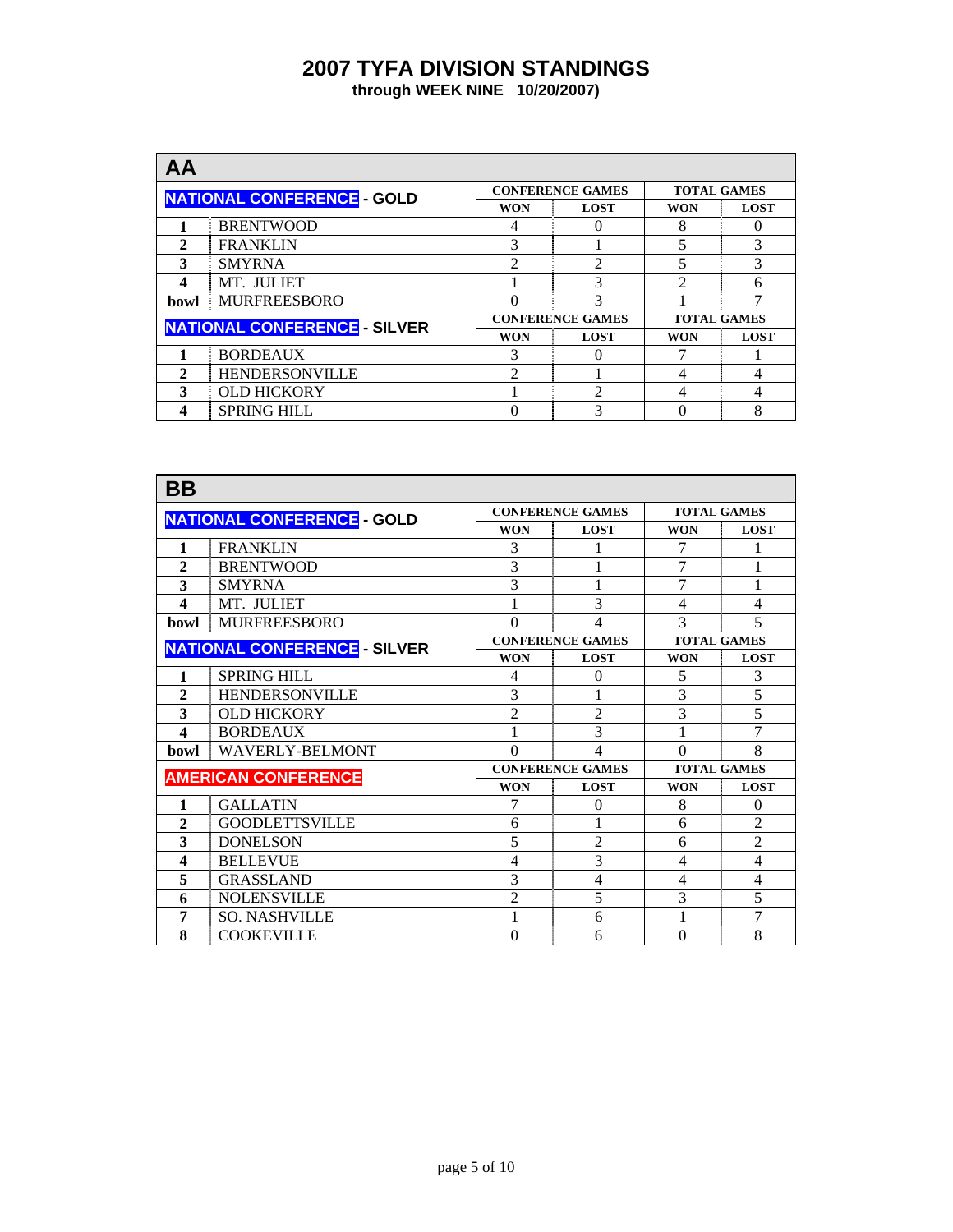| CC                                  |                                   |                |                         |                    |                    |  |
|-------------------------------------|-----------------------------------|----------------|-------------------------|--------------------|--------------------|--|
|                                     | <b>NATIONAL CONFERENCE - GOLD</b> |                | <b>CONFERENCE GAMES</b> | <b>TOTAL GAMES</b> |                    |  |
|                                     |                                   | <b>WON</b>     | <b>LOST</b>             | <b>WON</b>         | <b>LOST</b>        |  |
| 1                                   | <b>SMYRNA</b>                     | 3              |                         | 7                  |                    |  |
| $\overline{2}$                      | <b>MURFREESBORO</b>               | $\overline{2}$ | $\overline{2}$          | 6                  | $\overline{2}$     |  |
| 3                                   | <b>FRANKLIN</b>                   | $\overline{2}$ | $\mathfrak{D}$          | 5                  | 3                  |  |
| 4                                   | <b>BRENTWOOD</b>                  | $\overline{c}$ | $\overline{2}$          | 5                  | $\overline{3}$     |  |
| <b>bowl</b>                         | MT. JULIET                        |                | $\mathcal{R}$           | 4                  | 4                  |  |
| <b>NATIONAL CONFERENCE - SILVER</b> |                                   |                | <b>CONFERENCE GAMES</b> |                    | <b>TOTAL GAMES</b> |  |
|                                     |                                   | <b>WON</b>     | <b>LOST</b>             | <b>WON</b>         | <b>LOST</b>        |  |
| 1                                   | <b>BORDEAUX</b>                   | 4              | $\theta$                | 5                  | 3                  |  |
| $\mathbf{2}$                        | <b>HENDERSONVILLE</b>             | 3              |                         | 4                  | 4                  |  |
| 3                                   | <b>SPRING HILL</b>                | $\overline{2}$ | $\mathfrak{D}$          | $\mathfrak{D}$     | 6                  |  |
| 4                                   | <b>OLD HICKORY</b>                |                | 3                       |                    | 7                  |  |
| <b>bowl</b>                         | <b>WAVERLY-BELMONT</b>            | $\Omega$       | 4                       | $\Omega$           | 8                  |  |
|                                     | <b>AMERICAN CONFERENCE</b>        |                | <b>CONFERENCE GAMES</b> | <b>TOTAL GAMES</b> |                    |  |
|                                     |                                   | <b>WON</b>     | <b>LOST</b>             | <b>WON</b>         | <b>LOST</b>        |  |
| 1                                   | <b>GOODLETTSVILLE</b>             | 6              | $\theta$                | 8                  | $\overline{0}$     |  |
| $\overline{2}$                      | <b>GALLATIN</b>                   | 5              |                         | 7                  | 1                  |  |
| 3                                   | <b>SO. NASHVILLE</b>              | 4              | $\overline{c}$          | 5                  | 3                  |  |
| $\overline{\mathbf{4}}$             | <b>DONELSON</b>                   | 3              | 3                       | 4                  | $\overline{4}$     |  |
| 5                                   | <b>COOKEVILLE</b>                 | $\overline{2}$ | 4                       | 3                  | 5                  |  |
| 6                                   | <b>NOLENSVILLE</b>                | 1              | 5                       | 1                  | 7                  |  |
| 7                                   | <b>BELLEVUE</b>                   | $\theta$       | 6                       | $\theta$           | 8                  |  |

| A                       |                            |                |                         |                |                    |  |
|-------------------------|----------------------------|----------------|-------------------------|----------------|--------------------|--|
|                         | <b>NATIONAL CONFERENCE</b> |                | <b>CONFERENCE GAMES</b> |                | <b>TOTAL GAMES</b> |  |
|                         |                            | <b>WON</b>     | <b>LOST</b>             | <b>WON</b>     | <b>LOST</b>        |  |
| <b>NORTH</b>            |                            |                |                         |                |                    |  |
| 1                       | <b>FRANKLIN</b> - White    | 4              | $\Omega$                | 8              | $\Omega$           |  |
| $\overline{\mathbf{4}}$ | <b>BRENTWOOD - Red</b>     | $\overline{2}$ |                         | 7              | 1                  |  |
|                         | MT. JULIET                 | $\overline{2}$ | $\overline{2}$          | 3              | 5                  |  |
|                         | <b>GALLATIN</b>            |                | $\overline{2}$          | $\overline{2}$ | 6                  |  |
| <b>HENDERSONVILLE</b>   |                            | $\overline{0}$ | $\overline{4}$          | $\theta$       | 8                  |  |
| <b>CENTRAL</b>          |                            |                |                         |                |                    |  |
| $\mathbf{2}$            | <b>BRENTWOOD - Blue</b>    | 4              | $\Omega$                | 8              | $\Omega$           |  |
| 6                       | <b>BORDEAUX</b>            | 3              |                         | 5              | 3                  |  |
| 7                       | <b>FRANKLIN</b> - Silver   | $\overline{c}$ | 2                       | 5              | 3                  |  |
| 8                       | <b>DONELSON</b>            |                | 3                       | 4              | 4                  |  |
|                         | <b>SMYRNA</b> - White      | $\Omega$       | 4                       | 1              | $\overline{7}$     |  |
| <b>SOUTH</b>            |                            |                |                         |                |                    |  |
| 3                       | <b>BRENTWOOD - Gray</b>    | 4              | $\theta$                | 7              | 1                  |  |
| 5                       | SMYRNA - Purple            | 3              |                         | 5              | 3                  |  |
|                         | <b>FRANKLIN - Blue</b>     | 2              | $\mathfrak{D}$          | 3              | 5                  |  |
|                         | <b>SPRING HILL</b>         |                | 3                       | $\overline{2}$ | 6                  |  |
|                         | <b>SO. NASHVILLE</b>       | 0              | 4                       | $\theta$       | 8                  |  |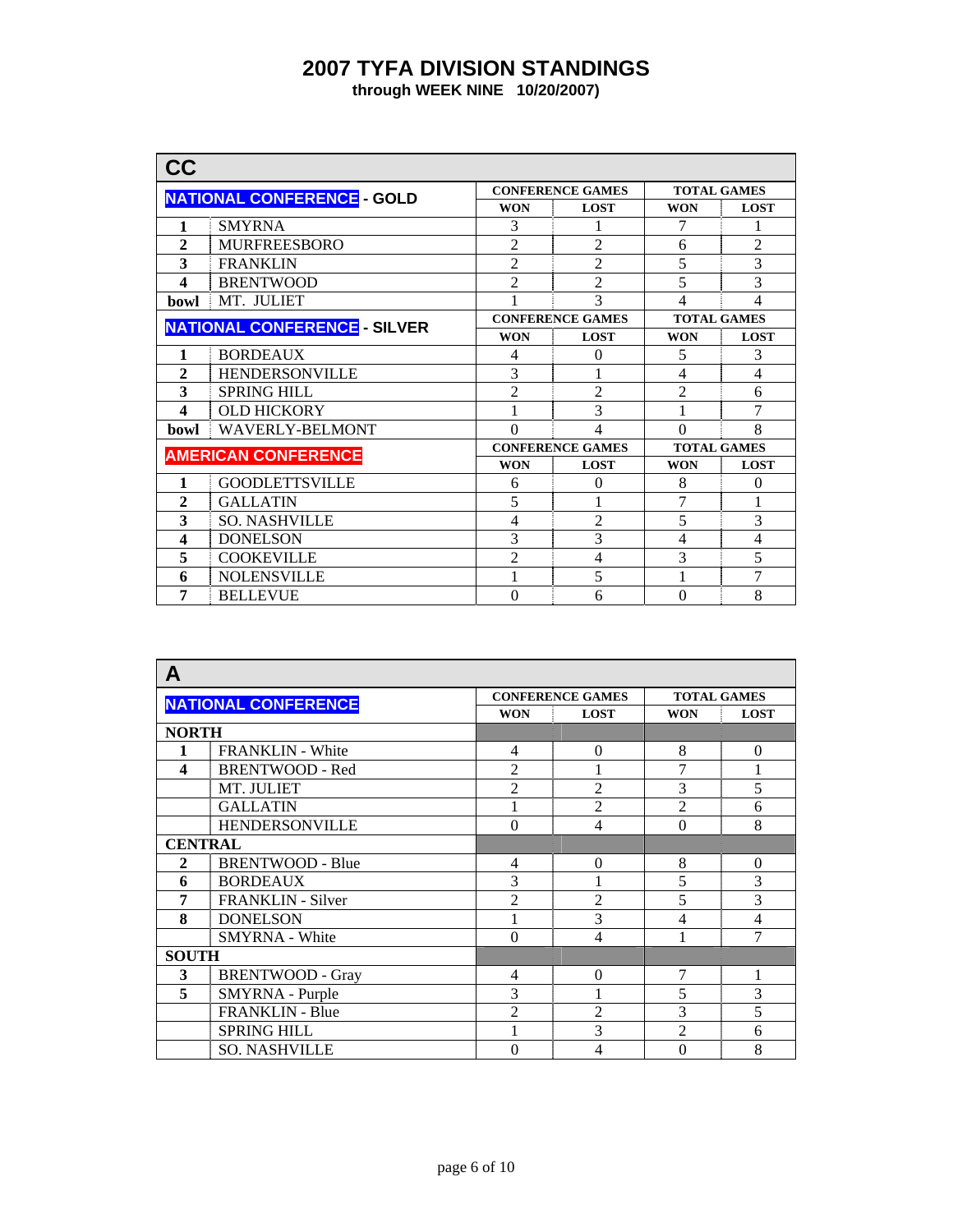| $B-1$                  |                            |                |                         |                    |                |  |
|------------------------|----------------------------|----------------|-------------------------|--------------------|----------------|--|
|                        | <b>NATIONAL CONFERENCE</b> |                | <b>CONFERENCE GAMES</b> | <b>TOTAL GAMES</b> |                |  |
|                        |                            | <b>WON</b>     | <b>LOST</b>             | <b>WON</b>         | <b>LOST</b>    |  |
|                        | <b>NORTH</b>               |                |                         |                    |                |  |
| 4                      | SMYRNA - Gold/Purple       | 3              | $\Omega$                | 5                  | 3              |  |
| 6                      | <b>BRENTWOOD - Blue-1</b>  | $\overline{2}$ |                         | 6                  | $\overline{2}$ |  |
|                        | MT. JULIET - Gold          |                | $\overline{2}$          |                    | $\overline{7}$ |  |
| <b>FRANKLIN - Gray</b> |                            | $\theta$       | 3                       |                    | 7              |  |
| <b>CENTRAL</b>         |                            |                |                         |                    |                |  |
|                        | <b>FRANKLIN - Blue</b>     | 4              | $\Omega$                |                    |                |  |
| 3                      | <b>BRENTWOOD - Black</b>   | 3              |                         | 7                  |                |  |
| 7                      | SMYRNA - Gold/Gold         | $\overline{2}$ | $\overline{2}$          | 5                  | 3              |  |
|                        | MT. JULIET - White         |                | 3                       | $\overline{2}$     | 6              |  |
|                        | <b>BRENTWOOD - Red-1</b>   | $\theta$       | 4                       | $\overline{2}$     | 6              |  |
| <b>SOUTH</b>           |                            |                |                         |                    |                |  |
| 2                      | <b>BRENTWOOD - White-3</b> | 4              | $\Omega$                | 7                  |                |  |
| 5                      | <b>FRANKLIN</b> - Silver   | 3              |                         | 6                  | $\overline{2}$ |  |
| 8                      | SMYRNA - Purple            |                | 3                       | 4                  | $\overline{4}$ |  |
|                        | <b>MURFREESBORO - Blue</b> | 2              | $\mathfrak{D}$          | 3                  | 5              |  |
|                        | MT. JULIET - Black         | $\theta$       | 4                       | 0                  | 7              |  |

| $B-2$          |                             |                |                          |                    |                |  |  |
|----------------|-----------------------------|----------------|--------------------------|--------------------|----------------|--|--|
|                | <b>AMERICAN CONFERENCE</b>  |                | <b>CONFERENCE GAMES</b>  | <b>TOTAL GAMES</b> |                |  |  |
|                |                             | <b>WON</b>     | <b>LOST</b>              | <b>WON</b>         | <b>LOST</b>    |  |  |
| <b>NORTH</b>   |                             |                |                          |                    |                |  |  |
| 3              | <b>BRENTWOOD - Gold</b>     | $\overline{4}$ | $\Omega$                 | 7                  | 1              |  |  |
| 6              | MT. JULIET - Yellow         | 3              |                          | 5                  | 3              |  |  |
|                | <b>OLD HICKORY</b>          | $\overline{2}$ | $\overline{2}$           | 3                  | 5              |  |  |
|                | <b>HENDERSONVILLE</b>       |                | 3                        |                    | 7              |  |  |
|                | SPRING HILL - White         | $\theta$       | $\overline{4}$           |                    | 7              |  |  |
| <b>CENTRAL</b> |                             |                |                          |                    |                |  |  |
| $\mathbf{2}$   | SMYRNA - White/Gold         | 4              | $\Omega$                 | $\overline{7}$     |                |  |  |
| 4              | <b>BRENTWOOD - White-2</b>  | 3              |                          |                    |                |  |  |
| 8              | BRENTWOOD - Blue-2          |                | 3                        | $\overline{4}$     | 4              |  |  |
|                | <b>BORDEAUX</b>             |                | 3                        | $\mathfrak{D}$     | 6              |  |  |
|                | SPRING HILL - Silver        |                | $\overline{\mathcal{L}}$ |                    | 7              |  |  |
| <b>SOUTH</b>   |                             |                |                          |                    |                |  |  |
|                | <b>BRENTWOOD - White-1</b>  | 4              | $\Omega$                 | 8                  | $\overline{0}$ |  |  |
| 5              | <b>BRENTWOOD - Red-2</b>    | 3              |                          | 5                  | 3              |  |  |
| 7              | <b>SPRING HILL - Black</b>  | $\overline{2}$ | $\overline{2}$           | 5                  | 3              |  |  |
|                | <b>MURFREESBORO - White</b> |                | 3                        | 3                  | $\overline{5}$ |  |  |
|                | <b>FRANKLIN</b> - White     | $\Omega$       | 4                        |                    | 7              |  |  |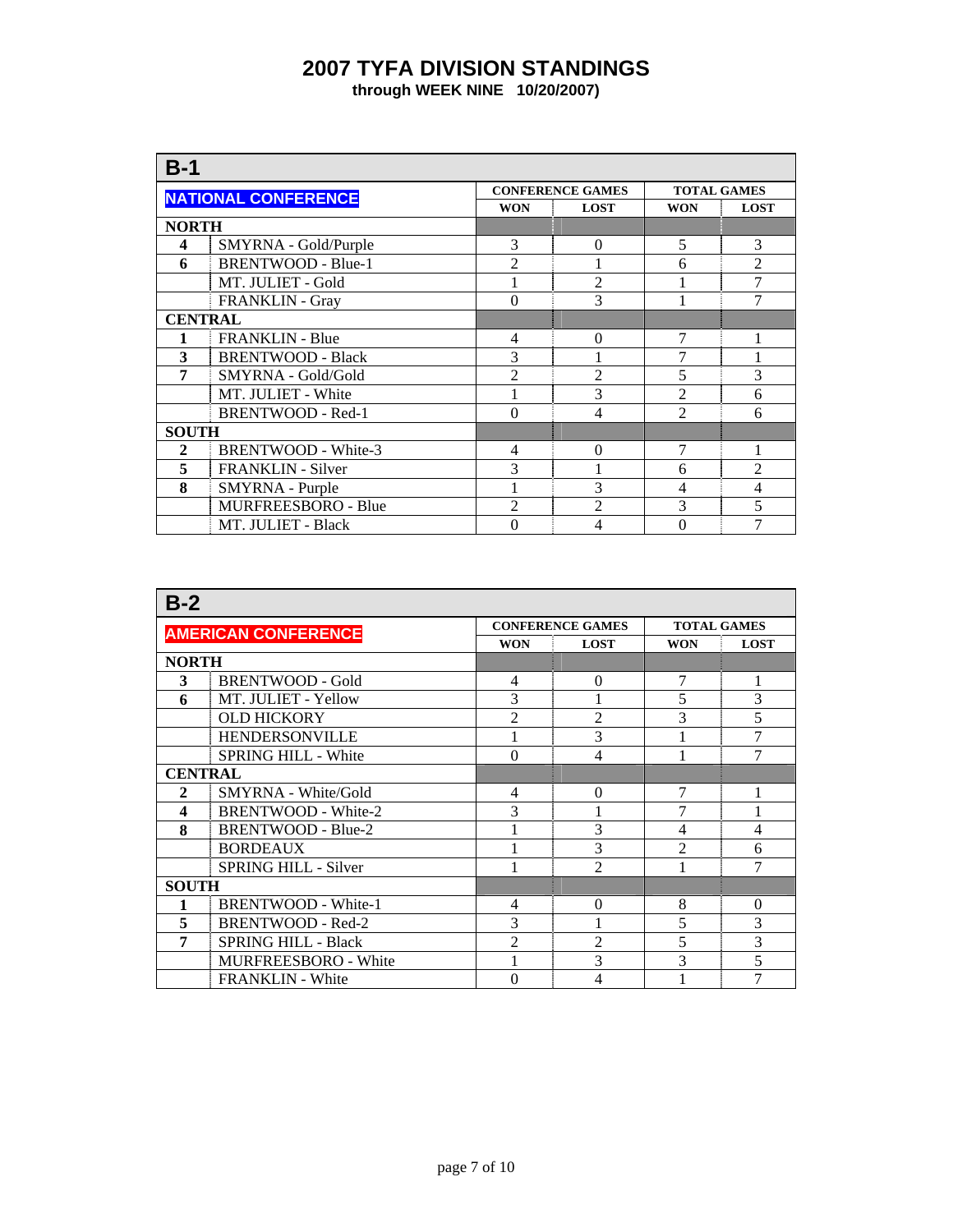| В |                            |            |                         |                    |             |
|---|----------------------------|------------|-------------------------|--------------------|-------------|
|   | <b>AMERICAN CONFERENCE</b> |            | <b>CONFERENCE GAMES</b> | <b>TOTAL GAMES</b> |             |
|   |                            | <b>WON</b> | <b>LOST</b>             |                    | <b>LOST</b> |
|   | <b>DONELSON</b>            |            |                         |                    |             |
|   | <b>BELLEVUE</b>            |            |                         |                    |             |
|   | <b>GOODLETTSVILLE</b>      |            |                         |                    |             |
|   | <b>GRASSLAND</b>           |            |                         |                    |             |
|   | <b>GALLATIN</b>            |            |                         |                    |             |

| $C-1$          |                             |                           |                         |                    |             |  |  |  |
|----------------|-----------------------------|---------------------------|-------------------------|--------------------|-------------|--|--|--|
|                | <b>NATIONAL CONFERENCE</b>  |                           | <b>CONFERENCE GAMES</b> | <b>TOTAL GAMES</b> |             |  |  |  |
|                |                             | <b>WON</b><br><b>LOST</b> |                         | <b>WON</b>         | <b>LOST</b> |  |  |  |
| <b>NORTH</b>   |                             |                           |                         |                    |             |  |  |  |
| $\mathbf{2}$   | MT. JULIET - Gold           | $\mathcal{D}$             | 0                       | 7                  |             |  |  |  |
| 6              | SMYRNA - White/Purple       |                           |                         | 3                  | 5           |  |  |  |
| 7              | <b>BRENTWOOD - Gold</b>     | $\mathfrak{D}$            | 3                       | 5                  |             |  |  |  |
| <b>CENTRAL</b> |                             |                           |                         |                    |             |  |  |  |
|                | <b>MURFREESBORO - Blue</b>  | 3                         | 0                       | 8                  | $\Omega$    |  |  |  |
| 4              | <b>BRENTWOOD - Red</b>      | $\mathfrak{D}$            |                         | 5                  | 3           |  |  |  |
| 8              | MT. JULIET - Black          |                           | $\mathfrak{D}$          | $\mathcal{D}$      | 6           |  |  |  |
|                | <b>FRANKLIN - Silver</b>    | $\Omega$                  | 3                       |                    | 7           |  |  |  |
| <b>SOUTH</b>   |                             |                           |                         |                    |             |  |  |  |
| 3              | <b>FRANKLIN - Blue</b>      | $\mathcal{D}$             | 0                       | 5                  | 3           |  |  |  |
| 5              | SMYRNA - Gold/Purple        |                           |                         | 4                  | 4           |  |  |  |
|                | <b>MURFREESBORO - White</b> | $\Omega$                  | 2                       | 2                  | 6           |  |  |  |

| $C-2$          |                             |                           |                         |                    |             |  |  |  |
|----------------|-----------------------------|---------------------------|-------------------------|--------------------|-------------|--|--|--|
|                | <b>AMERICAN CONFERENCE</b>  |                           | <b>CONFERENCE GAMES</b> | <b>TOTAL GAMES</b> |             |  |  |  |
|                |                             | <b>LOST</b><br><b>WON</b> |                         | <b>WON</b>         | <b>LOST</b> |  |  |  |
| <b>NORTH</b>   |                             |                           |                         |                    |             |  |  |  |
| 2              | MT. JULIET - White          | 3                         | 0                       | 7                  |             |  |  |  |
| 6              | SMYRNA - Purple             | $\mathfrak{D}$            |                         | 5                  | 3           |  |  |  |
|                | <b>GALLATIN</b>             | $\overline{2}$            |                         |                    | 7           |  |  |  |
|                | HENDERSONVILLE - Red        | 3<br>$\Omega$             |                         |                    |             |  |  |  |
| <b>CENTRAL</b> |                             |                           |                         |                    |             |  |  |  |
| 4              | HENDERSONVILLE - Blue       | 3                         | 0                       | 5                  | 3           |  |  |  |
| 5              | SMYRNA - White/Gold         | $\mathfrak{D}$            |                         | 5                  | 3           |  |  |  |
|                | <b>BORDEAUX</b>             |                           | $\overline{2}$          | $\mathfrak{D}$     | 6           |  |  |  |
|                | <b>SPRING HILL - Silver</b> | $\theta$                  | 3                       | $\mathfrak{D}$     | 6           |  |  |  |
| <b>SOUTH</b>   |                             |                           |                         |                    |             |  |  |  |
|                | SMYRNA - Gold/Gold          | 3                         | 0                       | 8                  | $\Omega$    |  |  |  |
| 3              | <b>BRENTWOOD - Blue</b>     | $\mathfrak{D}$            |                         | 7                  |             |  |  |  |
| 7              | <b>SPRING HILL - Black</b>  |                           | $\overline{2}$          | 4                  | 4           |  |  |  |
| 8              | MT. JULIET - Yellow         | $\theta$                  | 3                       | $\overline{c}$     | 6           |  |  |  |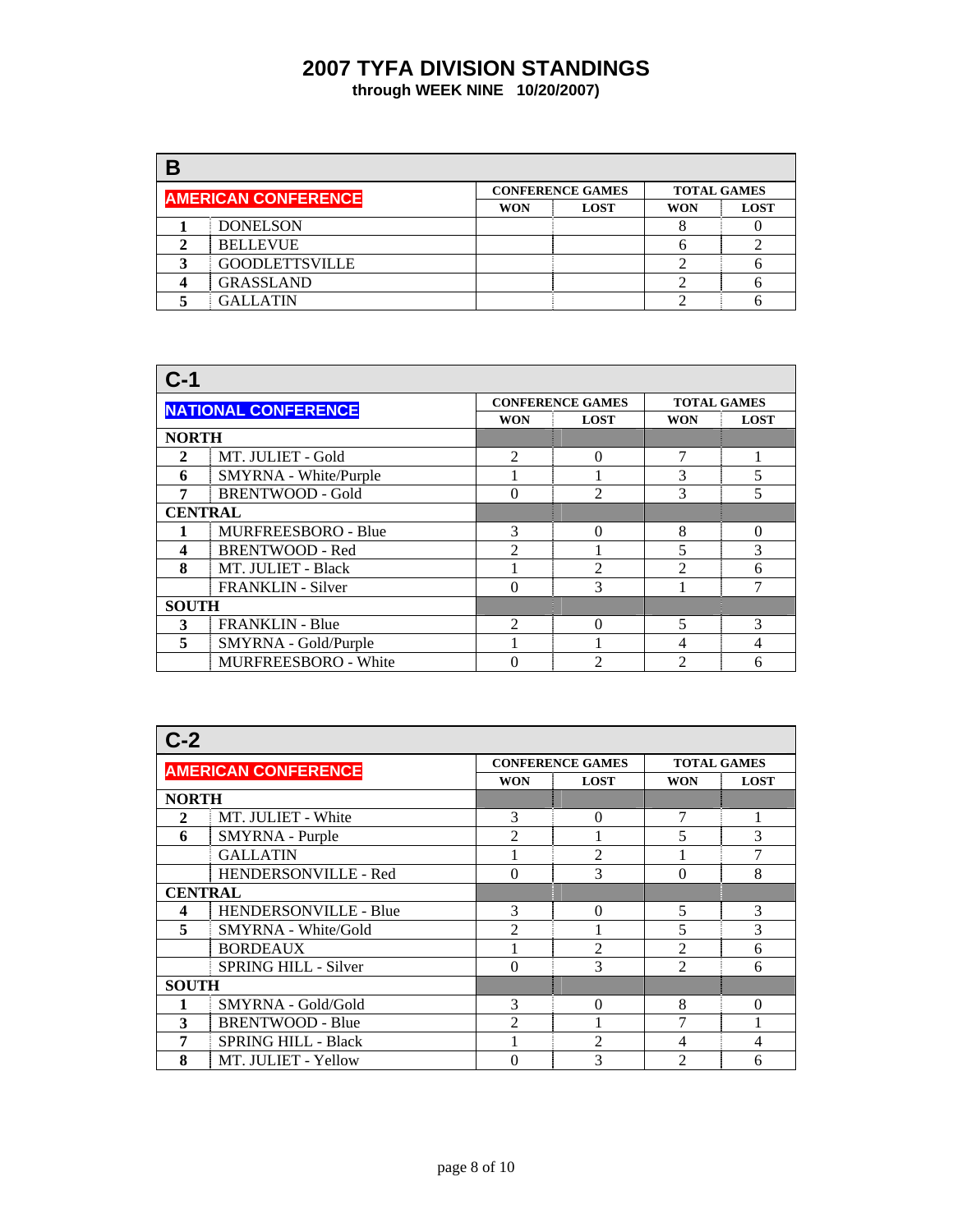|                | Jr. PEE-WEE                 |                |                         |                    |                |  |  |
|----------------|-----------------------------|----------------|-------------------------|--------------------|----------------|--|--|
|                |                             |                | <b>CONFERENCE GAMES</b> | <b>TOTAL GAMES</b> |                |  |  |
|                |                             | <b>WON</b>     | <b>LOST</b>             | <b>WON</b>         | <b>LOST</b>    |  |  |
| <b>NORTH</b>   |                             |                |                         |                    |                |  |  |
| $\mathbf{2}$   | <b>GOODLETTSVILLE</b>       | 5              | $\theta$                | 8                  | $\Omega$       |  |  |
| 6              | <b>SMYRNA</b> - White       | 4              |                         | 6                  | $\overline{2}$ |  |  |
|                | <b>HENDERSONVILLE</b>       | 3              | $\overline{2}$          | 3                  | $\overline{5}$ |  |  |
|                | MT. JULIET - Black          | $\overline{2}$ | 3                       | 3                  | 5              |  |  |
|                | <b>GALLATIN</b>             | 1              | 5                       | $\overline{2}$     | 6              |  |  |
|                | <b>OLD HICKORY</b>          | $\theta$       | 5                       | $\theta$           | 8              |  |  |
| <b>CENTRAL</b> |                             |                |                         |                    |                |  |  |
| 1              | <b>BORDEAUX</b>             | 5              | $\theta$                | 8                  | $\overline{0}$ |  |  |
| 4              | MT. JULIET - Gold           | 4              | 1                       | 7                  | 1              |  |  |
| 7              | SMYRNA - Purple             | 3              | 2                       | 6                  | $\overline{2}$ |  |  |
| 8              | MURFREESBORO - White        | $\overline{2}$ | 3                       | $\overline{4}$     | 4              |  |  |
|                | <b>SPRING HILL - Silver</b> |                | 4                       | $\overline{2}$     | 6              |  |  |
|                | <b>FRANKLIN - Blue</b>      | $\theta$       | 5                       | $\theta$           | 8              |  |  |
| <b>SOUTH</b>   |                             |                |                         |                    |                |  |  |
| 3              | <b>SMYRNA</b> - Gold        | 4              | $\Omega$                | 8                  | $\Omega$       |  |  |
| 5              | MURFREESBORO - Blue         | 3              |                         | 6                  | $\overline{2}$ |  |  |
|                | <b>SPRING HILL - Black</b>  | $\overline{2}$ | $\overline{2}$          | 3                  | 5              |  |  |
| fold           | <b>FRANKLIN - Silver</b>    | 1              | 3                       | $\overline{2}$     | 6              |  |  |
| fold           | <b>BRENTWOOD</b>            | $\theta$       | 4                       | $\theta$           | 8              |  |  |

|  | <b>VARSITY</b>      |            | <b>CONFERENCE GAMES</b> | <b>TOTAL GAMES</b> |             |
|--|---------------------|------------|-------------------------|--------------------|-------------|
|  |                     | <b>WON</b> | <b>LOST</b>             | WON                | <b>LOST</b> |
|  | <b>OLD HICKORY</b>  |            |                         |                    |             |
|  | <b>BORDEAUX</b>     |            |                         |                    |             |
|  | <b>FRANKLIN</b>     |            |                         |                    |             |
|  | <b>SMYRNA</b>       |            |                         |                    |             |
|  | <b>MURFREESBORO</b> |            |                         |                    |             |
|  | <b>SPRING HILL</b>  |            |                         |                    |             |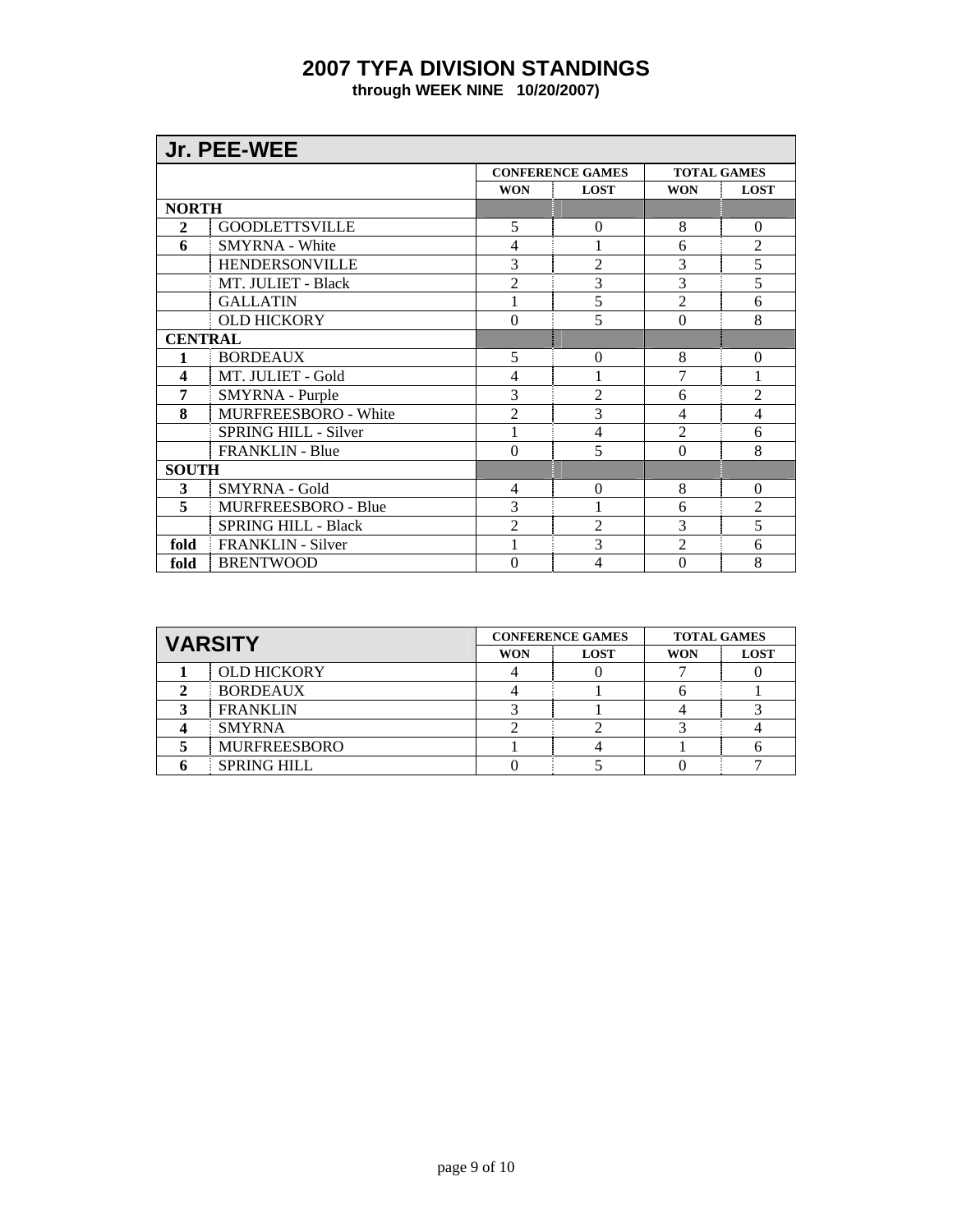### **2007 TYFA DIVISION STANDINGS through WEEK NINE 10/20/2007)**

### **NOTE: PLAY-OFF INFORMATION**

(1) NATIONAL CONFERENCES TRIPLE, PW AND DOUBLE TEAMS (EXCEPT AA) AND AMERICAN CONFERENCE TRIPLE AND PW TEAMS: :Only top four teams make the play-offs with #1 hosting #4 and #2 hosting #3. The two division winners meet for the TYFA Conference Championship.

(2) OTHER CONFERENCES WITH 5 THROUGH 8 TEAMS: All teams make the play-offs with the top four teams hosting the first round based on the Conference Division record. Byes will be awarded as necessary beginning with team #1. Team #1 host #8, #2 host #7, #3 host #6 and #4 host #5 based on total records. Round 2 will have #1 hosting #4 and #2 hosting #3.

(3) CONFERENCE WITH 9 OR MORE TEAMS: Placed in three divisions and play-off seeds will be based on rule 19.04. Teams not making the play-offs will be paired in bowl games if we have **even** number of teams.

(4) Conferences with 18 or more teams will be put in two conference play-offs (National & American) with top eight teams from each conference making the play-offs. Teams not making the play-offs will play bowl games utilizing inter-conference parings. No inter-conference championship game.